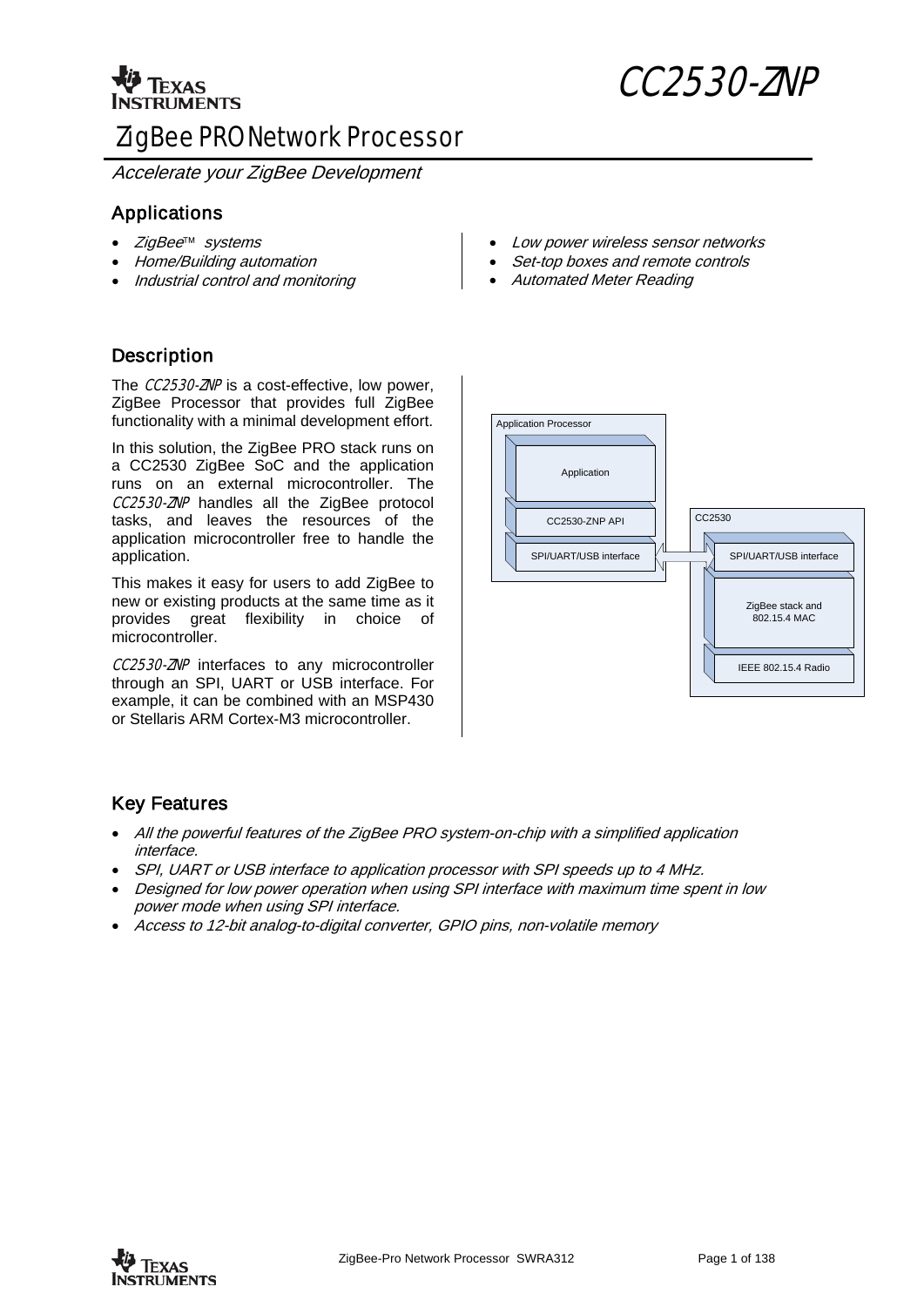| 1            |                  |  |  |
|--------------|------------------|--|--|
|              | 1.1              |  |  |
| $\mathbf{2}$ |                  |  |  |
|              | 2.1              |  |  |
|              | 2.1.1            |  |  |
|              | 2.1.2            |  |  |
|              | 2.2              |  |  |
|              | 2.2.1            |  |  |
|              | 2.2.2            |  |  |
|              | 2.2.3            |  |  |
|              | 2.2.4            |  |  |
|              | 2.2.5            |  |  |
|              | 2.3              |  |  |
|              | 2.3.1<br>2.3.2   |  |  |
|              | 2.3.3            |  |  |
|              | 2.3.4            |  |  |
|              | 2.4              |  |  |
|              | 2.4.1            |  |  |
| 3            |                  |  |  |
|              |                  |  |  |
|              | 3.1              |  |  |
|              | 3.2              |  |  |
|              |                  |  |  |
|              | 4.1              |  |  |
|              | 4.1.1            |  |  |
|              | 4.1.2            |  |  |
|              | 4.1.3            |  |  |
|              | 4.1.4            |  |  |
|              | 4.1.5            |  |  |
|              | 4.1.6            |  |  |
|              | 4.1.7            |  |  |
|              | 4.1.8            |  |  |
|              | 4.1.9            |  |  |
|              | 4.1.10           |  |  |
|              | 4.1.11           |  |  |
|              | 4.1.12<br>4.1.13 |  |  |
|              | 4.1.14           |  |  |
|              | 4.2              |  |  |
|              | 4.2.1            |  |  |
|              | 4.2.2            |  |  |
|              | 4.2.3            |  |  |
|              | 4.2.4            |  |  |
|              | 4.3              |  |  |
|              | 4.3.1            |  |  |
|              | 4.3.2            |  |  |
|              | 4.3.3            |  |  |
|              | 4.3.4<br>4.3.5   |  |  |
|              |                  |  |  |

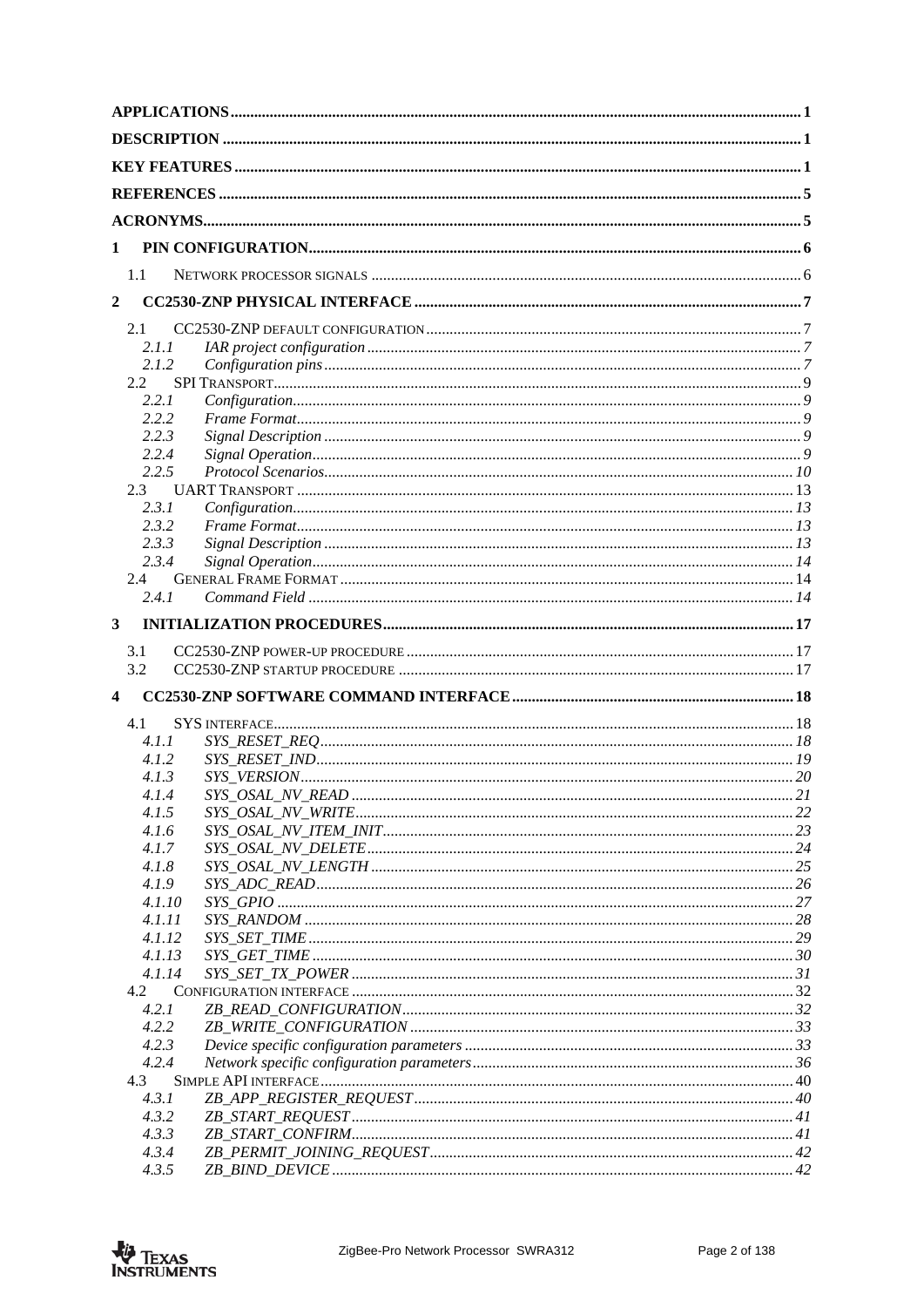| 4.3.6  |  |
|--------|--|
| 4.3.7  |  |
| 4.3.8  |  |
| 4.3.9  |  |
| 4.3.10 |  |
| 4.3.11 |  |
| 4.3.12 |  |
| 4.3.13 |  |
| 4.3.14 |  |
|        |  |
| 4.4    |  |
| 4.4.1  |  |
| 4.4.2  |  |
| 4.4.3  |  |
| 4.4.4  |  |
| 4.4.5  |  |
| 4.4.6  |  |
| 4.4.7  |  |
| 4.4.8  |  |
| 4.4.9  |  |
| 4.4.10 |  |
| 4.4.11 |  |
| 4.5    |  |
| 4.5.1  |  |
| 4.5.2  |  |
| 4.5.3  |  |
| 4.5.4  |  |
| 4.5.5  |  |
| 4.5.6  |  |
| 4.5.7  |  |
| 4.5.8  |  |
| 4.5.9  |  |
| 4.5.10 |  |
| 4.5.11 |  |
|        |  |
| 4.5.12 |  |
| 4.5.13 |  |
| 4.5.14 |  |
| 4.5.15 |  |
| 4.5.16 |  |
| 4.5.17 |  |
| 4.5.18 |  |
| 4.5.19 |  |
| 4.5.20 |  |
| 4.5.21 |  |
| 4.5.22 |  |
| 4.5.23 |  |
| 4.5.24 |  |
| 4.5.25 |  |
| 4.5.26 |  |
| 4.5.27 |  |
| 4.5.28 |  |
| 4.5.29 |  |
| 4.5.30 |  |
| 4.5.31 |  |
| 4.5.32 |  |
| 4.5.33 |  |
| 4.5.34 |  |
|        |  |
| 4.5.35 |  |
| 4.5.36 |  |
| 4.5.37 |  |
| 4.5.38 |  |
| 4.5.39 |  |

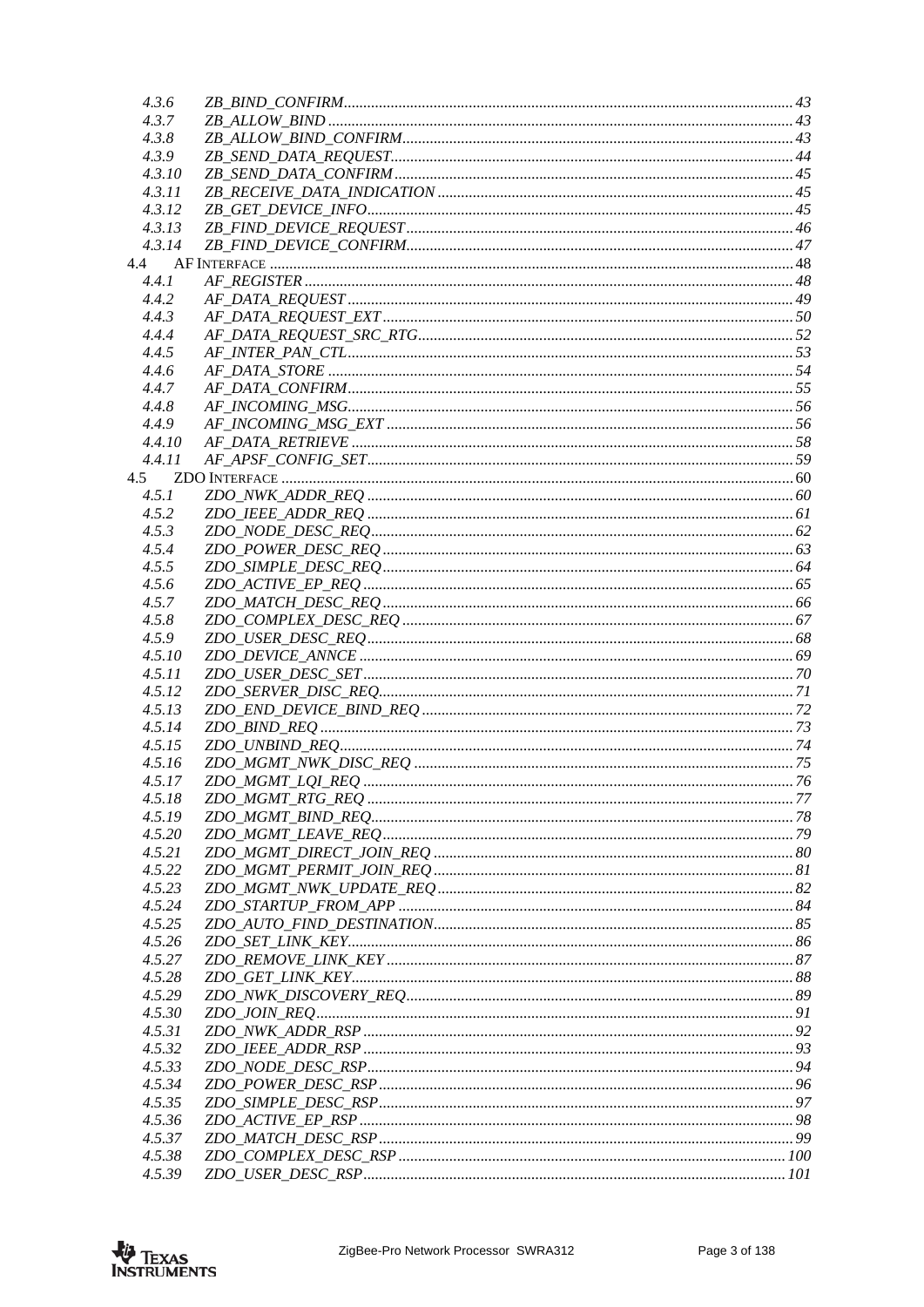|     | 4.5.40 |  |
|-----|--------|--|
|     | 4.5.41 |  |
|     | 4.5.42 |  |
|     | 4.5.43 |  |
|     | 4.5.44 |  |
|     | 4.5.45 |  |
|     | 4.5.46 |  |
|     | 4.5.47 |  |
|     | 4.5.48 |  |
|     | 4.5.49 |  |
|     | 4.5.50 |  |
|     | 4.5.51 |  |
|     | 4.5.52 |  |
|     | 4.5.53 |  |
|     | 4.5.54 |  |
|     | 4.5.55 |  |
|     | 4.5.56 |  |
|     | 4.5.57 |  |
|     | 4.5.58 |  |
|     | 4.5.59 |  |
|     | 4.5.60 |  |
| 4.6 |        |  |
|     | 4.6.1  |  |
|     | 4.6.2  |  |
|     | 4.6.3  |  |
|     | 4.6.4  |  |
|     | 4.6.5  |  |
|     | 4.6.6  |  |
|     | 4.6.7  |  |
|     | 4.6.8  |  |
|     | 4.6.9  |  |
|     | 4.6.10 |  |
|     | 4.6.11 |  |
|     | 4.6.12 |  |
| 4.7 |        |  |
|     |        |  |
| 5.1 |        |  |
|     |        |  |
|     |        |  |

 $\sqrt{5}$ 

 $\boldsymbol{6}$  $\overline{7}$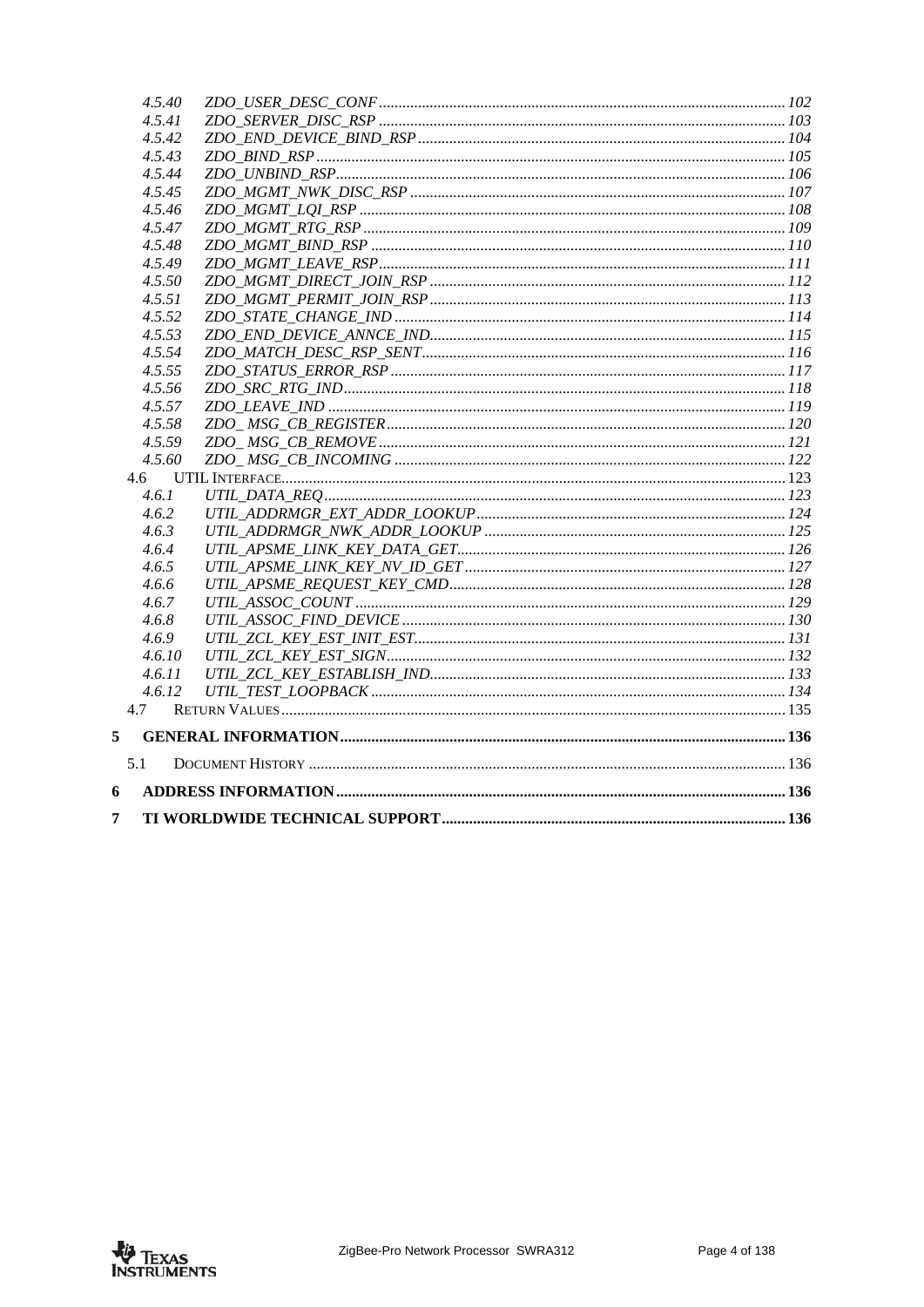# <span id="page-4-0"></span>References

- [R1] CC253x User Guide.<http://www.ti.com/litv/pdf/swru191>
- <span id="page-4-2"></span>[R2] CC2530 Datasheet.<http://www.ti.com/lit/gpn/cc2530>
- <span id="page-4-3"></span>[R3] CC2531 Datasheet. <http://www.ti.com/lit/gpn/cc2531>
- <span id="page-4-1"></span>[R4] CC259x Datasheet. <http://www.ti.com/lit/gpn/cc2591>

# Acronyms

| <b>ADC</b><br>Analog to Digital Conversion (or Converter) |                                                |  |  |
|-----------------------------------------------------------|------------------------------------------------|--|--|
| AF                                                        | ZigBee Application Framework                   |  |  |
| <b>API</b>                                                | Application Programming Interface              |  |  |
| <b>AREQ</b>                                               | <b>Asynchronous Request</b>                    |  |  |
| <b>CTS</b>                                                | Clear To Send                                  |  |  |
| <b>FCS</b>                                                | <b>Frame Check Sequence</b>                    |  |  |
| <b>GPIO</b>                                               | General Purpose I/O                            |  |  |
| <b>NV</b>                                                 | Non-Volatile                                   |  |  |
| <b>PA/LNA</b>                                             | Power Amplifier / Low Noise Amplifier (CC259x) |  |  |
| <b>POLL</b>                                               | Poll request                                   |  |  |
| <b>RPC</b>                                                | <b>Remote Procedure Call</b>                   |  |  |
| <b>RTS</b>                                                | Ready To Send                                  |  |  |
| <b>SAPI</b>                                               | Simple API                                     |  |  |
| SoC                                                       | System on Chip                                 |  |  |
| <b>SOF</b>                                                | <b>Start Of Frame</b>                          |  |  |
| <b>SPI</b>                                                | Serial Peripheral Interface bus                |  |  |
| <b>SREQ</b>                                               | Synchronous request                            |  |  |
| <b>SRSP</b>                                               | Synchronous response                           |  |  |
| <b>UART</b>                                               | Universal Asynchronous Receiver Transmitter    |  |  |
| <b>ZDO</b>                                                | ZigBee Device Object                           |  |  |
| <b>ZNP</b>                                                | ZigBee Network Processor                       |  |  |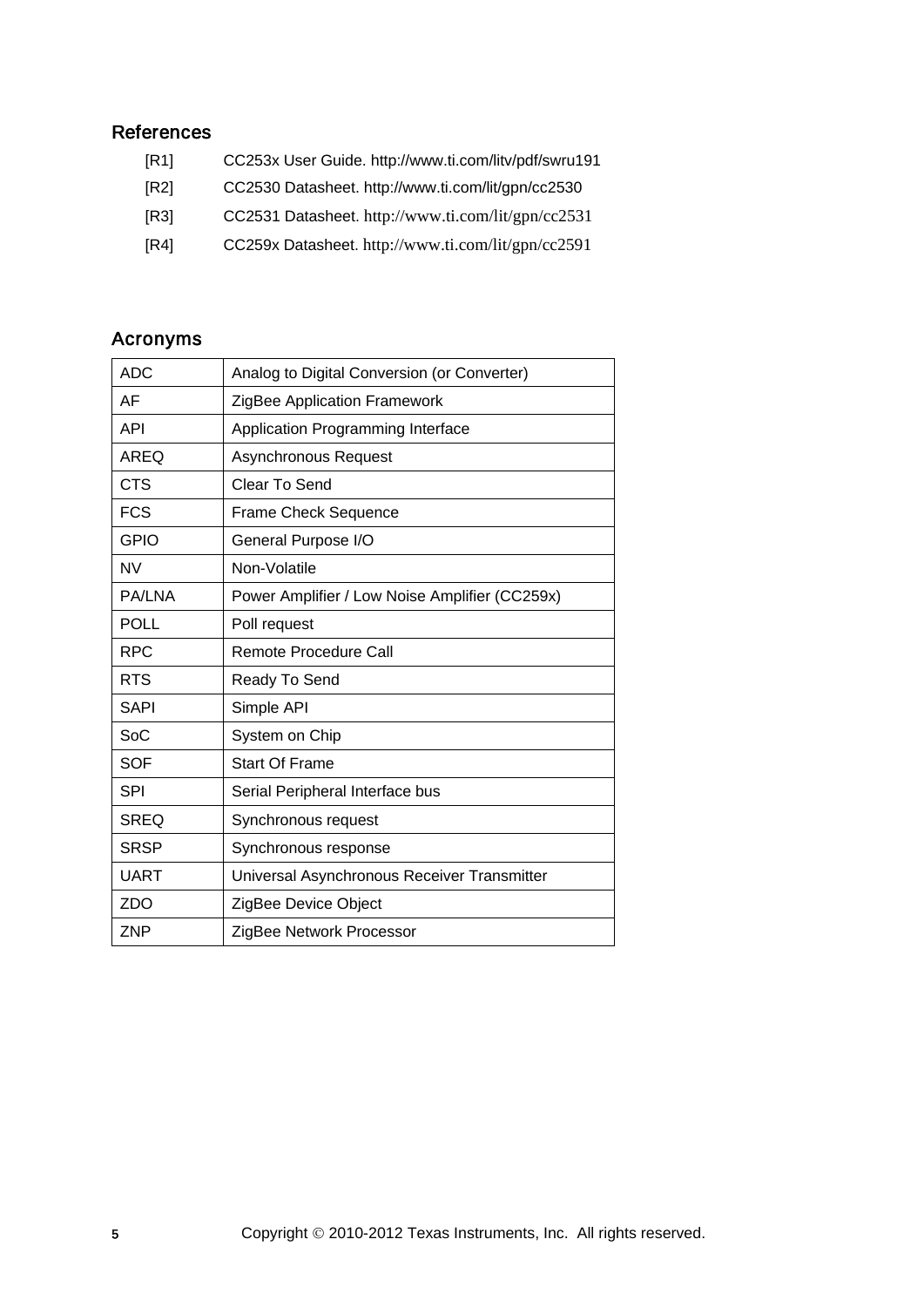# 1 Pin configuration

The figure below shows how an application processor interfaces with the CC2530.



Figure 1 CC2530 Interface

# 1.1 Network processor signals

The CC2530-ZNP uses the following signals for the hardware interface

- MI/MO/C/SS for SPI, and RX/TX/RT/CT for UART: These are the standard signals used for SPI or UART communication. See sections [2.2.3](#page-8-0) (for SPI) and [2.3.3](#page-12-0) (for UART) for details. This naming convention is consistent with [\[R1\].](#page-4-0)
- **SRDY:** This signal is asserted by the CC2530 for power management and transaction control when using SPI transport. The application processor can use a regular GPIO pin to poll the status of this signal, or connect it to a GPIO with edge configurable interrupt capability. See section [2.2.3](#page-8-0) for details.
- MRDY: This signal is asserted by the application processor for power management and transaction control when using SPI transport. This is typically hardwired to the SS pin and does not have to be controlled by a separate GPIO from the application processor. See section [2.2.3](#page-8-0) for details.
- **RESET:** This signal is used by the application processor to reset the CC2530.
- PAEN, EN, HGM: These signals are used to control the CC259x PA/LNA and should be connected to the appropriate pins on the CC259x. See [\[R4\]](#page-4-1) for details on the CC259x.
- CFG0, CFG1: These two signals are used to configure the CC2530-ZNP. The CC2530- ZNP reads these signals at power up and configures its operation accordingly. See section [2.1.2](#page-6-0) for details.
- GPIO0-3: These pins can be configured as general purpose I/O or, for some pins, as ADC inputs. See section [4.1.7](#page-25-0) for details.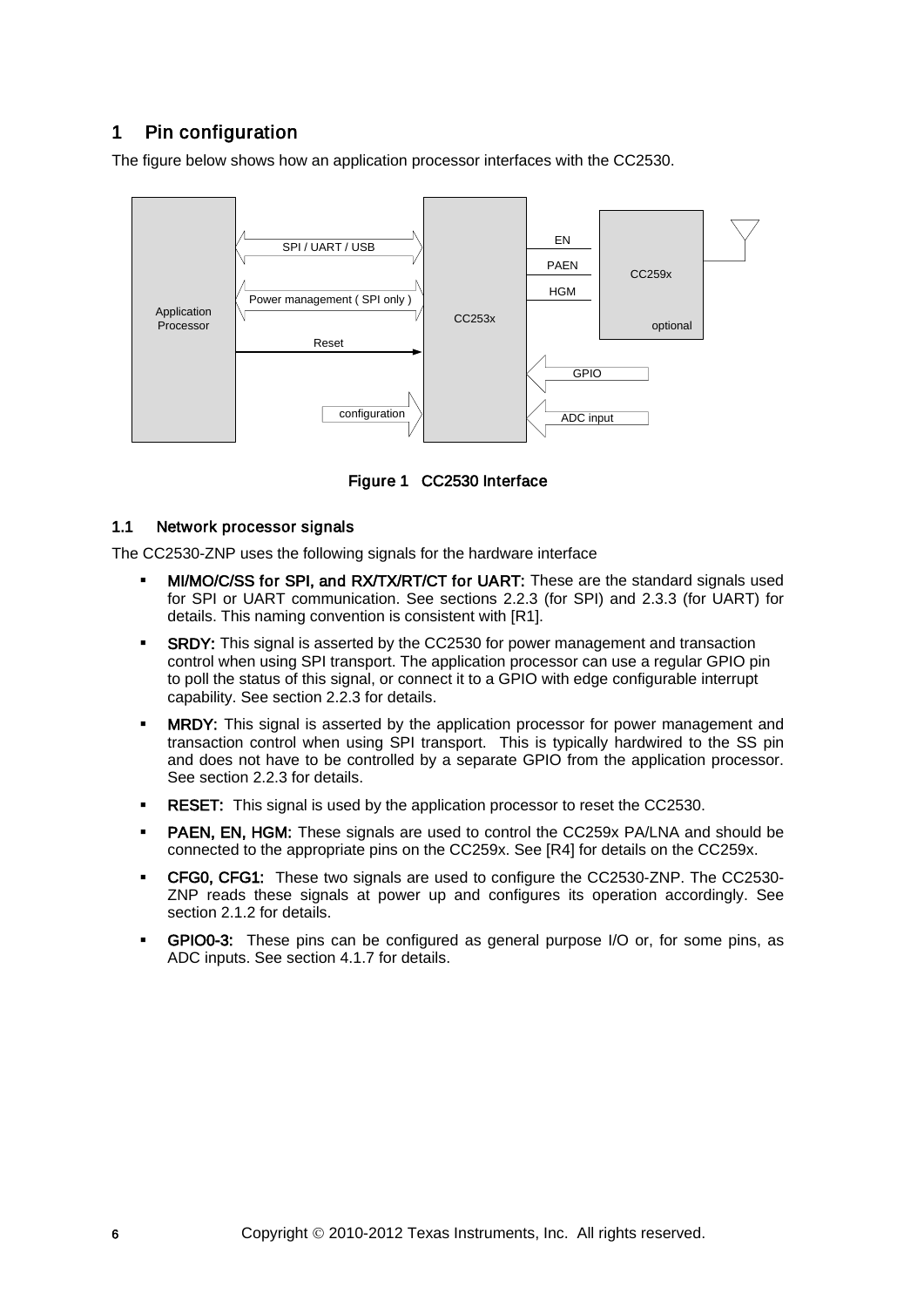# 2 CC2530-ZNP physical Interface

The CC2530-ZNP supports SPI, UART, or USB interface to the application processor.

#### 2.1 CC2530-ZNP default configuration

#### 2.1.1 IAR project configuration

The CC2530-ZNP IAR project that is included in the ZStack software package has two project configurations – CC2530-ZNP and CC2531-ZNP. As the name indicates, the configurations are intended for use with the CC2530 and CC2531 (USB) chips.

#### <span id="page-6-0"></span>2.1.2 Configuration pins

The CC2530-ZNP project reads the two hardware configuration pins at powerup and configures itself accordingly.

The CFG0 pin is used to indicate the presence (if pin is high) or absence of the 32kHz crystal connected to the CC2530-ZNP. This is the sleep crystal that is used to maintain accurate timing when the device is in sleep mode. The advantage of using this instead of the internal 32kHz oscillator is that it typically provides faster wakeup time for sleep and a lower power consumption during this time. If this crystal is not populated, then the CC2530 can use the internal RC oscillator.

If the CFG1 pin is high, the CC2530-ZNP will use the SPI transport mode in the main pin configuration listed below. Otherwise, it will use the UART transport mode in the alternate pin configuration listed below. The ZNP Kit pin configuration is used by the ZNP kit target board. The pin-out diagram of the CC2530 can be found in [\[R2\].](#page-4-2)

#### 2.1.2.1 Main pin configuration

| <b>CC2530-ZNP</b><br>signal | <b>CC2530 PIN</b> | CC2530<br><b>NAME</b> | Direction (on<br>C <sub>2530</sub> ) |
|-----------------------------|-------------------|-----------------------|--------------------------------------|
| SS/CT                       | 6                 | P1 4                  | In                                   |
| C/RT                        | 5                 | P1 5                  | In / Out                             |
| MO/TX                       | 38                | $P1_6$                | $In/O$ ut                            |
| MI/RX                       | 37                | $P1_7$                | Out / In                             |
| <b>RESET</b>                | 20                | RESET_N               | In                                   |
| <b>MRDY</b>                 | 16                | P0_3                  | In                                   |
| <b>SRDY</b>                 | 15                | $P0_4$                | Out                                  |
| <b>PAEN</b>                 | 9                 | P1 1                  | Out                                  |
| EN                          | $\overline{7}$    | $P1_3$                | Out                                  |
| <b>HGM</b>                  | 12                | P <sub>0_7</sub>      | Out                                  |
| CFG0                        | 8                 | $P1_2$                | In                                   |
| CFG1                        | 36                | $P2_0$                | In                                   |
| GPIO0/AIN0                  | 19                | $P0_0$                | Configurable                         |
| GPIO1/AIN1                  | 18                | $P0_1$                | Configurable                         |
| GPIO <sub>2</sub>           | 13                | P <sub>0_6</sub>      | Configurable                         |
| GPIO3                       | 11                | $P1_0$                | Configurable                         |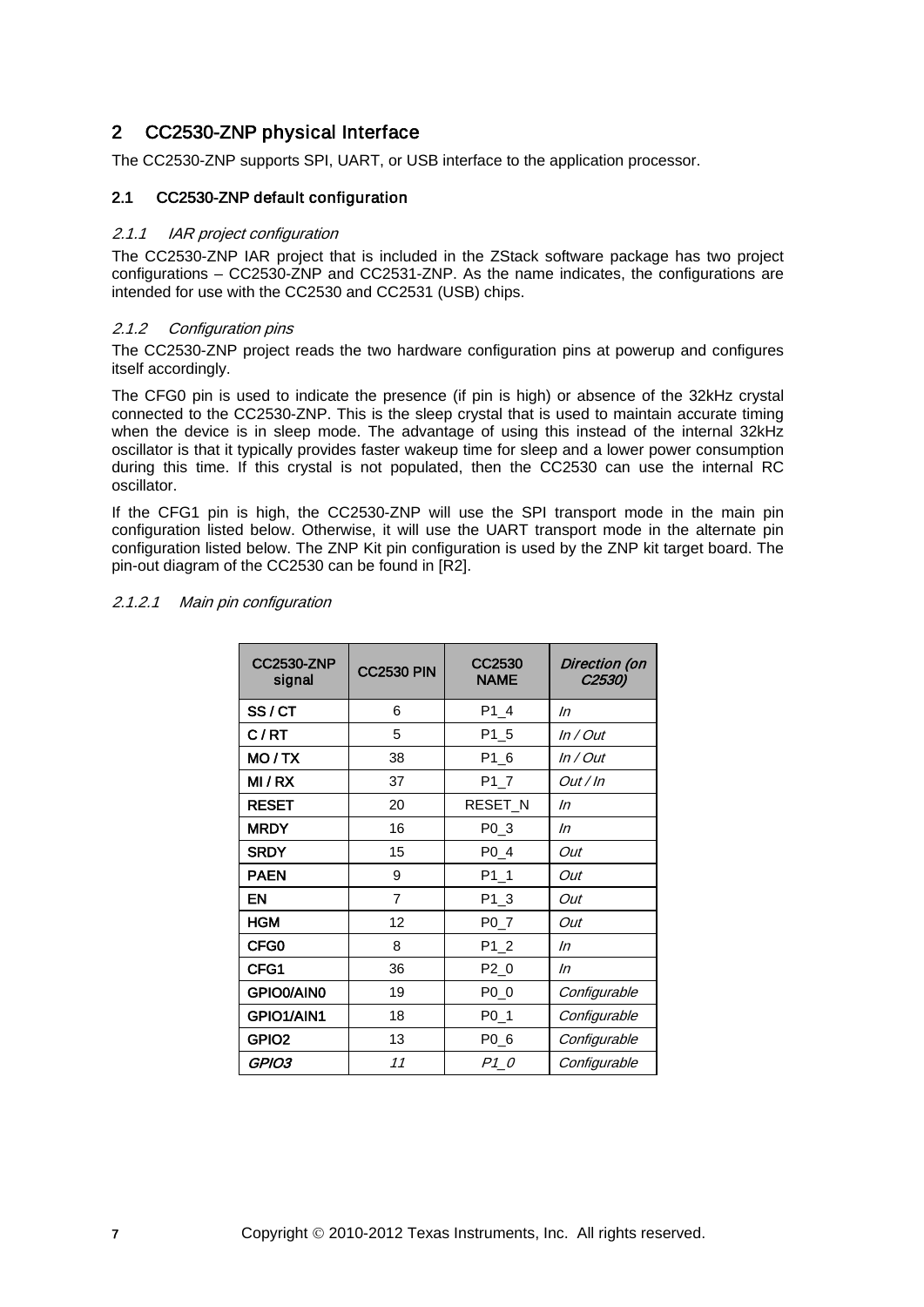# 2.1.2.2 Alternate pin configuration

| <b>CC2530-ZNP</b><br>signal | CC2530<br><b>PIN</b> | CC2530<br><b>NAME</b> | Direction (on<br>C2530) |
|-----------------------------|----------------------|-----------------------|-------------------------|
| SS/CT                       | 15                   | $P0_4$                | In                      |
| C/RT                        | 14                   | P <sub>0_5</sub>      | $In/O$ ut               |
| MO/TX                       | 16                   | P <sub>0</sub> 3      | In / Out                |
| MI/RX                       | 17                   | P <sub>0</sub> 2      | <i>Out / In</i>         |
| <b>RESET</b>                | 20                   | RESET N               | In                      |
| <b>MRDY</b>                 | 38                   | P1 6                  | In                      |
| <b>SRDY</b>                 | 37                   | $P1_7$                | Out                     |
| <b>PAEN</b>                 | 9                    | $P1_1$                | Out                     |
| <b>EN</b>                   | 6                    | $P1_4$                | Out                     |
| <b>HGM</b>                  | 12                   | $P0-7$                | Out                     |
| CFG0                        | 8                    | $P1_2$                | In                      |
| CFG1                        | 36                   | $P2_0$                | In                      |
| GPIO0/AIN0                  | 19                   | P0 0                  | Configurable            |
| GPIO1/AIN1                  | 18                   | P <sub>0</sub> _1     | Configurable            |
| GPIO <sub>2</sub>           | 13                   | PO 6                  | Configurable            |
| GPIO3                       | 11                   | P1 0                  | Configurable            |

2.1.2.3 ZNP Kit pin configuration

| <b>CC2530-ZNP</b><br>signal | CC2530<br><b>PIN</b> | CC2530<br><b>NAME</b> | Direction (on<br>C2530) |
|-----------------------------|----------------------|-----------------------|-------------------------|
| SS/CT                       | 15                   | P0 4                  | In                      |
| C/RT                        | 14                   | P <sub>0</sub> 5      | In / Out                |
| MO / TX                     | 16                   | P <sub>0</sub> 3      | In / Out                |
| MI/RX                       | 17                   | P <sub>0</sub> 2      | <i>Out / In</i>         |
| <b>RESET</b>                | 20                   | RESET_N               | In                      |
| <b>MRDY</b>                 | 36                   | $P2_0$                | In                      |
| <b>SRDY</b>                 | 11                   | $P1_0$                | Out                     |
| <b>PAEN</b>                 | 9                    | $P1_1$                | Out                     |
| EN                          | 6                    | $P1_4$                | Out                     |
| <b>HGM</b>                  | 12                   | $P0_7$                | Out                     |
| CFG0                        | 19                   | P0 0                  | In                      |
| CFG1                        | 18                   | $P0_1$                | In                      |
| GPIO0                       | 13                   | P <sub>0_6</sub>      | Configurable            |
| GPIO1                       | 12                   | $P0-7$                | Configurable            |
| GPIO <sub>2</sub>           | 38                   | P1_6                  | Configurable            |
| GPIO3                       | 37                   | P17                   | Configurable            |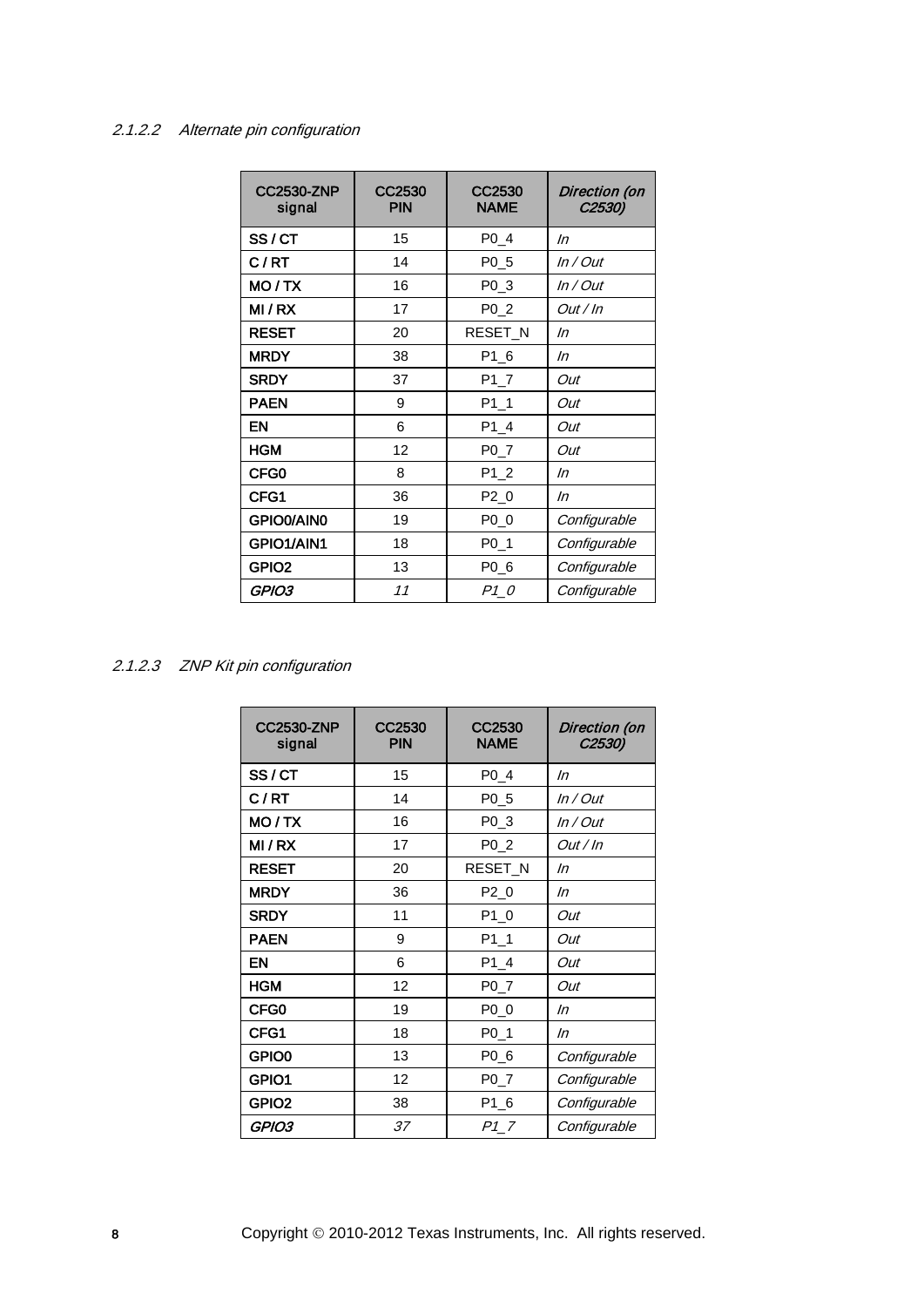## 2.1.2.4 USB pin configuration

This is only available when used with the CC2531 chip. In this configuration, the CC2530-ZNP will use the USB transport with the alternate pin configuration. The pin-out of the CC2531 can be found in the datasheet [\[R3\].](#page-4-3) The USB transport exposes the CDC (communication device class) class USB interface and exposes a virtual COM port to the host. The host processor would then access this device as a regular COM port device and communicate with the ZNP using the UART Transport.

# 2.2 SPI Transport

## 2.2.1 Configuration

The following SPI configuration is supported:

- SPI slave.
- Clock speed up to 4 MHz.
- Clock polarity 0 and clock phase 0 on CC2530.
- Bit order MSB first.

# 2.2.2 Frame Format

SPI transport uses the general frame format described in [2.4.](#page-13-0)

# <span id="page-8-0"></span>2.2.3 Signal Description

The following standard SPI signals are used:

- C: Serial clock.
- SS: Slave select.
- MO: Master-output slave-input data.
- MI: Master-input slave-output data.

Two additional signals are required for SPI transaction handling and power management:

- MRDY: Master ready, an active low signal. This signal is set by the application processor when it has data ready to send to the CC2530. This signal can either be controlled independently or it can be hardwired to the slave select signal. The RPC sequence diagrams in this document assume MRDY is hardwired to SS.
- SRDY: Slave ready, a bi-modal signal. This signal is set by the CC2530 when it is ready to receive or send data. When set low, it indicates the CC2530 is ready to receive data. When set high during an SPI POLL or SREQ transaction it indicates the CC2530 is ready to send data. When set high during an SPI AREQ transaction it indicates the CC2530 is done receiving data.

#### 2.2.4 Signal Operation

The signals operate according to the following rules:

- 1. The application processor initiates a transaction by setting MRDY low and then waits for SRDY to go low.
- 2. The application processor shall never set MRDY high to end a transaction before all bytes of the frame have been transferred.
- 3. When receiving a POLL or SREQ, the CC2530 shall set SRDY high when it has data ready for the application processor.
- 4. When receiving an AREQ, the CC2530 shall set SRDY high when all bytes of the frame have been received.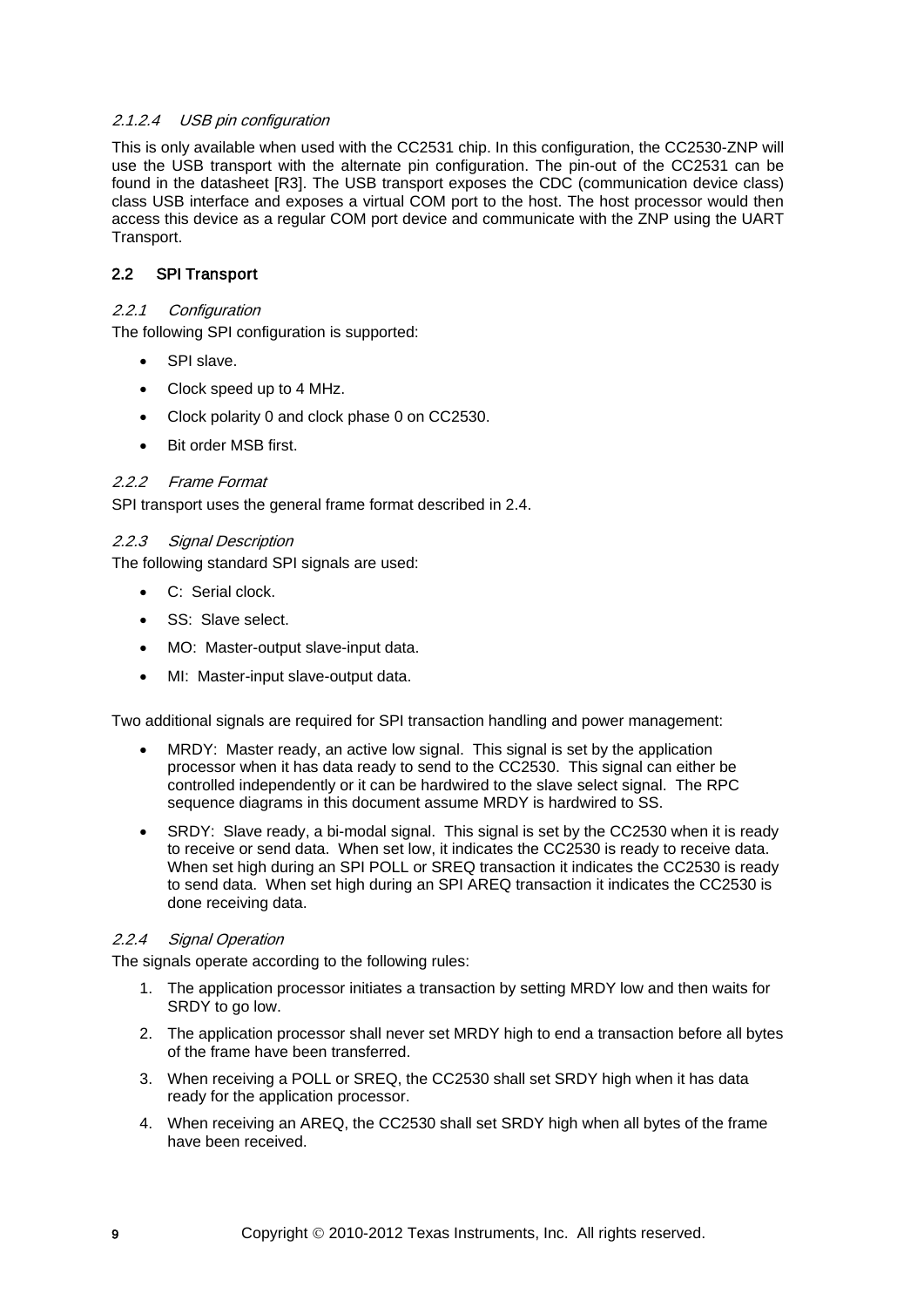## 2.2.5 Protocol Scenarios

#### 2.2.5.1 AREQ Command

The following figure shows an AREQ command sent from the application processor to the CC2530.



The following sequence of events occurs on the application processor and CC2530:

- 1. Application processor has an AREQ frame to send. Set MRDY low and wait for SRDY to go low.
- 2. CC2530 receives falling edge of MRDY. When ready to receive data set SRDY low.
- 3. Application processor reads SRDY low. Start data transmission.
- 4. Application processor transmits data until frame is complete.
- 5. CC2530 receives data until frame is complete.
- 6. Application processor waits for SRDY to go high.
- 7. CC2530 receives complete frame and sets SRDY high.
- 8. Application processor reads SRDY high. Set MRDY high.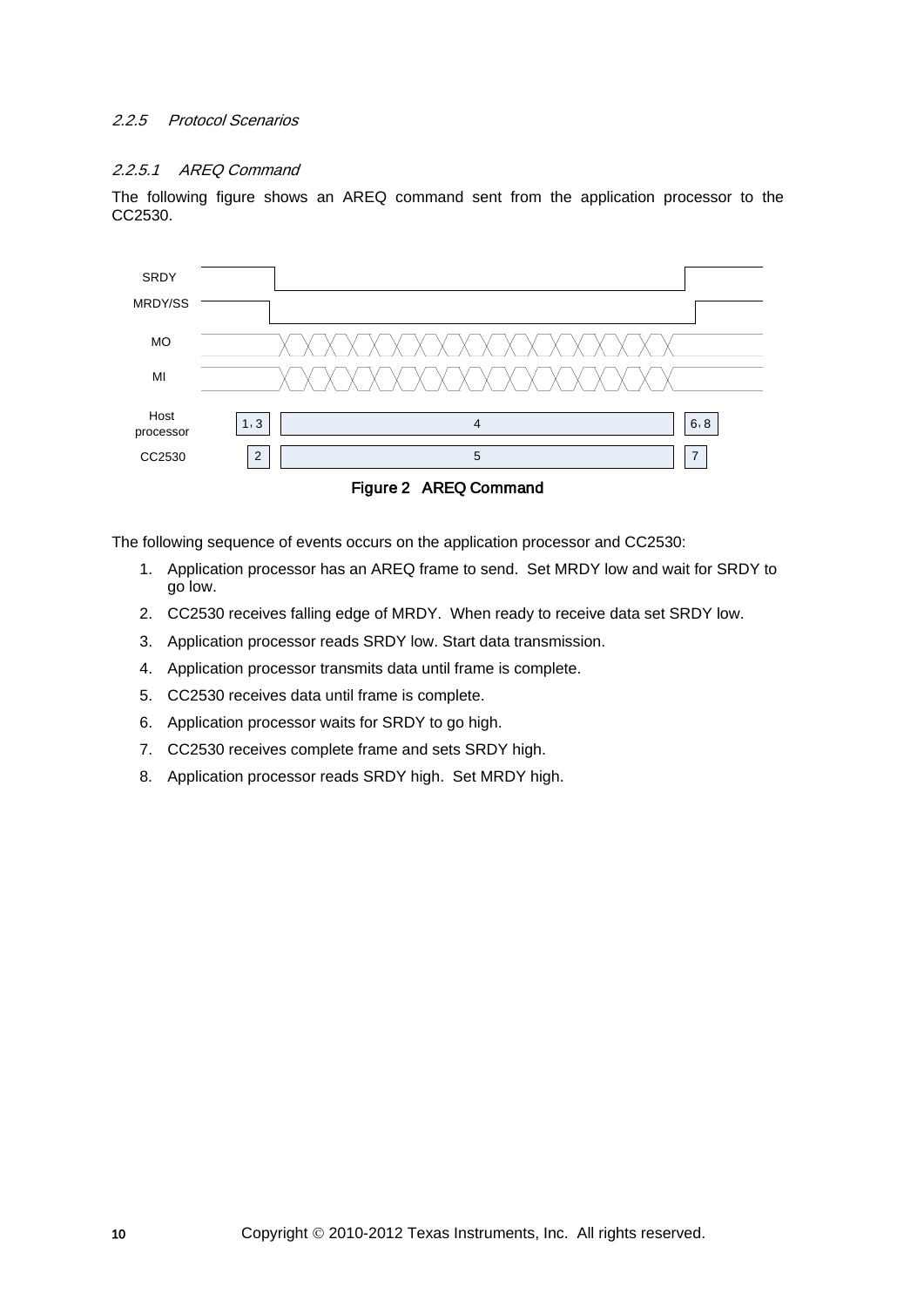## 2.2.5.2 POLL Command

The following figure shows a POLL command sent from the application processor to the CC2530- ZNP.



Figure 3 POLL command

The following sequence of events occurs on the application processor and CC2530:

- 1. CC2530 has an AREQ frame to send. When ready to receive data set SRDY low.
- 2. Application processor detects SRDY low and sets MRDY low. Prepare POLL command and start data transmission.
- 3. Application processor transmits data until frame is complete.
- 4. CC2530 receives data until frame is complete.
- 5. Application processor waits for SRDY to go high.
- 6. CC2530 prepares AREQ frame for transmission. When ready to transmit set SRDY high.
- 7. Application processor reads SRDY high. Start data reception.
- 8. Application processor receives data until frame is complete.
- 9. CC2530 transmits data until frame is complete.
- 10. Application processor receives complete frame. Set MRDY high.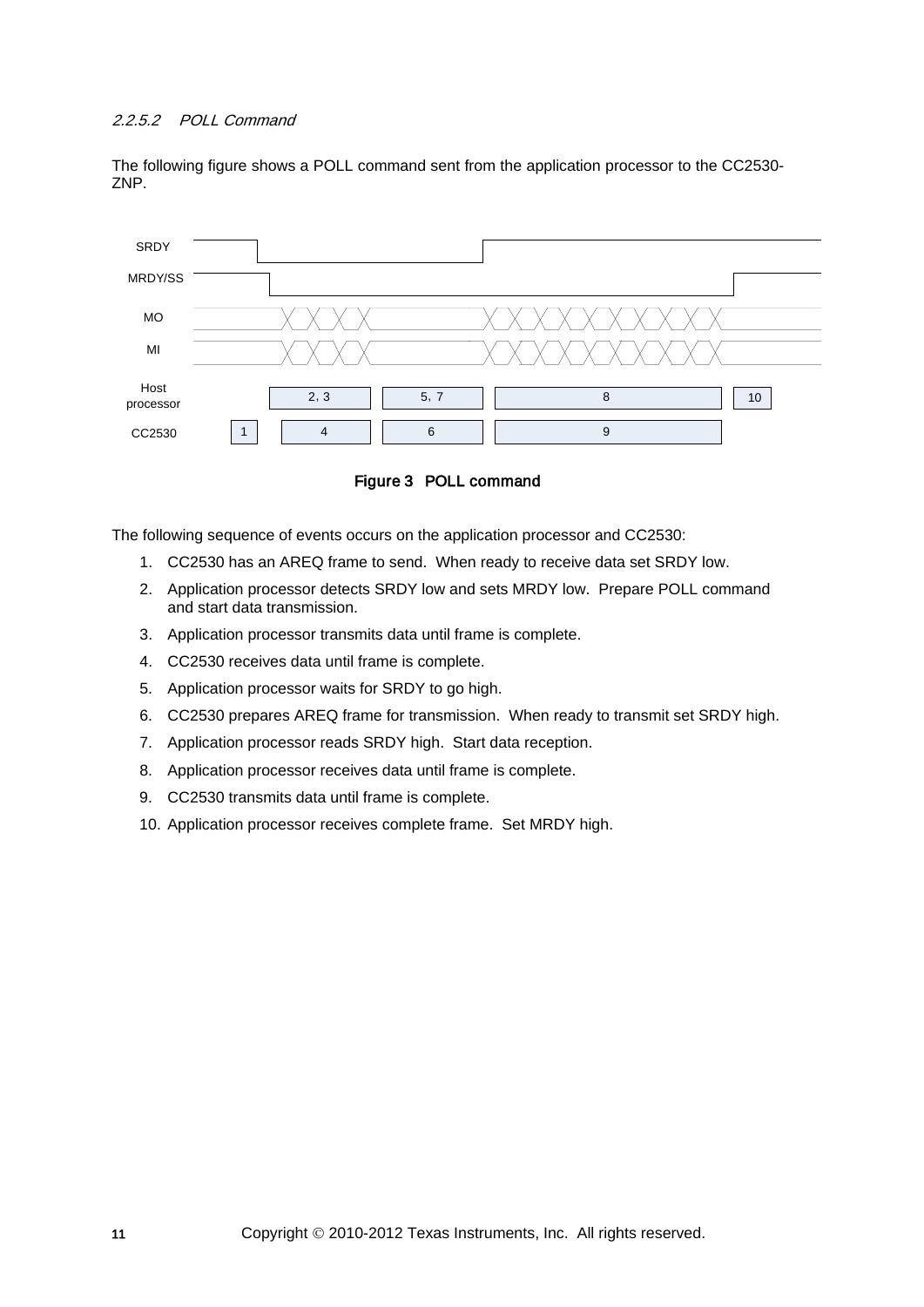#### 2.2.5.3 SREQ Command

The following figure shows a SREQ command sent from the application processor to the CC2530- ZNP.



Figure 4 SREQ command

The following sequence of events occurs on the application processor and CC2530-ZNP:

- 1. Application processor has an SREQ frame to send. Set MRDY low and wait for SRDY to go low.
- 2. CC2530 receives falling edge of MRDY. When ready to receive data set SRDY low.
- 3. Application processor reads SRDY low. Start data transmission.
- 4. Application processor transmits data until frame is complete.
- 5. CC2530 receives data until frame is complete.
- 6. Application processor waits for SRDY to go high.
- 7. CC2530 processes SREQ command and executes function
- 8. CC2530 prepares SRSP frame. When ready to transmit data set SRDY high.
- 9. Application processor reads SRDY high. Start data reception.
- 10. Application processor receives data until frame is complete.
- 11. CC2530 transmits data until frame is complete.
- 12. Application processor receives complete frame. Set MRDY high.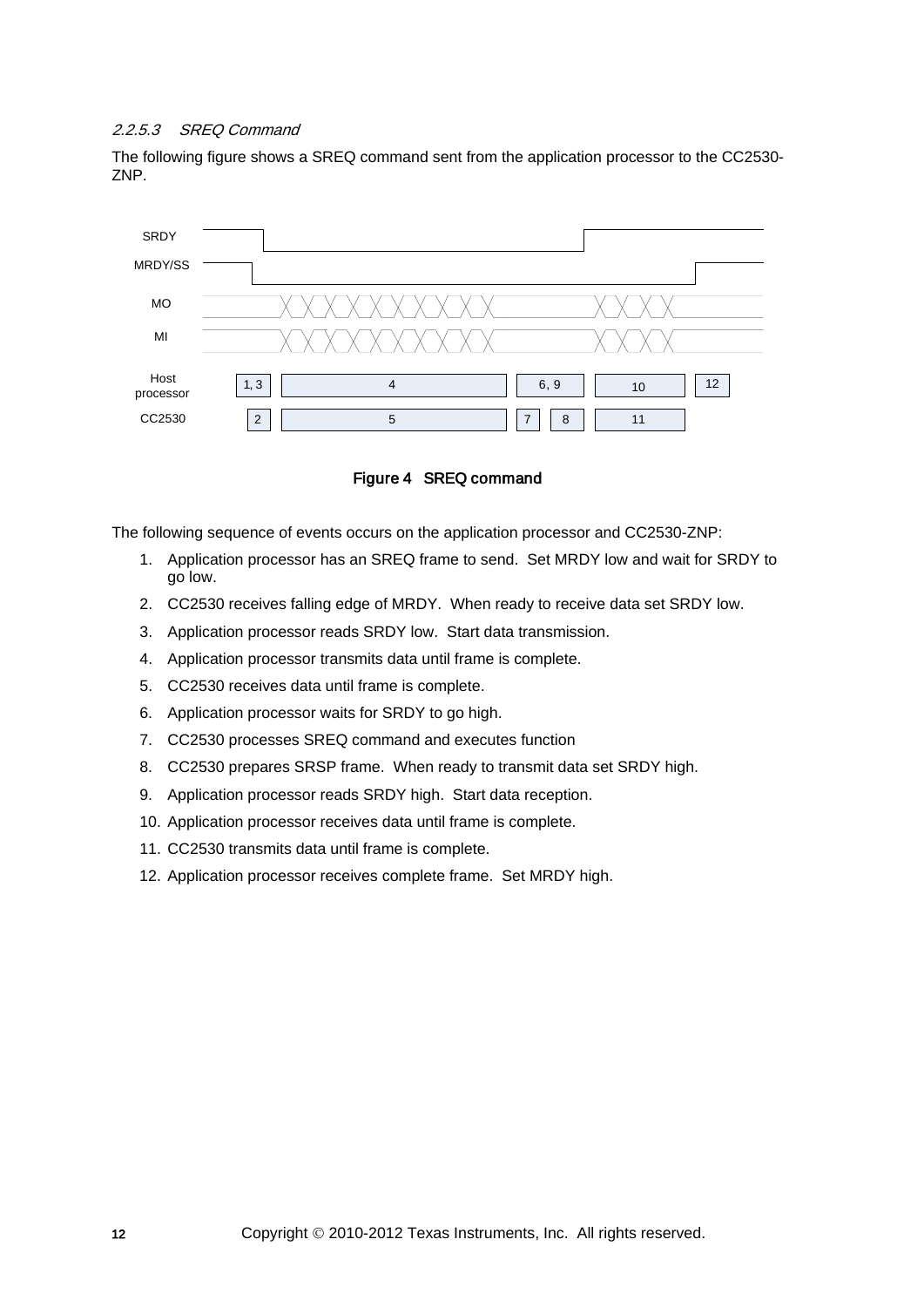# 2.3 UART Transport

# 2.3.1 Configuration

The following UART configuration is supported:

- Baud rate: 115200
- Hardware (RTS/CTS) flow control.
- 8-N-1 byte format.

# 2.3.2 Frame Format

UART transport frame format is shown in the following figure. The left-most field is transmitted first over the wire.

| <b>Bytes:</b> | $3 - 253$                   |            |
|---------------|-----------------------------|------------|
| <b>SOF</b>    | <b>General format frame</b> | <b>FCS</b> |

# Figure 5 UART Transport Frame Format

SOF: Start of frame indicator. This is always set to 0xFE.

General frame format: This is the general frame format as described in [2.4.](#page-13-0)

FCS: Frame-check sequence. This field is computed as an XOR of all the bytes in the general format frame fields.

Shown below is a C example for the FCS calculation:

```
unsigned char calcFCS(unsigned char *pMsg, unsigned char len)
{
  unsigned char result = 0;
   while (len--)
   {
    result ^* = *pMsq++;
   }
   return result;
}
```
<span id="page-12-0"></span>2.3.3 Signal Description

The following standard UART signals are used:

- TX: Transmit data.
- RX: Receive data.
- CT: Clear to send.
- RT: Ready to send.
- The MRDY and SRDY signals are not used with UART transport.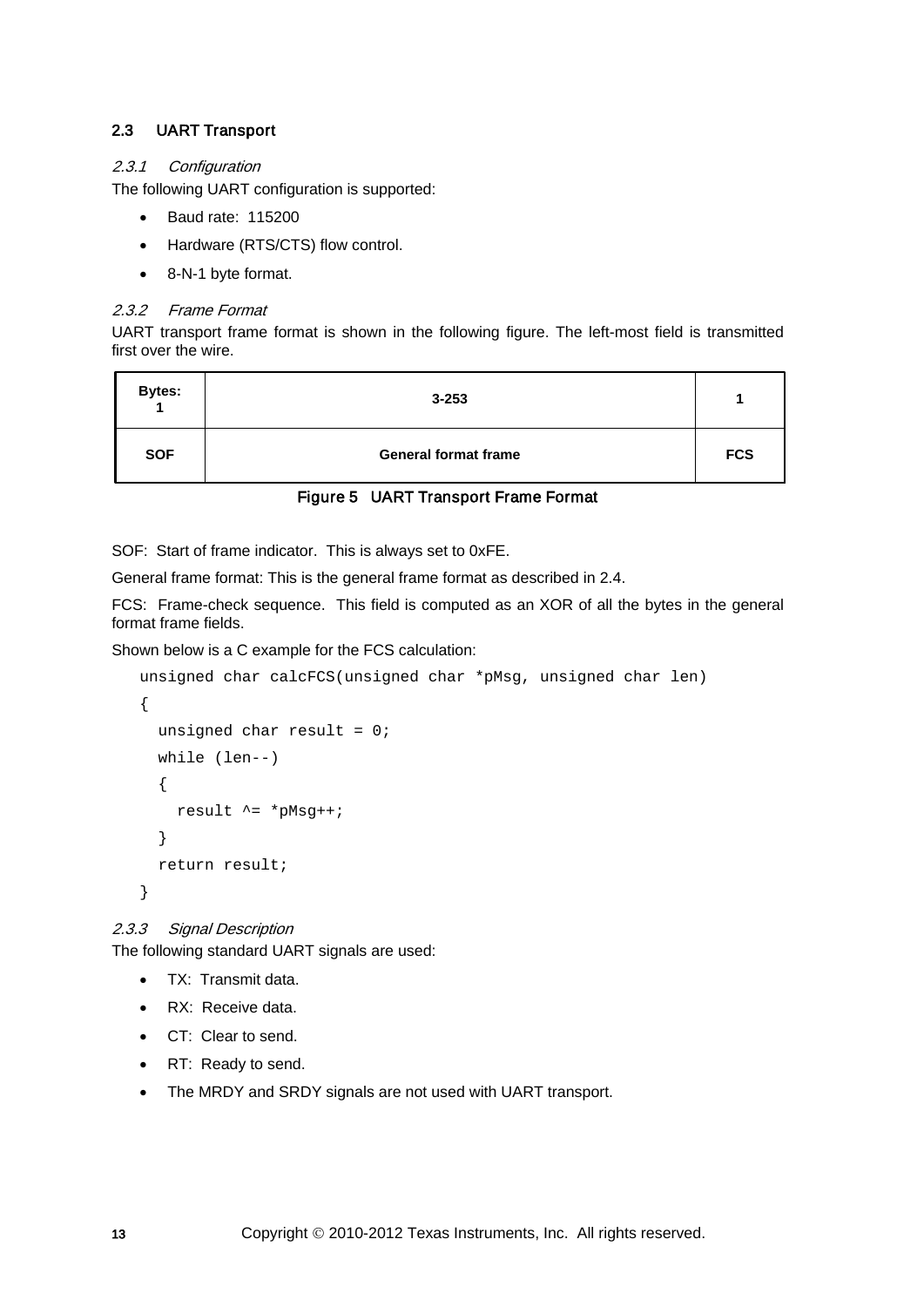Figure 6 shows the RTS/CTS flow control connections to the host processor. On the CC2530, RT and CT are active-low signals. The RT output is driven low when the receive register is empty and reception is enabled. Transmission of a byte does not occur before the CT input goes low.



Figure 6 RTS/CTS Flow Control Connections

# 2.3.4 Signal Operation

UART transport sends and receives data asynchronously. Data can be sent and received simultaneously and the transfer of a frame can be initiated at any time by either the application processor or the CC2530.

# <span id="page-13-0"></span>2.4 General Frame Format

The general frame format is shown in the following figure. The left-most field is transmitted first over the wire. For multi-byte fields, the lowest order byte is transmitted first.

| <b>Bytes:</b><br>$\overline{A}$ |         | $0 - 250$ |
|---------------------------------|---------|-----------|
| Length                          | Command | Data      |

Figure 7 General Frame Format

Length: The length of the data field of the frame. The length can range from 0-250.

Command: The command of the frame.

Data: The frame data. This depends on the command field and is described for each command in Section [4.](#page-17-0)

# 2.4.1 Command Field

The command field is constructed of two bytes. The bytes are formatted as shown in the following figure. The Cmd0 byte is transmitted first.

| Cmd <sub>0</sub> |           | Cmd1  |
|------------------|-----------|-------|
| Bits:<br>$7-5$   | 4-0       | $7-0$ |
| <b>Type</b>      | Subsystem | ID    |

Figure 8 Command Field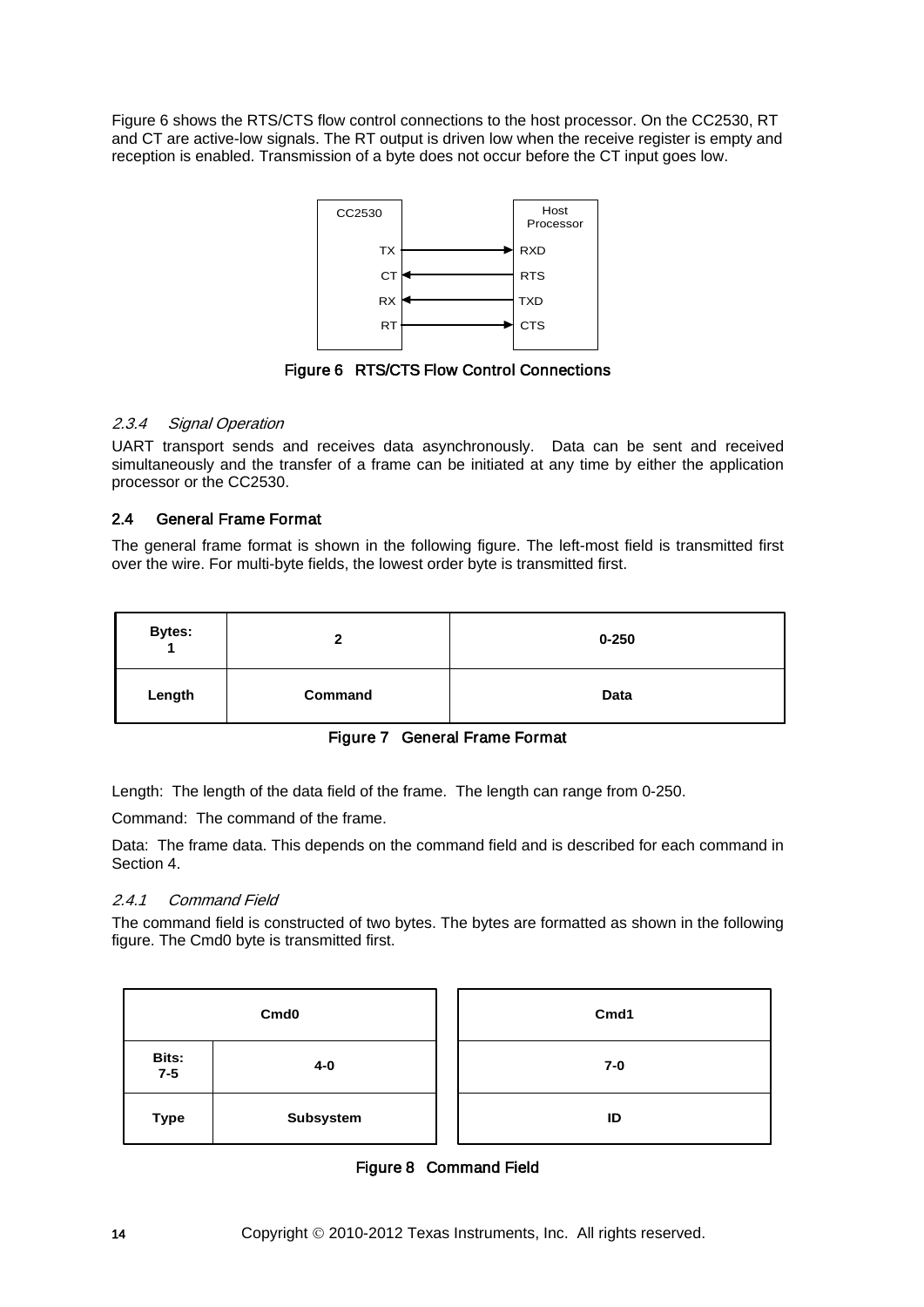Type: The command type has one of the following values:

- 0: POLL. A POLL command is used to retrieve queued data. This command is only applicable to SPI transport. For a POLL command the subsystem and ID are set to zero and data length is zero.
- 1: SREQ: A synchronous request that requires an immediate response. For example, a function call with a return value would use an SREQ command.
- 2: AREQ: An asynchronous request. For example, a callback event or a function call with no return value would use an AREQ command.
- 3: SRSP: A synchronous response. This type of command is only sent in response to a SREQ command. For an SRSP command the subsystem and ID are set to the same values as the corresponding SREQ. The length of an SRSP is generally nonzero, so an SRSP with length=0 can be used to indicate an error.
- 4-7: Reserved.

Subsystem: The subsystem of the command. Values are shown below:

| <b>Subsystem Value</b> | <b>Subsystem Name</b>      |
|------------------------|----------------------------|
| O                      | <b>RPC</b> Error interface |
| 1                      | SYS interface              |
| 2                      | Reserved                   |
| 3                      | Reserved                   |
| 4                      | AF interface               |
| 5                      | ZDO interface              |
| 6                      | Simple API interface       |
| 7                      | UTIL interface             |
| $8 - 32$               | Reserved                   |

ID: The command ID. The ID maps to a particular interface message. Value range: 0-255.

When the ZNP cannot recognize an SREQ command from the host processor, the following SRSP is returned:

SRSP:

| Length = $0x03$   Cmd0 = $0x60$   Cmd1 = $0x00$   ErrorCode   RegCmd0   RegCmd1 |  |  |
|---------------------------------------------------------------------------------|--|--|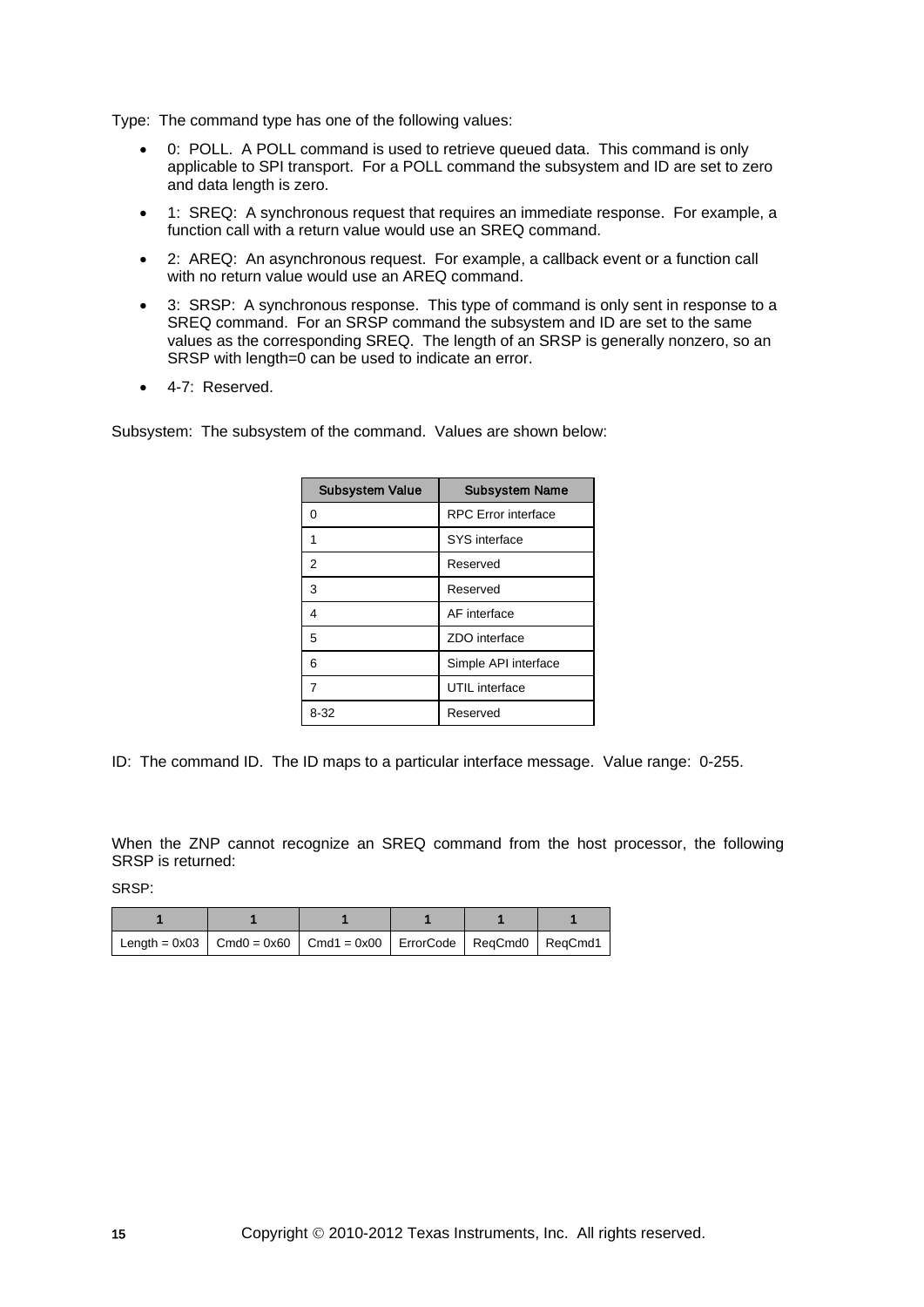# Attributes:

| <b>Attribute</b> | Length<br>(byte) | <b>Description</b>                                             |                    |  |  |
|------------------|------------------|----------------------------------------------------------------|--------------------|--|--|
|                  |                  | The error code maps to one of the following enumerated values. |                    |  |  |
|                  |                  | Value                                                          | <b>Description</b> |  |  |
| ErrorCode        | 1                | 0x01                                                           | Invalid subsystem  |  |  |
|                  |                  | 0x02                                                           | Invalid command ID |  |  |
|                  |                  | 0x03                                                           | Invalid parameter  |  |  |
|                  |                  | 0x04                                                           | Invalid length     |  |  |
|                  |                  |                                                                |                    |  |  |
| ReqCmd0          | 1                | The Cmd0 value of the processed SREQ                           |                    |  |  |
| ReqCmd1          | 1                | The Cmd1 value of the processed SREQ                           |                    |  |  |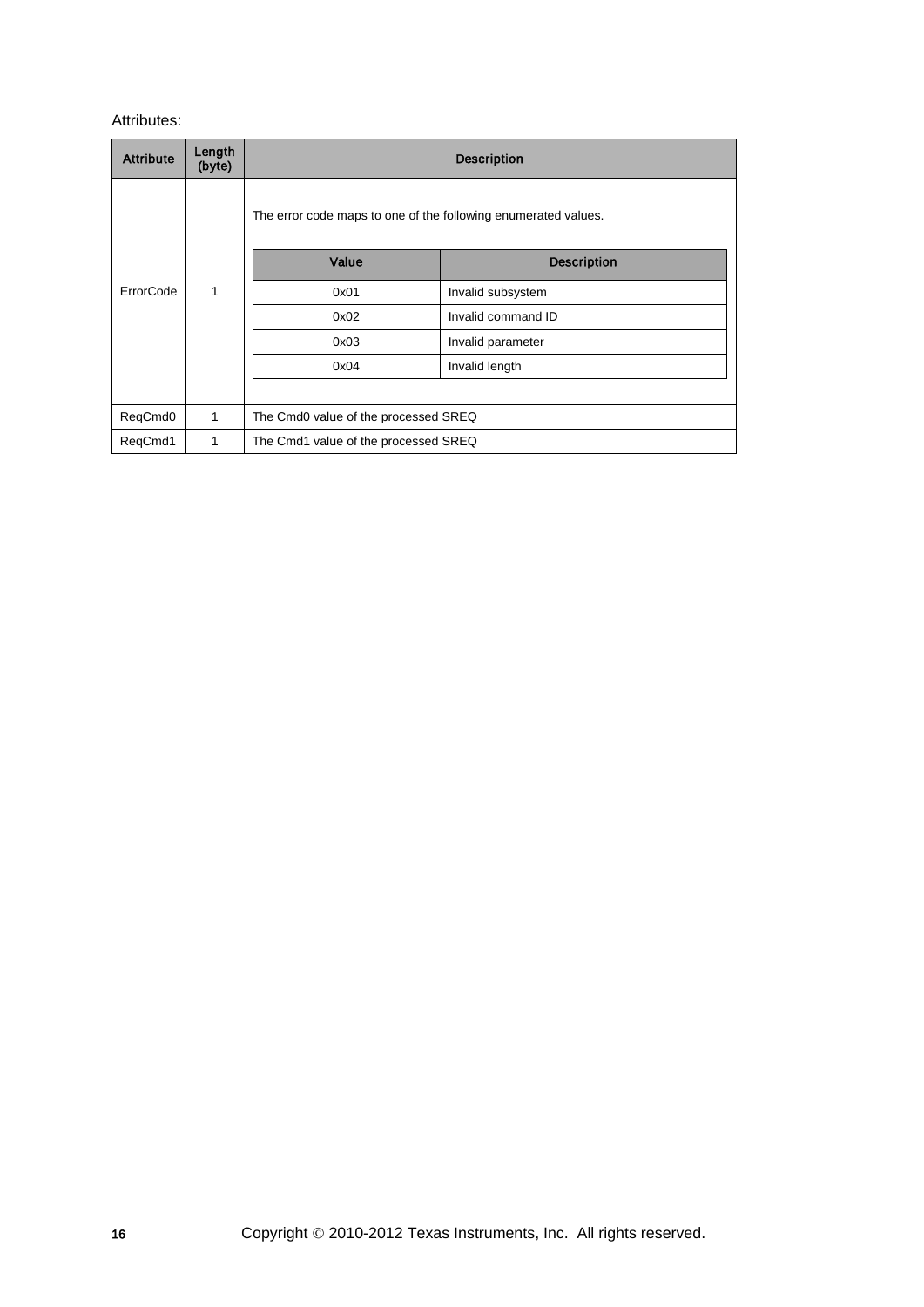# 3 Initialization Procedures

# 3.1 CC2530-ZNP power-up procedure

The recommended power-up procedure is as follows:

- 1. Application processor and CC2530 power up.
- 2. Application processor sets CC2530 RESET N pin low, holding CC2530 in reset.
- 3. The application processor sets the optional CC2530 CFG0 and CFG1 pins (if these pins are controlled by the application processor).
- 4. The application processor initializes its UART or SPI interface.
- 5. The application processor sets CC2530 RESET N pin high and CC2530 starts operation.
- 6. Application processor receives the SYS\_RESET\_IND message using the POLL command. When SPI transport is used CC2530 will set SRDY low to indicate the message is available and the application processor should retrieve the message.
- 7. The application processor receives the SYS\_RESET\_IND message.

If the CC2530-ZNP device was configured as an end-device (and using SPI transport), it will automatically enter low power state after the application processor retrieves the SYS\_RESET\_IND command from the CC2530.

The CC2530-ZNP can also be reset when the application processor sends a SYS\_RESET\_REQ message. However, resetting CC2530 with the RESET N pin is recommended because it is faster and more reliable.

#### 3.2 CC2530-ZNP startup procedure

After executing the power-up procedure, the host processor must call some mandatory APIs before executing any APIs that invoke ZigBee over-the-air messaging. Not following this sequence could result in unexpected behaviour. The recommended startup procedure is as follows:

- 1. The host processor must use the ZB\_WRITE\_CONFIGURATION command to configure at the minimum the ZCD\_NV\_LOGICAL\_TYPE, ZCD\_NV\_PAN\_ID, and ZCD\_NV\_CHANLIST configuration items.
- 2. If the Simple API is used, the ZB\_APP\_REGISTER\_REQUEST command should be sent by the host processor to register the application endpoint.
- 3. The ZB\_START\_REQUEST command should be sent by the host processor to either form a network (if the device is a coordinator) or join a network (if the device is a router or end device).
- 4. The host processor should then wait for the ZB\_START\_CONFIRM command with a status of ZB\_SUCCESS before performing any other API operations.
- 5. If the Simple API is not used after performing step 1, the AF\_REGISTER command should be sent by the host processor to register the application endpoint.
- 6. The ZDO\_STARTUP\_FROM\_APP command should be sent by the host processor to either form a network (if the device is a coordinator) or join a network (if the device is a router or end device).
- 7. The host processor should then wait for the ZDO\_STATE\_CHANGE\_IND command with a status of DEV\_ZB\_COORD, DEV\_ROUTER, or DEV\_END\_DEVICE before performing any other API operations.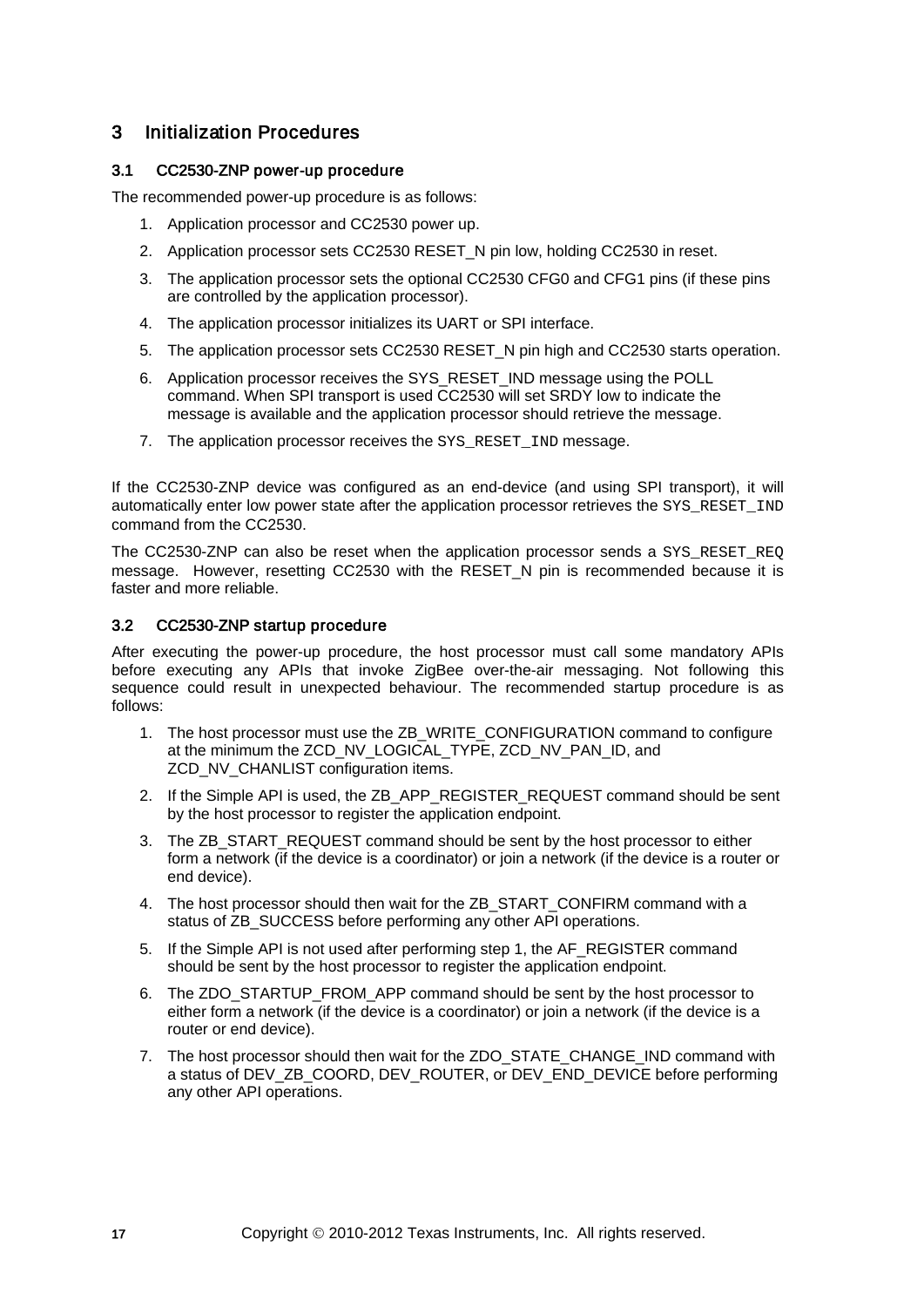# <span id="page-17-0"></span>4 CC2530-ZNP software command interface

The following subsections describe the CC2530 software command interface. They are subdivided into the following categories

- The SYS interface provides the application processor with a low level interface to the CC2530 hardware and software. The CC2530 functions that are accessible over this interface include the ADC (analog-to-digital converter), NV memory, GPIO pins and the hardware random number generator.
- The Configuration interface allows the application processor to configure various parameters of the CC2530 device.
- The Simple API interface is a simplified ZigBee interface that can be used to quickly create simple ZigBee compliant networked applications. It allows for easy device configuration, network formation, binding and data transfer. However, a limitation of the Simple API is that it can only be used with one application registered endpoint. Therefore, it is recommended that applications that support multiple endpoints use the AF interface.
- The AF and ZDO interfaces feature the complete ZigBee interface and can be used to create a full range of ZigBee compliant applications. The AF (Application Framework) interface allows the application processor to register its application with the CC2530 and send and receive data. The ZDO (ZigBee Device Object) interface provides various ZigBee management functions like device and service discovery.

In all the message formats shown below, the left-most field is transmitted first over the wire. For multi-byte fields, the lowest order byte is transmitted first.

# 4.1 SYS interface

#### 4.1.1 SYS RESET REQ

#### 4.1.1.1 Description

This command is issued by the application processor to reset the CC2530 device. The reset is achieved through an internal watchdog reset on the CC2530. Note that the hardware reset interface is recommended over using this interface.

#### 4.1.1.2 Usage

AREQ:

| $Length = 0x01$ | $CmdO = 0x41$ | $Cmd1 = 0x00$ | Type |
|-----------------|---------------|---------------|------|

Type – 1 byte – This requests a target device reset (0) or serial bootloader reset (1). If the target device does not support serial bootloading, bootloader reset commands are ignored and no response is sent from the target.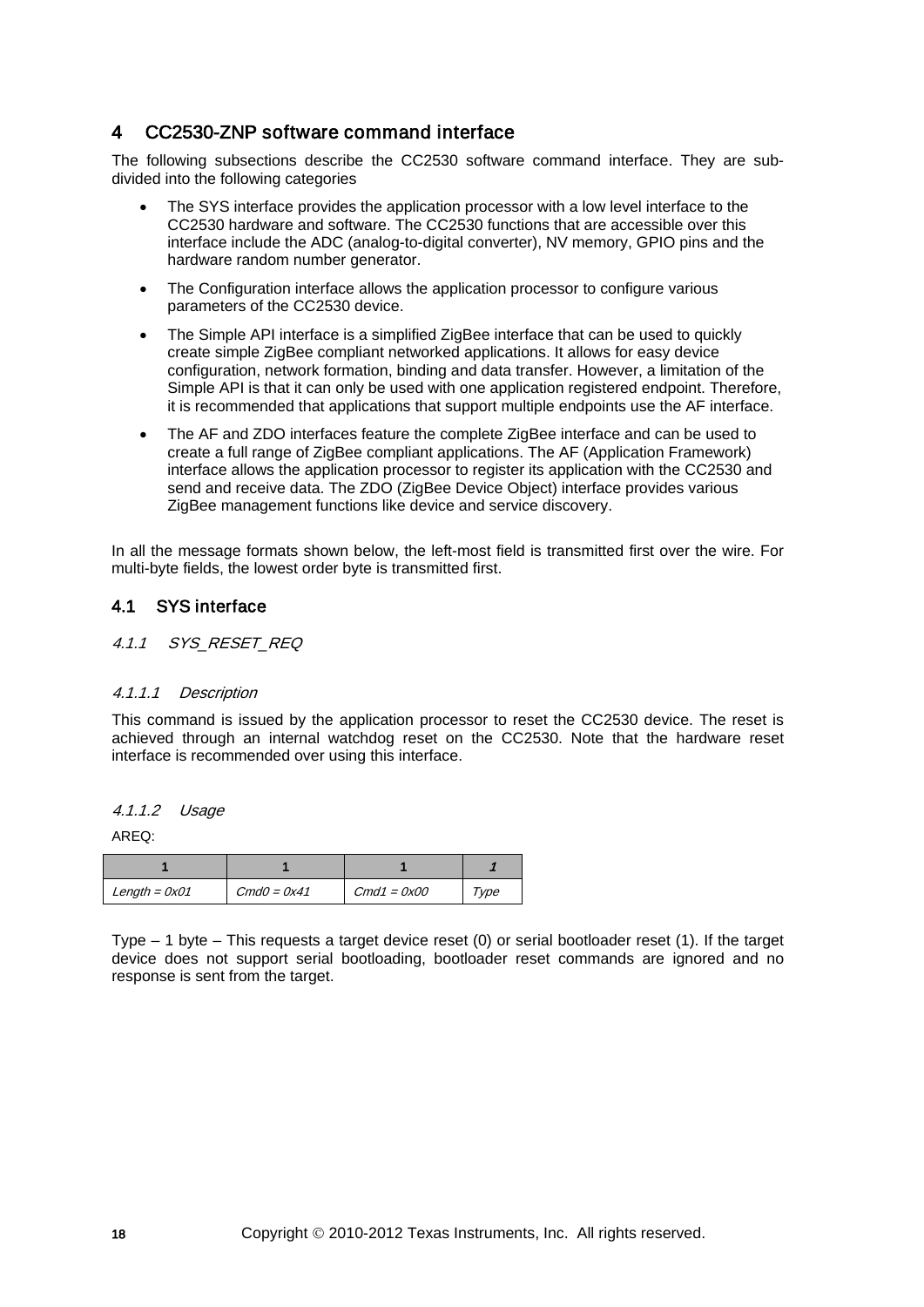# 4.1.2 SYS RESET IND

#### 4.1.2.1 Description

This command is generated by the CC2530 device automatically immediately after a reset.

#### 4.1.2.2 Usage

AREQ:

| Length = $0x06$ | $CmdO = 0x41$ | $Cmd1 = 0x80$ | Reason | TransportRev | ProductId |
|-----------------|---------------|---------------|--------|--------------|-----------|

| <b>MajorRel</b> | MinorRel | <b>HwRev</b> |
|-----------------|----------|--------------|

Reason – 1 byte – One of the following values indicating the reason for the reset.

| <b>Resolution</b> | Value |
|-------------------|-------|
| Power-up          | 0x00  |
| <b>External</b>   | 0x01  |
| Watch-dog         | 0x02  |

TransportRev – 1 byte – Transport protocol revision. This is set to value of 2.

Product – 1 byte – Product ID. This is set to value of 1.

MajorRel – 1 byte – Major release number.

MinorRel – 1 byte – Minor release number.

HwRev – 1 byte – Hardware revision number.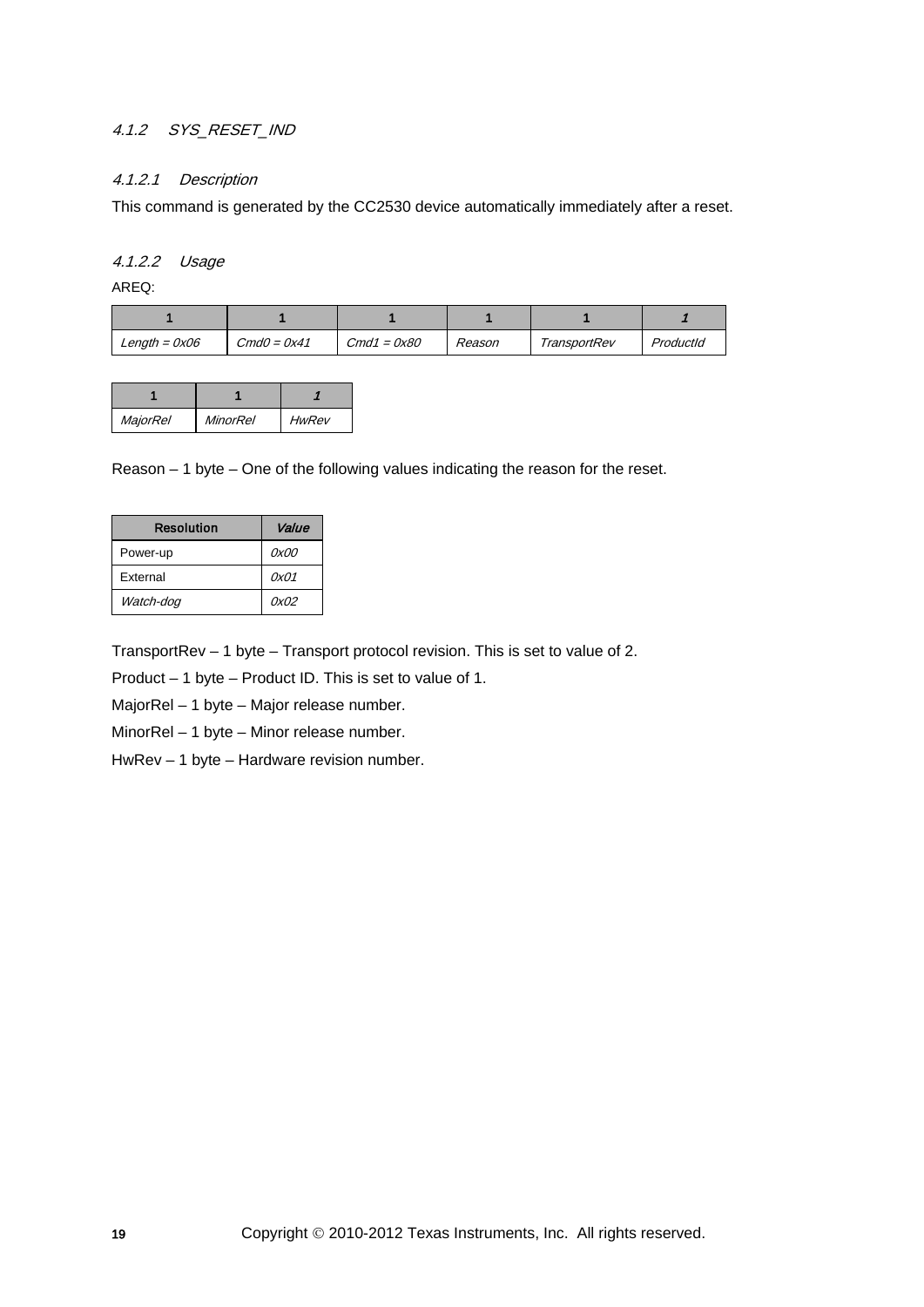# 4.1.3 SYS\_VERSION

## 4.1.3.1 Description

This command is issued by the application processor to request for the CC2530 software version information.

#### 4.1.3.2 Usage

SREQ:

| $Length = 0x00$ | $CmdO = 0x21$ | $Cmd1 = 0x02$ |
|-----------------|---------------|---------------|

SRSP:

| Length =<br>0x05 | $CmdO=$<br>0x61 | $Cmd1 =$<br>0x02 | TransportRev | Product | <b>MaiorRel</b> | MinorRel | <b>MaintRel</b> |
|------------------|-----------------|------------------|--------------|---------|-----------------|----------|-----------------|

TransportRev – 1 byte – The transport protocol revision number. This is set to value of 2.

Product – 1 byte – Product ID. This is set to value of 0.

MajorRel – 1 byte – Software major release number.

MinorRel – 1 byte – Software minor release number.

MaintRel – 1 byte – Software maintenance release number.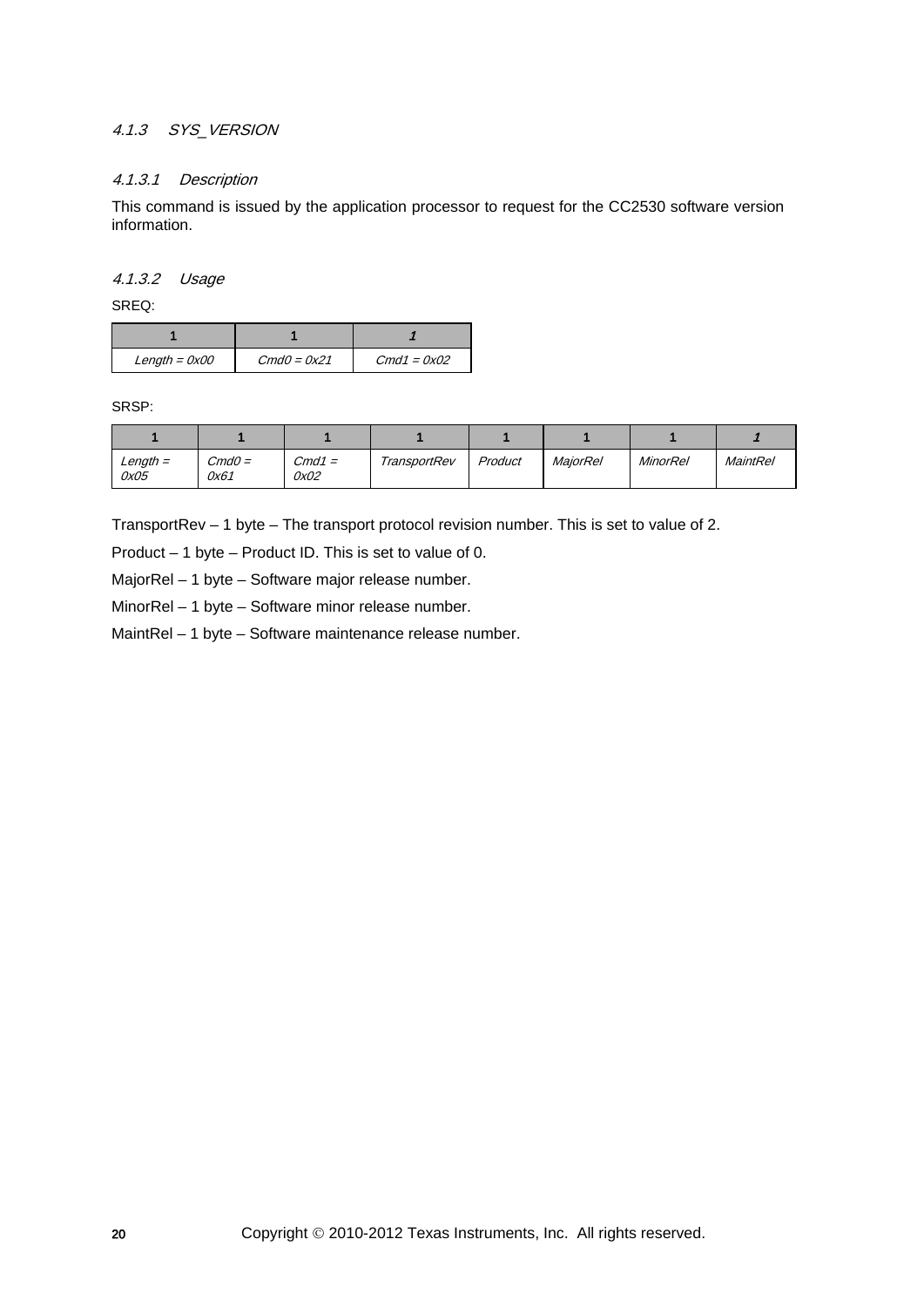# 4.1.4 SYS\_OSAL\_NV\_READ

#### 4.1.4.1 Description

This command is used by the application processor to read data values from an item stored in the CC2530 NV memory.

#### 4.1.4.2 Usage

SREQ:

| $Length = 0x03$ | $CmdO = 0x21$ | $Cmd1 = 0x08$ | Ia | Offset |
|-----------------|---------------|---------------|----|--------|

General purpose NV items (pre-defined) that are available for ZNP applications:

| NV Item           | <b>Size</b> | Value         |
|-------------------|-------------|---------------|
| ZNP NV APP ITEM 1 | 2 bytes     | 0x0F01        |
| ZNP NV APP ITEM 2 | 2 bytes     | 0x0F02        |
| ZNP NV APP ITEM 3 | 2 bytes     | 0x0F03        |
| ZNP NV APP ITEM 4 | 2 bytes     | 0x0F04        |
| ZNP NV APP ITEM 5 | 16 bytes    | <i>OxOFO5</i> |
| ZNP NV APP ITEM 6 | 16 bytes    | 0x0F06        |

 $Id - 2$  bytes  $-$  The attribute id of the NV item.

Offset – 1 byte – Number of bytes offset from the beginning of the NV value.

SRSP:

|                       |               |               |        |     | $0 - 248$ |
|-----------------------|---------------|---------------|--------|-----|-----------|
| Length =<br>0x02-0xFA | $CmdO = 0x61$ | $Cmd1 = 0x08$ | Status | Len | Value     |

Status – 1 byte – See [4.7](#page-133-0) for a listing of the status values.

Len  $-$  1 byte  $-$  The length of the NV value (up to 248).

Value – 0-248 bytes – Data values of the NV item.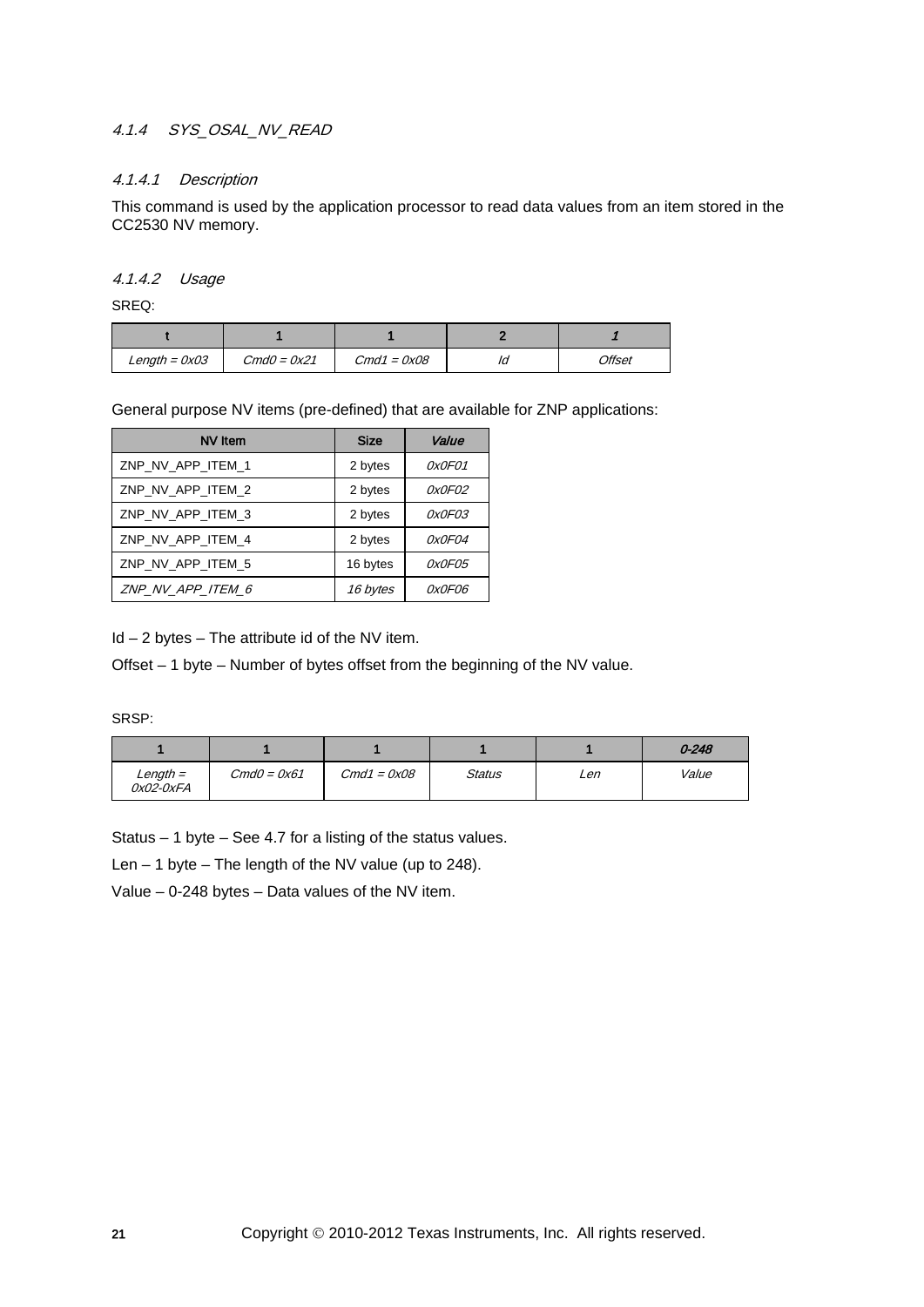# 4.1.5 SYS\_OSAL\_NV\_WRITE

#### 4.1.5.1 Description

This command is used by the application processor to write data values to an item in the CC2530 NV memory..

#### 4.1.5.2 Usage

SREQ:

|                             |               |               |    |        |     | $0 - 246$ |
|-----------------------------|---------------|---------------|----|--------|-----|-----------|
| $Length =$<br>$0x04 - 0xFA$ | $CmdO = 0x21$ | $Cmd1 = 0x09$ | ld | Offset | Len | Value     |

General purpose NV items (pre-defined) that are available for ZNP applications:

| <b>NV</b> Item    | <b>Size</b>     | Value         |
|-------------------|-----------------|---------------|
| ZNP NV APP ITEM 1 | 2 bytes         | 0x0F01        |
| ZNP NV APP ITEM 2 | 2 bytes         | 0x0F02        |
| ZNP NV APP ITEM 3 | 2 bytes         | <i>0x0F03</i> |
| ZNP NV APP ITEM 4 | 2 bytes         | <i>OxOFO4</i> |
| ZNP NV APP ITEM 5 | 16 bytes        | 0x0F05        |
| ZNP NV APP ITEM 6 | <i>16 bytes</i> | 0x0F06        |

 $Id - 2$  bytes  $-$  The attribute id of the NV item.

Offset – 1 byte - Number of bytes offset from the beginning of the NV value.

Len  $-$  1 byte  $-$  Length of the NV value (up to 246).

Value – 0-246 bytes – Data values of the NV item.

SRSP:

| Length = $0x01$   Cmd0 = $0x61$   Cmd1 = $0x09$ | <b>Status</b> |
|-------------------------------------------------|---------------|

Status – 1 byte – See [4.7](#page-133-0) for a listing of the status values.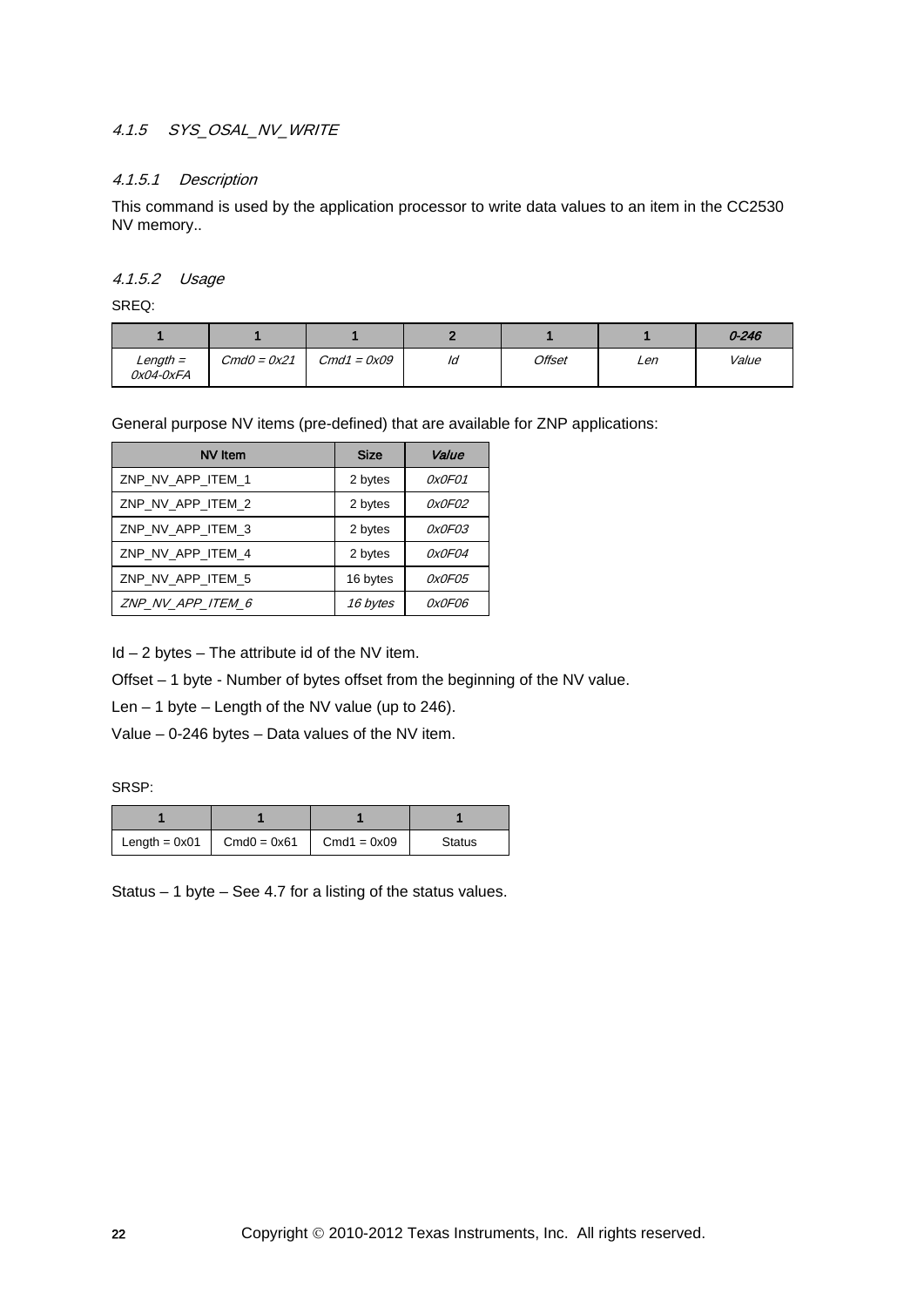## 4.1.6 SYS\_OSAL\_NV\_ITEM\_INIT

#### 4.1.6.1 Description

This command is used by the application processor to create and initialize an item in the CC2530 NV memory. The NV item will be created if it does not already exist. The data for the new NV item will be left uninitialized if the *InitLen* parameter is zero. When *InitLen* is non-zero, the data for the NV item will be initialized (starting at offset of zero) with the values from *InitData*. Note that it is not necessary to initialize the entire NV item (*InitLen < ItemLen*). It is also possible to create an NV item that is larger than the maximum length *InitData* – use the SYS\_OSAL\_NV\_WRITE command to finish the initialization.

# 4.1.6.2 Usage

SREQ:

|                         |               |               |    |                |                | $0 - 245$       |
|-------------------------|---------------|---------------|----|----------------|----------------|-----------------|
| $Length =$<br>0x05-0xFA | $CmdO = 0x21$ | $Cmd1 = 0x07$ | ld | <i>ItemLen</i> | <b>InitLen</b> | <b>InitData</b> |

 $Id - 2$  bytes  $-$  The attribute id of the NV item.

ItemLen – 2 bytes - Number of bytes in the NV item.

InitLen – 1 byte – Number of bytes in the initialization data (up to 245).

InitData – 0-245 bytes – Values of the initialization data.

SRSP:

| Length $= 0x01$ | $Cmd0 = 0x61$ | $Cmd1 = 0x07$ | <b>Status</b> |
|-----------------|---------------|---------------|---------------|

Status – 1 byte – See [4.7](#page-133-0) for a listing of the status values.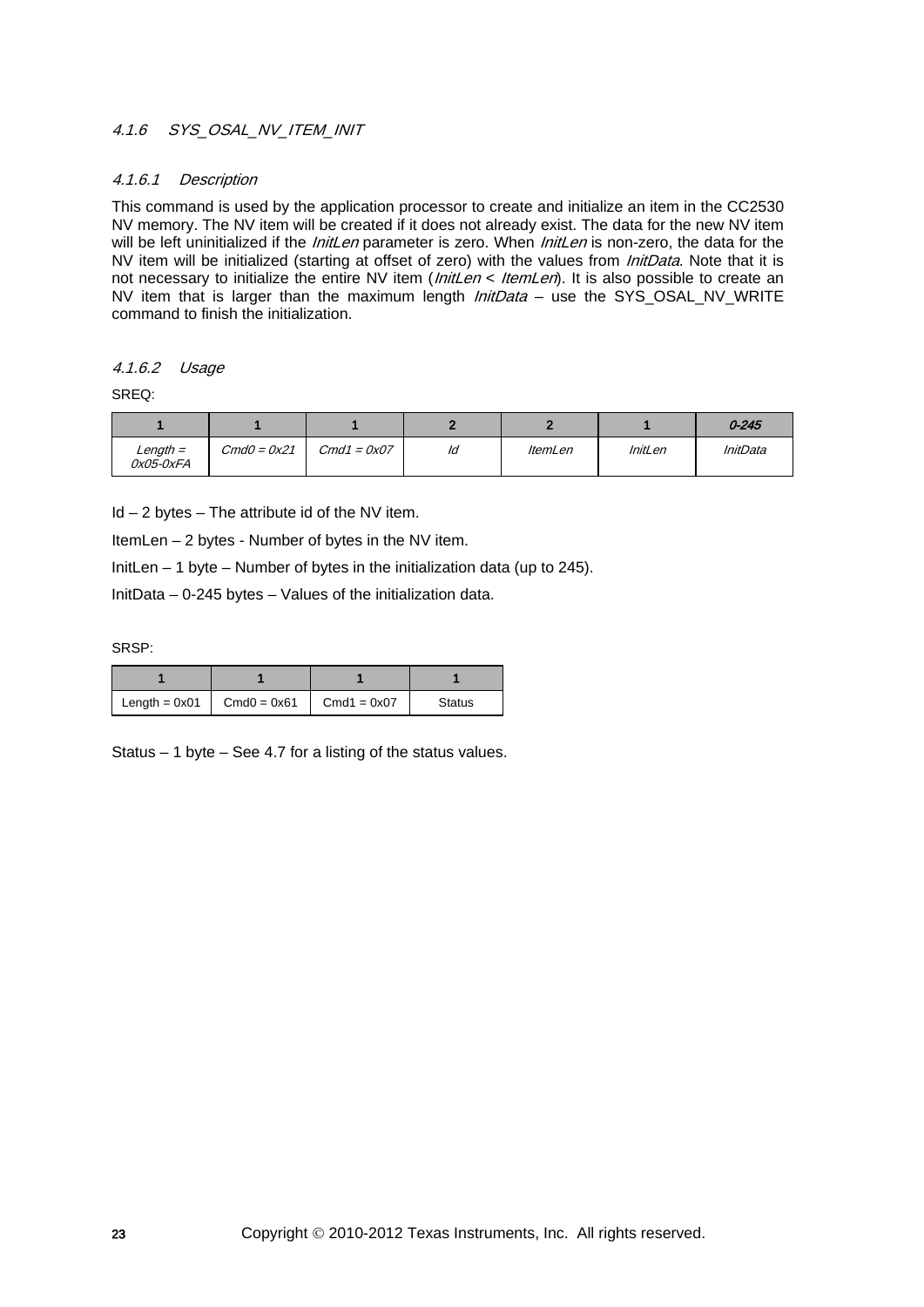# 4.1.7 SYS OSAL NV DELETE

#### 4.1.7.1 Description

This command is used by the application processor to delete an item from the CC2530 NV memory. The *ItemLen* parameter must match the length of the NV item or the command will fail. Use this command with caution – deleted items cannot be recovered.

## 4.1.7.2 Usage

SREQ:

| Length = $0x04$   Cmd0 = $0x21$   Cmd1 = $0x12$ |  | <i>ItemLen</i> |
|-------------------------------------------------|--|----------------|

 $Id - 2$  bytes  $-$  The attribute id of the NV item.

ItemLen – 2 bytes - Number of bytes in the NV item.

SRSP:

| Length $= 0x01$ | $Cmd0 = 0x61$ | $Cmd1 = 0x12$ | <b>Status</b> |
|-----------------|---------------|---------------|---------------|

Status – 1 byte – See [4.7](#page-133-0) for a listing of the status values.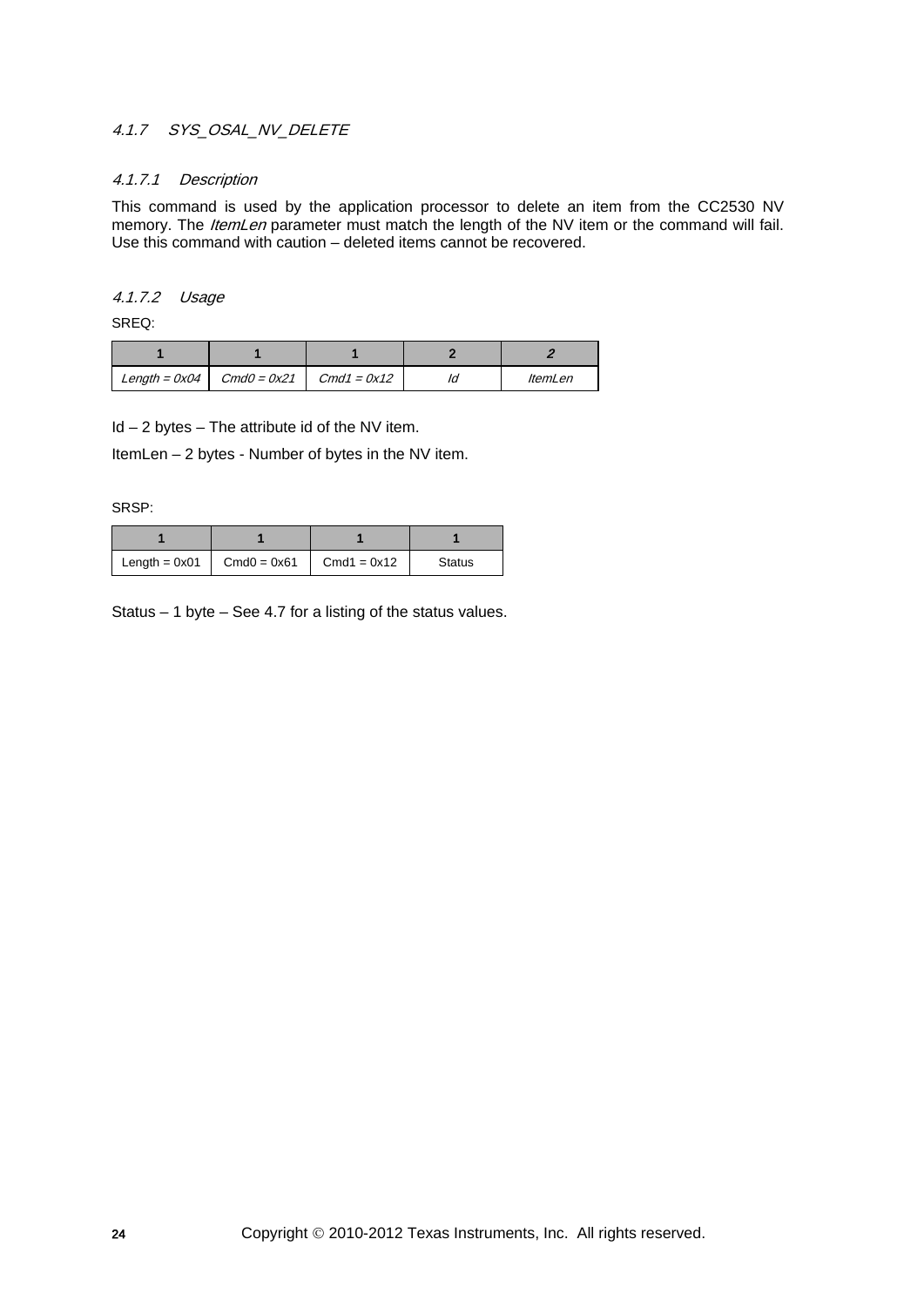# 4.1.8 SYS OSAL NV LENGTH

#### 4.1.8.1 Description

This command is used by the application processor to get the length of an item in the CC2530 NV memory. A length of zero is returned if the NV item does not exist.

#### 4.1.8.2 Usage

SREQ:

| Length = $0x02$ $\cdot$ Cmd0 = $0x21$ $\cdot$ Cmd1 = $0x13$ |  |
|-------------------------------------------------------------|--|

 $Id - 2$  bytes  $-$  The attribute id of the NV item.

SRSP:

| Length = $0x02$ Cmd0 = $0x61$ | $\Box$ Cmd1 = 0x13 | ItemLen |
|-------------------------------|--------------------|---------|

ItemLen – 2 bytes – Length of item in NV memory.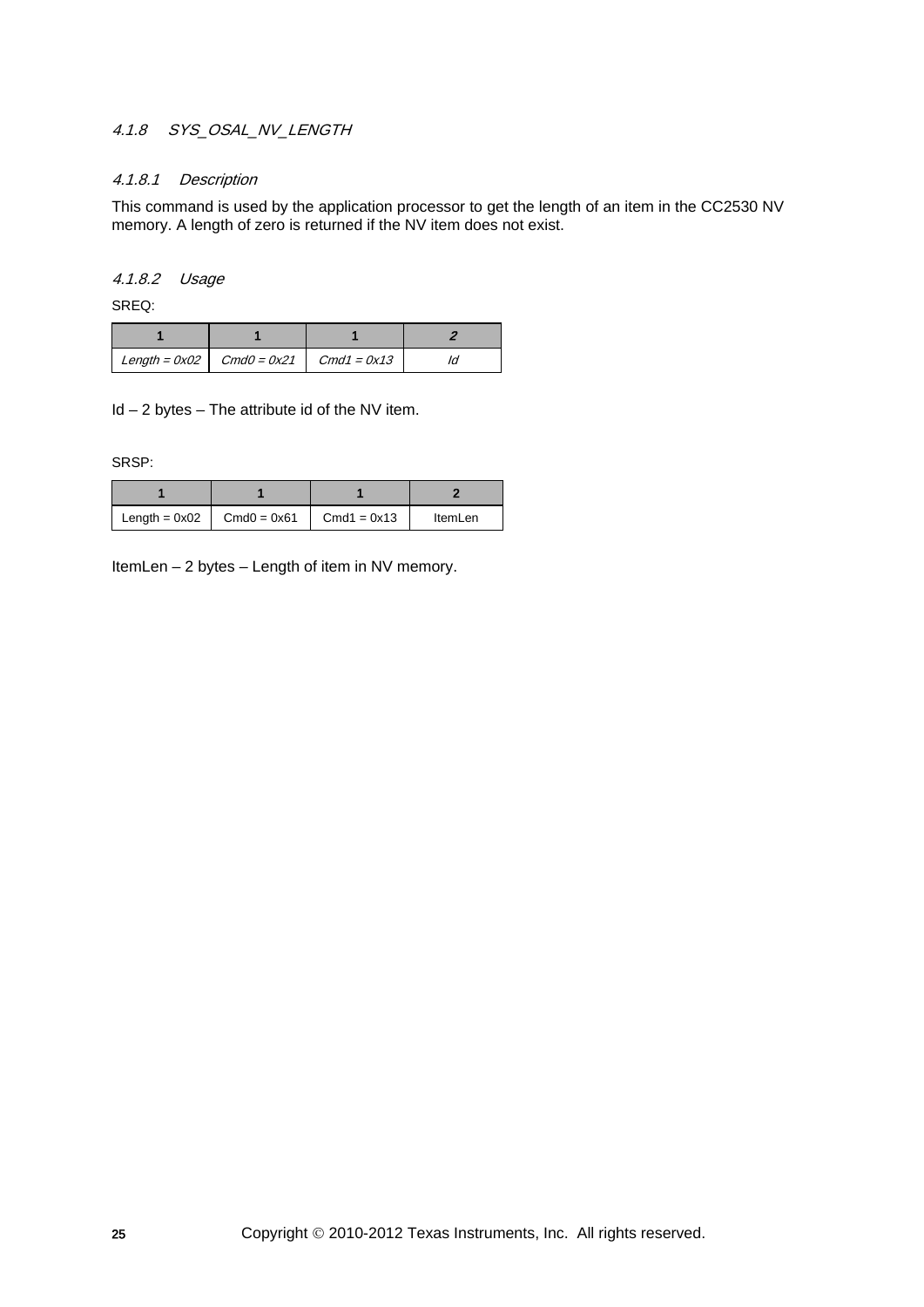# 4.1.9 SYS\_ADC\_READ

#### 4.1.9.1 Description

This command is used by the application processor to read from the CC2530-ZNP ADC (analogto-digital converter).

#### 4.1.9.2 Usage

SREQ:

| Length = $0x02$ | $CmdO = 0x21$ | $Cmd1 = 0x0D$ | Channel | Resolution |
|-----------------|---------------|---------------|---------|------------|

Channel – 1 byte – The following channels are available.

| Channel                     | Value |
|-----------------------------|-------|
| AIN <sub>0</sub>            | 0x06  |
| AIN <sub>1</sub>            | 0x07  |
| AINO-1 (differential input) | 0x0B  |
| <b>Temperature Sensor</b>   | OxOE  |
| Voltage Reading             | 0x0F  |

Resolution – 1byte – The resolution of the ADC conversion. It can be 7-bit, 9-bit, 10-bit or 12-bit.

| <b>Resolution</b> | Value |
|-------------------|-------|
| 7-hit             | 0x00  |
| 9-hit             | 0x01  |
| $10$ -bit         | 0x02  |
| 12-hit            | 0x03  |

SRSP:

| Length = $0x02$   Cmd0 = $0x61$   Cmd1 = $0x0D$ | Value |
|-------------------------------------------------|-------|

<span id="page-25-0"></span>Value – 2 bytes – Value of the ADC conversion based on the specified information. This is a signed value in two's complement representation. Depending on the resolution of the conversion, the appropriate number of lowest order bits should be ignored. For example, for a 7-bit resolution, the lowest 9 bits should be ignored.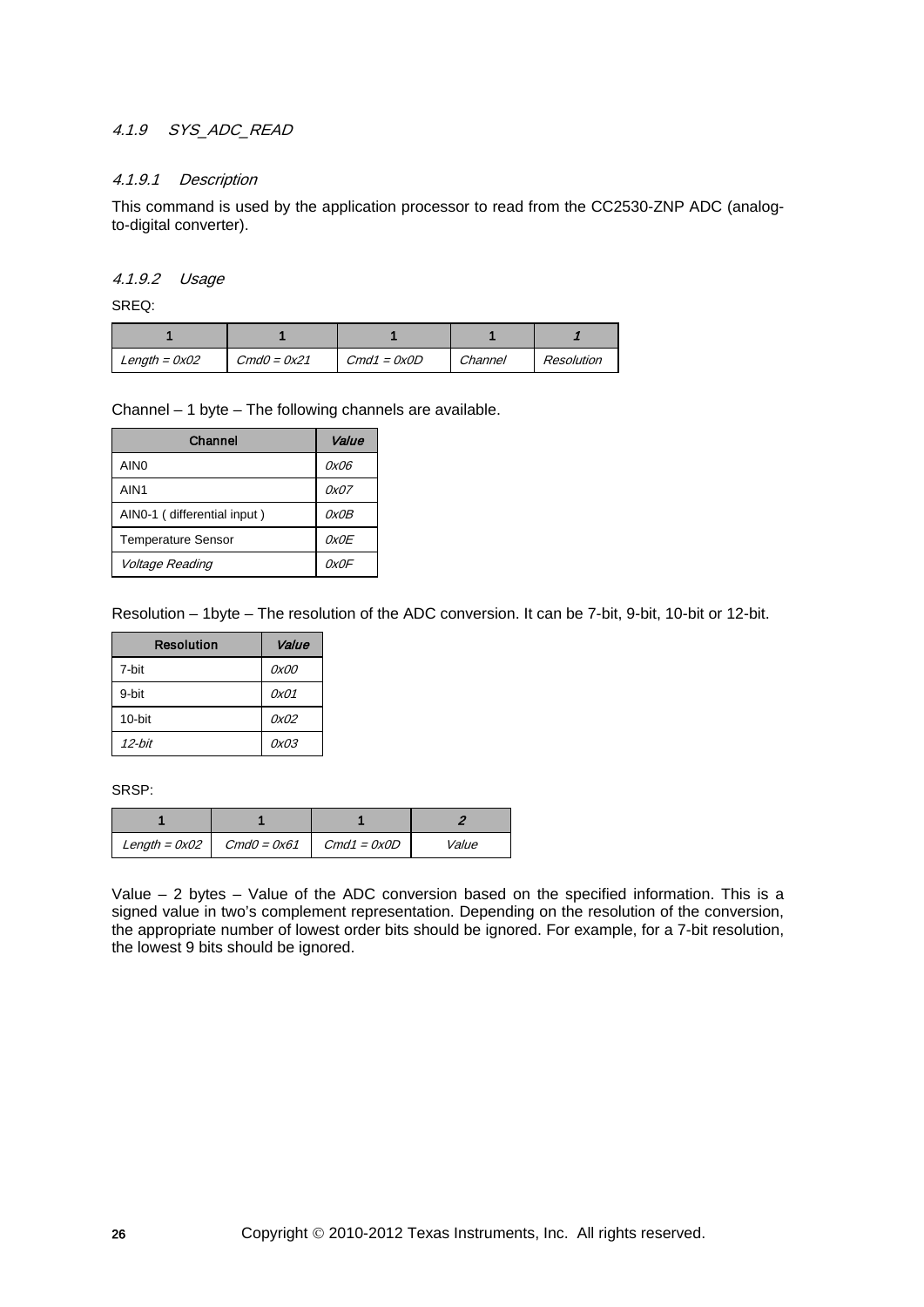#### 4.1.10 SYS\_GPIO

#### 4.1.10.1 Description

This command is used by the application processor to configure the accessible GPIO pins on the CC2530-ZNP device. There are four accessible GPIO pins (GPIO0-3) on the CC2530-ZNP device.

#### 4.1.10.2 Usage

SREQ:

| Length = $0x02$ | $CmdO = 0x21$ | $Cmd1 = 0x0E$ | Operation | Value |
|-----------------|---------------|---------------|-----------|-------|

Operation - 1 byte - The type of operation to perform on the GPIO pins. It can take following values:

| Operation         | Value | <b>Description</b>                                                                                                                                                                                                                                                                                                   |
|-------------------|-------|----------------------------------------------------------------------------------------------------------------------------------------------------------------------------------------------------------------------------------------------------------------------------------------------------------------------|
| Set direction     | 0x00  | Configures the direction of the GPIO pins. A value of 0 in a bit position<br>configures the corresponding GPIO pin as an Input while a value of 1 configures<br>it as Output.                                                                                                                                        |
| Set Input<br>mode | 0x01  | Configures the Input mode of the GPIO pins. A value of 1 in a bit position<br>configures the corresponding GPIO into a tri-state mode. Otherwise, the<br>corresponding bit in the higher-order nibble is examined and a 1 in that position<br>configures the GPIO as a pull-down while a 0 configures it as pull-up. |
| Set               | 0x02  | A value of 1 in a bit position will set the corresponding GPIO pin (writes a 1).                                                                                                                                                                                                                                     |
| Clear             | 0x03  | A value of 1 n a bit position will clear the corresponding GPIO pin (writes a 0).                                                                                                                                                                                                                                    |
| Toggle            | 0x04  | A value of 1 in a bit position will toggle the corresponding GPIO pin.                                                                                                                                                                                                                                               |
| Read              | 0x05  | Reads the GPIO pins.                                                                                                                                                                                                                                                                                                 |

Value – 1 byte – Each bit position in this field contains the requested value for one of the four GPIO pins. Note that only the four lower order bits are used except when the requested operation is a "set input mode", in which case the whole byte is used.

SRSP:

| Length = $0x01$ | $CmdO = 0x61$ | $Cmd1 = 0x0E$ | Value |  |
|-----------------|---------------|---------------|-------|--|

Value  $-1$  byte – The value after the requested operation is performed.

Note: When the device is in sleep mode, GPIO pins maintain their output value and I/O mode.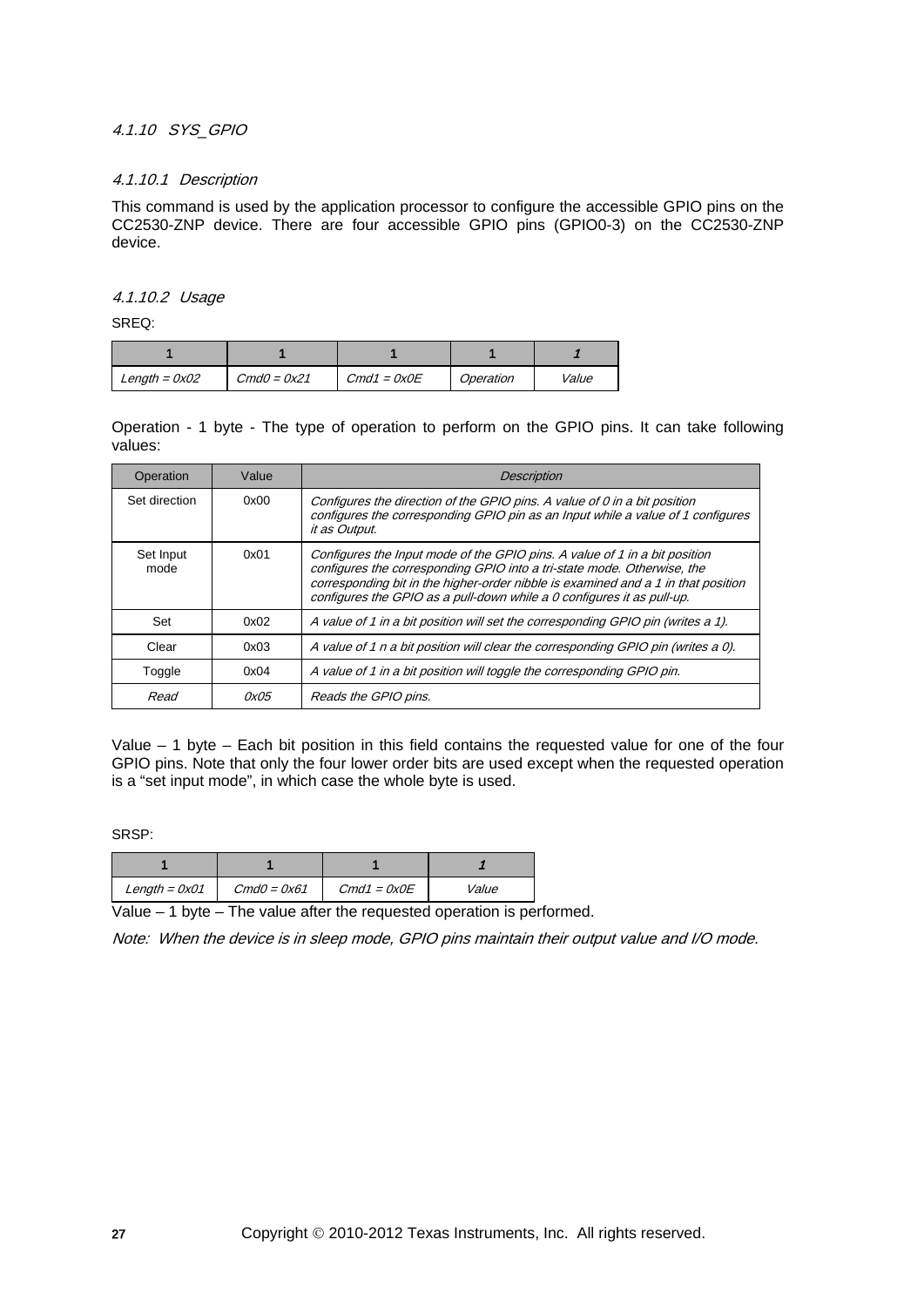# 4.1.11 SYS\_RANDOM

# 4.1.11.1 Description

This command is used to get a 16-bit random number.

4.1.11.2 Usage

SREQ:

| Length = $0x00$ | $CmdO = 0x21$ | $Cmd1 = 0x0C$ |  |
|-----------------|---------------|---------------|--|

SRSP:

| $Length = 0x02$ | $CmdO = 0x61$ | $Cmd1 = 0x0C$ | Value |  |
|-----------------|---------------|---------------|-------|--|

Value – 2 bytes – The random value.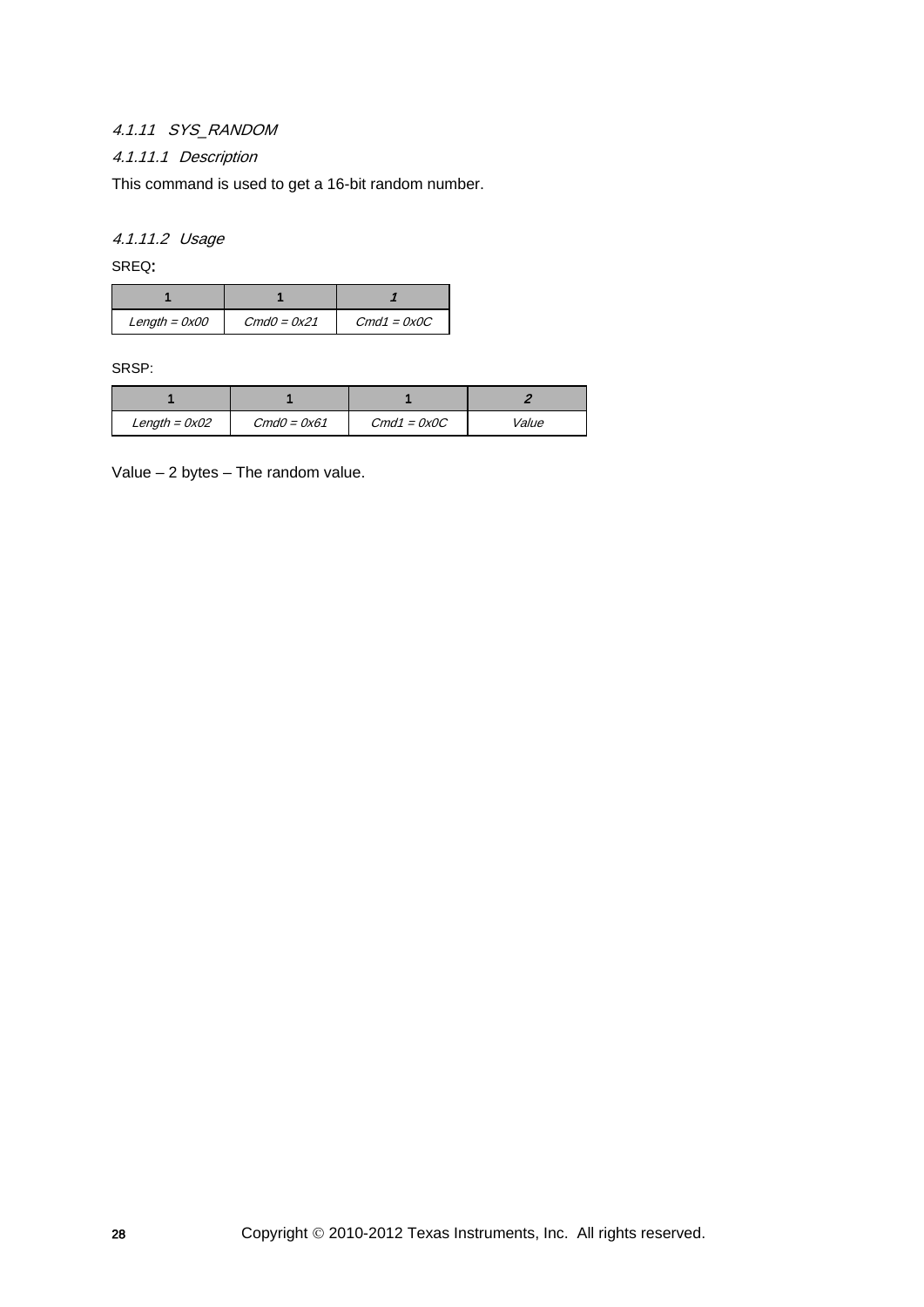# 4.1.12 SYS\_SET\_TIME

## 4.1.12.1 Description

This command is used by the application processor to set the ZNP device date and time. Time is specified in "seconds since 00:00:00 on January 1, 2000" or in parsed date/time components.

#### 4.1.12.2 Usage

SREQ:

| $Length =$<br>0x0B | $CmdO =$<br>0x21 | $Cmd1 =$<br>0x10 | UTCTime | Hour | Minute | Second | Month | Dav | Year |
|--------------------|------------------|------------------|---------|------|--------|--------|-------|-----|------|

UTCTime – 4 bytes – Number of seconds since 00:00:00 on January 1, 2000. Set this parameter to zero to use the parsed Hour-Minute-Second-Month-Day-Year parameters.

Hour  $-1$  byte  $-$  Hour of the day (0-23).

Minute  $-1$  byte  $-$  Minute of the hour (0-59).

Second  $-1$  byte  $-$  Second of the minute (0-59).

Month  $-1$  byte  $-$  Month of the year (1-12).

Day  $-1$  byte  $-$  Day of the month (1-31).

Year  $-2$  bytes  $-$  Year (2000 - )

SRSP:

| Length = $0x01$ | $CmdO = 0x61$ | $Cmd1 = 0x10$ | Status |  |
|-----------------|---------------|---------------|--------|--|

Status – 1 byte – See section [4.7](#page-133-0) for a listing of the status values.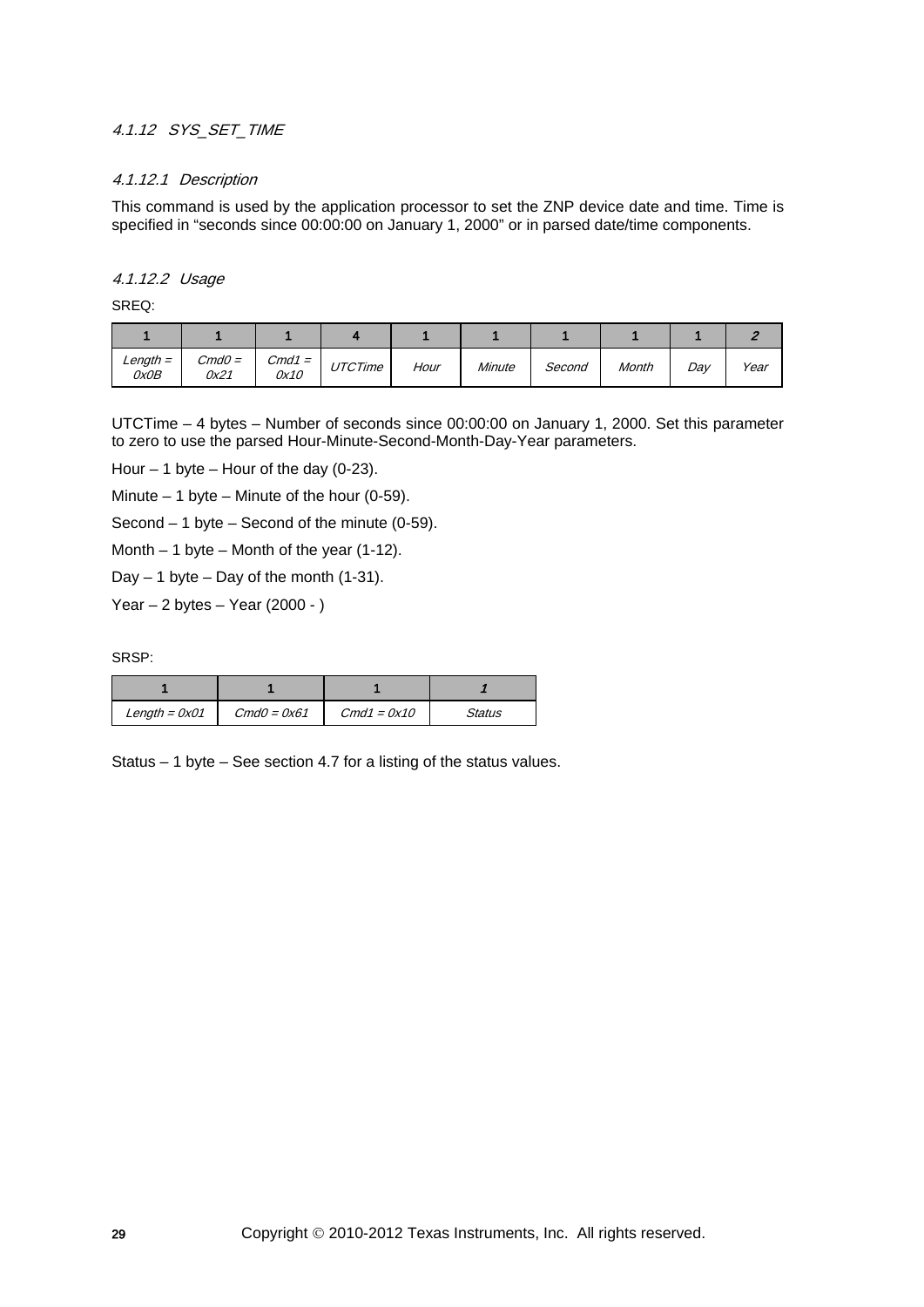# 4.1.13 SYS\_GET\_TIME

#### 4.1.13.1 Description

This command is used by the application processor to get the ZNP system date and time. Time is returned in "seconds since 00:00:00 on January 1, 2000" and parsed date/time components.

#### 4.1.13.2 Usage

SREQ:

| $Length = 0x00$ | $CmdO = 0x21$ | $Cmd1 = 0x11$ |  |
|-----------------|---------------|---------------|--|

SRSP:

| $Length =$<br>OxOB | $CmdO =$<br>0x61 | $Cmd1 =$<br>0x11 | <b>UTCTime</b> | Hour | Minute | Second | Month | Day | Year |
|--------------------|------------------|------------------|----------------|------|--------|--------|-------|-----|------|

UTCTime – 4 bytes – Number of seconds since 00:00:00 on January 1, 2000.

Hour  $-1$  byte  $-$  Hour of the day (0-23).

Minute  $-1$  byte  $-$  Minute of the hour (0-59).

Second – 1 byte – Second of the minute (0-59).

Month  $-1$  byte  $-$  Month of the year (1-12).

Day  $-1$  byte  $-$  Day of the month (1-31).

Year  $-2$  bytes  $-$  Year (2000 - )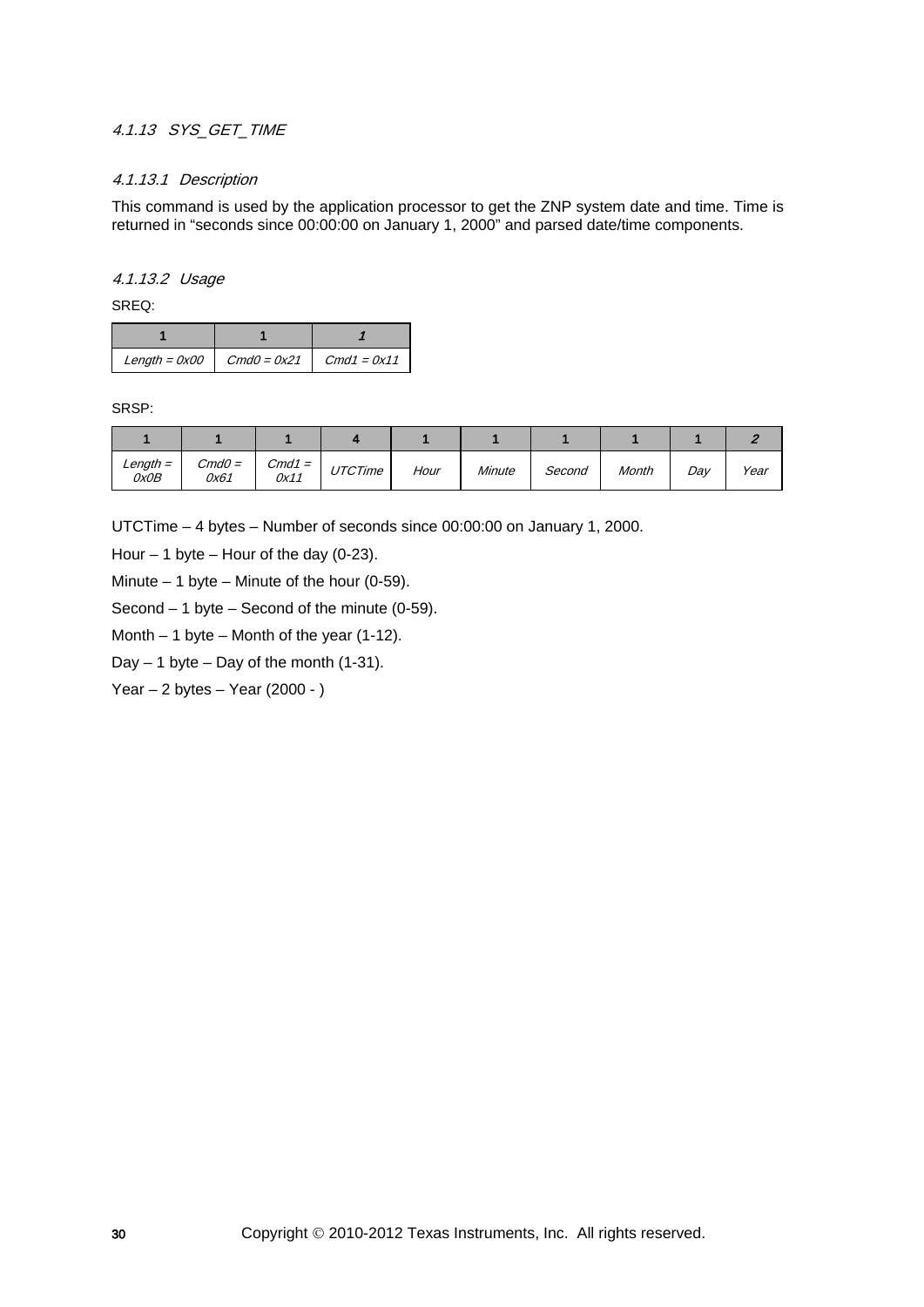# 4.1.14 SYS SET TX POWER

#### 4.1.14.1 Description

This command is used by the application processor to set the ZNP radio transmit power. The returned TX power is the actual setting applied to the radio – nearest characterized value for the specific radio and PA/LNA (if used).

#### 4.1.14.2 Usage

SREQ:

|  | Length = $0x01$ $\cdot$ Cmd0 = $0x21$ $\cdot$ Cmd1 = $0x14$ | <b>TX Power</b> |  |
|--|-------------------------------------------------------------|-----------------|--|

TX Power – 1 byte – Requested TX power setting, in dBm.

SRSP:

| Length = $0x01$ | $CmdO = 0x61$ | $Cmd1 = 0x14$ | <b>TX Power</b> |  |
|-----------------|---------------|---------------|-----------------|--|

TX Power  $-1$  byte  $-$  Actual TX power setting, in dBm.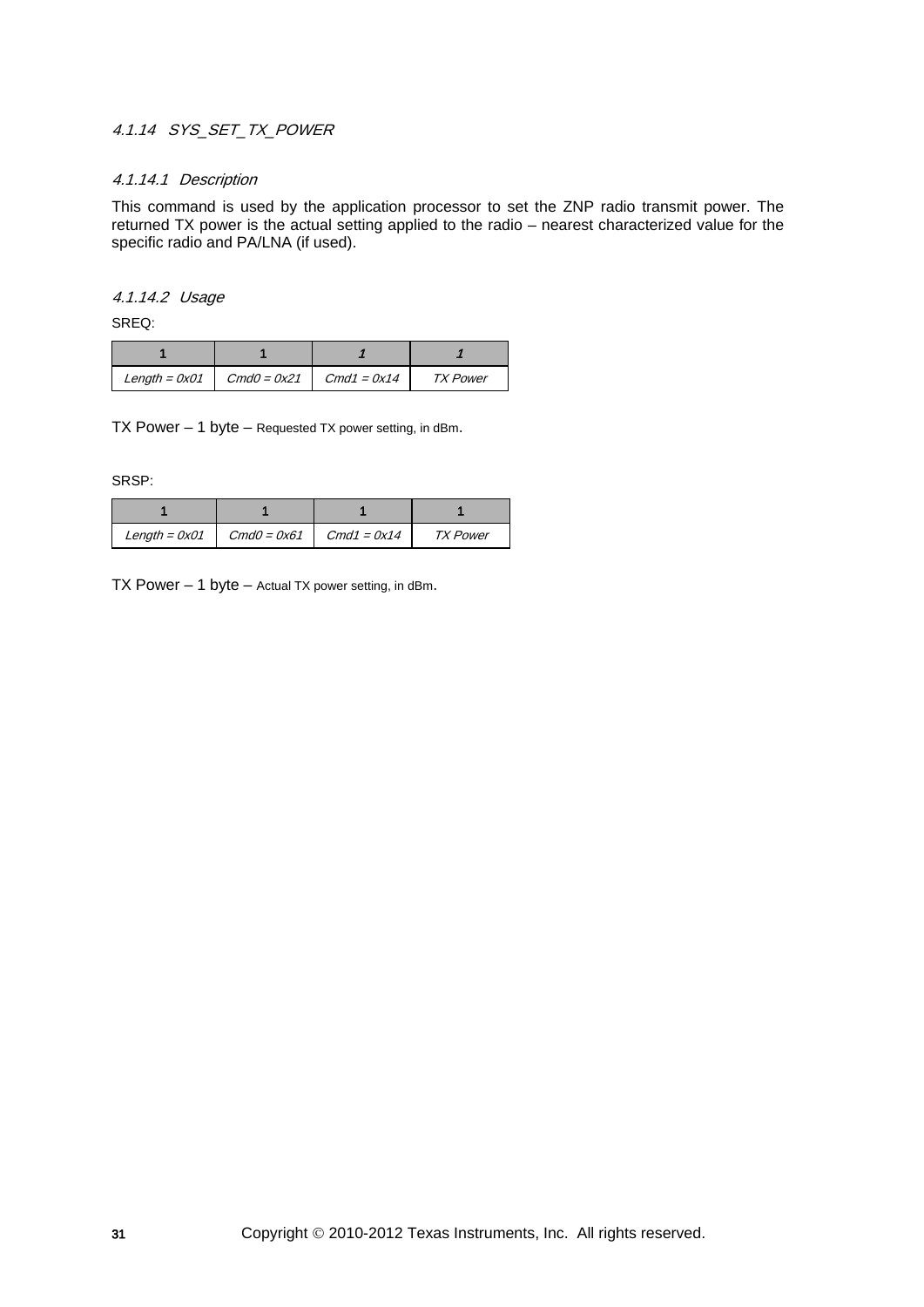# 4.2 Configuration interface

The CC2530-ZNP device has numerous parameters that can be configured by the application processor. These configuration parameters are stored in non volatile memory on the CC2530- ZNP device and their values persist across a device reset.

The configuration parameters are divided into "network-specific" and "device-specific" parameters. The "network-specific" configuration parameters should be set to the same value for all CC2530- ZNP devices in a ZigBee network to ensure proper network operation. The "device-specific" parameters can be set to different values on each device. These parameters are listed in detail in sections [4.2.3](#page-32-0) and [4.2.4.](#page-35-0)

When the CC2530-ZNP device powers up, it reads two of the configuration parameters immediately. These are the STARTOPT\_CLEAR\_CONFIG bit (part of the ZCD\_NV\_STARTUP\_OPTION parameter) and the ZCD\_NV\_LOGICAL\_TYPE parameters. Any modification of these parameters will require a CC2530-ZNP device reset before they can take effect.

The rest of the configuration parameters are read when the CC2530-ZNP device starts operation of the ZigBee stack (when the ZB\_START\_REQUEST is issued).

Each of the configuration parameters has a default value that is used if it is not explicitly configured. It is possible to erase all the configuration settings and restore the device to this initial configuration by setting the STARTOPT\_CLEAR\_CONFIG bit option. This is useful if it is necessary to bring the CC2530-ZNP device configuration to a known state.

# 4.2.1 *ZB\_READ\_CONFIGURATION*

#### 4.2.1.1 Description

This command is used to read the value of a configuration parameter from the CC2530-ZNP device.

#### 4.2.1.2 Usage

SREQ:

| Length = $0x01$ | $CmdO = 0x26$ | $Cmd1 = 0x04$ | Configld |  |
|-----------------|---------------|---------------|----------|--|

ConfigId – 1 byte – Specifies the identifier for the configuration property.

SRSP:

|                        |               |               |        |          |     | $0 - 128$ |
|------------------------|---------------|---------------|--------|----------|-----|-----------|
| Length = $0x03 - 0x83$ | $CmdO = 0x66$ | $Cmd1 = 0x04$ | Status | Configld | Len | Value     |

Status – 1 byte – See [4.7](#page-133-0) for a listing of the status values.

ConfigId – 1 byte – Specifies the identifier for the configuration property.

Len – 1 byte – Specifies the size of the Value buffer in bytes.

Value – 0-128 bytes – A buffer to hold the configuration property.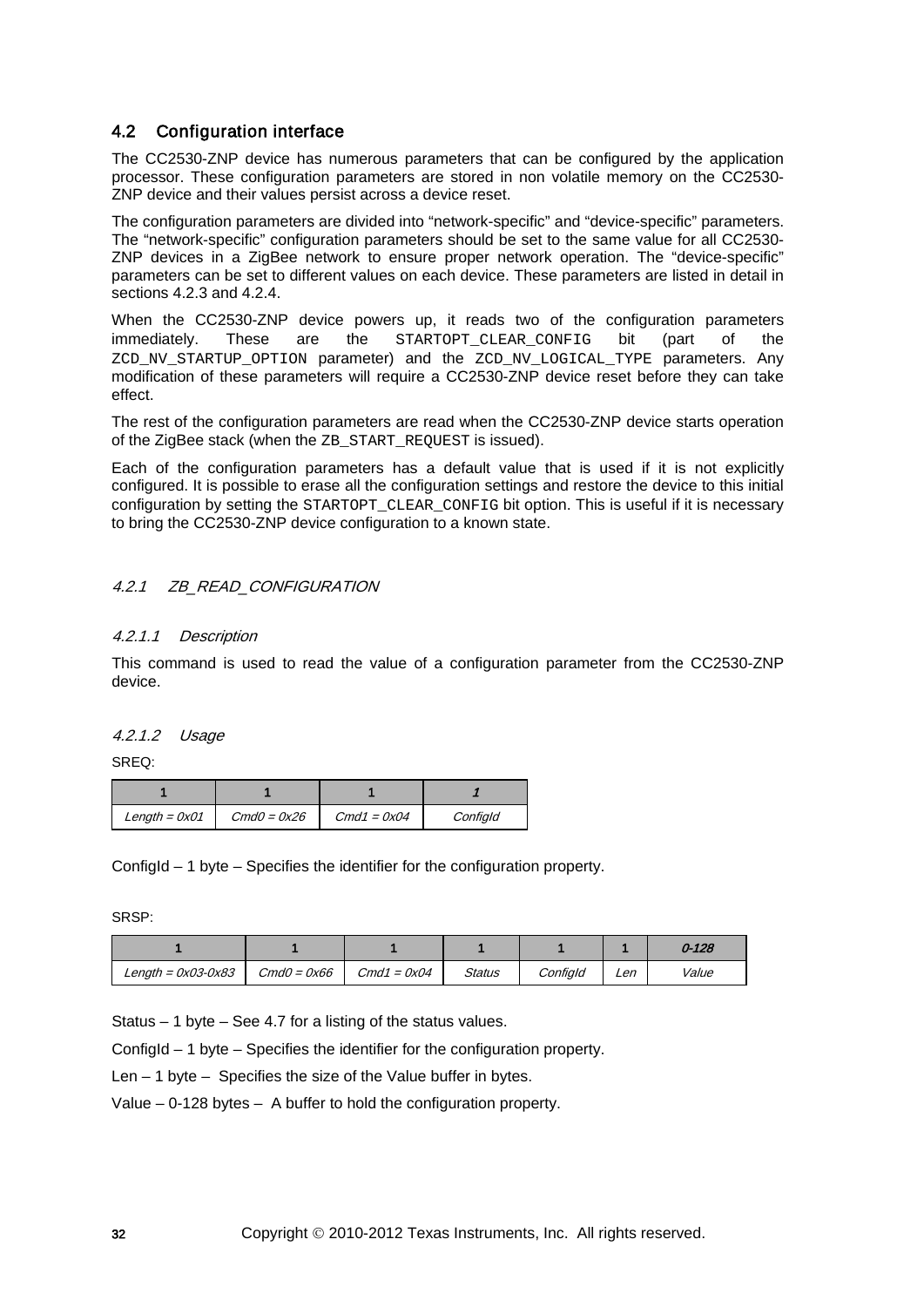# 4.2.2 ZB\_WRITE\_CONFIGURATION

## 4.2.2.1 Description

This command is used to write a configuration parameter to the CC2530-ZNP device.

#### 4.2.2.2 Usage

SREQ:

|                        |               |               |          |     | $1 - 128$    |
|------------------------|---------------|---------------|----------|-----|--------------|
| Length = $0x03 - 0x83$ | $CmdO = 0x26$ | $Cmd1 = 0x05$ | Configld | ∟en | <i>Value</i> |

ConfigId – 1 byte – The identifier for the configuration property

Len – 1 byte – Specifies the size of the Value buffer in bytes.

Value – 1-128 bytes – The buffer containing the new value of the configuration property

SRSP:

| Length = $0x01$ | $CmdO = 0x66$ | $Cmd1 = 0x05$ | Status |
|-----------------|---------------|---------------|--------|

Status – 1 byte – See [4.7](#page-133-0) for a listing of the status values.

<span id="page-32-0"></span>4.2.3 Device specific configuration parameters

#### 4.2.3.1 ZCD\_NV\_STARTUP\_OPTION

Configuration ID: 0x0003; Size: 1 byte; Default value: 0

This parameter controls the device startup options. This is a bit mask of the following values

| <b>Bit position</b> | 70       |                             |                       |
|---------------------|----------|-----------------------------|-----------------------|
| Description         | Reserved | <i>STARTOPT CLEAR STATE</i> | STARTOPT CLEAR CONFIG |

STARTOPT CLEAR CONFIG – If this option is set, the device will overwrite all the configuration parameters (except this one) with the "default" values that it is programmed with. This is used to erase the existing configuration and bring the device into a known state.

Note:

The *STARTOPT\_CLEAR\_CONFIG* bit is read by the CC2530-ZNP device immediately when it powers up after a reset.

When the configuration parameters are restored to defaults, the ZCD\_NV\_STARTUP\_OPTION itself is not restored except for clearing the STARTOPT\_CLEAR\_CONFIG bit.

• STARTOPT CLEAR STATE – If this option is set, the device will clear its previous network state (which would exist if the device had been operating on a network prior to the reset). This is typically used during application development. During regular device operation, this flag is typically not set, so that an accidental device reset will not cause loss of network state.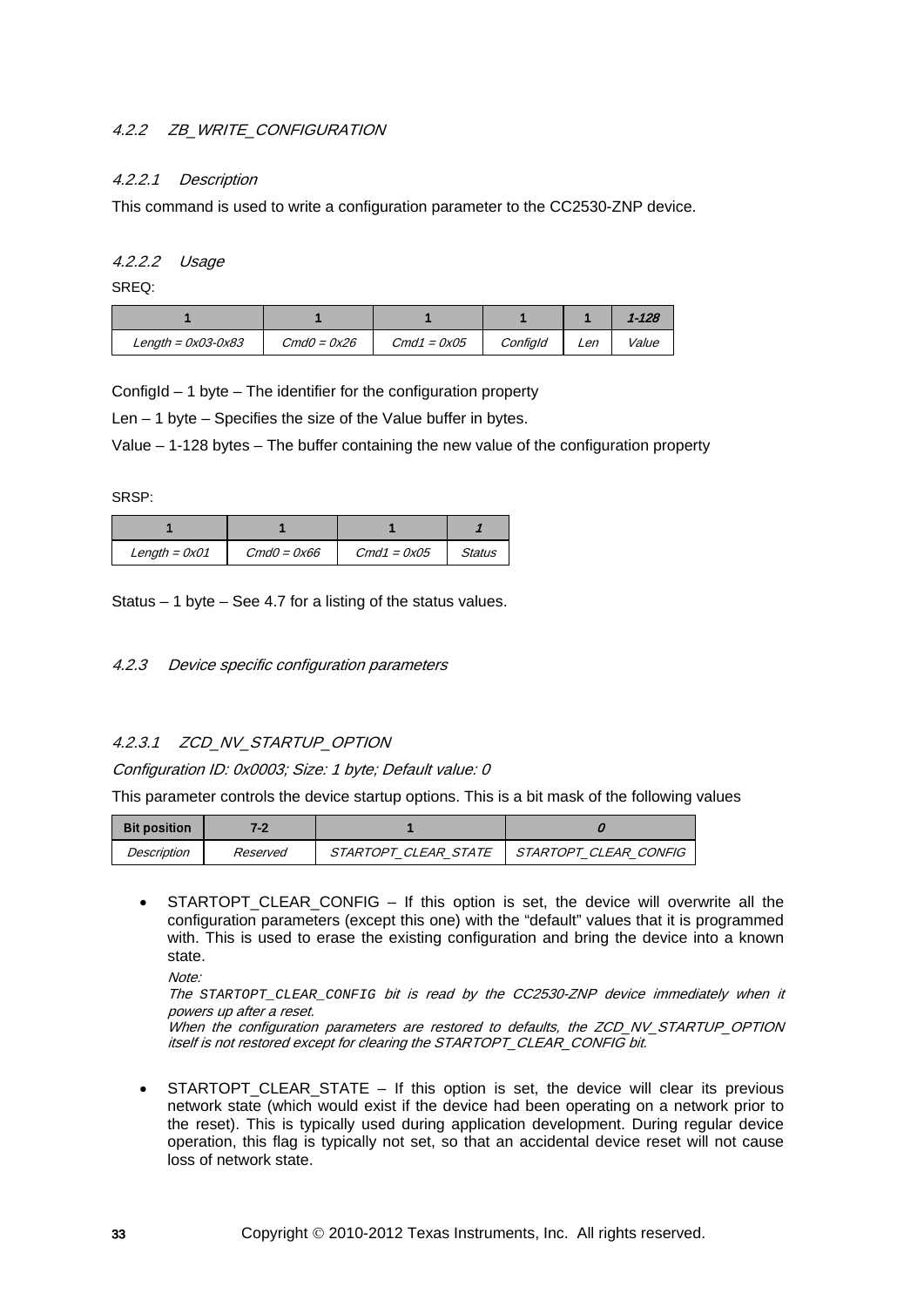#### **Notes:**

The CC2530-ZNP device has two kinds of information stored in non-volatile memory. The configuration parameters (listed in this section) and network state information.

The configuration parameters are configured by the user before start of ZigBee operation.

The network state information is collected by the device after it joins a network and creates bindings etc. (at runtime). This is not set by the application processor. This information is stored so that if the device were to reset accidentally, it can restore itself without going through all the network joining and binding process again.

If the application processor does not wish to continue operating in the previous ZigBee network, it needs to instruct the CC2530-ZNP device to clear the network state information and start again based on the configuration parameters. This is done by setting the *STARTOPT\_CLEAR\_STATE* bit in the startup option.

#### 4.2.3.2 ZCD\_NV\_LOGICAL\_TYPE

Configuration ID: 0x0087; Size: 1 byte; Default value: 0x00

This is the logical type of the device in the ZigBee network. This can be set to a COORDINATOR (0x00), ROUTER (0x01) or ENDDEVICE (0x02).

#### $M$ nte:

This parameter is read by the CC2530-ZNP device immediately when it powers up after a reset.

#### 4.2.3.3 ZCD\_NV\_ZDO\_DIRECT\_CB

#### Configuration ID: 0x008F; Size: 1 byte; Default value: FALSE

This configures the manner in which ZDO responses (hereby referred to as callbacks) are issued to the host processor. By default, this item is set to FALSE, which means that the host processor must use the ZDO\_MSG\_CB\_REGISTER command to subscribe to a specific ZDO callback in order to receive it. The ZDO callback is then conveyed as part of the ZDO\_MSG\_CB\_INCOMING command. If ZCD\_NV\_ZDO\_DIRECT\_CB is set TRUE, then the host processor will receive the "verbose" response. For example, the host processor would receive the ZDO\_IEEE\_ADDR\_RSP command in response to ZDO\_IEEE\_ADDR\_REQ.

#### 4.2.3.4 ZCD\_NV\_POLL\_RATE

#### Configuration ID: 0x0024; Size: 2 bytes; Default value: 2000

If this parameter is set to a non-zero value, a CC2530-ZNP device that is configured as an enddevice will wake up periodically with this duration to check for data with its parent device. This value is specified in milliseconds and can range from 1 to 65000.

If this parameter is set to zero, the device will not automatically wake up to poll for data. Instead, an external trigger or an internal event (for example, via a software timer event) can be used to wake up the device.

#### 4.2.3.5 ZCD\_NV\_QUEUED\_POLL\_RATE

#### Configuration ID: 0x0025; Size: 2 bytes; Default value: 100

When an end-device polls for data with its parent and finds that it does have data, it can poll again with a shorter duration in case there is more data queued for it at its parent device. This value is specified in milliseconds. This feature can be turned off by setting this value to zero.

#### 4.2.3.6 ZCD\_NV\_RESPONSE\_POLL\_RATE

#### Configuration ID: 0x0026; Size: 2 bytes; Default value: 100

When an end-device sends a data packet, it can poll again with a shorter duration, specified by this parameter, if the application is expecting to receive an application level packet in response. This value is specified in milliseconds. This feature can be turned off by setting the value to zero.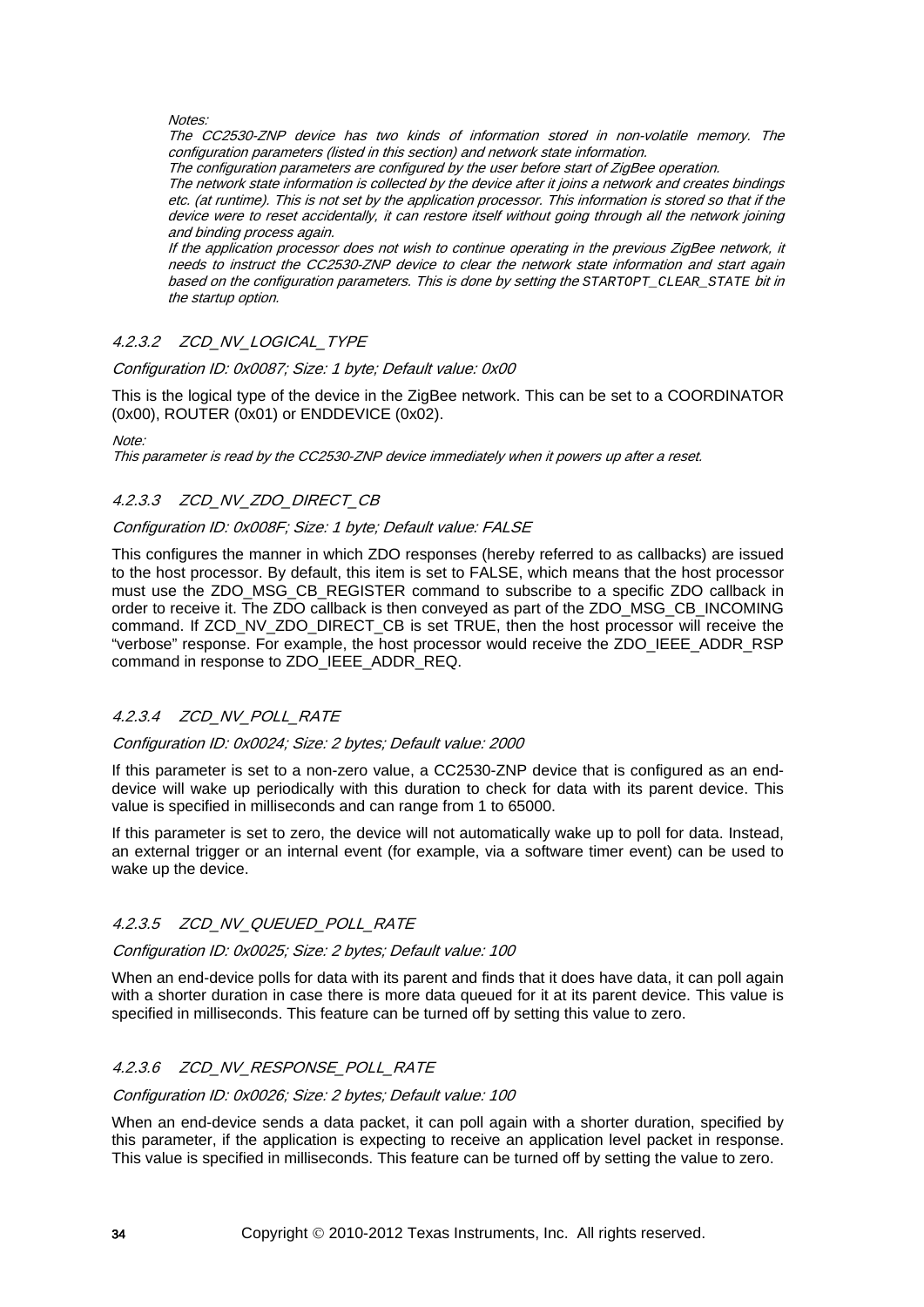Note: The setting of the queued and response poll rates has to be done with caution if the device is sending and receiving at the same time or if the device is sending data too fast.

If the device is sending data too fast, setting a queued poll rate with a higher duration than the sending rate will cause the poll event to be continuously rescheduled to the future. Then the device will never poll for data with its parent and consequently it may miss any packets destined for it.

#### 4.2.3.7 ZCD\_NV\_POLL\_FAILURE\_RETRIES

Configuration ID: 0x0029; Size: 1 byte; Default value: 2.

The number of times an end-device will fail when communicating with its parent before invoking the rejoin mechanism to find and join a new parent.

#### 4.2.3.8 ZCD\_NV\_INDIRECT\_MSG\_TIMEOUT

#### Configuration ID: 0x002B; Size: 1 byte; Default value: 7

The amount of time (in seconds) that a router or coordinator device will buffer messages destined to their end-device child nodes. It is recommended that this is at least greater than the poll rate (ZCD\_NV\_POLL\_RATE) to ensure that end-device will have a chance to wakeup and poll for the data.

#### 4.2.3.9 ZCD\_NV\_APS\_FRAME\_RETRIES

#### Configuration ID: 0x0043; Size: 1 byte; Default value: 3

The number of retransmissions performed on a data packet at the application layer if the packet was transmitted with the end-to-end acknowledgement option enabled.

#### 4.2.3.10 ZCD NV APS ACK WAIT DURATION

#### Configuration ID: 0x0044; Size: 2 bytes; Default value: 3000

The amount of time (in milliseconds) a device will wait before re-transmitting a packet that used the APS acknowledgement option. If the APS acknowledgement is not received by this time, the sending device will assume a failure and attempt a re-transmission.

Note: This is recommended to be set to approximately the expected round trip time for the packet. Note that if the destination (or source) device is an end-device, the round trip time for the packet will include an additional delay up to the poll duration. This is in addition to the delay normally caused by the network.

#### 4.2.3.11 ZCD\_NV\_BINDING\_TIME

Configuration ID: 0x0046; Size: 2 bytes; Default value: 8000

The amount of time (in milliseconds) a device will wait for a response to a binding request.

#### 4.2.3.12 ZCD\_NV\_USERDESC

#### Configuration ID: 0x0081; Size: 17 bytes; Default value: "CC2530-ZNP x……" (dots represent the device IEEE address)

An optional user-defined data (up to 16bytes) that can be configured in a CC2530-ZNP device so that it can easily identified or described later. The first byte is the length of the user descriptor data and must not be greater than 16.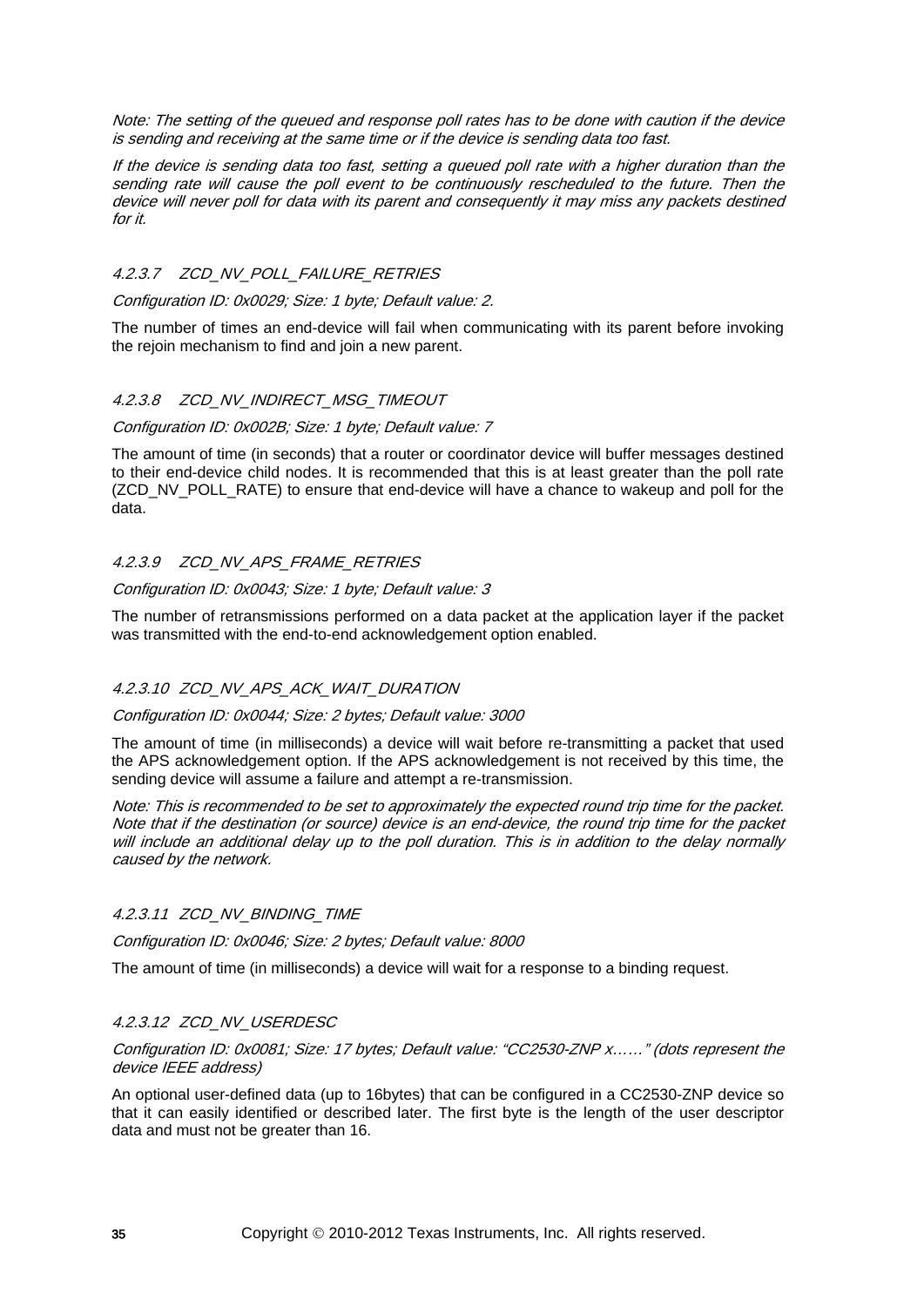#### <span id="page-35-0"></span>4.2.4 Network specific configuration parameters

# 4.2.4.1 ZCD\_NV\_PANID

#### Configuration ID: 0x0083; Size: 2 bytes; Default value: 0xFFFF

This parameter identifies the ZigBee network. This should be set to a value between 0 and 0x3FFF. Networks that exist in the same vicinity must have different values for this parameter. It can be set to a special value of 0xFFFF to indicate "don't care".

# 4.2.4.2 ZCD NV CHANLIST

#### Configuration ID: 0x0084; Size: 4 bytes; Default value: 0x00000800

This parameter is a bit mask of the channels on which this network can operate (note that multiple channels can be selected). See section [4.5.16](#page-73-0) for a table of the bitmap representation that maps to each channel. Multiple networks that exist in the same vicinity are encouraged to have different values.

If multiple channels are selected, the coordinator will pick one of the channels for network operation. First, an energy scan is performed on each channel and those channels with a high energy level are discarded. Then, the coordinator determines the number of existing ZigBee networks on each of the remaining channels and picks the one with the fewest networks. For routers and end-devices, the device will simply scan all the selected channels until it finds the ZigBee network.

# 4.2.4.3 ZCD NV PRECFGKEY

Configuration ID: 0x0062; Size: 16 bytes; Default value: [0x00, 0x01, 0x02, 0x03, 0x04, 0x05, 0x06, 0x07, 0x08, 0x09, 0x0A, 0x0B, 0x0C, 0x0D, 0x0E, 0x0F]

This is used for securing and un-securing packets in the network, if security is enabled for the network.

NOTE: Use of this configuration item requires the ZNP code to be built with the SECURE=1 compile option.

#### 4.2.4.4 ZCD\_NV\_PRECFGKEYS\_ENABLE

#### Configuration ID: 0x0063; Size: 1 byte; Default value: TRUE

If security functionality is enabled, there are two options to distribute the security key to all devices in the network. If this parameter is true, the same security key is assumed to be pre-configured in all devices in the network.If it is set to false, then the key only needs to be configured on the coordinator device. In this case, the key is distributed to each device upon joining by the coordinator. This key distribution will happen in the "clear" on the last hop of the packet transmission and this constitutes a brief "period of vulnerability" during which a malicious device can capture the key. Hence it is not recommended unless it can be ensured that there are no malicious devices in the vicinity at the time of network formation.

NOTE: Use of this configuration item requires the ZNP code to be built with the SECURE=1 compile option.

#### 4.2.4.5 ZCD\_NV\_SECURITY\_MODE

#### Configuration ID: 0x0064; Size: 1 byte; Default value: 0

This parameter determines if security is used or not in this network. It can be set to 0 (to turn off NWK security) or 1 (to turn on NWK security).

#### 4.2.4.6 ZCD\_NV\_USE\_DEFAULT\_TCLK

Configuration ID: 0x006D; Size: 1 byte; Default value: TRUE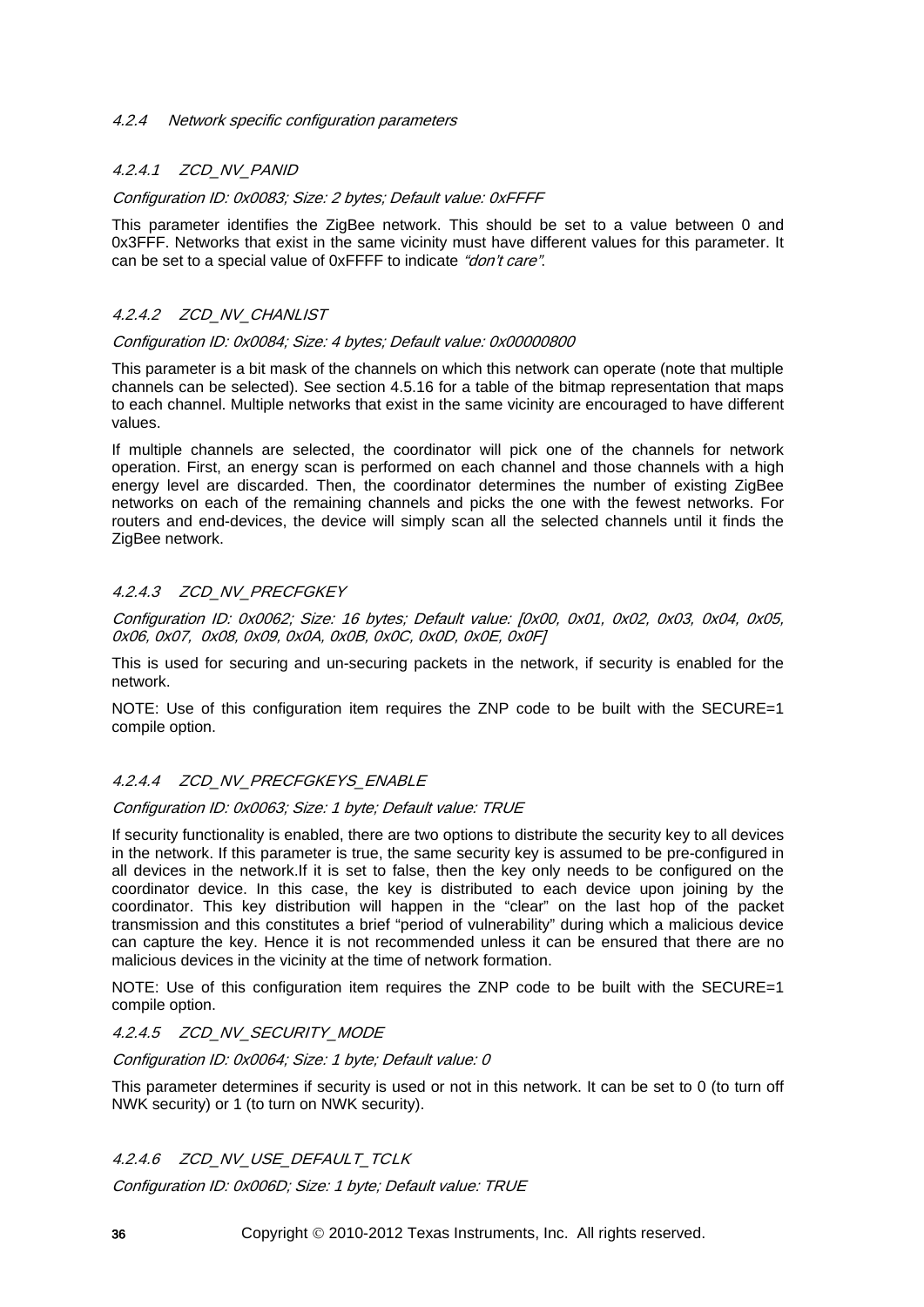Controls whether a single pre-configured trust center link key is used or whether multiple preconfigured trust center link keys are used, hereby referred to as Single Key Mode and Multiple Key Mode, respectively.

In multiple key mode, unique pre-configured trust center link keys are used between the trust center and each individual device joining the network. Multiple key mode is required by the recommended secure procedure in ZigBee SE profile Specification. In single key mode, all devices are using the same pre-configured trust center link key to join the network. The single key mode provides a simplified alternative procedure to set up the network. It can be used for testing and debugging purpose.

To configure the trust center using Multiple Key Mode:

- Set the value for ZCD\_NV\_USE\_DEFAULT\_TCLK to FALSE
- In the ZNP code, set the compile option ZDSECMGR\_TC\_DEVICE\_MAX to the maximum number of devices joining the network. Notice that it has to be no more than 255, as only 255 continuous NV ID space is reserved for preconfigured trust center link keys.
- All preconfigured trust center links keys are stored as separate NV items. The NV item ids are ranging from ZCD\_NV\_TCLK\_TABLE\_START to ZCD\_NV\_TCLK\_TABLE\_START+ ZDSECMGR\_TC\_DEVICE\_MAX-1. Preconfigured trust center link keys are set by configuring the NV items using OSAL\_NV\_WRITE for the attributes listed below:

| Attribute | <b>Description</b>                              | Value                                                                                       |
|-----------|-------------------------------------------------|---------------------------------------------------------------------------------------------|
| Id        | NV ID for the trust center link key.            | ZCD_NV_TCLK_TABLE_START plus an<br>offset.                                                  |
| Len       | Length in bytes of the item.                    | 0x20                                                                                        |
| Offset    | The memory offset into the NV item.             | 0x0                                                                                         |
| Value     | The data array to be written to the NV<br>item. | Its byte format is listed in the following<br>table. All fields follow little endian first. |

Table for byte format of NV item value:

| Length                 | 8 Octets                                                                                 | 16 Octets                                             | 4 Octets                                                | 4 Octets                                                |
|------------------------|------------------------------------------------------------------------------------------|-------------------------------------------------------|---------------------------------------------------------|---------------------------------------------------------|
| <b>Attribute Field</b> | <b>Extended Address</b>                                                                  | Key Data                                              | <b>TX Frame Counter</b>                                 | <b>RX Frame Counter</b>                                 |
| Description            | <b>Extended Address</b><br>of the peer devices<br>which shares the<br>preconfigured tclk | The<br>preconfigured<br>trust center link<br>key data | The tx frame<br>counter of the trust<br>center link key | The rx frame<br>counter of the trust<br>center link key |

- To remove a preconfigured trust center link key, simply write all zeros to the NV item.
- It is highly recommended to erase the entire flash before using the multiple key mode to make sure there is no existing NV item for the preconfigured trust center link keys.

To configure the trustcenter using Single Key Mode:

- Set the value for ZCD\_NV\_USE\_DEFAULT\_TCLK to TRUE
- The default preconfigured trust center link key is written to NV item ZCD\_NV\_TCLK\_TABLE\_START if it has not been initialized yet. To differentiate the default preconfigured trust center link key, the extended address for default preconfigured trust center link key is all 0xFFs. The key data is initialized with defaultTCLinkKey (defined in nwk\_globals.c of the ZNP code). The RX and TX frame counters are initialized to all zeros.
- The default preconfigured tclk can be changed by changing the key data, RX and TX frame counter fields in the NV item directly.
- It is highly recommended to erase the entire flash before using the single key mode to make sure there is no existing NV item for the default preconfigured trust center link key.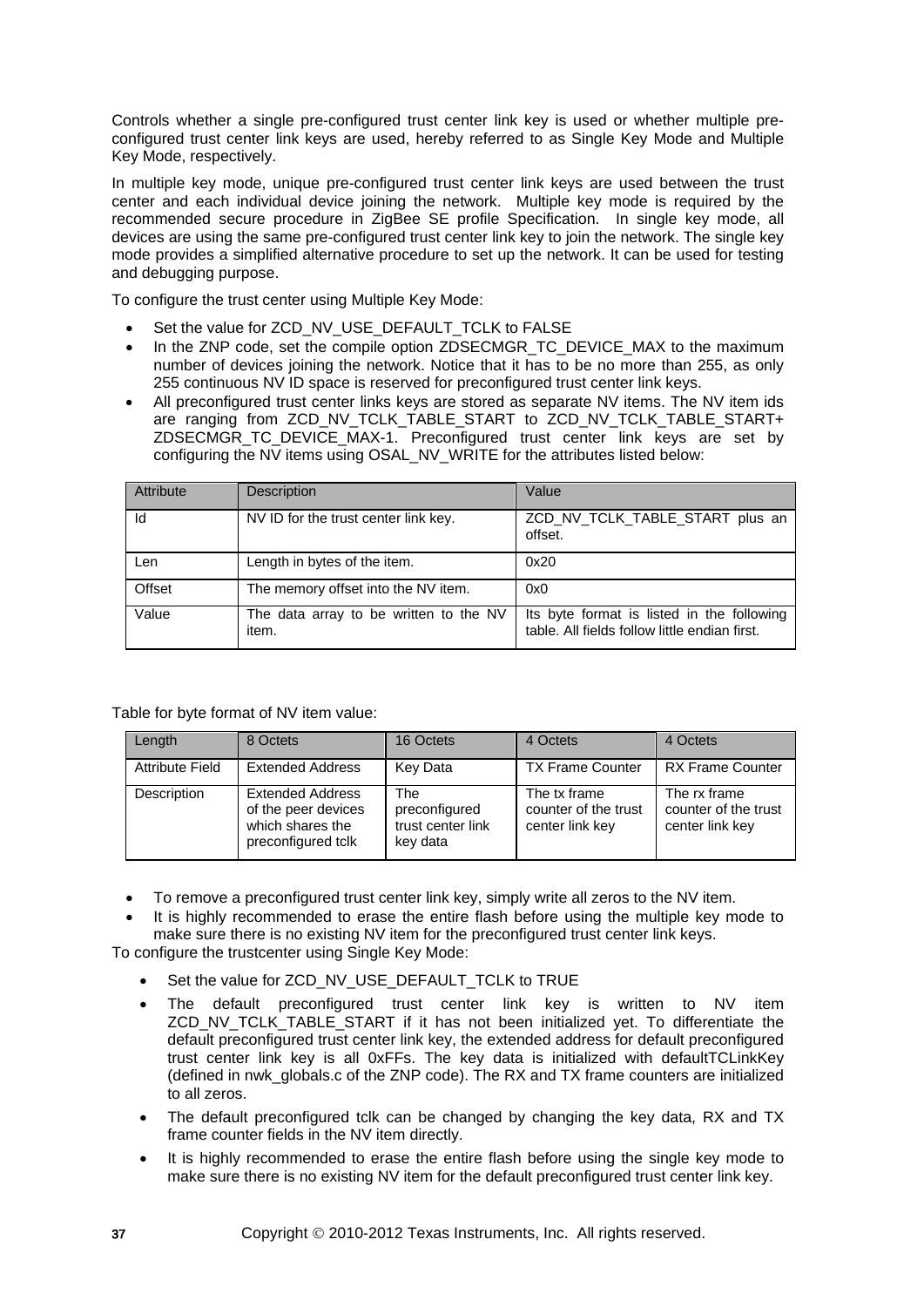• To remove the default preconfigured trust center link key, simply write all zeros to that NV item.

Please note that the Single Key Mode and Multiple Key Mode shall be used exclusively.

## 4.2.4.7 ZCD\_NV\_BCAST\_RETRIES

Configuration ID: 0x002E; Size: 1 byte; Default value: 2.

The maximum number of retransmissions that a device will attempt when trying to transmit a broadcast packet. The typical range is from 1 through 3.

### 4.2.4.8 ZCD\_NV\_PASSIVE\_ACK\_TIMEOUT

Configuration ID: 0x002F; Size: 1 byte; Default value: 5

The amount of time (in units of 100milliseconds) a device will wait before retransmitting a broadcast packet. The retransmission will not happen if the node hears that each of its neighbor nodes have all transmitted that packet.

### 4.2.4.9 ZCD\_NV\_BCAST\_DELIVERY\_TIME

Configuration ID: 0x0030; Size: 1 byte; Default value: 30.

The maximum amount of time (in units of 100ms) that it can take for a broadcast packet to propagate through the entire network. This includes time for all retransmissions.

Note: This parameter must be set with caution. It must be set to a value of at least

(ZCD\_NV\_BCAST\_RETRIES + 1) \* ZCD\_NV\_PASSIVE\_ACK\_TIMEOUT

To be safe, the actual value should be higher than the above minimum by about 500ms or more.

#### 4.2.4.10 ZCD NV ROUTE EXPIRY TIME

## Configuration ID: 0x002C; Size: 1 byte; Default value: 60.

The amount of time (in seconds) for which a route must be idle (i.e. no packets are transmitted on that route) before that routing entry is marked as expired. An expired entry may be deleted if the table is full and the space is needed for another new routing entry.

This can be set to a special value of 0 to turn off route expiry. In this case, route entries are not expired.

#### 4.2.4.11 ZNP\_NV\_RF\_TEST\_PARAMS

Configuration ID: 0x0F07; Size: 4 bytes; Default value: { 0, 0, 0, 0 }.

These parameters are used to initialize characteristics for the RF Test Mode, which is designed to be invoked before/instead of MAC radio initialization. After writing this NV item, the RF Test Mode is started by sending a system reset command, and will run continuously until a physical reset is performed.

| <b>Byte</b> | <b>Description</b> | Value                                                                             |
|-------------|--------------------|-----------------------------------------------------------------------------------|
| 0           | RF Test Mode       | $1 = RX$ promiscuous mode<br>$2 = TX$ unmodulated mode<br>$3 = TX$ modulated mode |
|             | RF channel         | 11-26 - selects a 2.4GHz channel for 802.15.4 operation                           |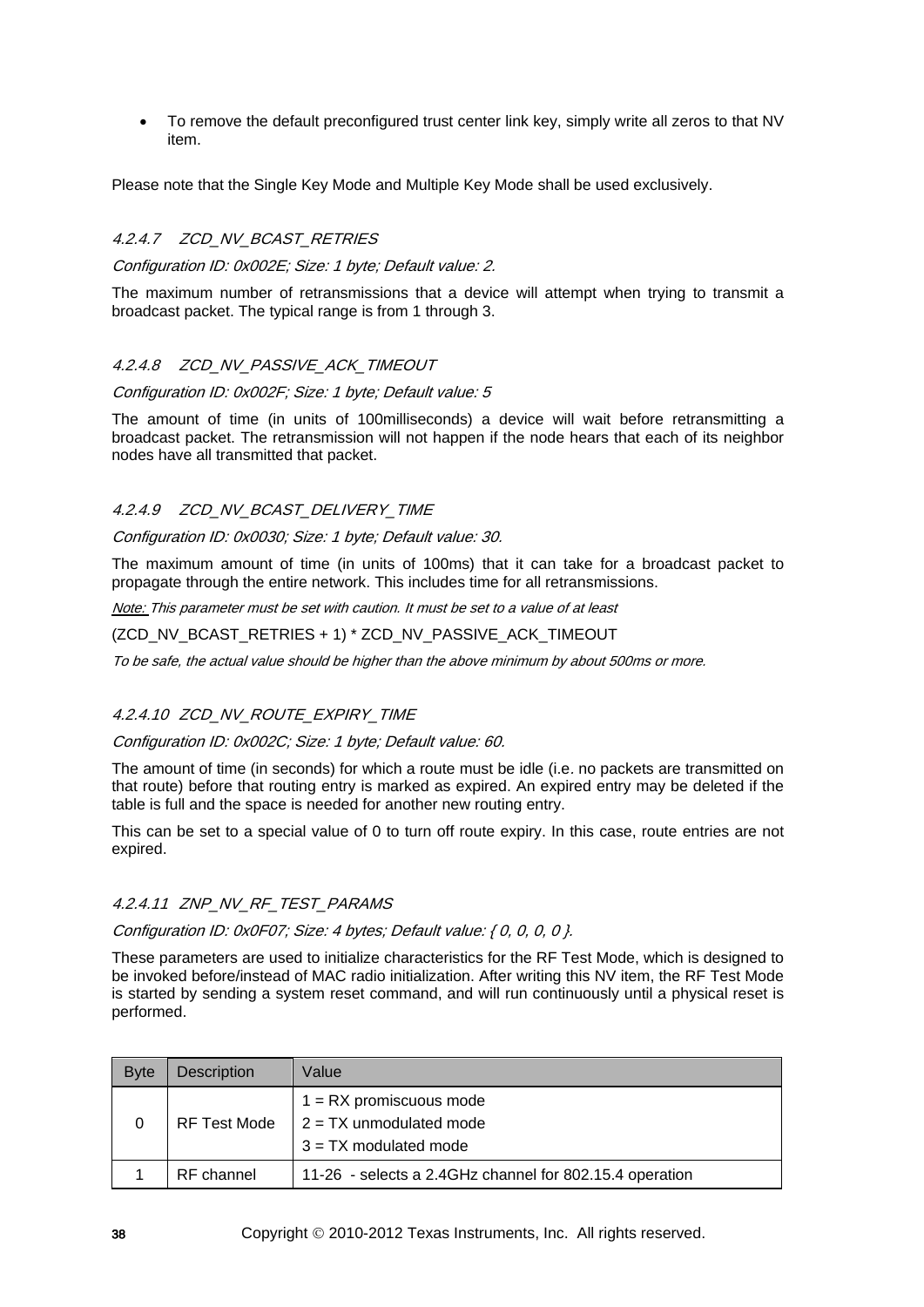|   |               | Sets TXPOWER register for CC2530 (TI document SWRS081A):    |
|---|---------------|-------------------------------------------------------------|
|   |               | $0xF5 = +4.5$ dBm                                           |
|   |               | $0xE5 = +2.5$ dBm                                           |
|   |               | $0xD5 = +1$ dBm                                             |
|   |               | $0xC5 = -0.5$ dBm                                           |
|   |               | $0xB5 = -1.5$ dBm                                           |
|   |               | $0xA5 = -3$ dBm                                             |
|   |               | $0x95 = -4$ dBm                                             |
|   |               | $0x85 = -6$ dBm                                             |
|   |               | $0x75 = -8$ dBm                                             |
|   |               | $0x65 = -10$ dBm                                            |
|   |               | $0x55 = -12$ dBm                                            |
|   |               | $0x45 = -14dBm$                                             |
| 2 | TX power      | $0x35 = -16$ dBm                                            |
|   |               | $0x25 = -18$ dBm                                            |
|   |               | $0x15 = -20$ dBm                                            |
|   |               | $0x05 = -22$ dBm                                            |
|   |               | Sets TXPOWER register for CC2591 (TI document SWRA308A):    |
|   |               | $0xE5 = +20$ dBm                                            |
|   |               | $0xD5 = +19$ dBm                                            |
|   |               | $0xC5 = +18$ dBm                                            |
|   |               | $0xB5 = +17$ dBm                                            |
|   |               | $0xA5 = +16$ dBm                                            |
|   |               | $0x95 = +14.5$ dBm                                          |
|   |               | $0x85 = +13$ dBm                                            |
|   |               | $0x75 = +11.5$ dBm                                          |
|   |               | $0x65 = +10$ dBm                                            |
| 3 | TX power tone | 0-15 - sets bits 4-7 of the MDMTEST0 register of the CC2530 |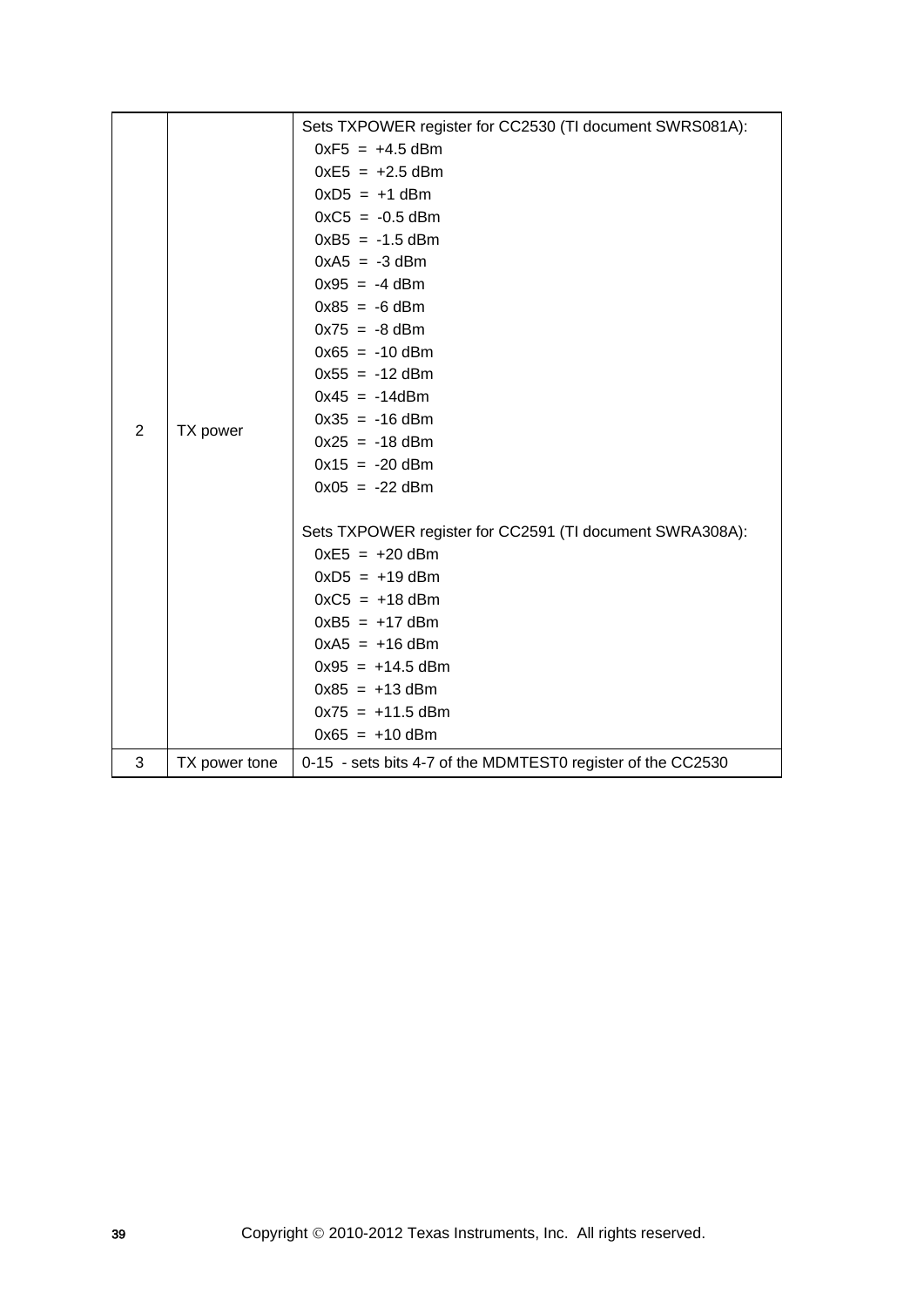## 4.3 Simple API interface

The Simple API interface is intended to present a simplified ZigBee API to the application developer. The complete ZigBee interface is provided via the AF and ZDO interfaces. But since the majority of the applications do not use the full feature set available in ZigBee, this simplified interface is an easy way for the developer to begin ZigBee application development. It contains the necessary interface to commission a ZigBee network, perform bindings between devices and send and receive data.

## 4.3.1 *ZB* APP REGISTER REQUEST

## 4.3.1.1 Description

This command enables the application processor to register its application with the CC2530-ZNP device.

4.3.1.2 Usage

SREQ:

| Length $=$ variable | $CmdO = 0x26$ | $Cmd1 = 0x0A$ | AppEndPoint | AppProfileID | Deviceld | <i>DeviceVersion</i> |
|---------------------|---------------|---------------|-------------|--------------|----------|----------------------|

|        |                         | 2 x Input commands |                   | 2 x Output commands       |
|--------|-------------------------|--------------------|-------------------|---------------------------|
| Jnused | <b>InputCommandsNum</b> | InputCommandsList  | OutputCommandsNum | <i>OutputCommandsList</i> |

AppEndPoint – 1 byte – Specifies the endpoint of the device. This should be in the range of 1 through 240 and should be set to same value for all devices in the network.

AppProfileID – 2 bytes – Specifies the profile id of the application. This should be set to same value to all devices in the network. This number is assigned by the ZigBee Alliance.

DeviceId – 2 bytes – This is an application-specific identifier. It identifies the device type within the particular profile id. This is not used by the ZigBee stack in any way other than to identify itself when requested.

DeviceVersion – 1 byte – This is an application-specific identifier. It identifies the version of the device. This is not used by the ZigBee stack in any way other than to identify itself when requested.

Unused – 1 byte – Unused parameter.

InputCommandsNum – 1 byte – Specifies the number of Input commands that this application will process.

InputCommandsList – variable – List of input command identifiers that are processed by this application. Each command identifier is 2 bytes long, LSB first.

OutputCommandsNum – 1 byte – Specifies the number of Output commands that this application will generate.

OutputCommandsList – variable – List of output command identifiers that are generated by this application. Each command identifier is 2 bytes long, LSB first.

 $M \cap f \cap f$ 

It is mandatory that the application register itself with the CC2530-ZNP device after every reset if it wishes to use the simple API interface. The AppEndPoint and AppProfileId fields should be populated with the same values for all devices in the network.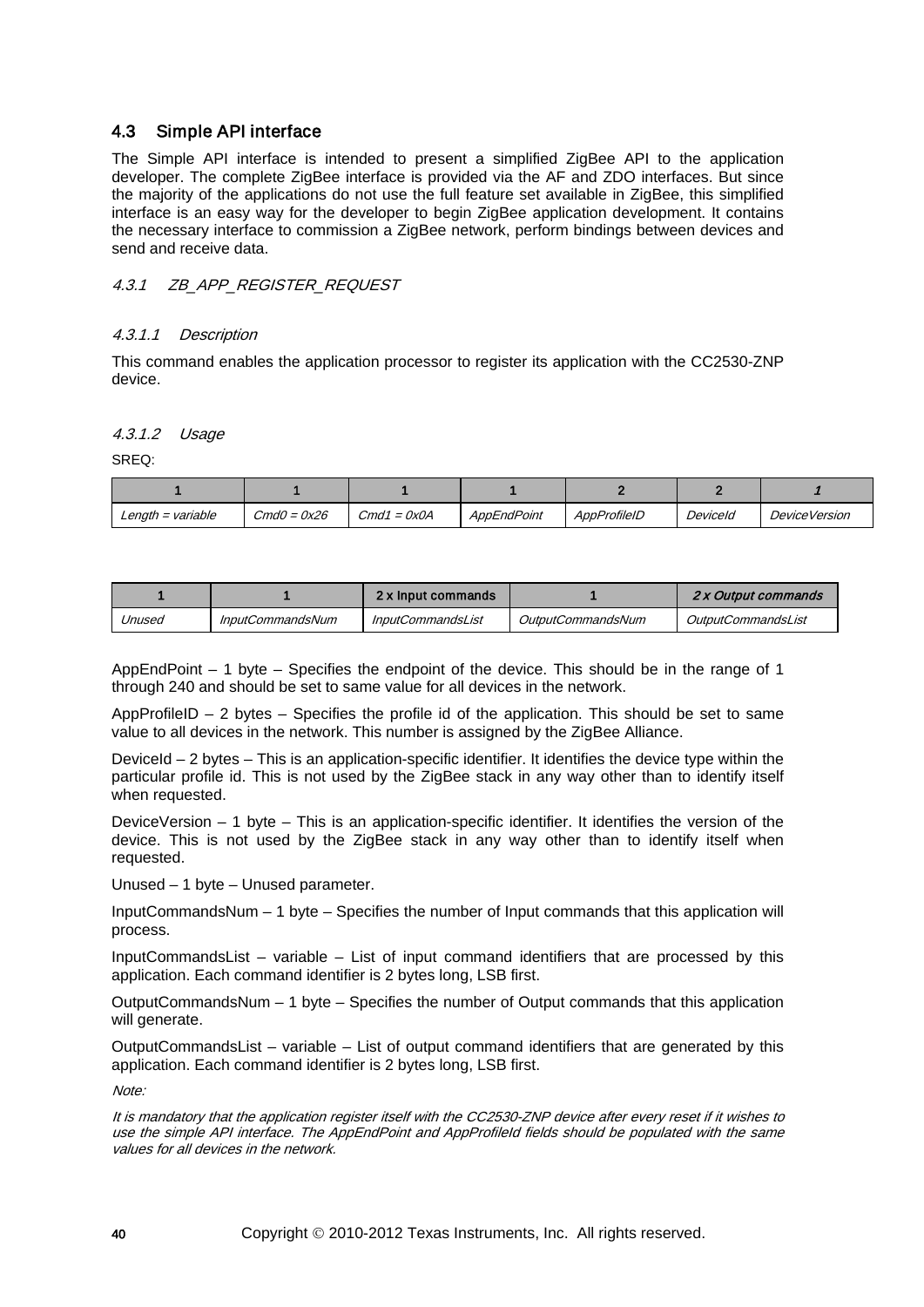This list of input and output commands are only used by the ZigBee stack when performing binding. If the binding feature is not used, these may be ignored.

The DeviceId and DeviceVersion are not used by the ZigBee stack and may be ignored. SRSP:

| Length = $0x01$ | $CmdO = 0x66$ | $Cmd1 = 0x0A$ | <b>Status</b> |
|-----------------|---------------|---------------|---------------|

Status – 1 byte – See [4.7](#page-133-0) for a listing of the status values.

## 4.3.2 ZB\_START\_REQUEST

### 4.3.2.1 Description

This command starts the ZigBee stack in the CC2530-ZNP device. When the ZigBee stack starts, the device reads the programmed configuration parameters and operates accordingly. After the start request process completes, the device is ready to send, receive, and route network traffic.

NOTE: Calling this function without following the procedure outlined in section [3.2](#page-16-0) could result in unexpected behaviour and not result in the ZNP issuing a ZB\_START\_CONFIRM.

4.3.2.2 Usage

SREQ:

| Length = $0x00$ | $CmdO = 0x26$ | Cmd1 = 0x00 |
|-----------------|---------------|-------------|

SRSP:

| Length = $0x00$ | $CmdO = 0x66$ | $Cmd1 = 0x00$ |
|-----------------|---------------|---------------|

## 4.3.3 ZB\_START\_CONFIRM

### 4.3.3.1 Description

This command is issued by the CC2530-ZNP device to return the results from a ZB\_START\_REQUEST command.

### 4.3.3.2 Usage

AREQ:

| Length = $0x01$ | $CmdO = 0x46$ | $Cmd1 = 0x80$ | Status |
|-----------------|---------------|---------------|--------|

Status – 1 byte – Either 0x00 (ZB\_SUCCESS) or 0x22 (ZB\_INIT). ZB\_SUCCESS means that the device started as either a coordinator, router, or end device. This may take anywhere from 500 ms to a few seconds depending on how busy or noisy the channel is. The ZB\_INIT status would not be returned if the device attempted to start as a coordinator and failed, due to the channel(s) being too busy.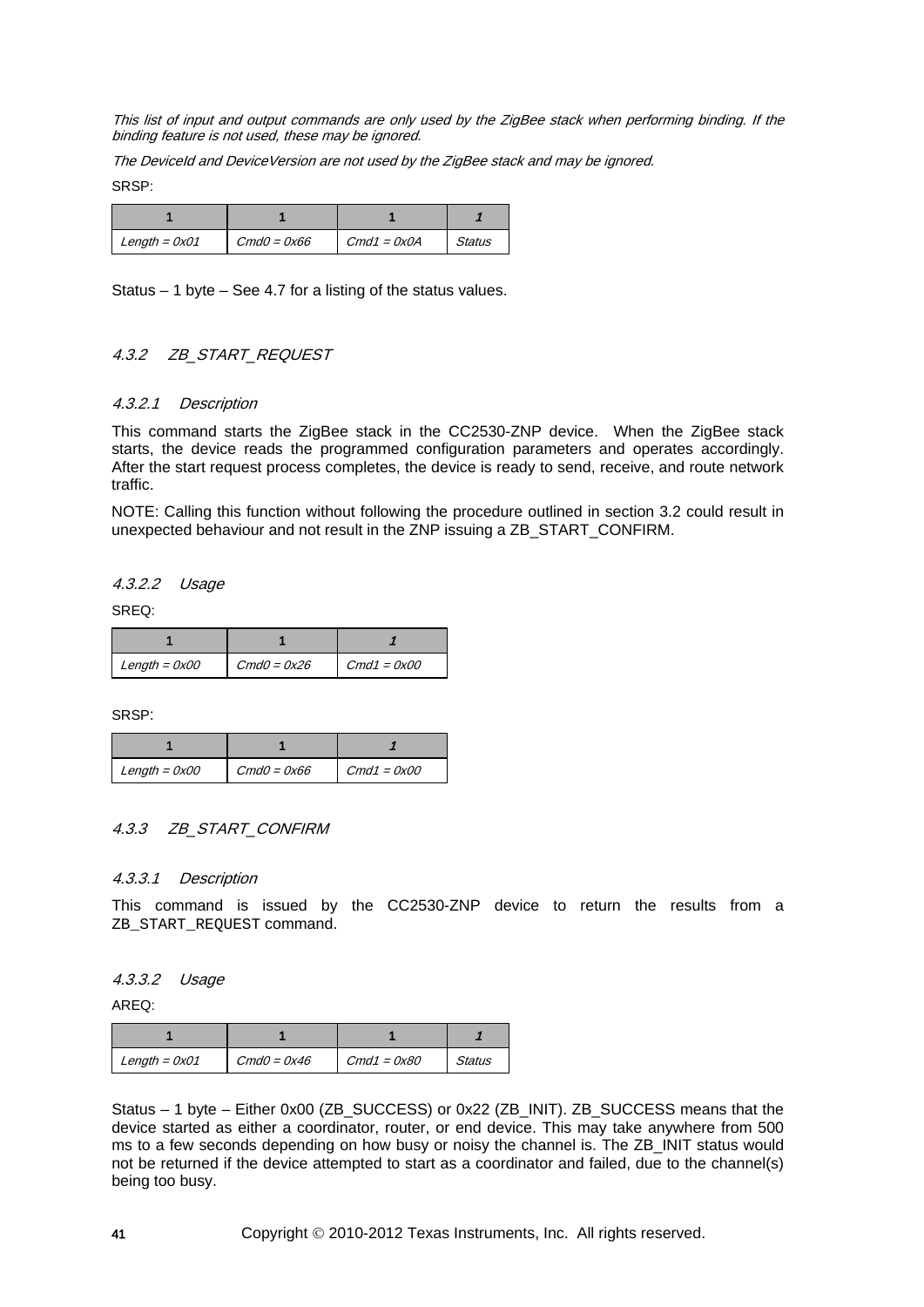## 4.3.4 ZB\_PERMIT\_JOINING\_REQUEST

### 4.3.4.1 Description

This command is used to control the joining permissions and thus allow or disallow new devices from joining the network. By default, permit joining is always on.

## 4.3.4.2 Usage

SREQ:

| Length = $0x03$ | $CmdO = 0x26$ | $Cmd1 = 0x08$ | Destination | Timeout |
|-----------------|---------------|---------------|-------------|---------|

Destination  $-2$  bytes  $-$  The destination parameter indicates the address of the device for which the joining permissions should be set. This is usually the local device address or the special broadcast address that denotes all routers and coordinator (0xFFFC). This way the joining permissions of a single device or the whole network can be controlled.

Timeout  $-1$  byte – Indicates the amount of time in seconds for which the joining permissions should be turned on. If timeout is set to 0x00, the device will turn off the joining permissions indefinitely. If it is set to 0xFF, the joining permissions will be turned on indefinitely.

SRSP:

| Length = $0x01$ | $CmdO = 0x66$ | $Cmd1 = 0x08$ | <b>Status</b> |
|-----------------|---------------|---------------|---------------|

Status  $-1$  byte  $-$  See [4.7](#page-133-0) for a listing of the status values.

### 4.3.5 ZB\_BIND\_DEVICE

#### 4.3.5.1 Description

This command is used to create or delete a 'binding' to another device on the network. Once bound, an application can send messages to a device by referencing the commandId for the binding. This command can also be issued with a NULL destination address (set to all zeros). In that case, a binding will be established with another device that is in the Allow Bind mode.

NOTE: Calling this function without following the procedure outlines in section [3.2](#page-16-0) could result in unexpected behaviour and not result in the ZNP issuing a ZB\_BIND\_CONFIRM.

### 4.3.5.2 Usage

SREQ:

| $Length = 0x0B$ | $CmdO = 0x26$ | $Cmd1 = 0x01$ | Create | CommandId | Destination |
|-----------------|---------------|---------------|--------|-----------|-------------|

Create – 1 byte – TRUE to create a binding, FALSE to remove a binding.

CommandId  $-2$  bytes  $-$  The identifier of the binding.

Destination – 8 bytes – Specifies the 64-bit IEEE address of the device to bind to. Set to NULL if the destination address is unknown and instead the destination device is set to Allow Bind mode. SRSP:

| Length = $0x00$ | $CmdO = 0x66$ | $Cmd1 = 0x01$ |
|-----------------|---------------|---------------|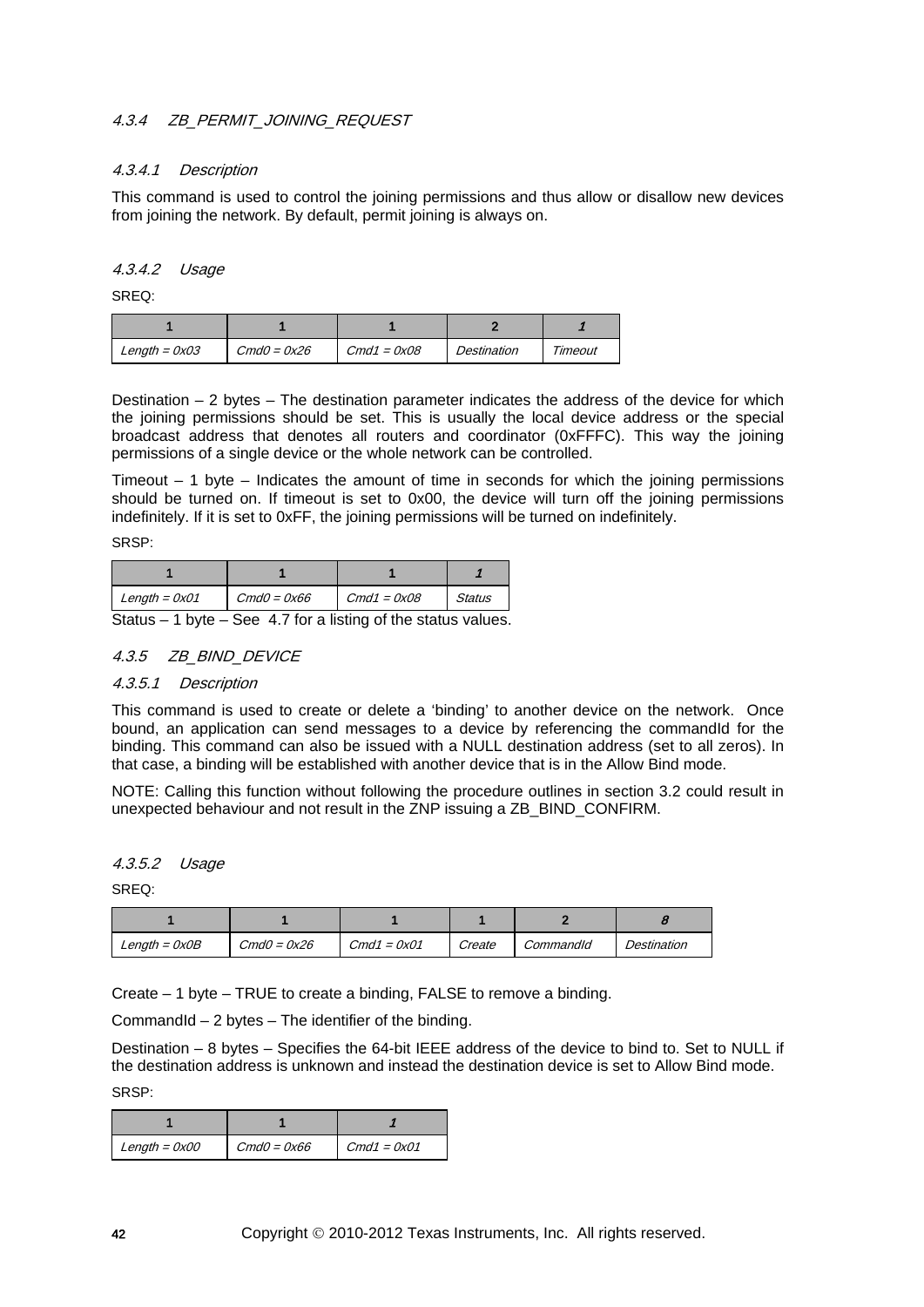### 4.3.6 ZB\_BIND\_CONFIRM

#### 4.3.6.1 Description

This command is issued by the CC2530-ZNP device to return the results from a ZB\_BIND\_DEVICE command.

4.3.6.2 Usage

AREQ:

| Length = $0x03$ | $CmdO = 0x46$ | $Cmd1 = 0x81$ | CommandId | Status |
|-----------------|---------------|---------------|-----------|--------|

CommandId – 2 bytes – The command ID of the binding being confirmed.

Status – 1 byte – See [4.7](#page-133-0) for a listing of the status values.

### 4.3.7 ZB\_ALLOW\_BIND

#### 4.3.7.1 Description

This command puts the device into the Allow Binding Mode for a given period of time. This allows a peer device to establish a binding with this device (in the Allow Binding Mode) by issuing the zb BindDevice with a destination address of NULL.

NOTE: Calling this function without following the procedure outlined in section [3.2](#page-16-0) could result in unexpected behaviour and not result in the ZNP issuing a ZB\_ALLOW\_BIND\_CONFIRM.

4.3.7.2 Usage

SREQ:

| Length = $0x01$ | $CmdO = 0x26$ | $Cmd1 = 0x02$ | Timeout |
|-----------------|---------------|---------------|---------|

Timeout – 1 byte – The number of seconds to remain in the allow binding mode. Valid values range from 1 through 65. If 0, the Allow Bind mode will be set false without timeout. If greater than 64, the Allow Bind mode will be true indefinitely.

SRSP:

| Length = $0x00$ | $CmdO = 0x66$ | $Cmd1 = 0x02$ |
|-----------------|---------------|---------------|

## 4.3.8 ZB\_ALLOW\_BIND\_CONFIRM

4.3.8.1 Description

This command is issued by the CC2530-ZNP device when it responds to a bind request from a remote device.

4.3.8.2 Usage

AREQ: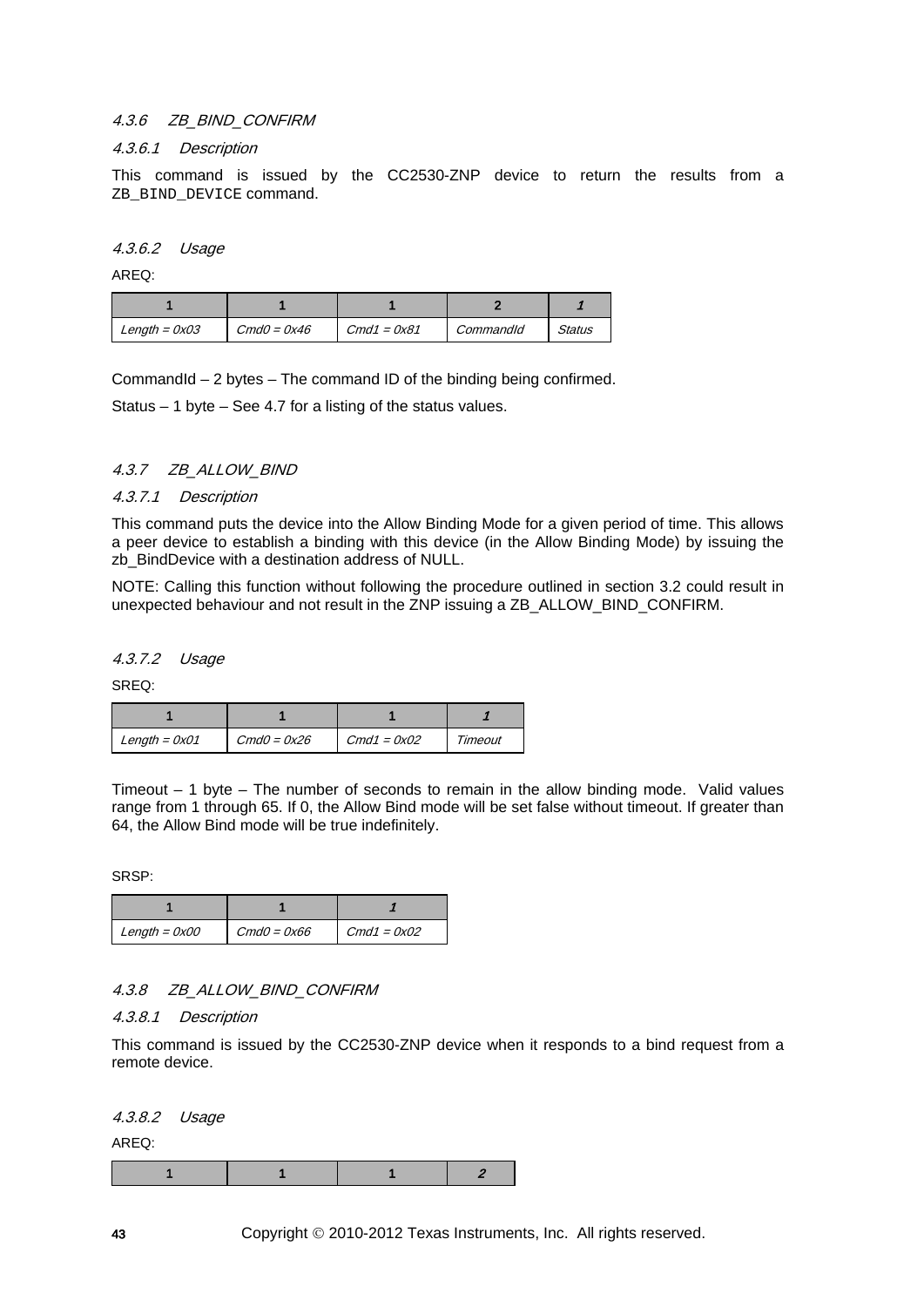Source – 2 bytes – Contains the address of the device attempted to bind to this device.

## 4.3.9 ZB\_SEND\_DATA\_REQUEST

#### 4.3.9.1 Description

This command initiates transmission of data to another device in the network. This command can only be issued after the application processor has registered its application using the ZB\_APP\_REGISTER\_REQUEST and the device has successfully created or joined a network.

NOTE: Calling this function without following the procedure outlined in section [3.2](#page-16-0) could result in unexpected behaviour and not result in the ZNP issuing a ZB\_SEND\_DATA\_CONFIRM.

## 4.3.9.2 Usage

SREQ:

| $Length = 0x08 - 0x6B$ | $CmdO = 0x26$ | $Cmd1 = 0x03$ | Destination | CommandId | Handle |
|------------------------|---------------|---------------|-------------|-----------|--------|

|     |        |      | 0-99 |
|-----|--------|------|------|
| Ack | Radius | l en | Data |

Destination – 2 bytes – The destination address of the data packet. It can be one of the following values:

| Address              | <b>Description</b>                                                                                                                                                                                                          |
|----------------------|-----------------------------------------------------------------------------------------------------------------------------------------------------------------------------------------------------------------------------|
| $0 - 0x$ FFF7        | 16-bit short address of the destination device                                                                                                                                                                              |
| 0xFFFC               | Group of all routers and coordinator                                                                                                                                                                                        |
| 0xFFFD               | Group of all devices with receiver turned on                                                                                                                                                                                |
| 0xFFFE               | This is the binding address and should be used when a<br>binding entry has been previously created for this particular<br>CommandId. The destination address will be determined<br>from the binding table by the CC2530-ZNP |
| <i><b>OxFFFF</b></i> | Broadcast group of all devices in the network                                                                                                                                                                               |

CommandId – 2 bytes – The command ID to send with the message. If the binding address is used for destination, this parameter also indicates the binding to use.

Handle – 1 byte – A handle used to identify the send data request. The corresponding ZB\_SEND\_DATA\_CONFIRM will have the same handle value. This can be useful if the application wishes to match up ZB\_SEND\_DATA\_REQUESTs with ZB\_SEND\_DATA\_CONFIRMs.

Ack – 1 byte – TRUE if requesting APS acknowledgement from the destination.

Radius – 1 byte – The max number of hops the packet can travel through before it is dropped.

Len – 1 byte – Specifies the size of the Data buffer in bytes.

Data – 0-99 bytes – Data. Without any security (99 bytes), with NWK security (81 bytes), with NWK and APS security (64 bytes).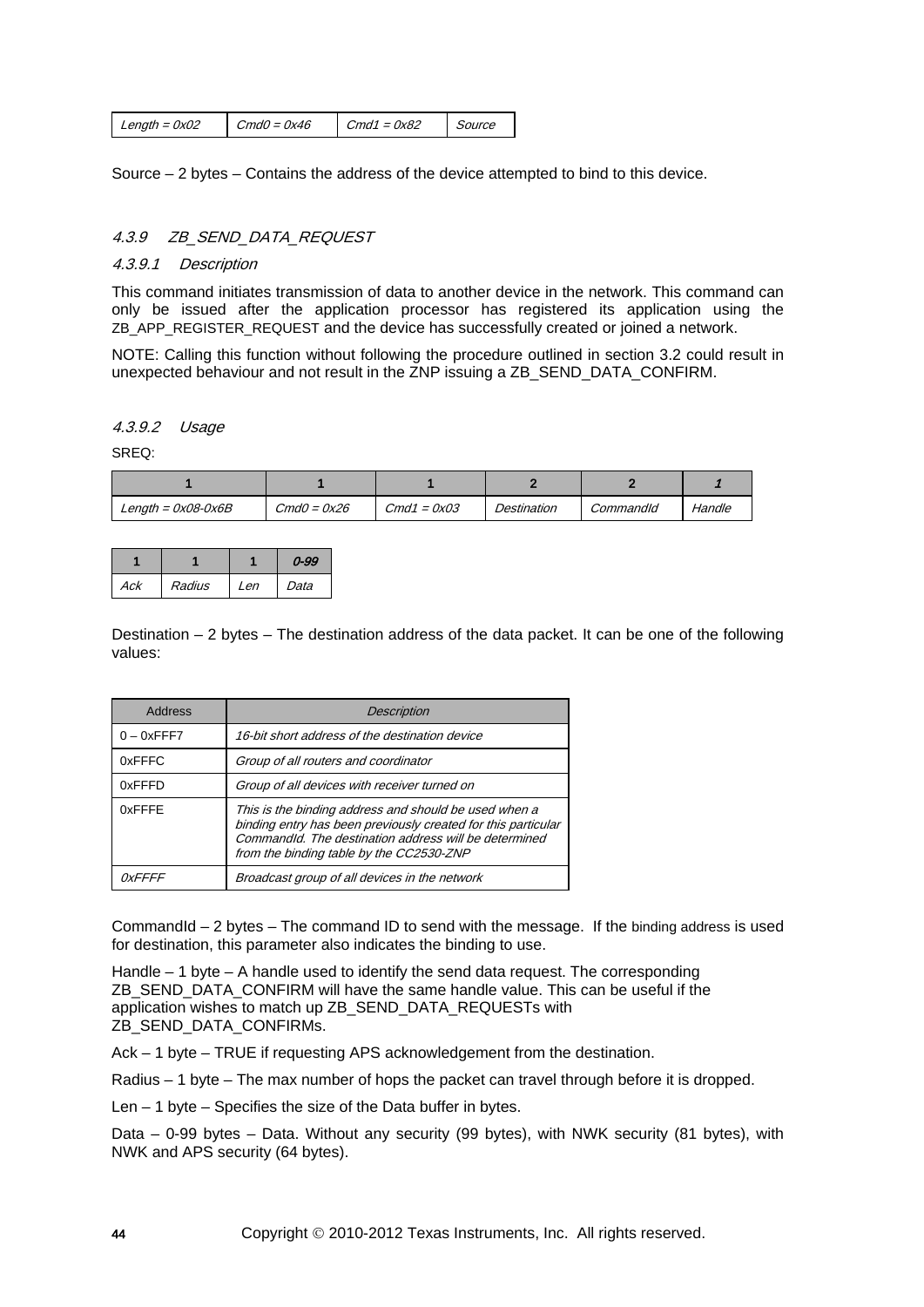SRSP:

| $Length = 0x00$ | $CmdO = 0x66$ | $Cmd1 = 0x03$ |
|-----------------|---------------|---------------|

## 4.3.10 ZB\_SEND\_DATA\_CONFIRM

#### 4.3.10.1 Description

This command is issued by the CC2530-ZNP device to return the results from a ZB\_SEND\_DATA\_REQUEST, a ZB\_SEND\_DATA\_REQUEST command. For each ZB\_SEND\_DATA\_REQUEST, a ZB\_SEND\_DATA\_CONFIRM is always returned. If APS acknowledgement was used for the ZB\_SEND\_DATA\_REQUEST, the confirm carries the status of whether the APS acknowledgement was received or not (ZApsNoAck – 0xb7). If APS acknowledgement was not used, then the confirm carries the status of whether the MAC acknowledgement ("next hop" acknowledgment) was received or not (ZMacNoACK – 0xe9).

#### 4.3.10.2 Usage

AREQ:

| $Length = 0x02$ | $CmdO = 0x46$                                                                                                                                                                                                                                                                                                                                                                         | $Cmd1 = 0x83$ | Handle | Status |
|-----------------|---------------------------------------------------------------------------------------------------------------------------------------------------------------------------------------------------------------------------------------------------------------------------------------------------------------------------------------------------------------------------------------|---------------|--------|--------|
| .               | $\bigcap_{i=1}^n A_i = \bigcup_{i=1}^n A_i = \bigcup_{i=1}^n A_i = \bigcup_{i=1}^n A_i = \bigcup_{i=1}^n A_i = \bigcup_{i=1}^n A_i = \bigcup_{i=1}^n A_i = \bigcup_{i=1}^n A_i = \bigcup_{i=1}^n A_i = \bigcup_{i=1}^n A_i = \bigcup_{i=1}^n A_i = \bigcup_{i=1}^n A_i = \bigcup_{i=1}^n A_i = \bigcup_{i=1}^n A_i = \bigcup_{i=1}^n A_i = \bigcup_{i=1}^n A_i = \bigcup_{i=1}^n A_i$ |               |        |        |

Handle  $-1$  byte  $-$  Specifies the handle.

Status – 1 byte – See [4.7](#page-133-0) for a listing of the status values.

## 4.3.11 ZB\_RECEIVE\_DATA\_INDICATION

#### 4.3.11.1 Description

This callback is called asynchronously by the CC2530-ZNP device when it has received a packet from a remote device.

### 4.3.11.2 Usage

AREQ:

|                    |               |               |        |         |     | 0-84 |
|--------------------|---------------|---------------|--------|---------|-----|------|
| Length = $0x06-5A$ | $CmdO = 0x46$ | $Cmd1 = 0x87$ | Source | Command | Len | Data |

Source – 2 bytes – Specifies the short address of the peer device that sent the data.

Command – 2 bytes – The command ID associated with the data.

Len – 2 bytes – Specifies the number of bytes in the Data parameter.

Data – Array of bytes – The data sent by the peer device

## 4.3.12 ZB GET DEVICE INFO

## 4.3.12.1 Description

This command retrieves a Device Information Property.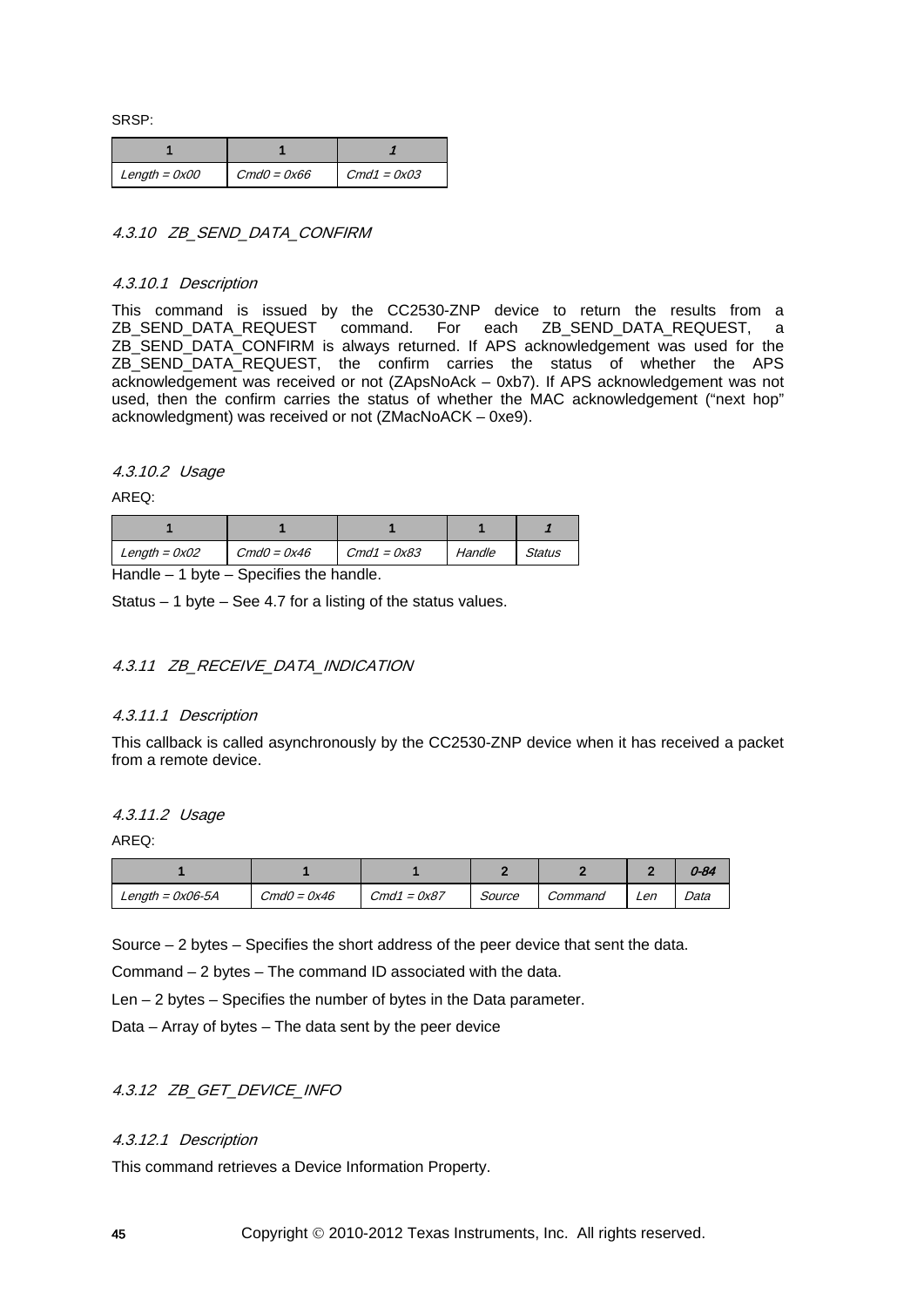4.3.12.2 Usage

SREQ:

| Length = $0x01$ | $CmdO = 0x26$ | $Cmd1 = 0x06$ | Param |
|-----------------|---------------|---------------|-------|

Param – 1 byte – The identifier of the device information. It can take one of the following values:

| Parameter    | <b>Size</b> | <b>Description</b>                               |  |
|--------------|-------------|--------------------------------------------------|--|
| 0            | 1 byte      | Device state - See 4.5.52                        |  |
| 8 bytes      |             | Device IEEE address                              |  |
| 2            | 2 bytes     | Device short address                             |  |
| 3            | 2 bytes     | Short address of the parent device               |  |
| 4            | 8 bytes     | IEEE address of the parent device                |  |
| 5            | 1 byte      | Channel on which the ZigBee network is operating |  |
| 6<br>2 bytes |             | PAN ID of the ZigBee network                     |  |
|              | 8 bytes     | Extended PAN Id of the ZigBee network            |  |

SRSP:

| Length = $0x09$ | $CmdO = 0x66$ | $Cmd1 = 0x06$ | Param | Value |
|-----------------|---------------|---------------|-------|-------|

Param – 1 byte – The identifier of the requested device information.

Value – 8 byte – The value of the requested device information, LSB first. This is always 8bytes in length even though the actual value may be smaller in size. The remaining bytes are a don't care.

## 4.3.13 ZB\_FIND\_DEVICE\_REQUEST

## 4.3.13.1 Description

This command is used to determine the short address for a device in the network. The device initiating a call to ZB\_FIND\_DEVICE\_REQUEST and the device being discovered must both be a member of the same network. When the search is complete, the ZNP responds with ZB\_FIND\_DEVICE\_CONFIRM.

SREQ:

| $Length = 0x08$ | $CmdO = 0x26$ | $Cmd1 = 0x07$ | SearchKey |
|-----------------|---------------|---------------|-----------|

SearchKey – 8 bytes – Specifies the value to search on.

| $Length = 0x00$ | $CmdO = 0x66$ | $Cmd1 = 0x07$ |
|-----------------|---------------|---------------|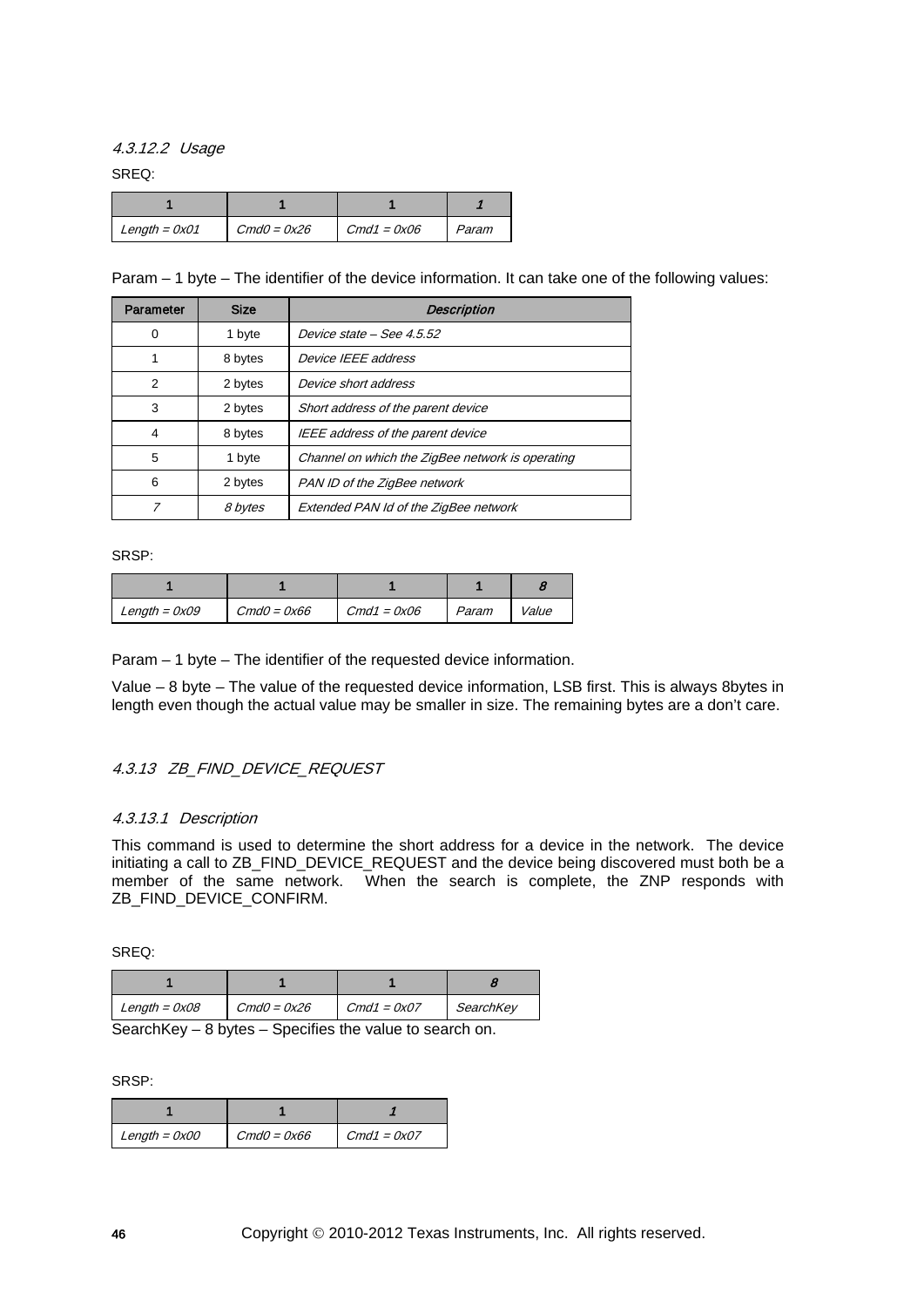## 4.3.14 ZB\_FIND\_DEVICE\_CONFIRM

## 4.3.14.1 Description

This command is issued by the CC2530-ZNP device to return the results from a ZB\_FIND\_DEVICE\_REQUEST command.

### 4.3.14.2 Usage

AREQ:

| $Length = OxOB$ | $CmdO = 0x46$ | $Cmd1 = 0x85$ | $SearchType = 0x01$ | SearchKey | Result |
|-----------------|---------------|---------------|---------------------|-----------|--------|

SearchType – 1 byte – The type of search that was performed.

SearchKey – 2 bytes – Value that the search was executed on.

Result – 8 bytes – The result of the search.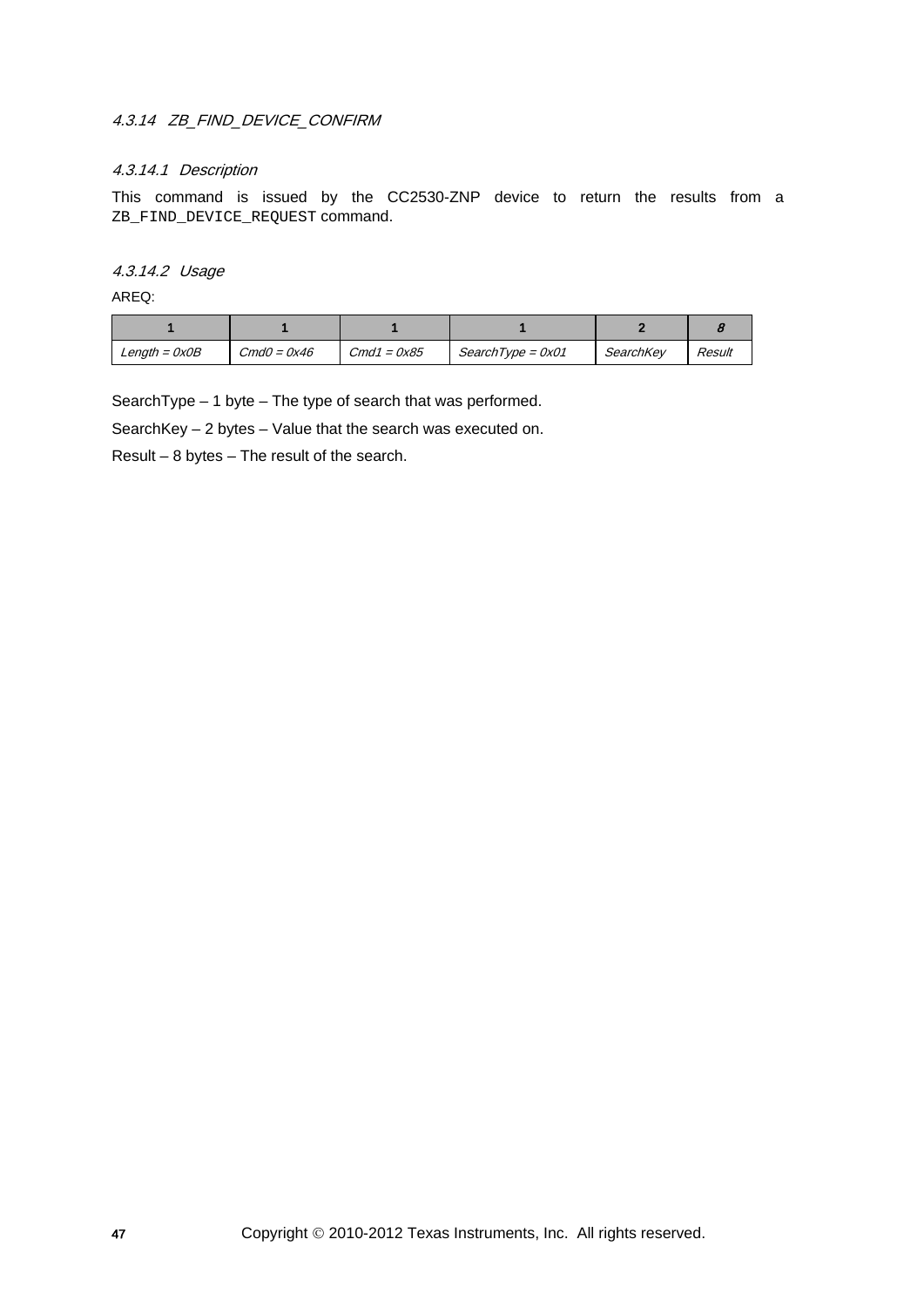## 4.4 AF Interface

This interface allows the host processor to interact with the Application Framework layer (AF).

## 4.4.1 AF REGISTER

## 4.4.1.1 Description

This command enables the host processor to register an application's endpoint description (and its simple descriptor). Multiple endpoints may be registered with the AF by making multiple calls to AF\_REGISTER. This could be useful in the case where the device needs to support multiple application profiles, where each AF\_REGISTER call would register a unique endpoint description per application profile.

### 4.4.1.2 Usage

SREQ:

| Length = $0x09-0x49$ | $Cmd0 = 0x24$ | $Cmd1 = 0x00$ | EndPoint | AppProfid | AppDeviceId |
|----------------------|---------------|---------------|----------|-----------|-------------|

|           |            |                  | 0-32             |                          | 1-32                     |
|-----------|------------|------------------|------------------|--------------------------|--------------------------|
| AppDevVer | LatencvReg | AppNumInClusters | AppInClusterList | <b>AppNumOutClusters</b> | <b>AppOutClusterList</b> |

Attributes:

| <b>Attribute</b>         | Length<br>(byte) | <b>Description</b>                                                                                                               |
|--------------------------|------------------|----------------------------------------------------------------------------------------------------------------------------------|
| <b>EndPoint</b>          |                  | Specifies the endpoint of this simple descriptor.                                                                                |
| AppProfid                | 2                | Specifies the profile id of the application                                                                                      |
| AppDeviceId              | $\overline{2}$   | Specifies the device description id for this endpoint                                                                            |
| AddDevVer                | 1                | Specifies the device version number                                                                                              |
| LatencyReq               | 1                | Specifies latency. For ZigBee the only applicable value is<br>0x00.<br>0x00-No latency<br>0x01-fast beacons<br>0x02-slow beacons |
| AppNumInClusters         |                  | the number of Input cluster Ids following<br>in the<br>AppInClusterList                                                          |
| AppInClusterList         | 32               | Specifies the list of Input Cluster Ids (2bytes each)                                                                            |
| <b>AppNumOutClusters</b> | 1                | Specifies the number of Output cluster Ids following in<br>the AppOutClusterList                                                 |
| AppOutClusterList        | 32               | Specifies the list of Output Cluster Ids (2bytes each)                                                                           |

| Length = 0x01   Cmd0 = 0x64   Cmd1 = 0x00   Status |  |  |
|----------------------------------------------------|--|--|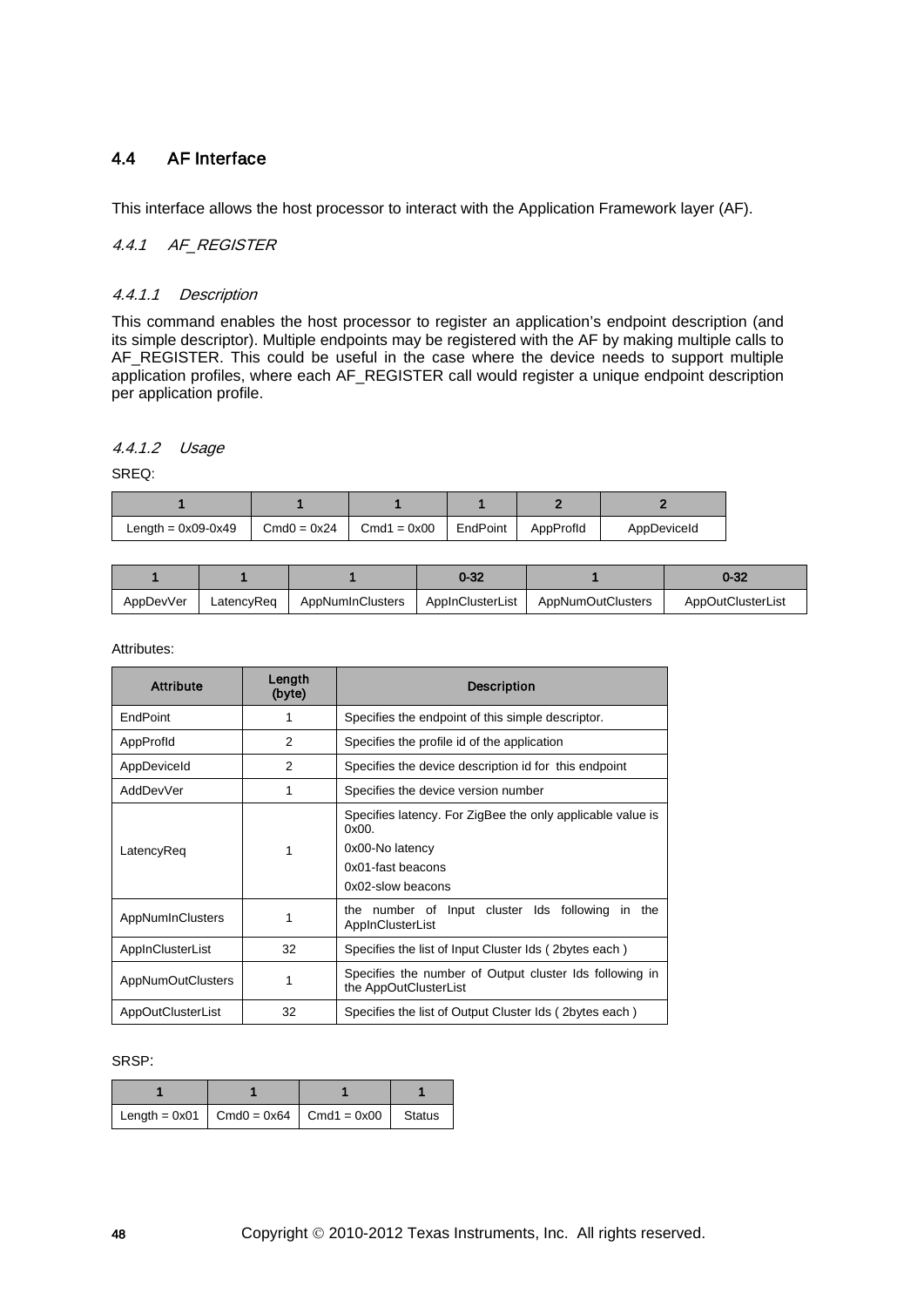| <b>Attribute</b> | Length<br>(byte) | <b>Description</b>                           |
|------------------|------------------|----------------------------------------------|
| <b>Status</b>    |                  | Status is either Success (0) or Failure (1). |

## 4.4.2 AF\_DATA\_REQUEST

## 4.4.2.1 Description

This command is used by the App processor to build and send a message through AF layer.

## 4.4.2.2 Usage

SREQ:

| Length = $0x0A-0x6D$ | $Cmd0 = 0x24$ | $Cmd1 = 0x01$ | <b>DstAddr</b> | DestEndpoint |  |
|----------------------|---------------|---------------|----------------|--------------|--|

|                         |           |         |         |        |     | $0 - 128$ |
|-------------------------|-----------|---------|---------|--------|-----|-----------|
| SrcEndpoint             | ClusterID | TransID | Options | Radius | Len | Data      |
| $A + A + B + C + C + C$ |           |         |         |        |     |           |

| <b>Attribute</b> | Length<br>(byte) | <b>Description</b>                                                                                                                                                                        |                                                                                                                                                                                                                                |  |  |  |
|------------------|------------------|-------------------------------------------------------------------------------------------------------------------------------------------------------------------------------------------|--------------------------------------------------------------------------------------------------------------------------------------------------------------------------------------------------------------------------------|--|--|--|
| <b>DstAddr</b>   | $\overline{2}$   | Short address of the destination device                                                                                                                                                   |                                                                                                                                                                                                                                |  |  |  |
| DestEndpoint     | 1                | Endpoint of the destination device                                                                                                                                                        |                                                                                                                                                                                                                                |  |  |  |
| SrcEndpoint      | $\mathbf{1}$     | Endpoint of the source device                                                                                                                                                             |                                                                                                                                                                                                                                |  |  |  |
| ClusterID        | $\overline{2}$   | Specifies the cluster ID                                                                                                                                                                  |                                                                                                                                                                                                                                |  |  |  |
| TransID          | 1                |                                                                                                                                                                                           | Specifies the transaction sequence number of the message. The corresponding<br>AF_DATA_CONFIRM will have the same TransID. This can be useful if the application<br>wishes to match up AF DATA REQUESTs with AF DATA CONFIRMs. |  |  |  |
|                  |                  | The transmit options field is organized as a bitmask. The following enumerates the<br>values for the various supported bitmasks. For example, a value of 0x10 means that<br>bit 4 is set. |                                                                                                                                                                                                                                |  |  |  |
|                  | 1                | Value                                                                                                                                                                                     | <b>Description</b>                                                                                                                                                                                                             |  |  |  |
| Options          |                  | 0x10                                                                                                                                                                                      | AF ACK REQUEST – set this bit to request<br>APS acknowledgement for this packet                                                                                                                                                |  |  |  |
|                  |                  | 0x20                                                                                                                                                                                      | AF DISCV ROUTE – set this bit to force route<br>discovery if a routing table entry doesn't exist                                                                                                                               |  |  |  |
|                  |                  | 0x40                                                                                                                                                                                      | AF_EN_SECURITY – set this bit to enable APS<br>security for this packet.                                                                                                                                                       |  |  |  |
| Radius           | 1                | Specifies the number of hops allowed delivering the message<br>(reference<br>AF_DEFAULT_RADIUS)                                                                                           |                                                                                                                                                                                                                                |  |  |  |
| Len              | 1                | Length of the data.                                                                                                                                                                       |                                                                                                                                                                                                                                |  |  |  |
| Data             | $0 - 99$         | NWK and APS security (64 bytes).                                                                                                                                                          | 0-99 bytes data. Without any security (99 bytes), with NWK security (81 bytes), with                                                                                                                                           |  |  |  |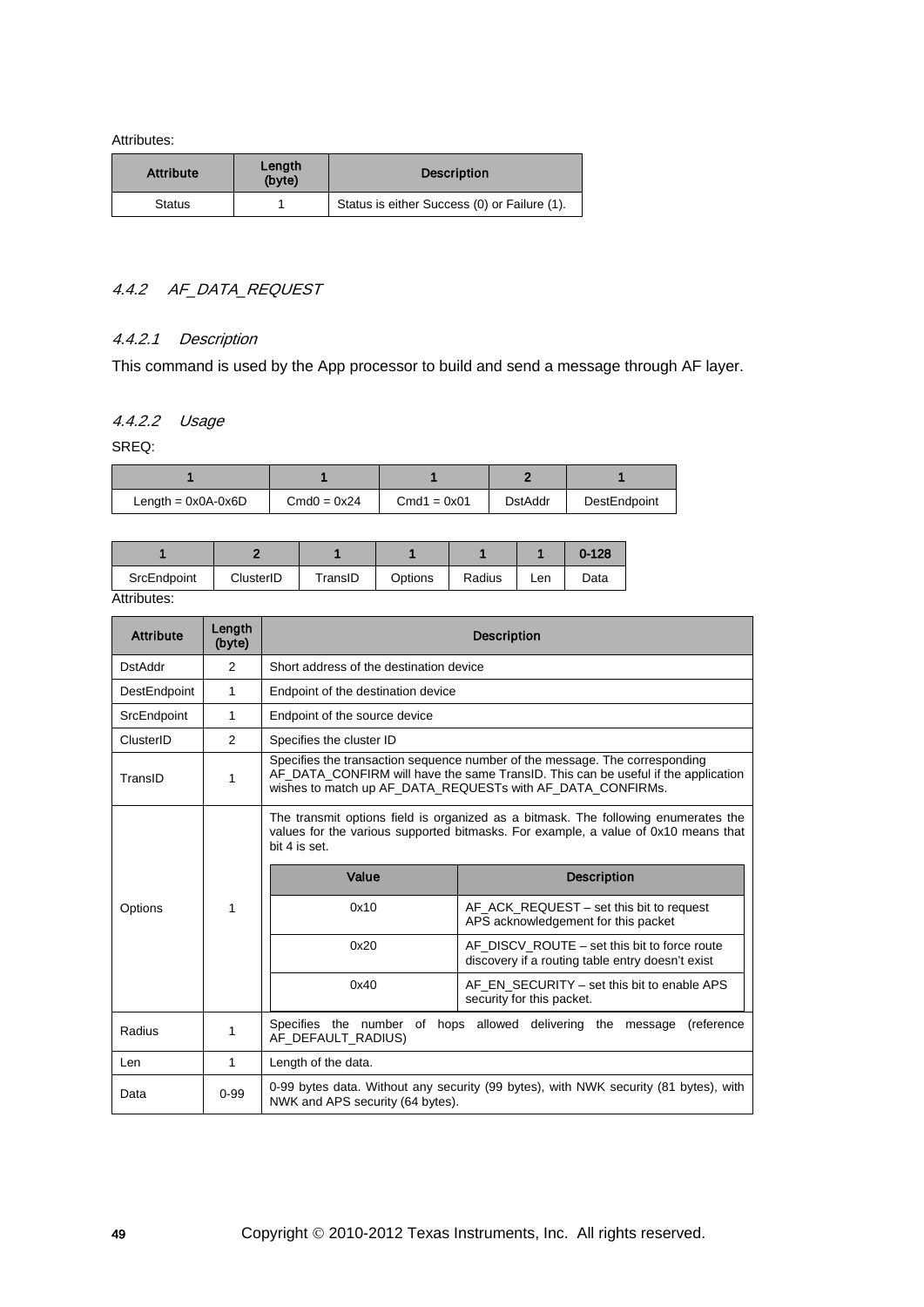SRSP:

| Length = $0x01$ | $Cmd0 = 0x64$ | $Cmd1 = 0x01$ | <b>Status</b> |
|-----------------|---------------|---------------|---------------|

Attributes:

| <b>Attribute</b> | Length<br>(byte) | <b>Description</b>                           |
|------------------|------------------|----------------------------------------------|
| <b>Status</b>    |                  | Status is either Success (0) or Failure (1). |

### 4.4.3 AF\_DATA\_REQUEST\_EXT

#### 4.4.3.1 Description

This extended form of the AF\_DATA\_REQUEST must be used to send an INTER-PAN message. Note that the ZNP code must be compiled with the INTER\_PAN flag defined. The INTER\_PAN compile option is defined by default. Although the INTER-PAN feature provides a method for message delivery that is non-secured, it offers a low overhead mechanism for message delivery between different networks (and even on different channels), or even devices on the same network. See the ZigBee Smart Energy specification for more details about the INTER-PAN feature.

This extended data request must also be used when making a request with a huge data byte count which is defined to be a size that would cause the RPC request to exceed the maximum allowed size:

```
MT_RPC_DATA_MAX – sizeof(AF_DATA_REQUEST_EXT)
```
Where sizeof(AF\_DATA\_REQUEST\_EXT) counts everything but the data bytes and now stands at 20. MT\_RPC\_DATA\_MAX is set to 250. When making an AF\_DATA\_REQUEST\_EXT with a huge data byte count, the request shall not contain any data bytes. The huge data buffer is sent over separately as a sequence of one or more AF\_DATA\_STORE requests. Note that the outgoing huge message is timed-out in 15 seconds; thus all AF\_DATA\_STORE requests must be completed within 15 seconds of an AF\_DATA\_REQUEST\_EXT with a huge data byte count. Any AF\_DATA\_REQUEST\_EXT with a huge data byte count must be completed (or timed-out) before another will be started. The default timeout can be changed by defining the following to other values:

```
#if !defined MT_AF_EXEC_CNT
#define MT_AF_EXEC_CNT 15
#endif
#if !defined MT AF EXEC DLY
#define MT_AF_EXEC_DLY 1000
#endif
```
#### 4.4.3.2 Usage

SREQ:

| Length = $0x14-0xFA$ | $Cmd0 = 0x24$ | $Cmd1 = 0x02$ | <b>DstAddrMode</b> | <b>DstAddr</b> | DstEndpoint |
|----------------------|---------------|---------------|--------------------|----------------|-------------|

|          |             |           |         |         |        |     | $0 - 230$ |
|----------|-------------|-----------|---------|---------|--------|-----|-----------|
| DstPanId | SrcEndpoint | ClusterId | TransId | Options | Radius | Len | Data      |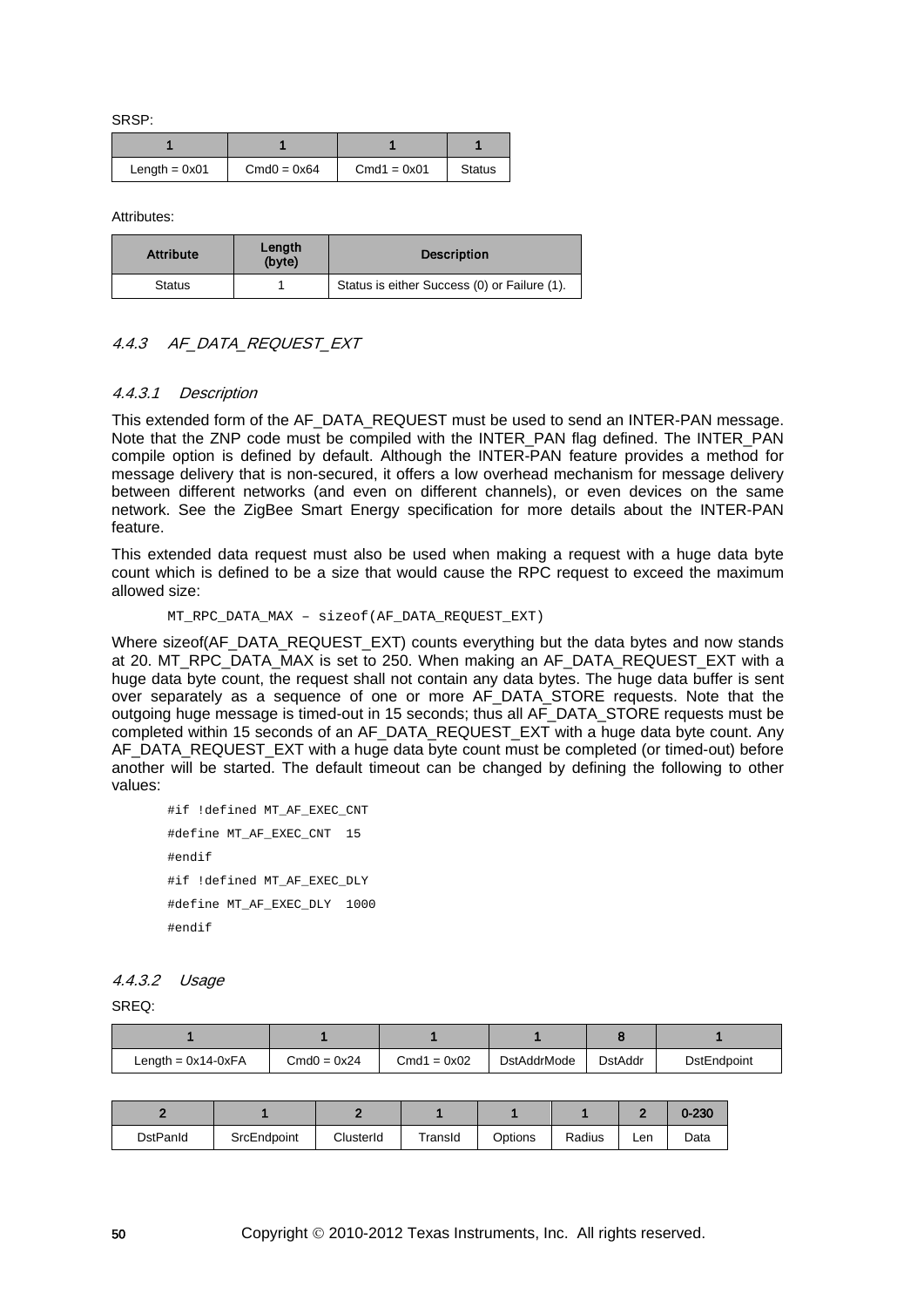| <b>Attribute</b>   | Length<br>(byte) | <b>Description</b>                                                                                                                                                                                                                              |                                                                                                                                                                                                                                                 |  |  |  |
|--------------------|------------------|-------------------------------------------------------------------------------------------------------------------------------------------------------------------------------------------------------------------------------------------------|-------------------------------------------------------------------------------------------------------------------------------------------------------------------------------------------------------------------------------------------------|--|--|--|
| <b>DstAddrMode</b> | 1                | A value of 3 (the enumeration value for 'afAddr64Bit') indicates 8-byte (64-bit) address<br>mode; otherwise a value of 2 indicates 2-byte (16-bit) address mode, using only the 2<br>LSB's of the DstAddr field to form a 2-byte short address. |                                                                                                                                                                                                                                                 |  |  |  |
| DstAddr            | 8                | don't care when short address.)                                                                                                                                                                                                                 | LSB to MSB for the long or short address of the destination device (upper 6 bytes are                                                                                                                                                           |  |  |  |
| <b>DstEndpoint</b> | 1                | indicates an inter-pan message.)                                                                                                                                                                                                                | Endpoint of the destination device (but a don't care if the DstPanId is non-zero, which                                                                                                                                                         |  |  |  |
| <b>DstPanId</b>    | 2                |                                                                                                                                                                                                                                                 | PanId of the destination device: 0x0000=Intra-Pan; otherwise, Inter-Pan.                                                                                                                                                                        |  |  |  |
| SrcEndpoint        | $\mathbf{1}$     | Endpoint of the source device                                                                                                                                                                                                                   |                                                                                                                                                                                                                                                 |  |  |  |
| ClusterID          | 2                | Specifies the cluster ID                                                                                                                                                                                                                        |                                                                                                                                                                                                                                                 |  |  |  |
| TransID            | $\mathbf{1}$     | Specifies the transaction sequence number of the message.                                                                                                                                                                                       |                                                                                                                                                                                                                                                 |  |  |  |
|                    |                  | The transmit options field is organized as a bitmask. The following enumerates the<br>values for the various supported bitmasks. For example, a value of 0x10 means that<br>bit 4 is set.                                                       |                                                                                                                                                                                                                                                 |  |  |  |
|                    |                  | Value                                                                                                                                                                                                                                           | <b>Description</b>                                                                                                                                                                                                                              |  |  |  |
| Options            | 1                | 0x10                                                                                                                                                                                                                                            | AF_ACK_REQUEST - set this bit to request<br>APS acknowledgement for this packet                                                                                                                                                                 |  |  |  |
|                    |                  | 0x20                                                                                                                                                                                                                                            | AF DISCV ROUTE – set this bit to force route<br>discovery if a routing table entry doesn't exist                                                                                                                                                |  |  |  |
|                    |                  | 0x40                                                                                                                                                                                                                                            | AF EN SECURITY – set this bit to enable APS<br>security for this packet.                                                                                                                                                                        |  |  |  |
| Radius             | 1                | Specifies the number of hops allowed delivering the message<br>(reference<br>AF_DEFAULT_RADIUS)                                                                                                                                                 |                                                                                                                                                                                                                                                 |  |  |  |
| Len                | 2                |                                                                                                                                                                                                                                                 | Length of the data. If a large data length causes the MT command to exceed<br>MT_RPC_DATA_MAX, then zero bytes of the data shall be sent with this request and<br>the data shall be transferred in as many AF_DATA_STORE requests as necessary. |  |  |  |
| Data               | $0 - 230$        | 0-230 bytes data                                                                                                                                                                                                                                |                                                                                                                                                                                                                                                 |  |  |  |

## SRSP:

| Length = $0x01$ | $Cmd0 = 0x64$ | $Cmd1 = 0x02$ | <b>Status</b> |  |
|-----------------|---------------|---------------|---------------|--|

| <b>Attribute</b> | Length<br>(byte) | <b>Description</b>                           |
|------------------|------------------|----------------------------------------------|
| <b>Status</b>    |                  | Status is either Success (0) or Failure (1). |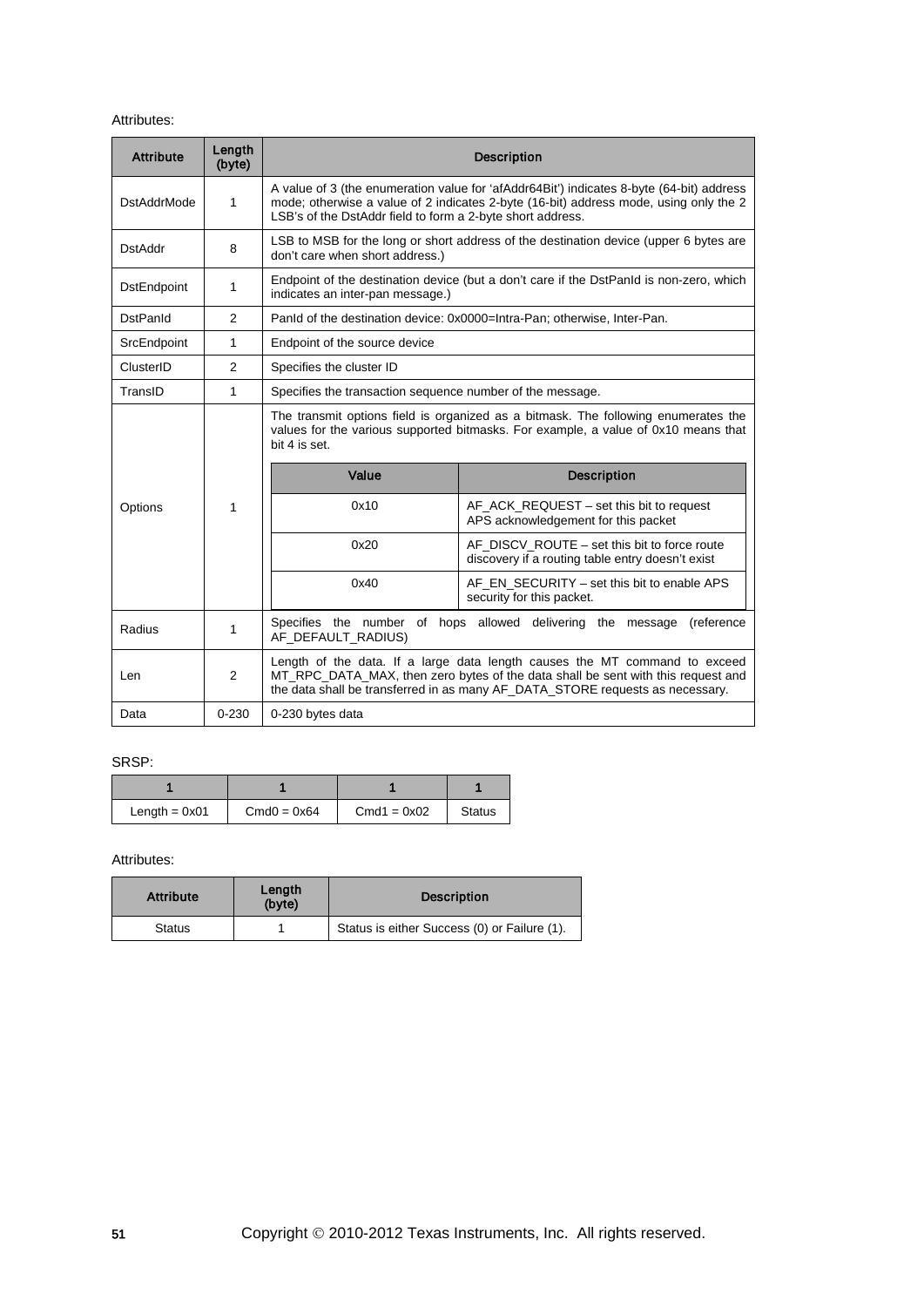# 4.4.4 AF\_DATA\_REQUEST\_SRC\_RTG

## 4.4.4.1 Description

This command is used by the App processor to build and send a message through AF layer using source routing.

## 4.4.4.2 Usage

SREQ:

| Length = $0x0B-0xFF$ | $Cmd0 = 0x24$ | $Cmd1 = 0x02$ | <b>DstAddr</b> | DestEndpoint |  |
|----------------------|---------------|---------------|----------------|--------------|--|

|             |           |                     |         |        |                 | 2 <sub>h</sub> |     | 0-128 |
|-------------|-----------|---------------------|---------|--------|-----------------|----------------|-----|-------|
| SrcEndpoint | ClusterID | <sup>-</sup> ransID | Options | Radius | Relay Count (N) | RelavList      | Len | Data  |

#### Attributes:

| <b>Attribute</b>   | Length<br>(byte) | <b>Description</b>                                                                                                       |                                                                                                                                                                          |  |  |
|--------------------|------------------|--------------------------------------------------------------------------------------------------------------------------|--------------------------------------------------------------------------------------------------------------------------------------------------------------------------|--|--|
| <b>DstAddr</b>     | $\overline{2}$   | Short address of the destination device                                                                                  |                                                                                                                                                                          |  |  |
| DestEndpoint       | $\mathbf{1}$     | Endpoint of the destination device                                                                                       |                                                                                                                                                                          |  |  |
| SrcEndpoint        | 1                | Endpoint of the source device                                                                                            |                                                                                                                                                                          |  |  |
| ClusterID          | $\mathfrak{p}$   | Specifies the cluster ID                                                                                                 |                                                                                                                                                                          |  |  |
| TransID            | 1                | Specifies the transaction sequence number of the message.                                                                |                                                                                                                                                                          |  |  |
|                    |                  | bit 4 is set.                                                                                                            | The transmit options field is organized as a bitmask. The following enumerates the<br>values for the various supported bitmasks. For example, a value of 0x10 means that |  |  |
| Options            |                  | Value                                                                                                                    | <b>Description</b>                                                                                                                                                       |  |  |
|                    | 1                | 0x10                                                                                                                     | AF ACK REQUEST – set this bit to request<br>APS acknowledgement for this packet                                                                                          |  |  |
|                    |                  | 0x20                                                                                                                     | AF DISCV ROUTE – set this bit to force route<br>discovery if a routing table entry doesn't exist                                                                         |  |  |
|                    |                  | 0x40                                                                                                                     | AF EN SECURITY – set this bit to enable APS<br>security for this packet.                                                                                                 |  |  |
| Radius             | 1                | Specifies the number of hops allowed delivering the message (reference<br>AF DEFAULT RADIUS)                             |                                                                                                                                                                          |  |  |
| <b>Relay Count</b> | 1                | Specifies the number of devices in the relay list for source routing                                                     |                                                                                                                                                                          |  |  |
| Relay List         | 2N               | List of relay devices on the source routing path. For each device, it contains 2 bytes<br>short address for each device. |                                                                                                                                                                          |  |  |
| Len                | 1                | Length of the data.                                                                                                      |                                                                                                                                                                          |  |  |
| Data               | $0 - 128$        | 0-128 bytes data                                                                                                         |                                                                                                                                                                          |  |  |

| Length $= 0x01$ | $Cmd0 = 0x64$ | $Cmd1 = 0x02$ | Status |
|-----------------|---------------|---------------|--------|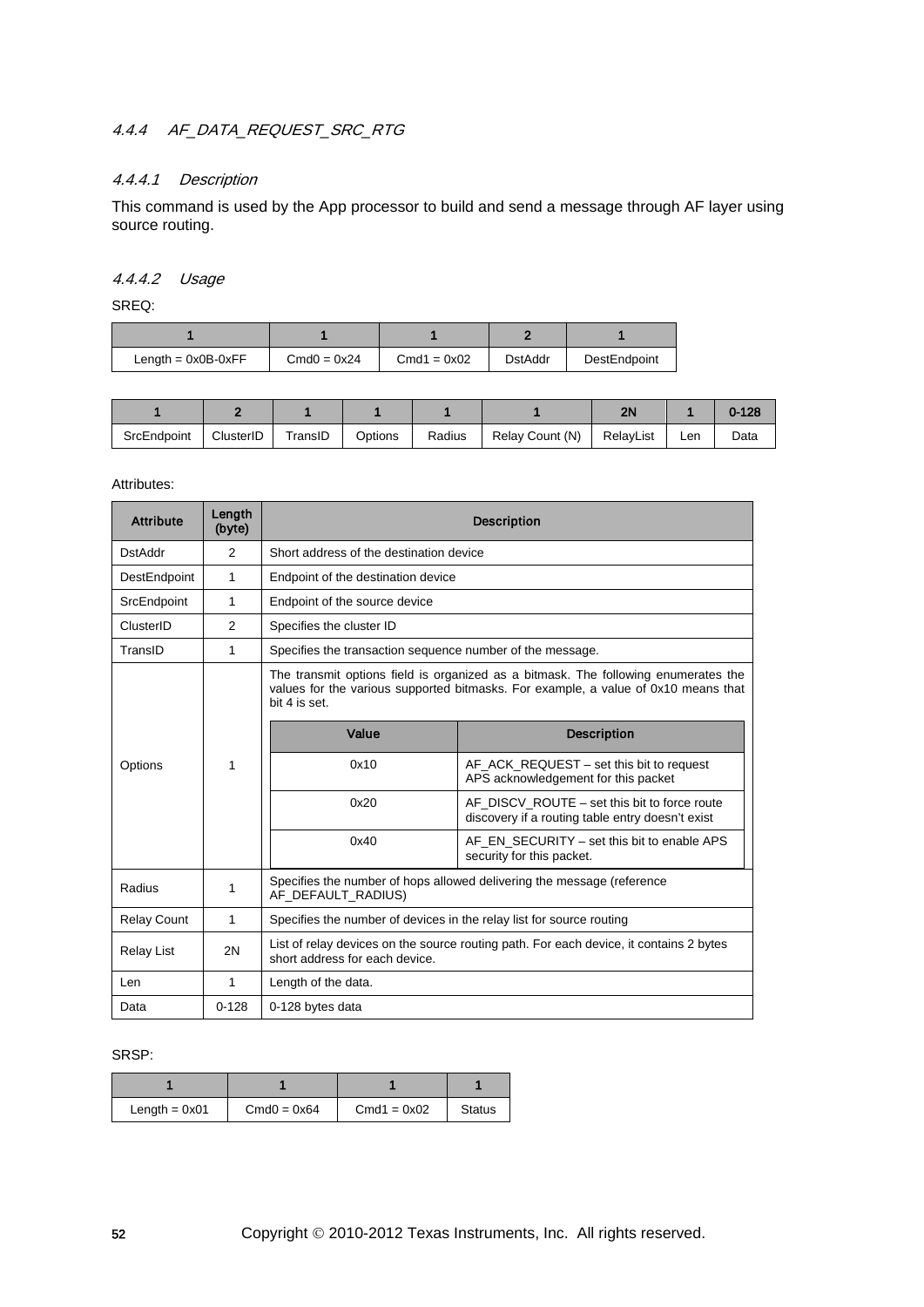| <b>Attribute</b> | Length<br>(byte) | <b>Description</b>                                  |
|------------------|------------------|-----------------------------------------------------|
| Status           |                  | Status is either Success (0) or Mem Failure (0x10). |

## 4.4.5 AF\_INTER\_PAN\_CTL

### 4.4.5.1 Description

This command is used by the host processor for INTER-PAN control.For example, this command is used by the host processor to register an endpoint that will support INTER-PAN communication.

## 4.4.5.2 Usage

SREQ:

|                      |               |               |         | 0-3  |
|----------------------|---------------|---------------|---------|------|
| Length = $0x01-0x04$ | $Cmd0 = 0x24$ | $Cmd1 = 0x10$ | Command | Data |

Attributes:

| <b>Attribute</b> | Length<br>(byte) |                                                     | <b>Description</b>                                                                                                                                                                                                                                                                         |  |
|------------------|------------------|-----------------------------------------------------|--------------------------------------------------------------------------------------------------------------------------------------------------------------------------------------------------------------------------------------------------------------------------------------------|--|
| Command          |                  | Value                                               | <b>Description</b>                                                                                                                                                                                                                                                                         |  |
|                  | 1                | 0x00                                                | InterPanCIr - Proxy call to<br>StubAPS_SetIntraPanChannel() to switch back<br>to the NIB-specified channel. Length of data field<br>is 0                                                                                                                                                   |  |
|                  |                  | 0x01                                                | InterPanSet - Proxy call to<br>StubAPS_SetInterPanChannel() with the 1-byte<br>channel specified. Length of data field is 1.                                                                                                                                                               |  |
|                  |                  | 0x02                                                | InterPanReg – Specify the endpoint that will be<br>able to send and receive INTER-PAN messages.<br>The endpoint must already be registered by<br>using the AF_REGISTER command. Length of<br>data field is 1                                                                               |  |
|                  |                  | 0x03                                                | InterPanChk - Proxy a call to<br>StubAPS_InterPan() with the 2-byte PanId<br>(LSB:MSB) and 1-byte EndPoint data. Length of<br>the data field is 3. This command is typically<br>used in OSAL based ZAP applications that will<br>have the ZigBee Cluster Library on the host<br>processor. |  |
| Data             | $0 - 3$          | See description of each command for data to pass in |                                                                                                                                                                                                                                                                                            |  |

| Byte: 1         |               |               |               |
|-----------------|---------------|---------------|---------------|
| Length $= 0x01$ | $Cmd0 = 0x64$ | $Cmd1 = 0x10$ | <b>Status</b> |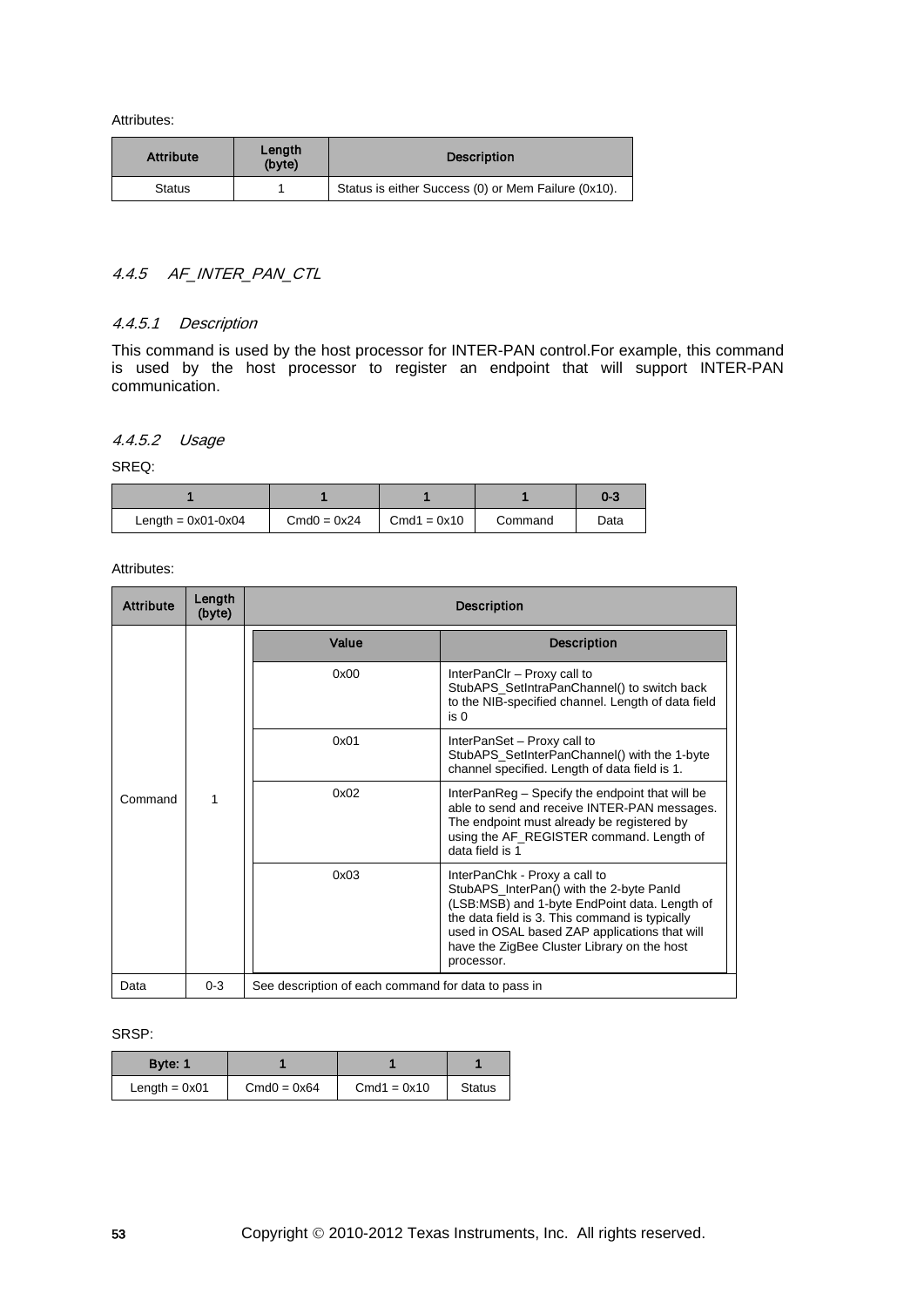| <b>Attribute</b> | Length<br>(byte) | <b>Description</b> |                                                      |  |  |  |
|------------------|------------------|--------------------|------------------------------------------------------|--|--|--|
|                  |                  |                    |                                                      |  |  |  |
|                  |                  | Value              | <b>Description</b>                                   |  |  |  |
|                  |                  | 0x00               | <b>Success</b>                                       |  |  |  |
| <b>Status</b>    |                  | 0x02               | <b>Invalid Parameter</b>                             |  |  |  |
|                  |                  | 0x10               | Failure due to channel change already in<br>progress |  |  |  |
|                  |                  | 0xBA               | ZApsNotAllowed – MAC is not in an idle state         |  |  |  |

## 4.4.6 AF\_DATA\_STORE

### 4.4.6.1 Description

This command is used by the host processor to facilitate the transfer of large packets that use APS fragmentation for over-the-air transmission.

## 4.4.6.2 Usage

SREQ:

|                      |               |               |       |        | $0 - 247$ |
|----------------------|---------------|---------------|-------|--------|-----------|
| Length = $0x03-0xFA$ | $Cmd0 = 0x24$ | $Cmd1 = 0x11$ | Index | Length | Data      |

Attributes:

| <b>Attribute</b> | Lenath<br>(byte) | <b>Description</b>                                                                                                                         |
|------------------|------------------|--------------------------------------------------------------------------------------------------------------------------------------------|
| Index            | $\overline{2}$   | Specifies the index into the outgoing data request data buffer to start the storing of this<br>chunk of data                               |
| Length           |                  | Specifies the length of this data chunk to store. A length of zero is special and triggers<br>the actually sending of the data request OTA |
| Data             | $0 - 247$        | Contains 0 to 247 bytes of data                                                                                                            |

| Byte: 1         |               |               |               |
|-----------------|---------------|---------------|---------------|
| Length $= 0x01$ | $Cmd0 = 0x64$ | $Cmd1 = 0x11$ | <b>Status</b> |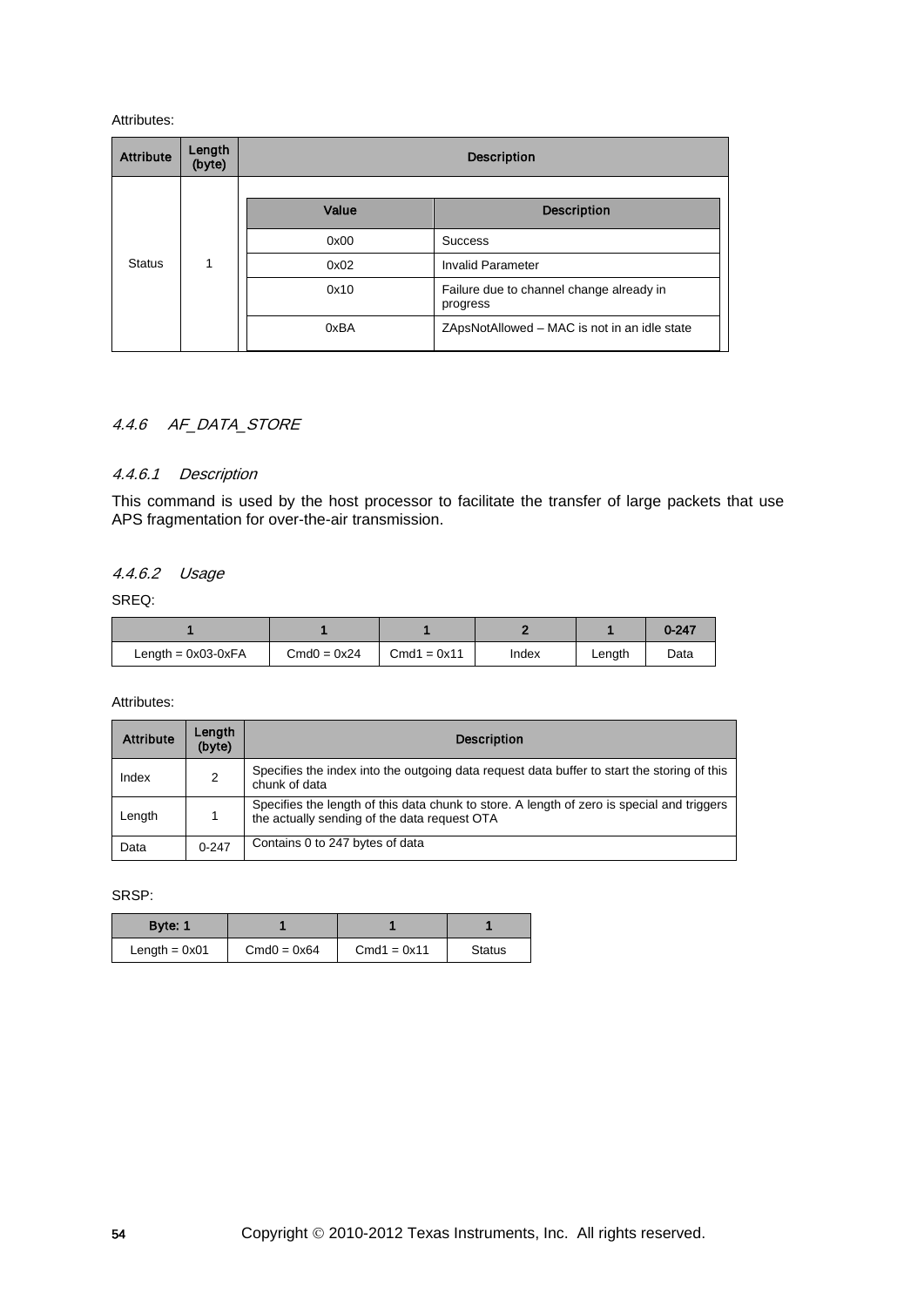| <b>Attribute</b> | Length<br>(byte) | <b>Description</b>                                    |                                                                                     |  |  |  |
|------------------|------------------|-------------------------------------------------------|-------------------------------------------------------------------------------------|--|--|--|
|                  |                  | Value                                                 | <b>Description</b>                                                                  |  |  |  |
|                  |                  | 0x00                                                  | <b>Success</b>                                                                      |  |  |  |
|                  |                  | 0x01                                                  | Failure                                                                             |  |  |  |
| <b>Status</b>    | 1                | 0x02                                                  | <b>Invalid Parameter</b>                                                            |  |  |  |
|                  |                  | 0x10                                                  | Mem Fail                                                                            |  |  |  |
|                  |                  | return value of the AF_DataRequest() when it is zero. | Note that the status is for storing a chunk of data when Length is not zero and the |  |  |  |

## 4.4.7 AF\_DATA\_CONFIRM

### 4.4.7.1 Description

This command is sent by the device to the user after it receives an AF\_DATA\_REQUEST. For each AF\_DATA\_REQUEST, a AF\_DATA\_CONFIRM is always returned. If APS acknowledgement was used for the AF\_DATA\_REQUEST, the confirm carries the status of whether the APS acknowledgement was received or not (ZApsNoAck – 0xb7). If APS acknowledgement was not used, then the confirm carries the status of whether the MAC acknowledgement ("next hop" acknowledgment) was received or not (ZMacNoACK – 0xe9). This also applies to packets that are sent using AF\_DATA\_REQUEST\_EXT and AF\_DATA\_STORE.<br>For APS fragmented packets, the value of the configuration item the value of the configuration item ZCD\_NV\_APSF\_WINDOW\_SIZE determines when an AF\_DATA\_CONFIRM that carries the status of the APS acknowledgement is received.

### 4.4.7.2 Usage

AREQ:

| Length = $0x03$ | $Cmd0 = 0x44$ | $Cmd1 = 0x80$ | <b>Status</b> | Endpoint | TransID |
|-----------------|---------------|---------------|---------------|----------|---------|

| Attribute     | Length<br>(byte) | <b>Description</b>                                       |
|---------------|------------------|----------------------------------------------------------|
| <b>Status</b> |                  | Status is either Success (0) or Failure (1).             |
| Endpoint      |                  | Endpoint of the device                                   |
| TransId       |                  | Specifies the transaction sequence number of the message |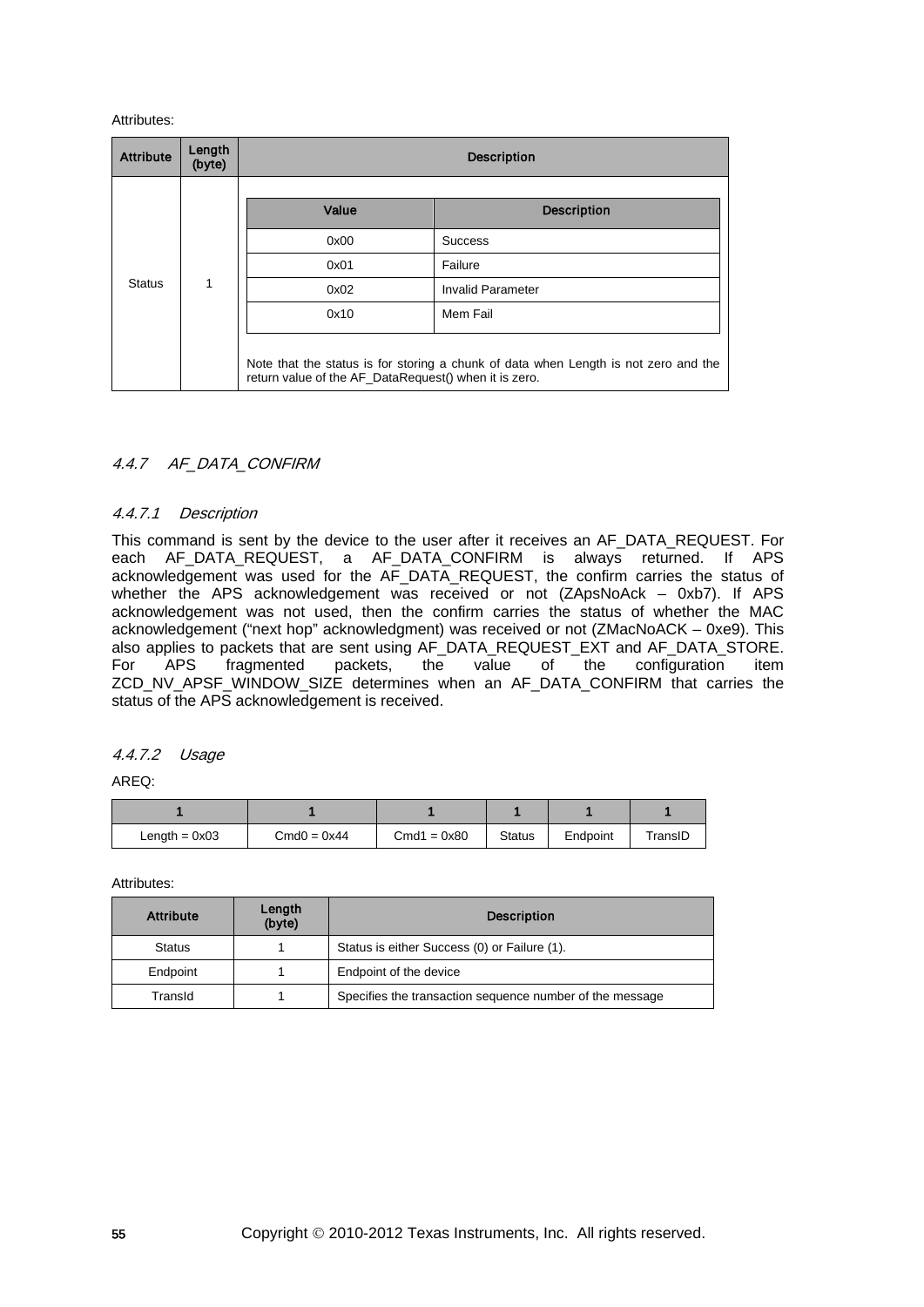## 4.4.8 AF\_INCOMING\_MSG

### 4.4.8.1 Description

This callback message is in response to incoming data to any of the registered endpoints on this device.

### 4.4.8.2 Usage

AREQ:

| Length = $0x11-0x74$ | $\vert$ Cmd0 = 0x44 $\vert$ Cmd1 = 0x81 $\vert$ GroupID $\vert$ ClusterID $\vert$ SrcAddr $\vert$ SrcEndpoint |  |  |
|----------------------|---------------------------------------------------------------------------------------------------------------|--|--|

|              |              |             |             |           |                |     | $0 - 99$ |
|--------------|--------------|-------------|-------------|-----------|----------------|-----|----------|
| DestEndpoint | WasBroadcast | LinkQuality | SecurityUse | Timestamp | TransSegNumber | Len | Data     |

#### Attributes:

| <b>Attribute</b> | Length<br>(byte) | <b>Description</b>                                                                                                                         |  |  |
|------------------|------------------|--------------------------------------------------------------------------------------------------------------------------------------------|--|--|
| GroupID          | $\mathfrak{p}$   | Specifies the group ID of the device                                                                                                       |  |  |
| ClusterID        | $\mathfrak{p}$   | Specifies the cluster ID                                                                                                                   |  |  |
| SrcAddr          | $\overline{2}$   | Specifies the ZigBee network address of the source device<br>sending the message.                                                          |  |  |
| SrcEndpoint      | 1                | Specifies the source endpoint of the message                                                                                               |  |  |
| DestEndpoint     | 1                | Specifies the destination endpoint of the message                                                                                          |  |  |
| WasBroadcast     | 1                | Specifies if the message was a broadcast or not                                                                                            |  |  |
| LinkQuality      | 1                | Indicates the link quality measured during reception                                                                                       |  |  |
| SecurityUse      | 1                | Specifies if the security is used or not                                                                                                   |  |  |
| TimeStamp        | 4                | Specifies the timestamp of the message                                                                                                     |  |  |
| TransSeqNumber   | 1                | Specifies transaction sequence number of the message                                                                                       |  |  |
| Len              | 1                | Specifies the length of the data.                                                                                                          |  |  |
| Data             | $0 - 99$         | Contains 0 to 99 bytes of data. Without any security (99 bytes),<br>with NWK security (81 bytes), with NWK and APS security (64<br>bytes). |  |  |

## 4.4.9 AF\_INCOMING\_MSG\_EXT

## 4.4.9.1 Description

This response is triggered by incoming data to any of the registered endpoints on this device when the ZNP code is compiled with the INTER\_PAN flag defined.

This extended incoming message indication must also be used when handling an incoming message with a huge data byte count which is defined to be a size that would cause the RPC request to exceed the maximum allowed size:

MT\_RPC\_DATA\_MAX – sizeof(AF\_INCOMING\_MSG\_EXT)

Where sizeof (AF INCOMING MSG EXT) counts everything but the data bytes and now stands at 27. MT\_RPC\_DATA\_MAX is set to 250. An AF\_INCOMING\_MSG\_EXT with a huge data byte count indication shall not contain any data bytes. The huge data buffer must be retrieved separately as a sequence of one or more AF\_DATA\_RETRIEVE requests. Note that the incoming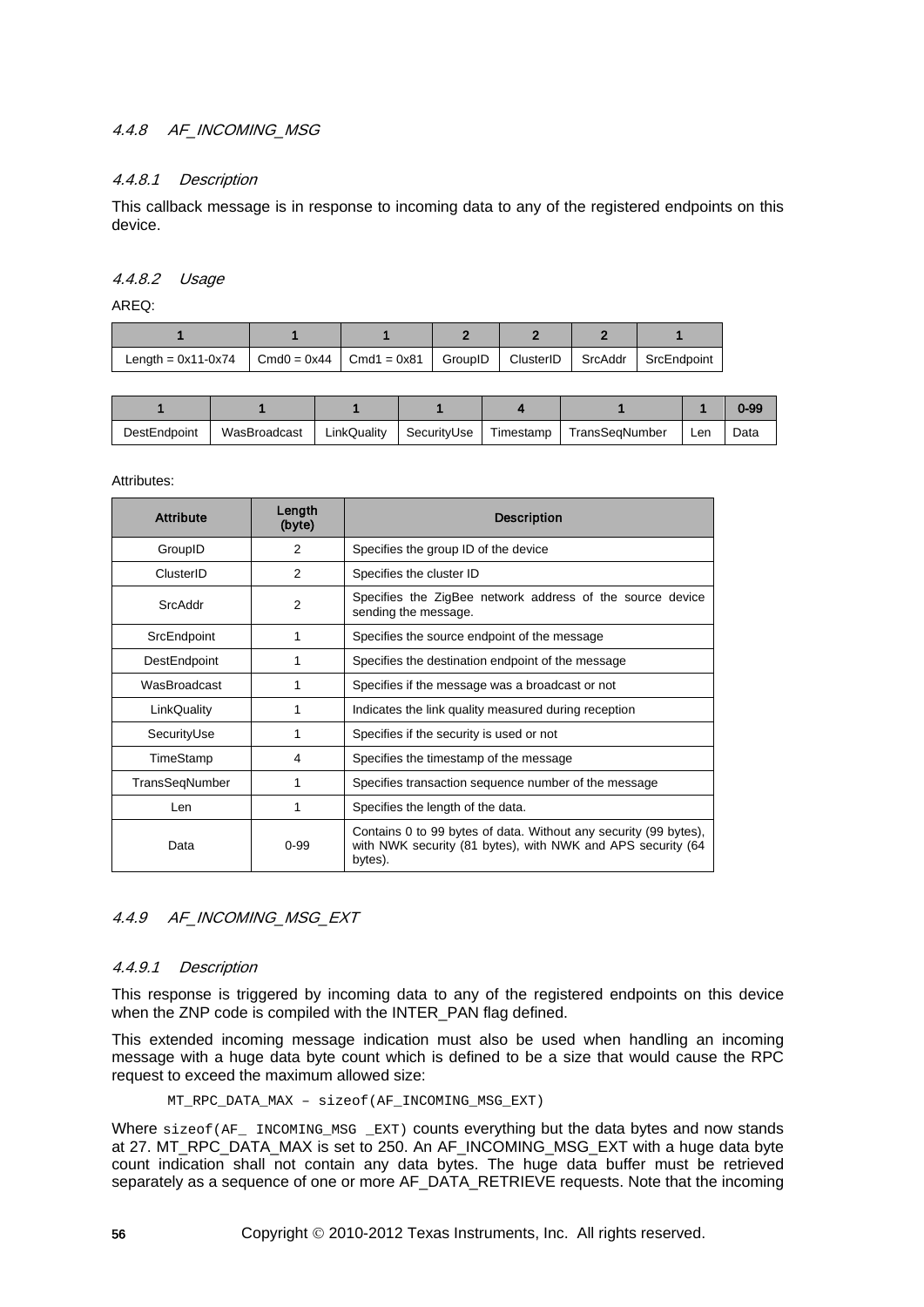huge message is timed-out in 15 seconds after receiving it; thus all AF\_DATA\_ RETRIEVE requests must be completed within 15 seconds of an AF\_ INCOMING\_MSG \_EXT with a huge data byte count. Note that multiple AF\_INCOMING\_MSG\_EXT indications with huge data byte counts may be queued, and each will be timed-out separately. The default timeout can be changed by defining the following to other values:

```
#if !defined MT_AF_EXEC_CNT
#define MT_AF_EXEC_CNT 15
#endif
#if !defined MT_AF_EXEC_DLY
#define MT_AF_EXEC_DLY 1000
#endif
```
## 4.4.9.2 Usage

AREQ:

| Length = $0x1B-0xFA$ | $Cmd0 = 0x44$ | $Cmd1 = 0x82$ | GroupID | ClusterID | SrcAddrMode | SrcAddr | SrcEndpoint |
|----------------------|---------------|---------------|---------|-----------|-------------|---------|-------------|

|          |                    |              |             |             |           |                |     | $0 - 223$ |
|----------|--------------------|--------------|-------------|-------------|-----------|----------------|-----|-----------|
| SrcPanId | <b>DstEndpoint</b> | WasBroadcast | LinkQuality | SecurityUse | Timestamp | TransSeɑNumber | Len | Data      |

| <b>Attribute</b> | Length<br>(byte) | <b>Description</b>                                                                                                                                                                                                                                                             |  |  |  |
|------------------|------------------|--------------------------------------------------------------------------------------------------------------------------------------------------------------------------------------------------------------------------------------------------------------------------------|--|--|--|
| GroupID          | 2                | Specifies the group ID of the device                                                                                                                                                                                                                                           |  |  |  |
| ClusterID        | $\mathfrak{p}$   | Specifies the cluster ID                                                                                                                                                                                                                                                       |  |  |  |
| SrcAddrMode      | 1                | A value of 3 (i.e. the enumeration value for 'afAddr64Bit')<br>indicates 8-byte/64-bit address mode; otherwise, only the 2<br>LSB's of the 8 bytes are used to form a 2-byte short address.                                                                                    |  |  |  |
| SrcAddr          | 8                | LSB to MSB for the long or short address of the destination<br>device (upper 6 bytes are don't care when short address.)                                                                                                                                                       |  |  |  |
| SrcEndpoint      | 1                | Specifies the source endpoint of the message                                                                                                                                                                                                                                   |  |  |  |
| SrcPanld         | 2                | Specifies the source Panid of the message                                                                                                                                                                                                                                      |  |  |  |
| DstEndpoint      | 1                | Specifies the destination endpoint of the message                                                                                                                                                                                                                              |  |  |  |
| WasBroadcast     | 1                | Specifies if the message was a broadcast or not                                                                                                                                                                                                                                |  |  |  |
| LinkQuality      | 1                | Indicates the link quality measured during reception                                                                                                                                                                                                                           |  |  |  |
| SecurityUse      | 1                | Specifies if security is used or not                                                                                                                                                                                                                                           |  |  |  |
| TimeStamp        | 4                | Specifies the timestamp of the message                                                                                                                                                                                                                                         |  |  |  |
| TransSegNumber   | 1                | Specifies transaction sequence number of the message                                                                                                                                                                                                                           |  |  |  |
| Len              | $\overline{2}$   | Specifies the length of the data. If a large data length causes<br>the MT command to exceed MT_RPC_DATA_MAX, then zero<br>bytes of the data shall be sent with this request and the host<br>shall retrieve the data with as many MT_AF_DATA_RETRIEVE<br>requests as necessary. |  |  |  |
| Data             | $0 - 223$        | Contains 0 to 223 bytes of data.                                                                                                                                                                                                                                               |  |  |  |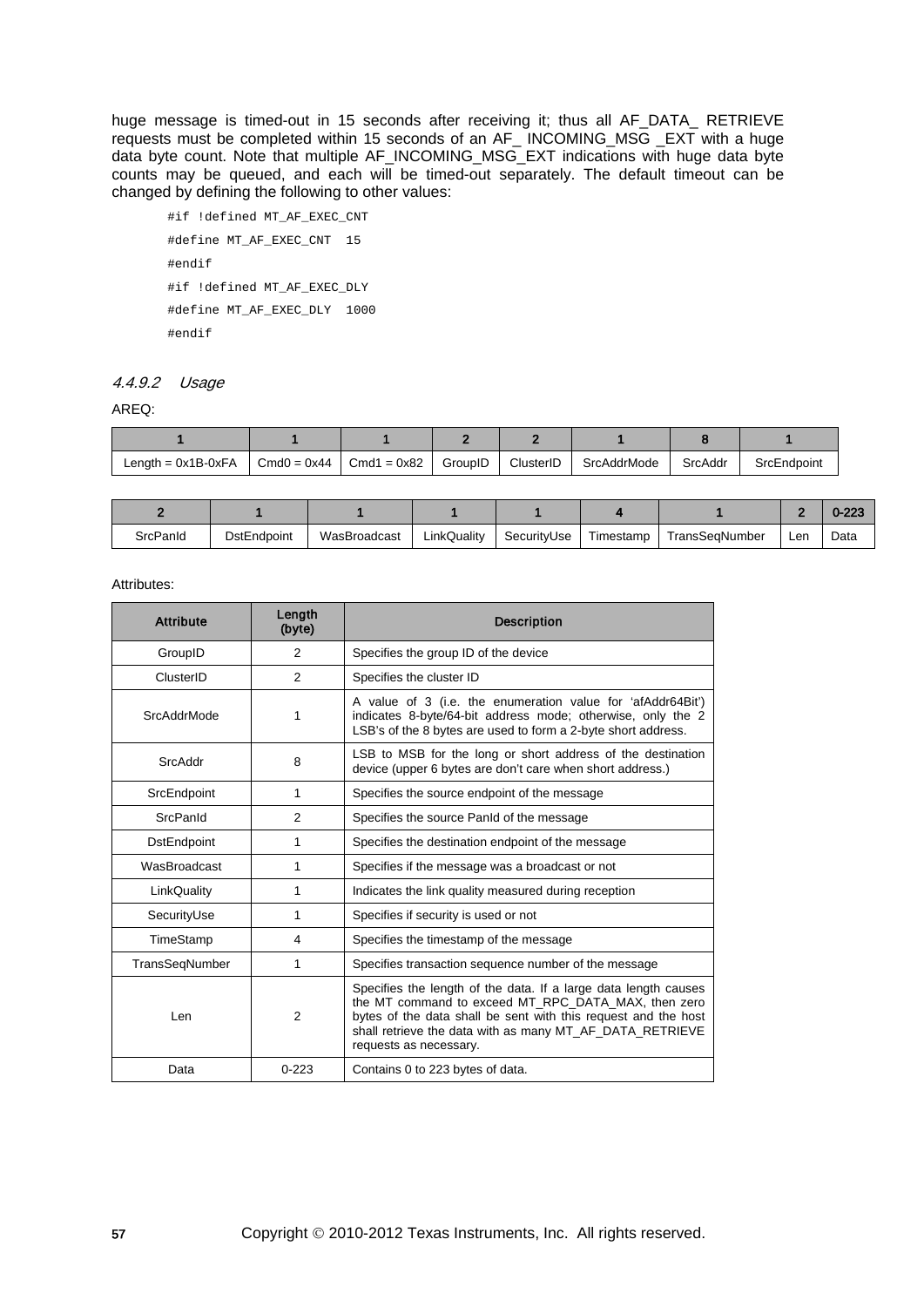## 4.4.10 AF DATA RETRIEVE

## 4.4.10.1 Description

This command is used by the host processor for receiving large packets that use APS fragmentation for over-the-air reception.

## 4.4.10.2 Usage

SREQ:

| Length = $0x07$ | $Cmd0 = 0x24$ | $Cmd1 = 0x12$ | Timestamp | Index | Length |
|-----------------|---------------|---------------|-----------|-------|--------|

Attributes:

| <b>Attribute</b> | Length<br>(byte) | <b>Description</b>                                                                                                                                 |
|------------------|------------------|----------------------------------------------------------------------------------------------------------------------------------------------------|
| Timestamp        | 4                | The timestamp of the incoming message in order to uniquely Identify it in a queue of<br>incoming huge messages.                                    |
| Index            | 2                | Specifies the index into the incoming message data buffer to start the retrieving of<br>this chunk of data                                         |
| Length           |                  | Specifies the length of this data chunk to retrieve. A length of zero is special and<br>triggers the freeing of the corresponding incoming message |

#### SRSP:

|                                     |               |               |        | $0 - 248$ |
|-------------------------------------|---------------|---------------|--------|-----------|
| Length = $0x02-0xFA$ Cmd $0 = 0x64$ | $Cmd1 = 0x12$ | <b>Status</b> | Length | Data      |

| <b>Attribute</b> | Length<br>(byte) | <b>Description</b>                                                                                        |                          |                |  |  |
|------------------|------------------|-----------------------------------------------------------------------------------------------------------|--------------------------|----------------|--|--|
|                  |                  | Value                                                                                                     | <b>Description</b>       |                |  |  |
|                  | 1                |                                                                                                           | 0x00                     | <b>Success</b> |  |  |
| <b>Status</b>    |                  | 0x01                                                                                                      | Failure                  |                |  |  |
|                  |                  | 0x02                                                                                                      | <b>Invalid Parameter</b> |                |  |  |
|                  |                  | 0x10                                                                                                      | Mem Fail                 |                |  |  |
| Length           | 1                | Specifies the length of this data chunk retrieved                                                         |                          |                |  |  |
| Data             | $0 - 248$        | The length of data bytes requested from the specified index into the huge incoming<br>message data buffer |                          |                |  |  |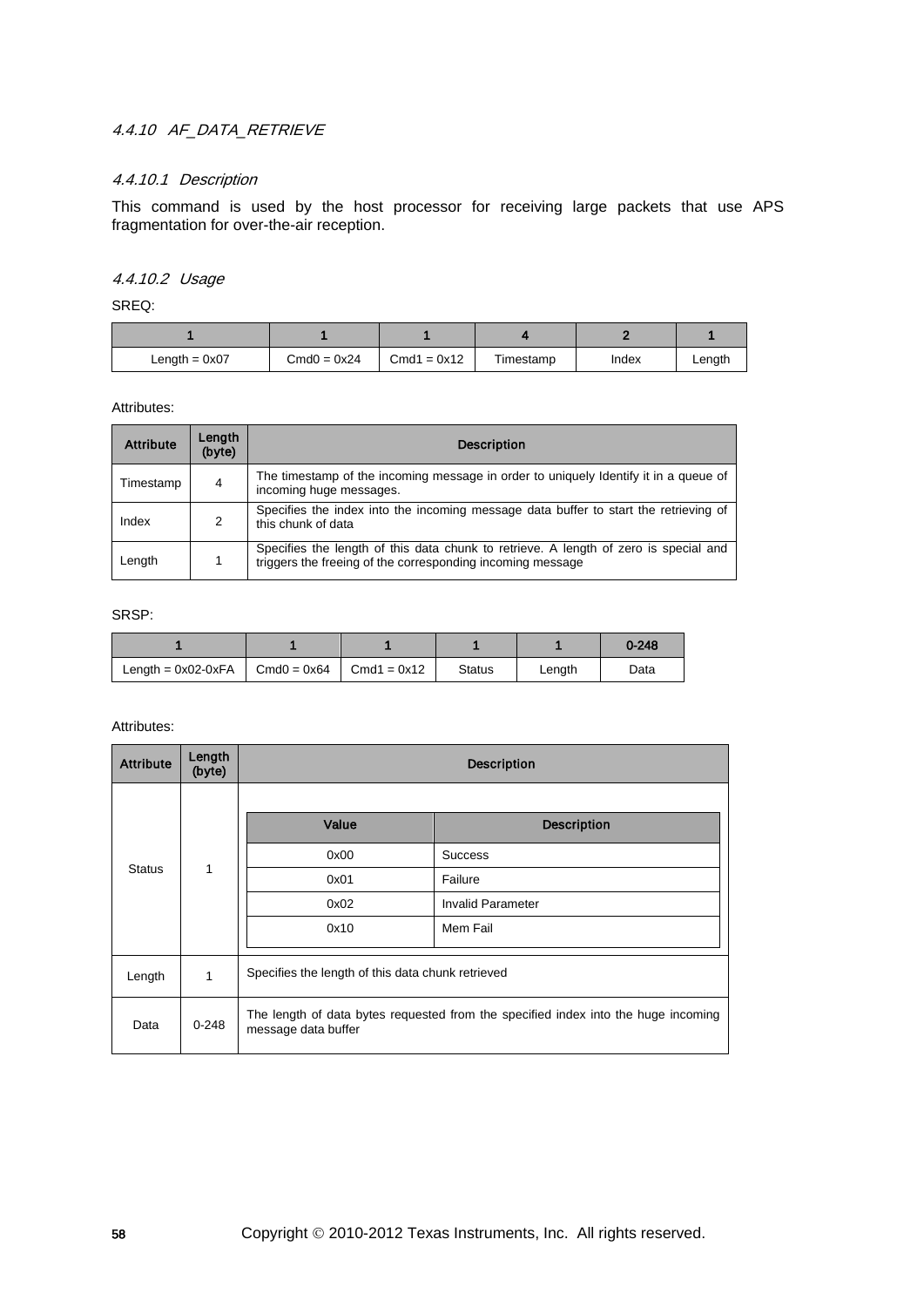## 4.4.11 AF\_APSF\_CONFIG\_SET

### 4.4.11.1 Description

This command enables the host processor to change the default APS Fragmentation configuration settings for a specific EndPoint. This call only succeeds after first successfully registering the EndPoint with the AF. The window size is the number of fragments that are sent before an APS Fragmentation ACK is expected. Therefore, if the message is broken up into 10 fragments and the max window size is 5 then an ACK will be sent by the receiving device after 5 fragments are received. If one packet of the window size isn't received, the ACK is not sent and all the packets (within that window) are resent. Note that the maximum fragmentation window size that can be set is dictated by the specification as 8 and defined in aps\_frag.h as APSF\_MAX\_WINDOW\_SIZE. The frame delay is the delay in milliseconds between fragments within a window. This is used by the sending device.

### 4.4.11.2 Usage

### SREQ:

| Length $= 0x03$ | $Cmd0 = 0x24$ | Cmd1 = $0x13$ | endPoint   frameDelay | windowSize |
|-----------------|---------------|---------------|-----------------------|------------|

#### Attributes:

| <b>Attribute</b> | Length<br>(byte) | <b>Description</b>                                                       |  |
|------------------|------------------|--------------------------------------------------------------------------|--|
| endPoint         |                  | Specifies the endpoint for which to set the fragmentation configuration. |  |
| frameDelay       |                  | Specifies the frame delay in milliseconds to set.                        |  |
| windowSize       |                  | Specifies the window size to set up to APSF_MAX_WINDOW_SIZE.             |  |

#### SRSP:

| $\vert$ Length = 0x01 $\vert$ Cmd0 = 0x64 $\vert$ Cmd1 = 0x13 $\vert$ Status |  |  |
|------------------------------------------------------------------------------|--|--|

| <b>Attribute</b> | Length<br>(byte) | <b>Description</b>                                                            |  |
|------------------|------------------|-------------------------------------------------------------------------------|--|
| <b>Status</b>    |                  | Status is of type afStatus_t, defined in<br>AF.h. and will be one of these 2: |  |
|                  |                  | afStatus SUCCESS<br>afStatus INVALID PARAMETER                                |  |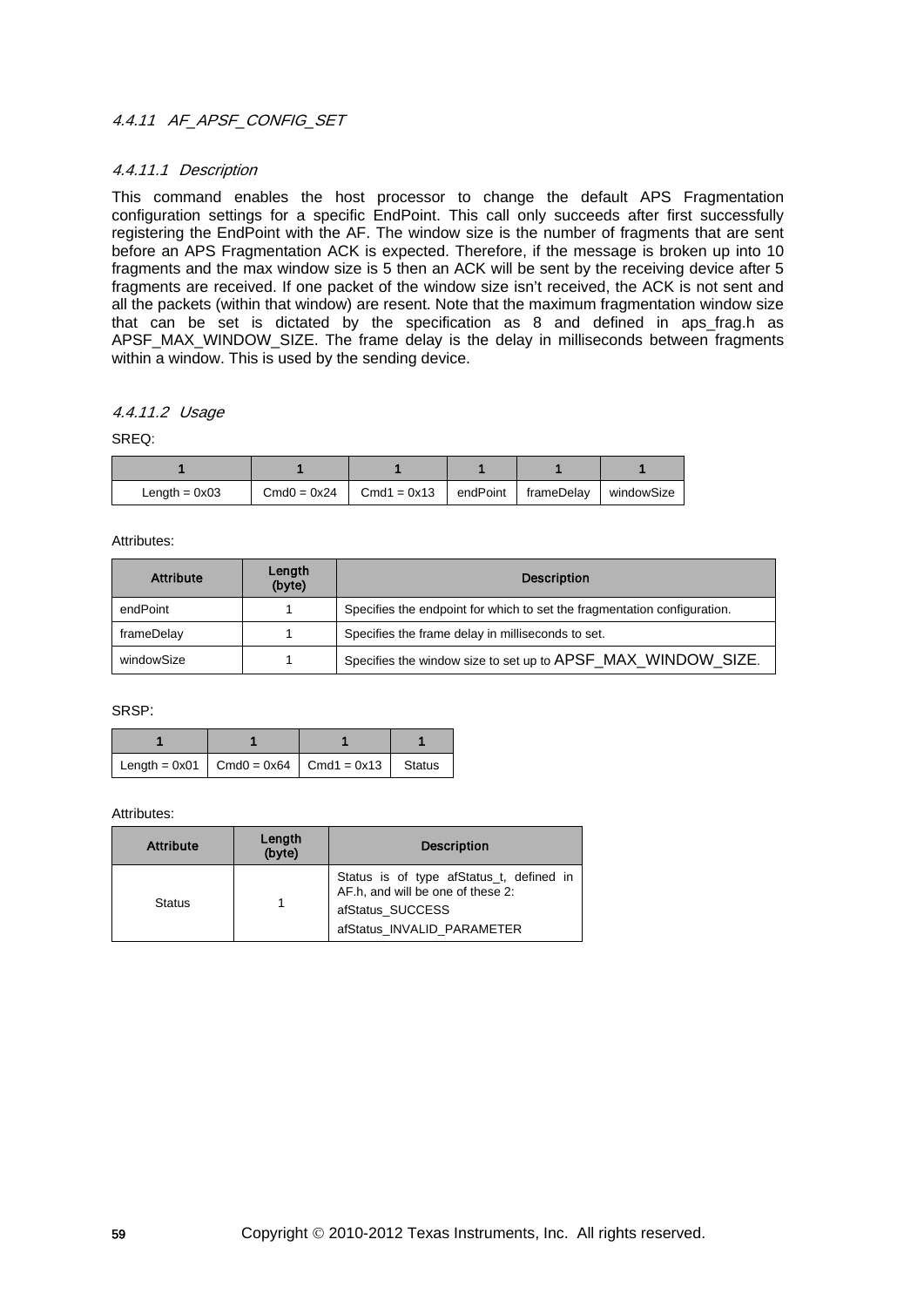### 4.5 ZDO Interface

This interface allows the application processor to issue commands to the ZDO layer in the CC2530-ZNP. The result of the command execution will be conveyed to the application processor via the corresponding callback message. See [4.2.3.3](#page-33-0) ZCD\_NV\_ZDO\_DIRECT\_CB for more details on how to configure the manner in which ZDO callback messages are issued to the host processor.

## 4.5.1 ZDO NWK ADDR REQ

#### 4.5.1.1 Description

This message will request the device to send a "Network Address Request". This message sends a broadcast message looking for a 16 bit address with a known 64 bit IEEE address.

## 4.5.1.2 Usage

SREQ:

| Length = 0x0A $\vert$ Cmd0 = 0x25 $\vert$ Cmd1 = 0x00 $\vert$ IEEEAddress $\vert$ ReqType $\vert$ StartIndex $\vert$ |  |  |  |
|----------------------------------------------------------------------------------------------------------------------|--|--|--|

Attributes:

| <b>Attribute</b>   | Length<br>(byte) | <b>Description</b>                                                                                                          |       |  |  |
|--------------------|------------------|-----------------------------------------------------------------------------------------------------------------------------|-------|--|--|
| <b>IEEEAddress</b> | 8                | 64 bit IEEE address of the device.                                                                                          |       |  |  |
|                    |                  | Value that the search was executed on.                                                                                      |       |  |  |
| ReqType            |                  | Type                                                                                                                        | Value |  |  |
|                    |                  | Single Device response                                                                                                      | 0x00  |  |  |
|                    |                  | Extended, include associated devices                                                                                        | 0x01  |  |  |
| StartIndex         |                  | Starting index into the list of children. This is used to get more<br>of the list if the list is too large for one message. |       |  |  |

SRSP:

| Length = 0x01   Cmd0 = 0x65   Cmd1 = 0x00   Status |  |  |
|----------------------------------------------------|--|--|

| <b>Attribute</b> | Length<br>(byte) | <b>Description</b>                           |
|------------------|------------------|----------------------------------------------|
| <b>Status</b>    |                  | Status is either Success (0) or Failure (1). |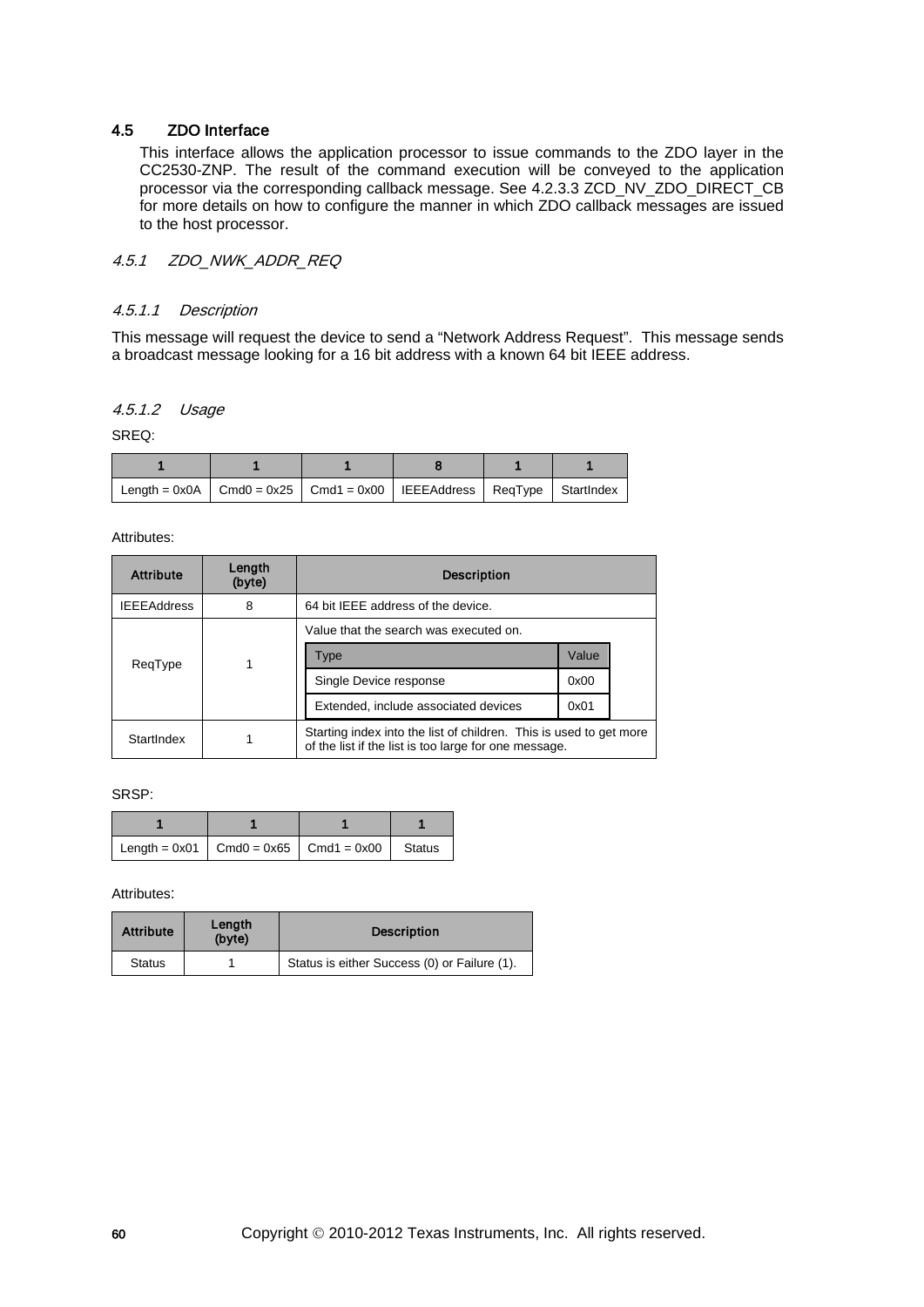# 4.5.2 ZDO\_IEEE\_ADDR\_REQ

## 4.5.2.1 Description

This command will request a device's IEEE 64-bit address.

## 4.5.2.2 Usage

SREQ:

| Length = $0x04$   Cmd0 = $0x25$   Cmd1 = $0x01$   ShortAddr   ReqType   StartIndex |  |  |  |
|------------------------------------------------------------------------------------|--|--|--|

#### Attributes:

| <b>Attribute</b> | Length<br>(byte)                              | <b>Description</b>                                                                                                          |       |  |
|------------------|-----------------------------------------------|-----------------------------------------------------------------------------------------------------------------------------|-------|--|
| ShortAddr        | 2                                             | Specifies the short address of the device.                                                                                  |       |  |
|                  |                                               | Value that the search was executed on.                                                                                      |       |  |
| ReqType          |                                               | Type                                                                                                                        | Value |  |
|                  |                                               | Single Device response                                                                                                      | 0x00  |  |
|                  | associated<br>include<br>Extended.<br>devices | 0x01                                                                                                                        |       |  |
| StartIndex       |                                               | Starting index into the list of children. This is used to get<br>more of the list if the list is too large for one message. |       |  |

### SRSP:

| Length = 0x01   Cmd0 = 0x65   Cmd1 = 0x01   Status |  |  |
|----------------------------------------------------|--|--|

| <b>Attribute</b> | Length<br>(byte) | <b>Description</b>                           |
|------------------|------------------|----------------------------------------------|
| <b>Status</b>    |                  | Status is either Success (0) or Failure (1). |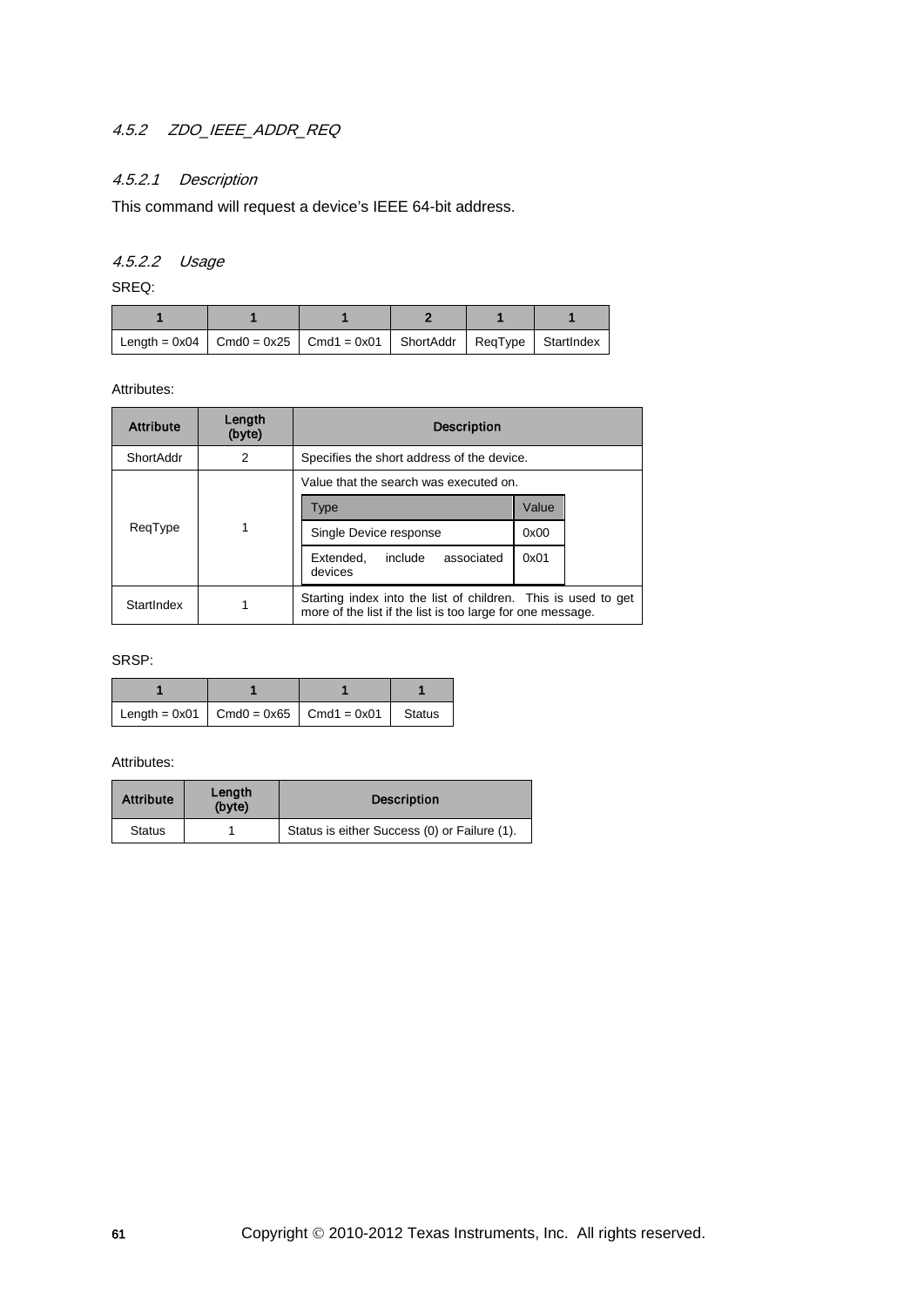## 4.5.3 ZDO\_NODE\_DESC\_REQ

## 4.5.3.1 Description

This command is generated to inquire about the Node Descriptor information of the destination device.

## 4.5.3.2 Usage

SREQ:

|  |  | $\vert$ Length = 0x04 $\vert$ Cmd0 = 0x25 $\vert$ Cmd1 = 0x02 $\vert$ DstAddr $\vert$ NWKAddrOfInterest |
|--|--|---------------------------------------------------------------------------------------------------------|

Attributes:

| <b>Attribute</b>         | Length<br>(byte) | <b>Description</b>                                             |  |
|--------------------------|------------------|----------------------------------------------------------------|--|
| <b>DstAddr</b>           |                  | Specifies NWK address of the device generating the inquiry.    |  |
| <b>NWKAddrOfInterest</b> |                  | Specifies NWK address of the destination device being queried. |  |

SRSP:

| Length = $0x01$   Cmd0 = $0x65$   Cmd1 = $0x02$   Status |  |  |
|----------------------------------------------------------|--|--|

| <b>Attribute</b> | Length<br>(byte) | <b>Description</b>                           |  |
|------------------|------------------|----------------------------------------------|--|
| <b>Status</b>    |                  | Status is either Success (0) or Failure (1). |  |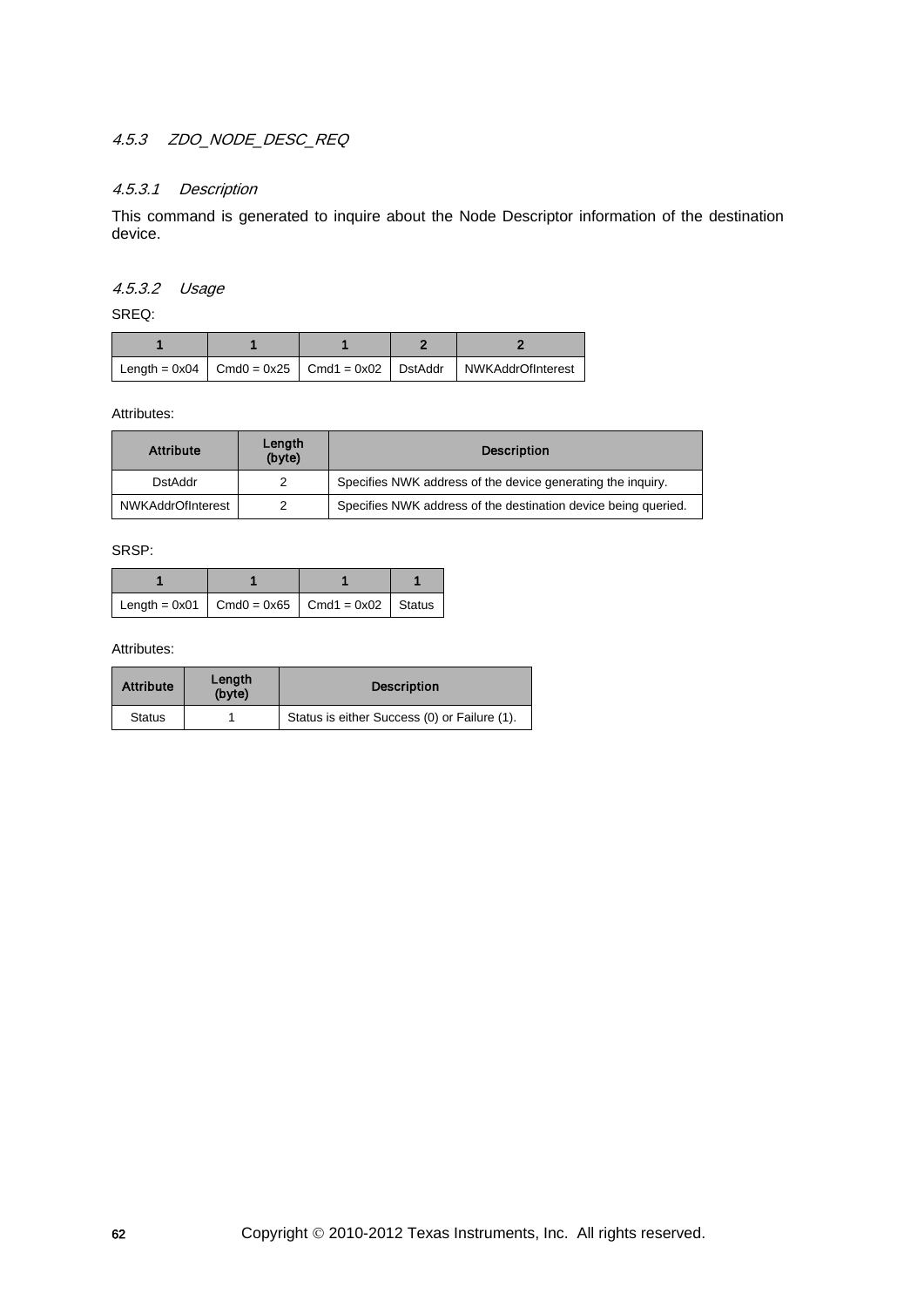## 4.5.4 ZDO\_POWER\_DESC\_REQ

### 4.5.4.1 Description:

This command is generated to inquire about the Power Descriptor information of the destination device.

## 4.5.4.2 Usage

SREQ:

|  |  | $\vert$ Length = 0x04 $\vert$ Cmd0 = 0x25 $\vert$ Cmd1 = 0x03 $\vert$ DstAddr $\vert$ NWKAddrOfInterest |
|--|--|---------------------------------------------------------------------------------------------------------|

Attributes:

| <b>Attribute</b>  | Length<br>(byte) | <b>Description</b>                                             |  |
|-------------------|------------------|----------------------------------------------------------------|--|
| <b>DstAddr</b>    |                  | Specifies NWK address of the device generating the inquiry.    |  |
| NWKAddrOfInterest |                  | Specifies NWK address of the destination device being queried. |  |

SRSP:

| Length = $0x01$   Cmd0 = $0x65$   Cmd1 = $0x03$   Status |  |  |
|----------------------------------------------------------|--|--|

| <b>Attribute</b> | Length<br>(byte) | <b>Description</b>                           |  |
|------------------|------------------|----------------------------------------------|--|
| <b>Status</b>    |                  | Status is either Success (0) or Failure (1). |  |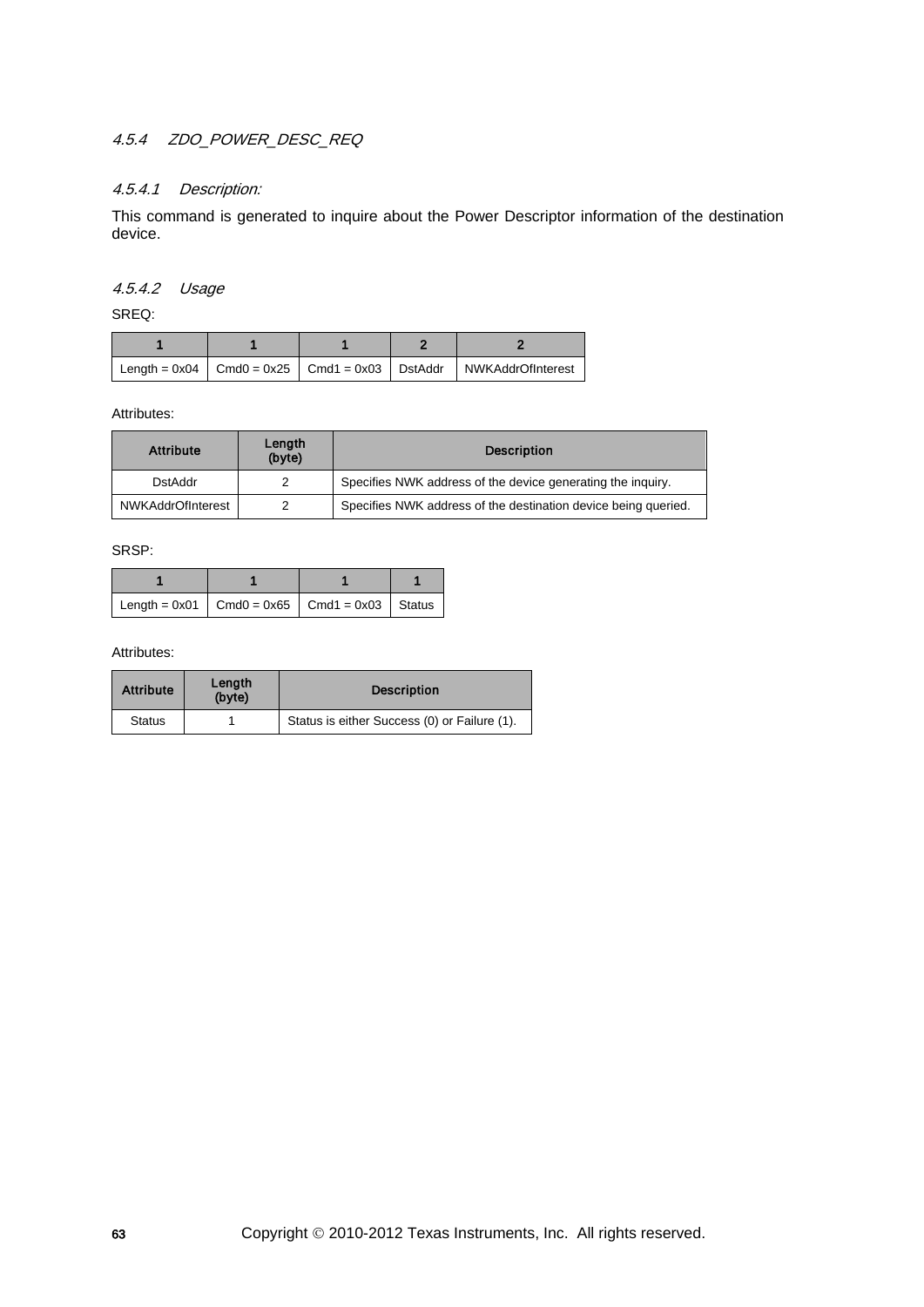# 4.5.5 ZDO\_SIMPLE\_DESC\_REQ

## 4.5.5.1 Description

This command is generated to inquire as to the Simple Descriptor of the destination device's Endpoint.

### 4.5.5.2 Usage

SREQ:

|  |  | Length = $0x05$   Cmd0 = $0x25$   Cmd1 = $0x04$   DstAddr   NWKAddrOfInterest   Endpoint |  |
|--|--|------------------------------------------------------------------------------------------|--|

Attributes:

| <b>Attribute</b>         | Length<br>(byte) | <b>Description</b>                                             |  |
|--------------------------|------------------|----------------------------------------------------------------|--|
| DstAddr                  |                  | Specifies NWK address of the device generating the inquiry.    |  |
| <b>NWKAddrOfInterest</b> |                  | Specifies NWK address of the destination device being queried. |  |
| Endpoint                 |                  | Specifies the application endpoint the data is from.           |  |

SRSP:

| Length = $0x01$   Cmd0 = $0x65$   Cmd1 = $0x04$   Status |  |  |
|----------------------------------------------------------|--|--|

| <b>Attribute</b> | Length<br>(byte) | <b>Description</b>                           |  |
|------------------|------------------|----------------------------------------------|--|
| <b>Status</b>    |                  | Status is either Success (0) or Failure (1). |  |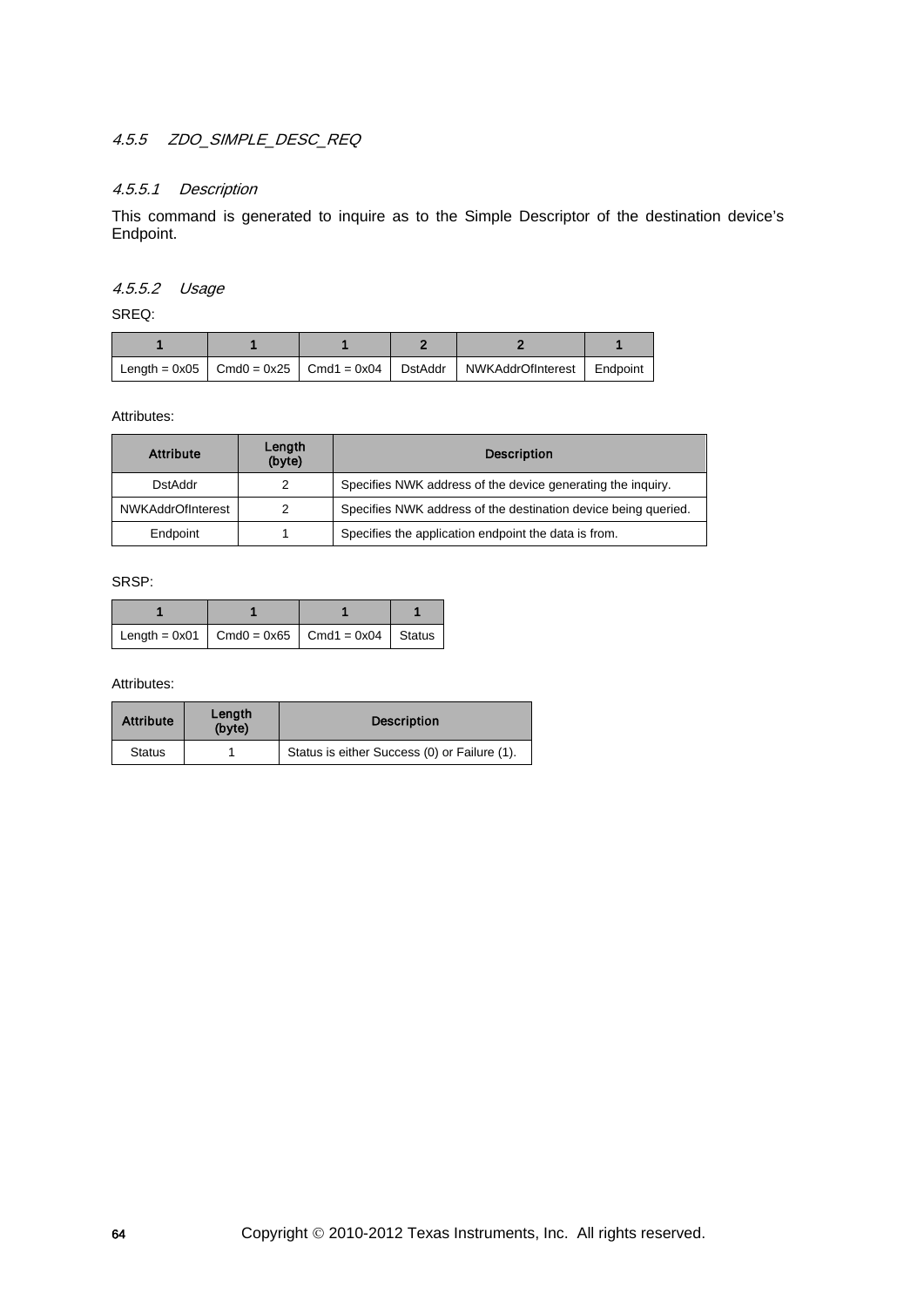## 4.5.6 ZDO\_ACTIVE\_EP\_REQ

### 4.5.6.1 Description

This command is generated to request a list of active endpoints from the destination device.

## 4.5.6.2 Usage

SREQ:

|  |  | Length = $0x04$   Cmd0 = $0x25$   Cmd1 = $0x05$   DstAddr   NWKAddrOfInterest |
|--|--|-------------------------------------------------------------------------------|

Attributes:

| <b>Attribute</b>         | Length<br>(byte) | <b>Description</b>                                             |
|--------------------------|------------------|----------------------------------------------------------------|
| <b>DstAddr</b>           |                  | Specifies NWK address of the device generating the inquiry.    |
| <b>NWKAddrOfInterest</b> |                  | Specifies NWK address of the destination device being queried. |

SRSP:

| Length = $0x01$ Cmd0 = $0x65$ Cmd1 = $0x05$ Status |  |  |
|----------------------------------------------------|--|--|

| <b>Attribute</b> | Length<br>(byte) | <b>Description</b>                           |
|------------------|------------------|----------------------------------------------|
| <b>Status</b>    |                  | Status is either Success (0) or Failure (1). |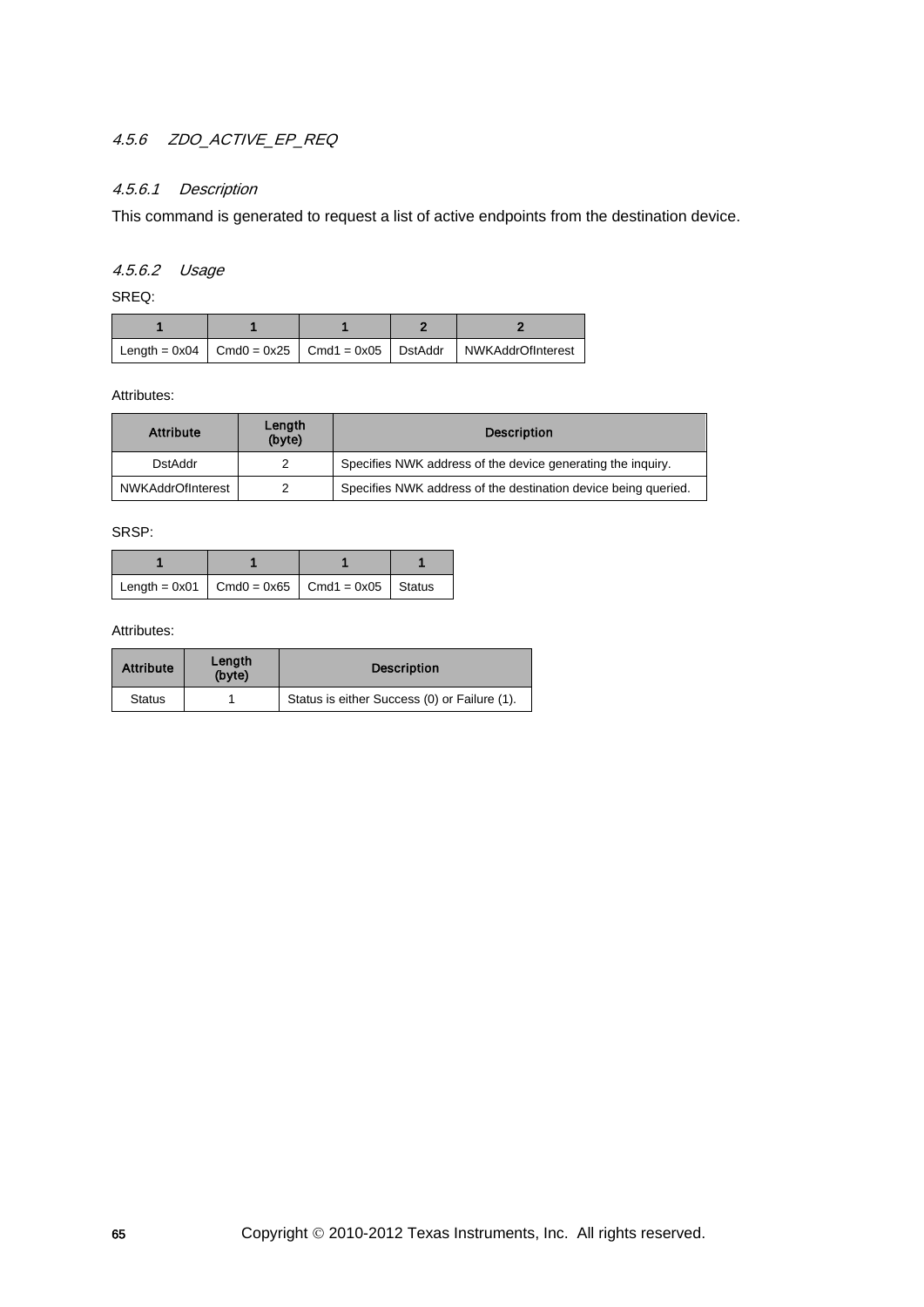## 4.5.7 ZDO MATCH DESC REQ

## 4.5.7.1 Description

This command is used to send a match descriptor request, which is used to find devices that match the given criteria. The device that receives this request will first perform a match on the profile ID. If the profile IDs do not match, then the match is unsuccessful and no further matching is performed. If the profile IDs match, a match on the input cluster list is performed. If at least one matching input cluster is found, no further matching is performed. If the device that receives this request is unable to find any matching input clusters, a match on the output cluster list is performed. If the device is unable to find any matching output clusters, the match is unsuccessful.

## 4.5.7.2 Usage

SREQ:

| Length = $0x08-0x48$   Cmd0 = $0x25$   Cmd1 = $0x06$   DstAddr |  | NwkAddrOfInterest   ProfileID |  |
|----------------------------------------------------------------|--|-------------------------------|--|

|               | 0-32 |                                                 |  |
|---------------|------|-------------------------------------------------|--|
| NumInClusters |      | InClusterList   NumOutClusters   OutClusterList |  |

Attributes:

| <b>Attribute</b>         | Length<br>(byte) | <b>Description</b>                                             |
|--------------------------|------------------|----------------------------------------------------------------|
| <b>DstAddr</b>           | 2                | Specifies NWK address of the device generating the inquiry.    |
| <b>NWKAddrOfInterest</b> | 2                | Specifies NWK address of the destination device being queried. |
| ProfileID                | 2                | Specifies the profile ID of the device                         |
| <b>NumInClusters</b>     |                  | Specifies the number of IDs in the InClusterList.              |
| <b>InClusterList</b>     | $0 - 32$         | Contains the input cluster IDs (2bytes each)                   |
| <b>NumOutClusters</b>    |                  | Specifies the number of IDs in the OutClusterList.             |
| OutClusterList           | $0 - 32$         | Contains the output cluster IDs (2bytes each)                  |

SRSP:

| Length = $0x01$ Cmd0 = $0x65$ Cmd1 = $0x06$ Status |  |  |
|----------------------------------------------------|--|--|

| <b>Attribute</b> | Length<br>(byte) | <b>Description</b>                           |
|------------------|------------------|----------------------------------------------|
| <b>Status</b>    |                  | Status is either Success (0) or Failure (1). |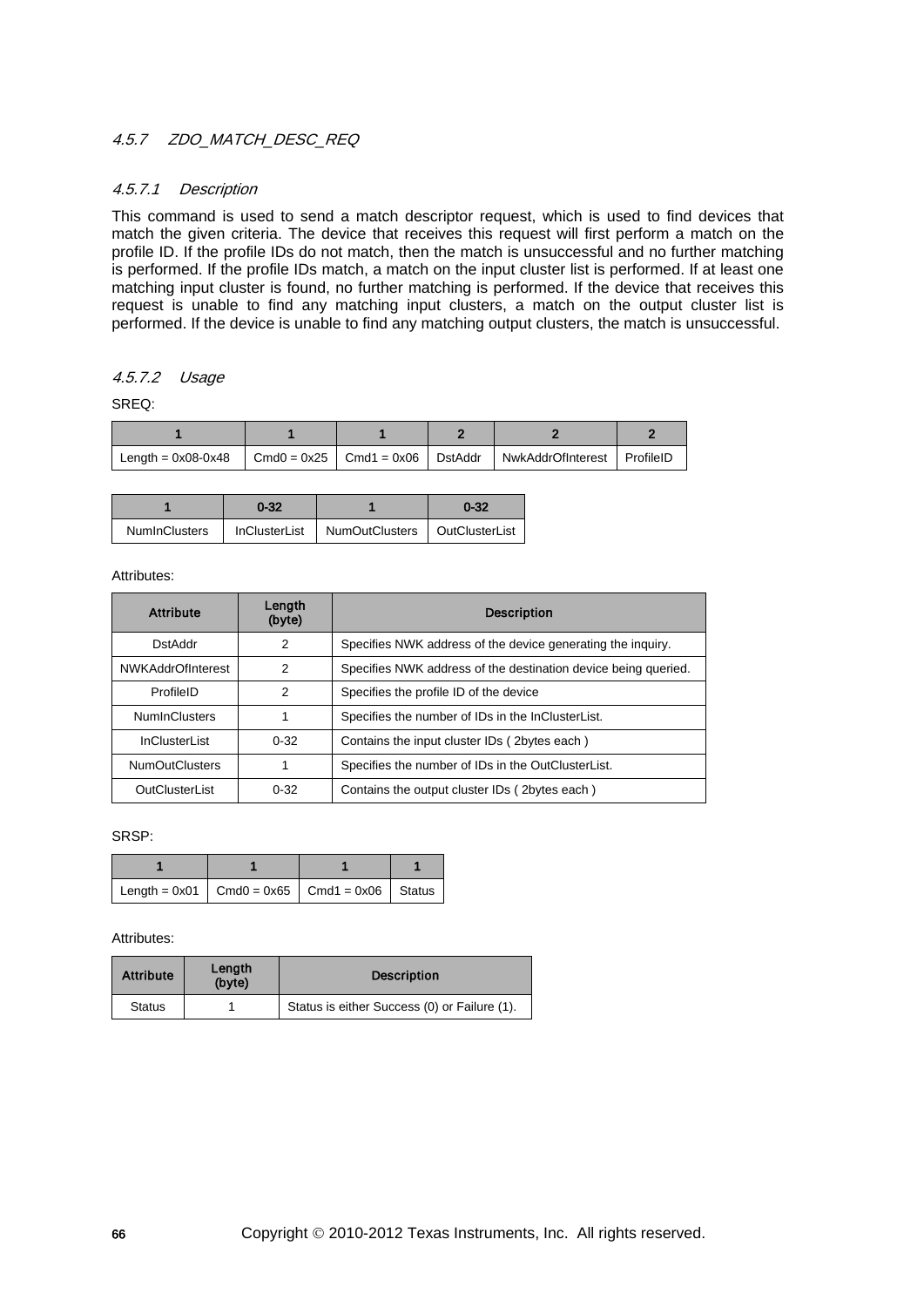# 4.5.8 ZDO\_COMPLEX\_DESC\_REQ

## 4.5.8.1 Description

This command is generated to request for the destination device's complex descriptor.

## 4.5.8.2 Usage

SREQ:

|  |  | Length = $0x04$   Cmd0 = $0x25$   Cmd1 = $0x07$   DstAddr   NWKAddrOfInterest |
|--|--|-------------------------------------------------------------------------------|

Attributes:

| <b>Attribute</b>  | Length<br>(byte) | <b>Description</b>                                             |
|-------------------|------------------|----------------------------------------------------------------|
| DstAddr           |                  | Specifies NWK address of the device generating the inquiry.    |
| NWKAddrOfInterest |                  | Specifies NWK address of the destination device being queried. |

SRSP:

| Length = $0x01$ Cmd0 = $0x65$ Cmd1 = $0x07$ |  | Status |
|---------------------------------------------|--|--------|

| <b>Attribute</b> | Length<br>(byte) | <b>Description</b>                           |
|------------------|------------------|----------------------------------------------|
| <b>Status</b>    |                  | Status is either Success (0) or Failure (1). |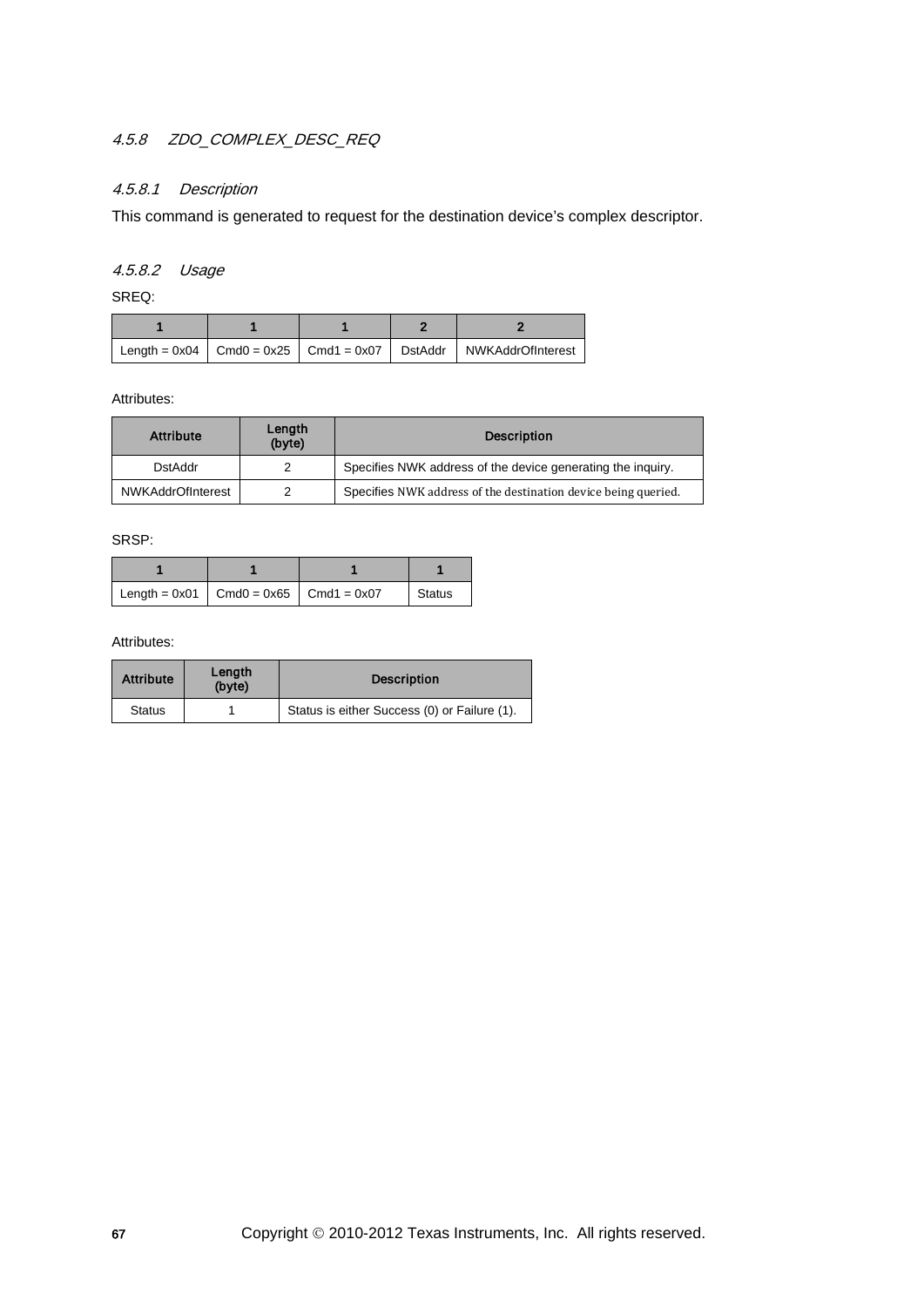# 4.5.9 ZDO\_USER\_DESC\_REQ

## 4.5.9.1 Description

This command is generated to request for the destination device's user descriptor.

## 4.5.9.2 Usage

SREQ:

| Length = $0x04$   Cmd $0 = 0x25$ | $Cmd1 = 0x08$ | <b>DstAddr</b> | NWKAddrOfInterest |
|----------------------------------|---------------|----------------|-------------------|

Attributes:

| <b>Attribute</b>         | Length<br>(byte) | <b>Description</b>                                             |
|--------------------------|------------------|----------------------------------------------------------------|
| DstAddr                  |                  | Specifies destination NWK address.                             |
| <b>NWKAddrOfInterest</b> |                  | Specifies NWK address of the device the query is intended for. |

SRSP:

| Length = $0x01$   Cmd0 = $0x65$   Cmd1 = $0x08$   Status |  |  |
|----------------------------------------------------------|--|--|

| <b>Attribute</b> | Length<br>(byte) | <b>Description</b>                           |
|------------------|------------------|----------------------------------------------|
| <b>Status</b>    |                  | Status is either Success (0) or Failure (1). |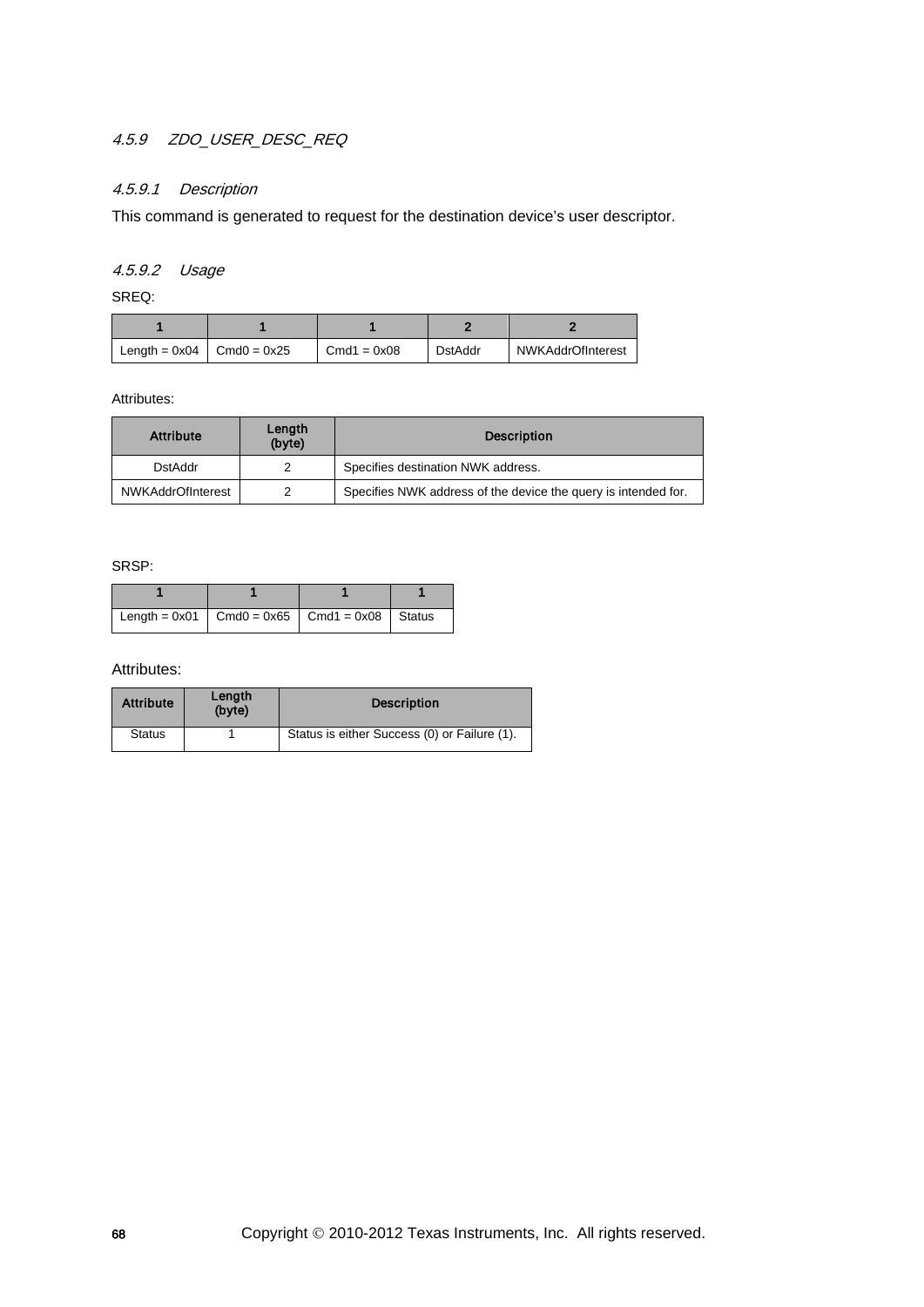## 4.5.10 ZDO DEVICE ANNCE

## 4.5.10.1 Description

This command will cause the CC2530 ZNP device to issue a "Device announce" broadcast packet to the network. This is typically used by an end-device to announce itself to the network.

## 4.5.10.2 Usage

SREQ:

| Length $= 0x0B$ | $Cmd0 = 0x25$ | $Cmd1 = 0x0A$ | NwkAddr | <b>IEEEAddr</b> | Capabilites |
|-----------------|---------------|---------------|---------|-----------------|-------------|

Attributes:

| <b>Attribute</b> | Length<br>(byte) | <b>Description</b>                                                                                                                                                                                                                                                        |  |
|------------------|------------------|---------------------------------------------------------------------------------------------------------------------------------------------------------------------------------------------------------------------------------------------------------------------------|--|
| NwkAddr          | 2                | Specifies network address of the device generating the request.                                                                                                                                                                                                           |  |
| <b>IEEEAddr</b>  | 8                | Specifies the 64 bit IEEE Address of the device being announced.                                                                                                                                                                                                          |  |
| Capabilites      |                  | Specifies MAC capabilities<br>Bit: 0 - Alternate PAN Coordinator<br>1 – Device type: 1- ZigBee Router; $0$ – End Device<br>2 – Power Source: 1 Main powered<br>$3 -$ Receiver on when idle<br>4 – Reserved<br>$5 -$ Reserved<br>$6 -$ Security capability<br>7 – Reserved |  |

#### SRSP:

| Length = $0x01$   Cmd0 = $0x65$   Cmd1 = $0x0A$   Status |  |  |
|----------------------------------------------------------|--|--|

| <b>Attribute</b> | Length<br>(byte) | <b>Description</b>                           |
|------------------|------------------|----------------------------------------------|
| <b>Status</b>    |                  | Status is either Success (0) or Failure (1). |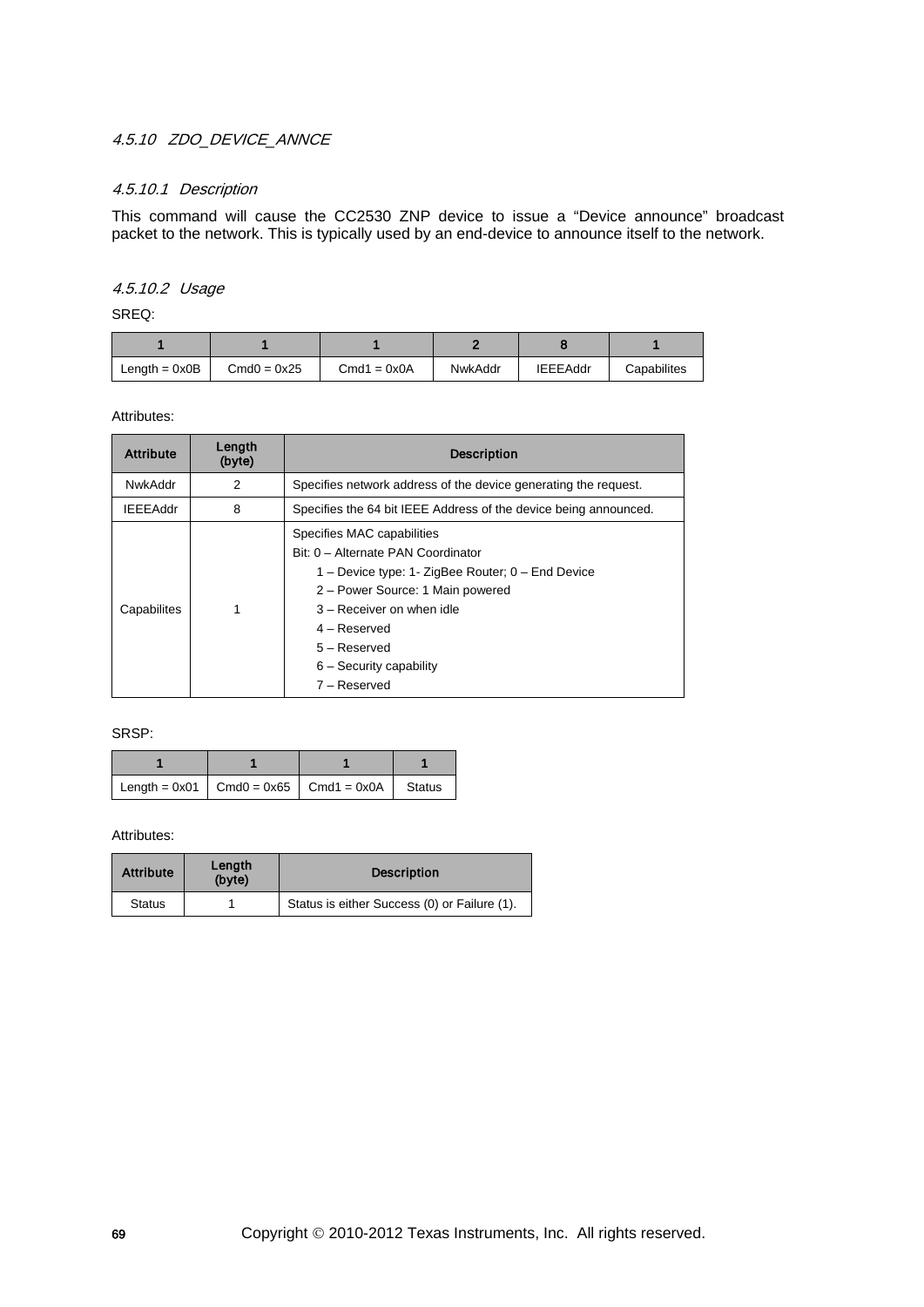# 4.5.11 ZDO\_USER\_DESC\_SET

## 4.5.11.1 Description

This command is generated to write a User Descriptor value to the targeted device

# 4.5.11.2 Usage

SREQ:

|                      |               |               |         |                   |     | 0-16                  |
|----------------------|---------------|---------------|---------|-------------------|-----|-----------------------|
| Length = $0x05-0x15$ | $Cmd0 = 0x25$ | $Cmd1 = 0x0B$ | DstAddr | NWKAddrOfInterest | Len | <b>UserDescriptor</b> |

Attributes:

| <b>Attribute</b>      | Length<br>(byte) | <b>Description</b>                                                  |
|-----------------------|------------------|---------------------------------------------------------------------|
| DstAddr               |                  | Specifies network address of the device generating the set request. |
| NWKAddrOfInterest     | 2                | Specifies NWK address of the destination device being queried.      |
| Len                   |                  | Specifies the length of the user descriptor.                        |
| <b>UserDescriptor</b> | $0 - 16$         | User descriptor array (can be up to 16 bytes).                      |

SRSP:

| Length = $0x01$   Cmd0 = $0x65$   Cmd1 = $0x0B$   Status |  |  |
|----------------------------------------------------------|--|--|

| <b>Attribute</b> | Length<br>(byte) | <b>Description</b>                           |
|------------------|------------------|----------------------------------------------|
| <b>Status</b>    |                  | Status is either Success (0) or Failure (1). |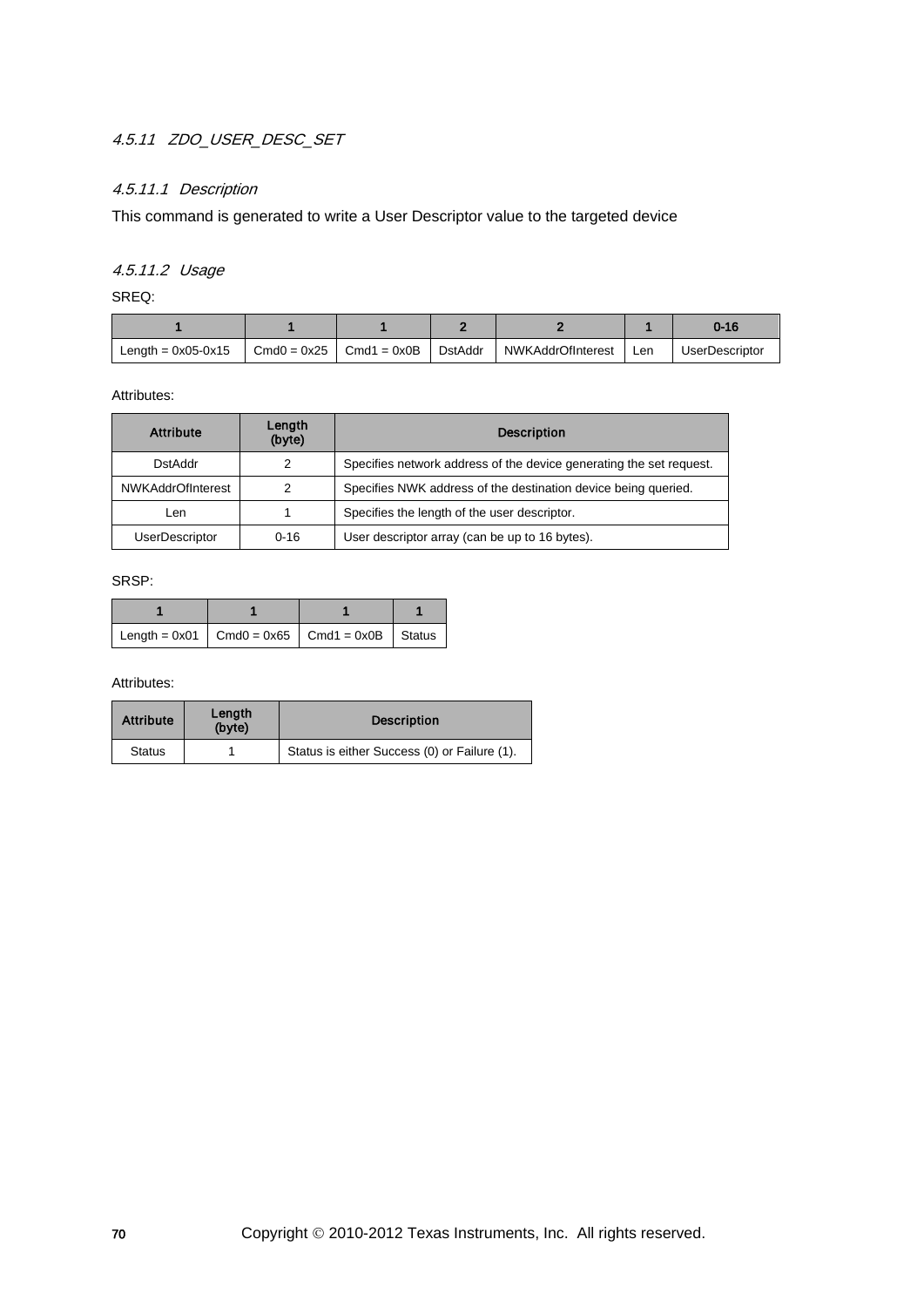## 4.5.12 ZDO SERVER DISC REQ

### 4.5.12.1 Description

The command is used for local device to discover the location of a particular system server or servers as indicated by the ServerMask parameter. The destination addressing on this request is 'broadcast to all RxOnWhenIdle devices'.

## 4.5.12.2 Usage

SREQ:

| Length = $0x02$   Cmd0 = $0x25$   Cmd1 = $0x0C$   ServerMask |  |  |
|--------------------------------------------------------------|--|--|

Attributes:

| <b>Attribute</b> | Length<br>(byte) | <b>Description</b>                                      |
|------------------|------------------|---------------------------------------------------------|
| ServerMask       |                  | Specifies the system server capabilities of the device. |
| SRSP:            |                  |                                                         |

| Length = $0x01$   Cmd0 = $0x65$   Cmd1 = $0x0C$   Status |  |  |
|----------------------------------------------------------|--|--|

| <b>Attribute</b> | Length<br>(byte) | <b>Description</b>                           |
|------------------|------------------|----------------------------------------------|
| <b>Status</b>    |                  | Status is either Success (0) or Failure (1). |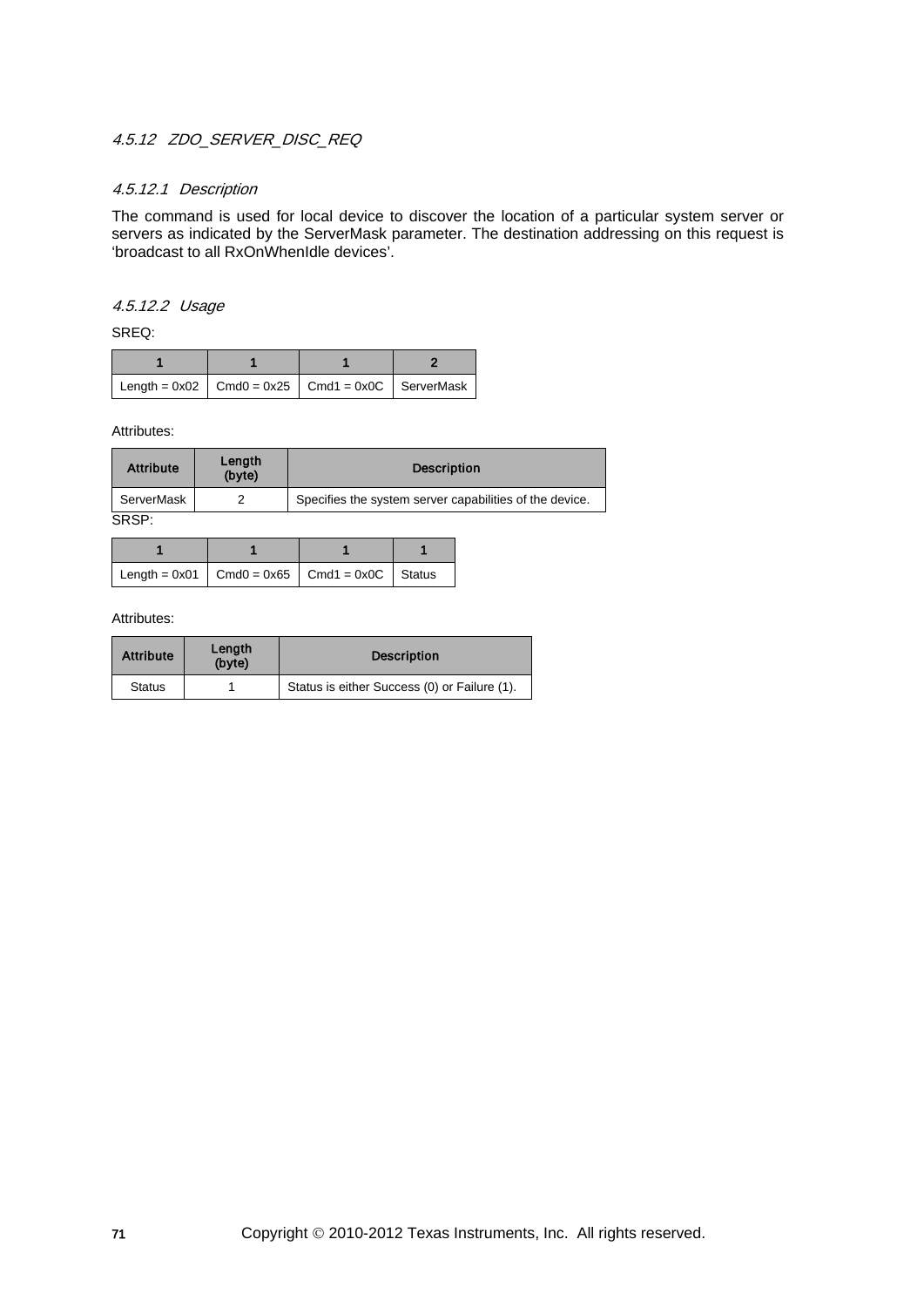## 4.5.13 ZDO\_END\_DEVICE\_BIND\_REQ

## 4.5.13.1 Description

This command is generated to request an End Device Bind with the destination device.

# 4.5.13.2 Usage

SREQ:

| Length = $0x09-0x49$ | $\vert$ Cmd0 = 0x25 $\vert$ Cmd1 = 0x20 $\vert$ | $DstAddr = 0x0000$ | LocalCoordinator | Endpoint |
|----------------------|-------------------------------------------------|--------------------|------------------|----------|

|  | $0 - 32$ |                                                                             | $0 - 32$ |
|--|----------|-----------------------------------------------------------------------------|----------|
|  |          | ProfileID   NumInClusters   InClusterList   NumOutClusters   OutClusterList |          |

## Attributes:

| <b>Attribute</b>      | Length<br>(byte) | <b>Description</b>                                                                                                           |
|-----------------------|------------------|------------------------------------------------------------------------------------------------------------------------------|
| DstAddr               | 2                | Destination address is always 0x0000.                                                                                        |
| LocalCoordinator      | $\overline{2}$   | Specifies local coordinator's short address. In the case of source binding,<br>it's the short address of the source address. |
| <b>IEEE</b>           | 8                | Local coordinator's IEEE address                                                                                             |
| Endpoint              |                  | Device's endpoint.                                                                                                           |
| ProfileID             | 2                | Specifies the profile ID of the device.                                                                                      |
| <b>NumInClusters</b>  |                  | Specifies the number of IDs in the InClusterList.                                                                            |
| <b>InClusterList</b>  | $0 - 32$         | Contains the input cluster IDs (2bytes each)                                                                                 |
| <b>NumOutClusters</b> | 1                | Specifies the number of IDs in the OutClusterList.                                                                           |
| OutClusterList        | $0 - 32$         | Contains the output cluster IDs (2bytes each)                                                                                |

## SRSP:

| Length $= 0x01$ | $Cmd0 = 0x65$ | $Cmd1 = 0x20$ | <b>Status</b> |
|-----------------|---------------|---------------|---------------|

| <b>Attribute</b> | Length<br>(byte) | <b>Description</b>                           |
|------------------|------------------|----------------------------------------------|
| <b>Status</b>    |                  | Status is either Success (0) or Failure (1). |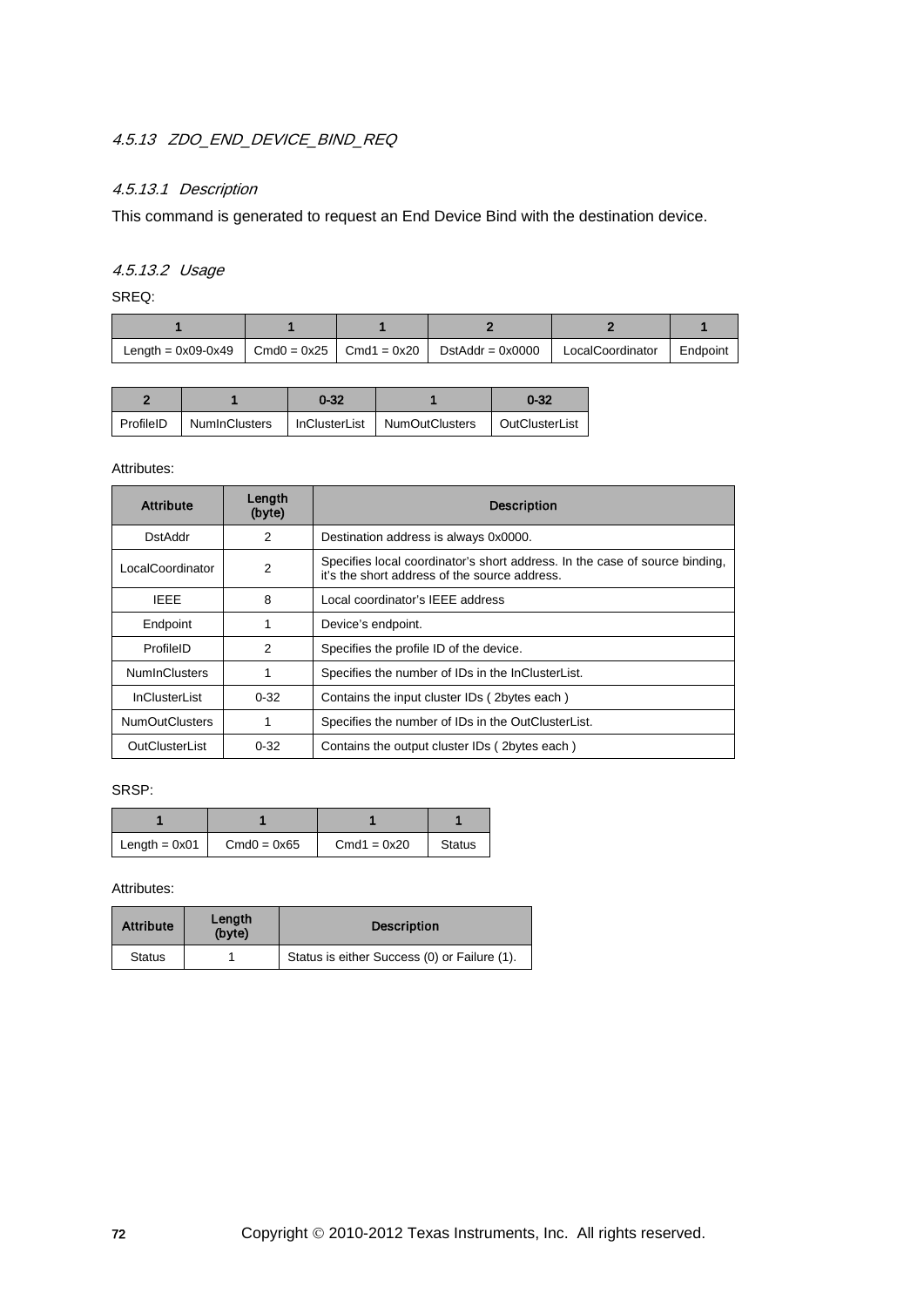# 4.5.14 ZDO\_BIND\_REQ

## 4.5.14.1 Description

This command is generated to request a Bind.

# 4.5.14.2 Usage

SREQ:

| Length = $0x10-0x17$ | Cmd0 = $0x25$   Cmd1 = $0x21$   DstAddr   SrcAddress   SrcEndpoint |  | ClusterID |
|----------------------|--------------------------------------------------------------------|--|-----------|

| <b>DstAddrMode</b> | DstAddress | DstEndpoint |
|--------------------|------------|-------------|

### Attributes:

| <b>Attribute</b>   | Length<br>(byte) | <b>Description</b>                                                                                                                                                                                            |       |                                  |  |  |  |
|--------------------|------------------|---------------------------------------------------------------------------------------------------------------------------------------------------------------------------------------------------------------|-------|----------------------------------|--|--|--|
| <b>DstAddr</b>     | $\mathcal{P}$    | Specifies the network address of the device to send message.                                                                                                                                                  |       |                                  |  |  |  |
| <b>SrcAddress</b>  | 8                | Specifies the 64 bit binding source IEEE address                                                                                                                                                              |       |                                  |  |  |  |
| SrcEndpoint        | 1                | Specifies the binding source endpoint.                                                                                                                                                                        |       |                                  |  |  |  |
| ClusterID          | $\mathfrak{p}$   | Specifies the cluster ID to match in messages.                                                                                                                                                                |       |                                  |  |  |  |
|                    |                  | Specifies binding destination address mode:                                                                                                                                                                   |       |                                  |  |  |  |
|                    |                  | Mode                                                                                                                                                                                                          | Value | Description                      |  |  |  |
|                    | 1                | ADDRESS_NOT_PRESENT                                                                                                                                                                                           | 0x00  | <b>Not</b><br>Address<br>Present |  |  |  |
| <b>DstAddrMode</b> |                  | <b>GROUP ADDRESS</b>                                                                                                                                                                                          | 0x01  | Group address                    |  |  |  |
|                    |                  | ADDRESS_16_BIT                                                                                                                                                                                                | 0x02  | Address 16 bit                   |  |  |  |
|                    |                  | ADDRESS_64_BIT                                                                                                                                                                                                | 0x03  | Address 64 bit                   |  |  |  |
|                    |                  | <b>BROADCAST</b>                                                                                                                                                                                              | 0xFF  | <b>Broadcast</b>                 |  |  |  |
| <b>DstAddress</b>  | 8                | Binding destination IEEE address. The field is 8-bytes long. However,<br>depending on the value of the DstAddrMode field, only lowest order 2 bytes<br>could be significant. Not to be confused with DstAddr. |       |                                  |  |  |  |
| <b>DstEndpoint</b> | 1                | Specifies the binding destination endpoint.                                                                                                                                                                   |       |                                  |  |  |  |

### SRSP:

| Length = $0x01$ Cmd0 = $0x65$ Cmd1 = $0x21$ Status |  |  |
|----------------------------------------------------|--|--|

| <b>Attribute</b> | Length<br>(byte) | <b>Description</b>                           |
|------------------|------------------|----------------------------------------------|
| <b>Status</b>    |                  | Status is either Success (0) or Failure (1). |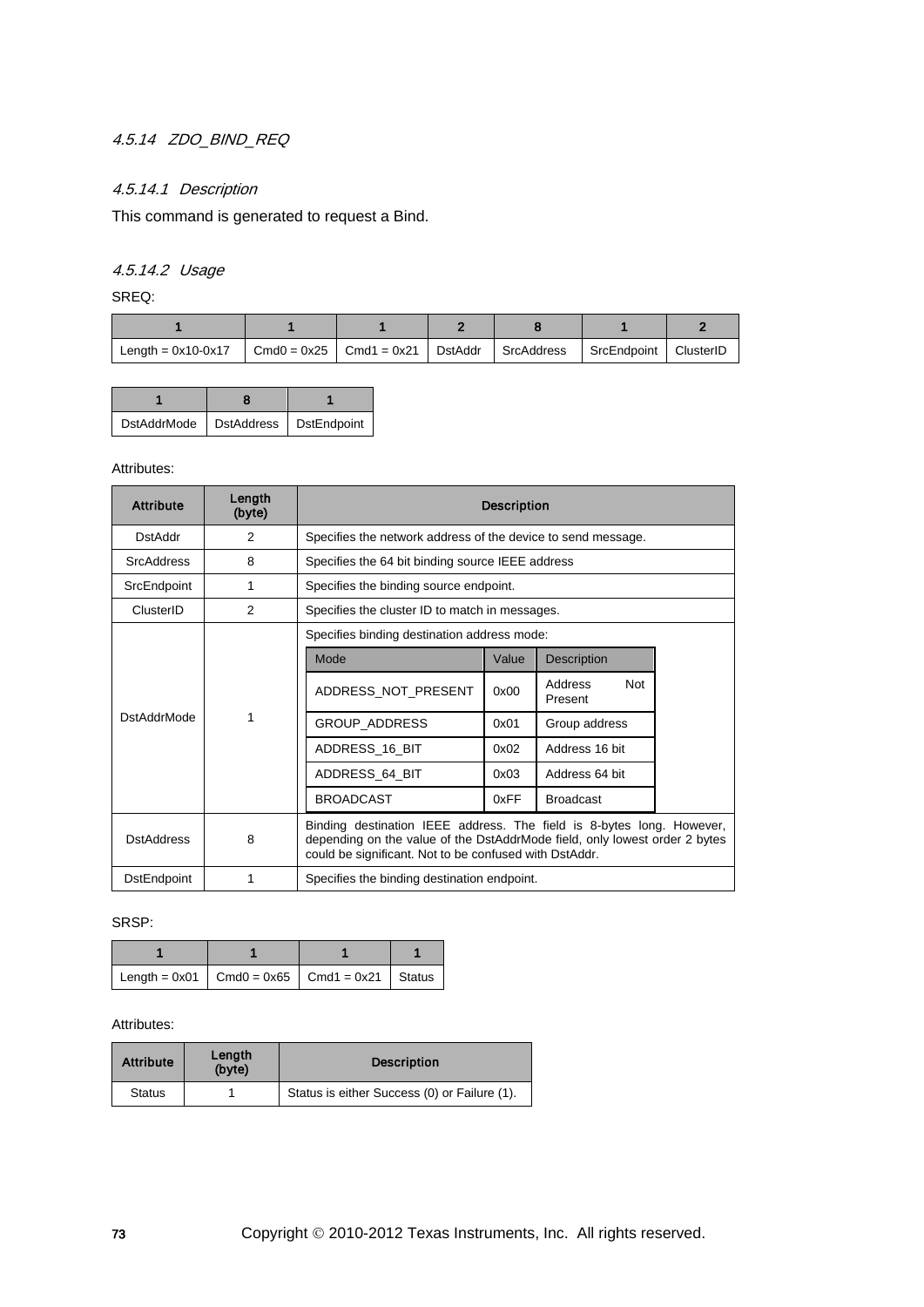## 4.5.15 ZDO\_UNBIND\_REQ

## 4.5.15.1 Description

This command is generated to request an UnBind

## 4.5.15.2 Usage

SREQ:

| Length = $0x10-0x17$ | $Cmd0 = 0x25$ Cmd1 = 0x22 DstAddr | SrcAddress | SrcEndpoint | ClusterID |
|----------------------|-----------------------------------|------------|-------------|-----------|

|                    | 2/8                             | 0/1 |
|--------------------|---------------------------------|-----|
| <b>DstAddrMode</b> | <b>DstAddress</b>   DstEndpoint |     |

### Attributes:

| <b>Attribute</b>   | Length<br>(byte) | <b>Description</b>                                                                     |       |                                  |  |  |  |
|--------------------|------------------|----------------------------------------------------------------------------------------|-------|----------------------------------|--|--|--|
| <b>DstAddr</b>     | 2                | Specifies destination network address of the device to send bind<br>request.           |       |                                  |  |  |  |
| <b>SrcAddress</b>  | 8                | Specifies 64 bit binding source IEEE address.                                          |       |                                  |  |  |  |
| SrcEndpoint        | 1                | Specifies the binding source endpoint.                                                 |       |                                  |  |  |  |
| ClusterID          | $\mathfrak{p}$   | Specifies cluster ID to match in messages.                                             |       |                                  |  |  |  |
|                    |                  | Specifies 64 bit binding destination address mode:                                     |       |                                  |  |  |  |
|                    |                  | Mode                                                                                   | Value | Description                      |  |  |  |
|                    |                  | ADDRESS_NOT_PRESENT                                                                    | 0x00  | <b>Not</b><br>Address<br>Present |  |  |  |
| DstAddrMode        | 1                | GROUP_ADDRESS                                                                          | 0x01  | Group address                    |  |  |  |
|                    |                  | ADDRESS 16 BIT                                                                         | 0x02  | Address 16 bit                   |  |  |  |
|                    |                  | ADDRESS 64 BIT                                                                         | 0x03  | Address 64 bit                   |  |  |  |
|                    |                  | <b>BROADCAST</b>                                                                       | 0xFF  | <b>Broadcast</b>                 |  |  |  |
| <b>DstAddress</b>  | 8                | Specifies 64 bit binding destination IEEE address. Not to be<br>confused with DstAddr. |       |                                  |  |  |  |
| <b>DstEndpoint</b> | 1                | Specifies the binding destination endpoint                                             |       |                                  |  |  |  |

### SRSP:

| Length = $0x01$ Cmd0 = $0x65$ Cmd1 = $0x22$ Status |  |  |
|----------------------------------------------------|--|--|

| <b>Attribute</b> | Length<br>(byte) | <b>Description</b>                           |
|------------------|------------------|----------------------------------------------|
| <b>Status</b>    |                  | Status is either Success (0) or Failure (1). |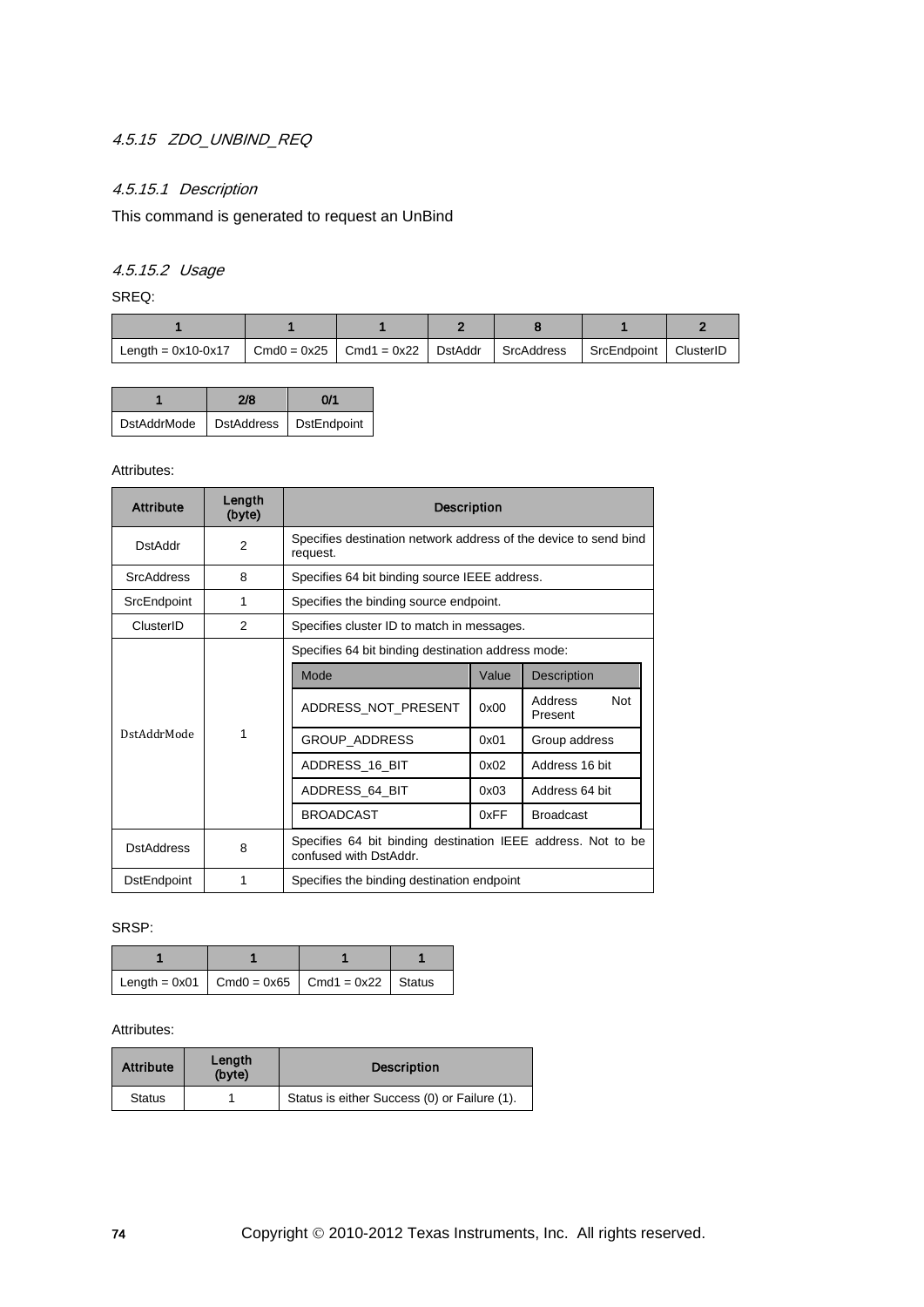## 4.5.16 ZDO\_MGMT\_NWK\_DISC\_REQ

## 4.5.16.1 Description

This command is generated to request the destination device to perform a network discovery.

# 4.5.16.2 Usage

SREQ:

| Length = 0x08 LCmd0 = 0x25 LCmd1 = 0x30 LDstAddr LScanChannels |  |  | ScanDuration | StartIndex |
|----------------------------------------------------------------|--|--|--------------|------------|

Attributes:

| <b>Attribute</b>    | Length<br>(byte)        | <b>Description</b>                                                    |                                                                                                                                                                                                          |            |  |  |
|---------------------|-------------------------|-----------------------------------------------------------------------|----------------------------------------------------------------------------------------------------------------------------------------------------------------------------------------------------------|------------|--|--|
| <b>DstAddr</b>      | $\overline{2}$          | Specifies the network address of the device performing the discovery. |                                                                                                                                                                                                          |            |  |  |
|                     |                         |                                                                       | Specifies the Bit Mask for channels to scan:                                                                                                                                                             |            |  |  |
|                     |                         |                                                                       | Channel                                                                                                                                                                                                  | Value      |  |  |
|                     |                         |                                                                       | <b>NONE</b>                                                                                                                                                                                              | 0x00000000 |  |  |
|                     |                         |                                                                       | ALL CHANNELS                                                                                                                                                                                             | 0x07FFF800 |  |  |
|                     |                         |                                                                       | <b>CHANNEL 11</b>                                                                                                                                                                                        | 0x00000800 |  |  |
|                     |                         |                                                                       | CHANNEL 12                                                                                                                                                                                               | 0x00001000 |  |  |
|                     |                         |                                                                       | <b>CHANNEL 13</b>                                                                                                                                                                                        | 0x00002000 |  |  |
|                     |                         |                                                                       | CHANNEL 14                                                                                                                                                                                               | 0x00004000 |  |  |
|                     |                         |                                                                       | CHANNEL 15                                                                                                                                                                                               | 0x00008000 |  |  |
| <b>ScanChannels</b> | $\overline{\mathbf{A}}$ |                                                                       | CHANNEL 16                                                                                                                                                                                               | 0x00010000 |  |  |
|                     |                         |                                                                       | CHANNEL 17                                                                                                                                                                                               | 0x00020000 |  |  |
|                     |                         |                                                                       | <b>CHANNEL 18</b>                                                                                                                                                                                        | 0x00040000 |  |  |
|                     |                         |                                                                       | CHANNEL 19                                                                                                                                                                                               | 0x00080000 |  |  |
|                     |                         |                                                                       | CHANNEL 20                                                                                                                                                                                               | 0x00100000 |  |  |
|                     |                         |                                                                       | CHANNEL 21                                                                                                                                                                                               | 0x00200000 |  |  |
|                     |                         |                                                                       | CHANNEL 22                                                                                                                                                                                               | 0x00400000 |  |  |
|                     |                         |                                                                       | CHANNEL 23                                                                                                                                                                                               | 0x00800000 |  |  |
|                     |                         |                                                                       | CHANNEL 24                                                                                                                                                                                               | 0x01000000 |  |  |
|                     |                         |                                                                       | CHANNEL 25                                                                                                                                                                                               | 0x02000000 |  |  |
|                     |                         |                                                                       | CHANNEL 26                                                                                                                                                                                               | 0x04000000 |  |  |
| ScanDuration        | $\mathbf{1}$            | Specifies the scanning time. Valid range is 0-14.                     |                                                                                                                                                                                                          |            |  |  |
| StartIndex          | 1                       |                                                                       | Specifies where to start in the response array list. The result may contain more<br>entries than can be reported, so this field allows the user to retrieve the<br>responses anywhere in the array list. |            |  |  |

### SRSP:

| $\vert$ Length = 0x01 $\vert$ Cmd0 = 0x65 $\vert$ Cmd1 = 0x30 $\vert$ Status |  |  |
|------------------------------------------------------------------------------|--|--|

| <b>Attribute</b> | Length<br>(byte) | <b>Description</b>                           |
|------------------|------------------|----------------------------------------------|
| <b>Status</b>    |                  | Status is either Success (0) or Failure (1). |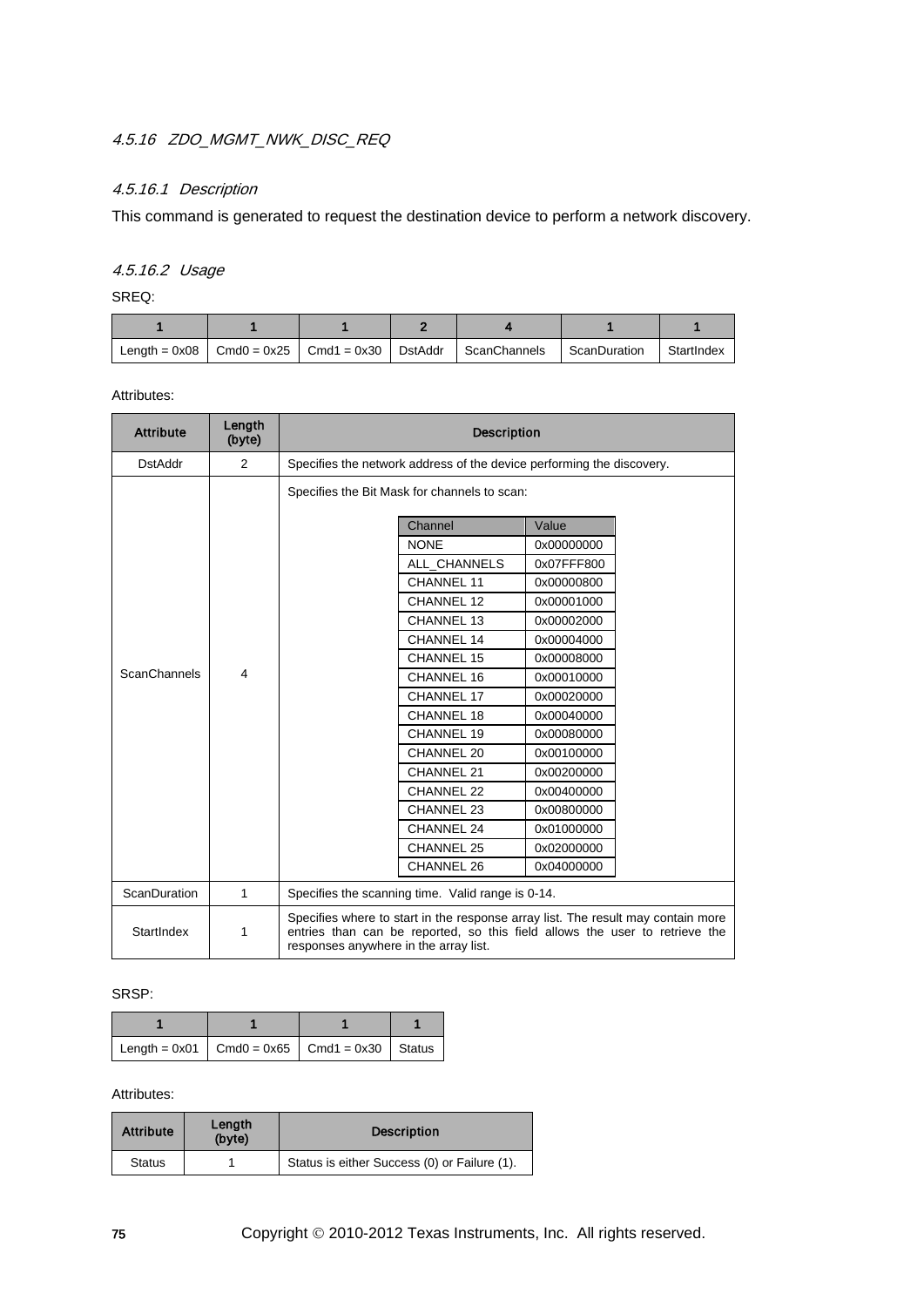## 4.5.17 ZDO\_MGMT\_LQI\_REQ

### 4.5.17.1 Description

This command is generated to request the destination device to return its neighbor table. See section 4.5.44 on ZDO\_MGMT\_LQI\_RSP for the fields contained in each neighbor table entry.

## 4.5.17.2 Usage

SREQ:

| Length = 0x03   Cmd0 = 0x25   Cmd1 = 0x31   DstAddr   Startlndex |  |  |
|------------------------------------------------------------------|--|--|

Attributes:

| <b>Attribute</b> | Length<br>(byte) | <b>Description</b>                                                                                                                                                                                       |
|------------------|------------------|----------------------------------------------------------------------------------------------------------------------------------------------------------------------------------------------------------|
| <b>DstAddr</b>   | 2                | Specifies the network address of the device generating the query.                                                                                                                                        |
| StartIndex       |                  | Specifies where to start in the response array list. The result may contain more<br>entries than can be reported, so this field allows the user to retrieve the<br>responses anywhere in the array list. |

SRSP:

| $\vert$ Length = 0x01 $\vert$ Cmd0 = 0x65 $\vert$ Cmd1 = 0x31 $\vert$ Status |  |  |
|------------------------------------------------------------------------------|--|--|

| <b>Attribute</b> | Length<br>(byte) | <b>Description</b>                           |
|------------------|------------------|----------------------------------------------|
| <b>Status</b>    |                  | Status is either Success (0) or Failure (1). |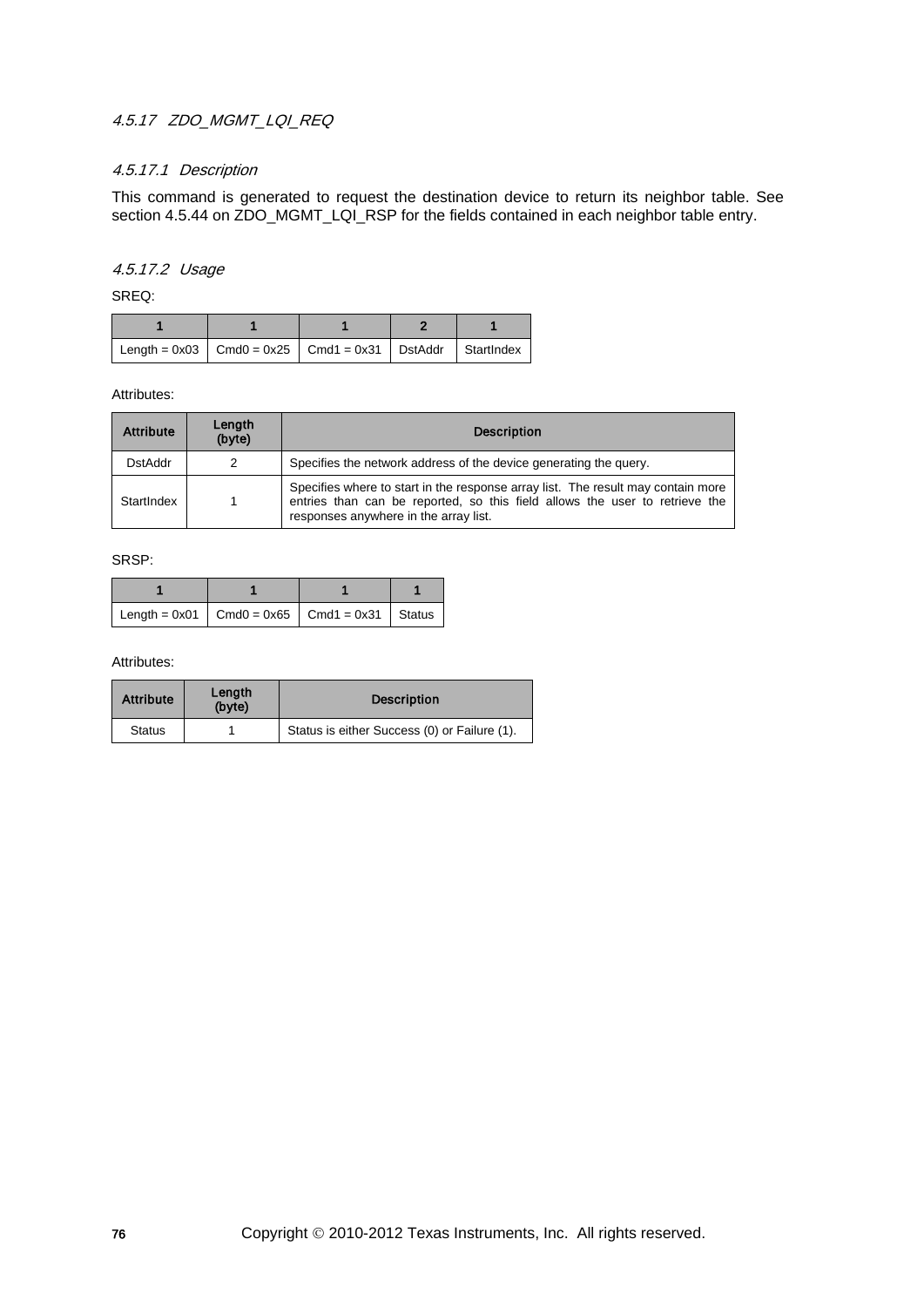## 4.5.18 ZDO\_MGMT\_RTG\_REQ

## 4.5.18.1 Description

This command is generated to request the Routing Table of the destination device.

## 4.5.18.2 Usage

SREQ:

| Length = $0x03$   Cmd0 = $0x25$   Cmd1 = $0x32$   DstAddr   StartIndex |  |  |
|------------------------------------------------------------------------|--|--|

Attributes:

| <b>Attribute</b> | Length<br>(byte) | <b>Description</b>                                                                                                                                                                                       |
|------------------|------------------|----------------------------------------------------------------------------------------------------------------------------------------------------------------------------------------------------------|
| <b>DstAddr</b>   | 2                | Specifies the network address of the device generating the query.                                                                                                                                        |
| StartIndex       |                  | Specifies where to start in the response array list. The result may contain more<br>entries than can be reported, so this field allows the user to retrieve the<br>responses anywhere in the array list. |

SRSP:

| Length = $0x01$ Cmd0 = $0x65$ Cmd1 = $0x32$ Status |  |  |
|----------------------------------------------------|--|--|

| <b>Attribute</b> | Length<br>(byte) | <b>Description</b>                           |
|------------------|------------------|----------------------------------------------|
| <b>Status</b>    |                  | Status is either Success (0) or Failure (1). |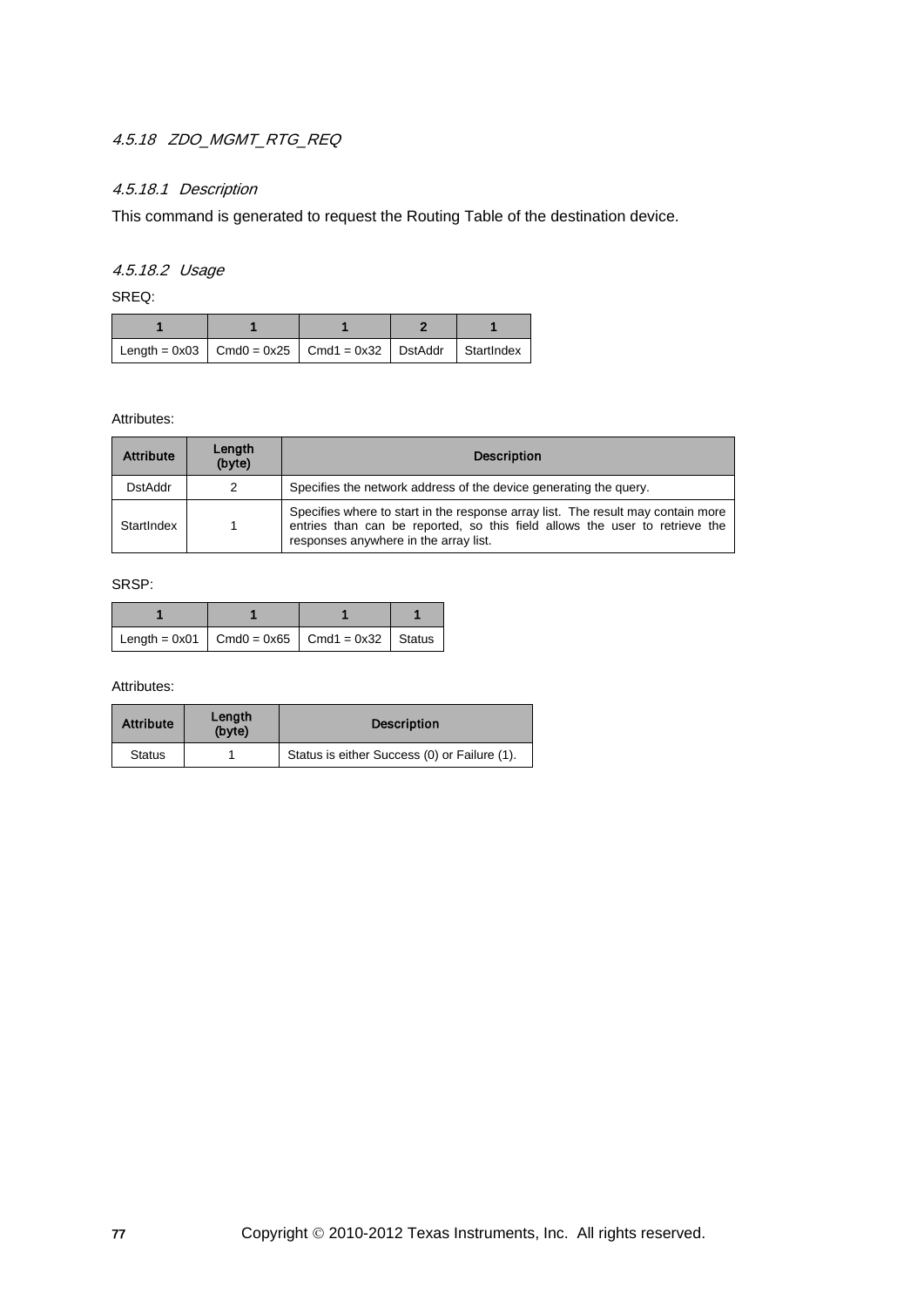## 4.5.19 ZDO\_MGMT\_BIND\_REQ

## 4.5.19.1 Description

This command is generated to request the Binding Table of the destination device.

# 4.5.19.2 Usage

SREQ:

| $\vert$ Length = 0x03 $\vert$ Cmd0 = 0x25 $\vert$ Cmd1 = 0x33 $\vert$ DstAddr $\vert$ StartIndex $\vert$ |  |  |
|----------------------------------------------------------------------------------------------------------|--|--|

#### Attributes:

| <b>Attribute</b> | Length<br>(byte) | <b>Description</b>                                                                                                                                                                                       |
|------------------|------------------|----------------------------------------------------------------------------------------------------------------------------------------------------------------------------------------------------------|
| <b>DstAddr</b>   | 2                | Specifies the network address of the device being queried.                                                                                                                                               |
| StartIndex       |                  | Specifies where to start in the response array list. The result may contain more<br>entries than can be reported, so this field allows the user to retrieve the<br>responses anywhere in the array list. |

SRSP:

| Length = $0x01$ Cmd0 = $0x65$ Cmd1 = $0x33$ Status |  |  |
|----------------------------------------------------|--|--|

| <b>Attribute</b> | Length<br>(byte) | <b>Description</b>                           |
|------------------|------------------|----------------------------------------------|
| <b>Status</b>    |                  | Status is either Success (0) or Failure (1). |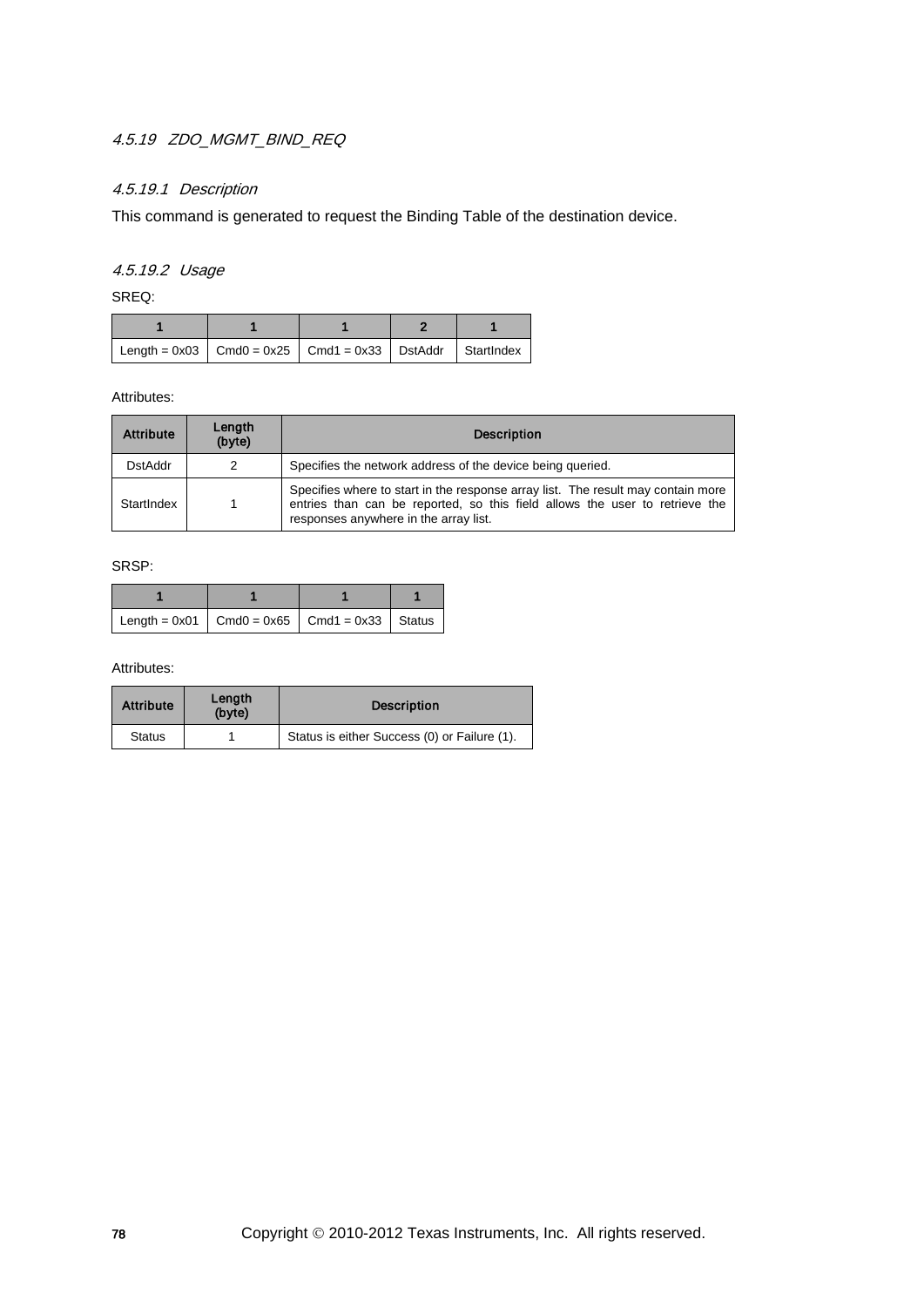## 4.5.20 ZDO\_MGMT\_LEAVE\_REQ

## 4.5.20.1 Description

This command is generated to request a Management Leave Request for the target device and is used to remove devices from the network.

# 4.5.20.2 Usage

SREQ:

| Length = $0x0B$   Cmd $0 = 0x25$   Cmd $1 = 0x34$   DstAddr |  |  | DeviceAddr RemoveChildren/Rejoin |
|-------------------------------------------------------------|--|--|----------------------------------|

Attributes:

| <b>Attribute</b>      | Length<br>(byte) | <b>Description</b>                                                                                                                                                                                                                                                            |
|-----------------------|------------------|-------------------------------------------------------------------------------------------------------------------------------------------------------------------------------------------------------------------------------------------------------------------------------|
| <b>DstAddr</b>        | 2                | Specifies the network address of the device generating the<br>request.                                                                                                                                                                                                        |
| <b>DeviceAddress</b>  | 8                | Specifies the 64 bit IEEE Address of the target device you want to<br>leave.                                                                                                                                                                                                  |
| RemoveChildren/Rejoin |                  | This field has a value of 1 if the device being asked to leave the<br>network is also being asked to remove its child devices, if any.<br>Otherwise it has a value of 0. Currently, the stack profile of Home<br>Control specifies that this field should always be set to 0. |

SRSP:

| Length = $0x01$   Cmd0 = $0x65$   Cmd1 = $0x34$   Status |  |  |
|----------------------------------------------------------|--|--|

| <b>Attribute</b> | Length<br>(byte) | <b>Description</b>                           |
|------------------|------------------|----------------------------------------------|
| <b>Status</b>    |                  | Status is either Success (0) or Failure (1). |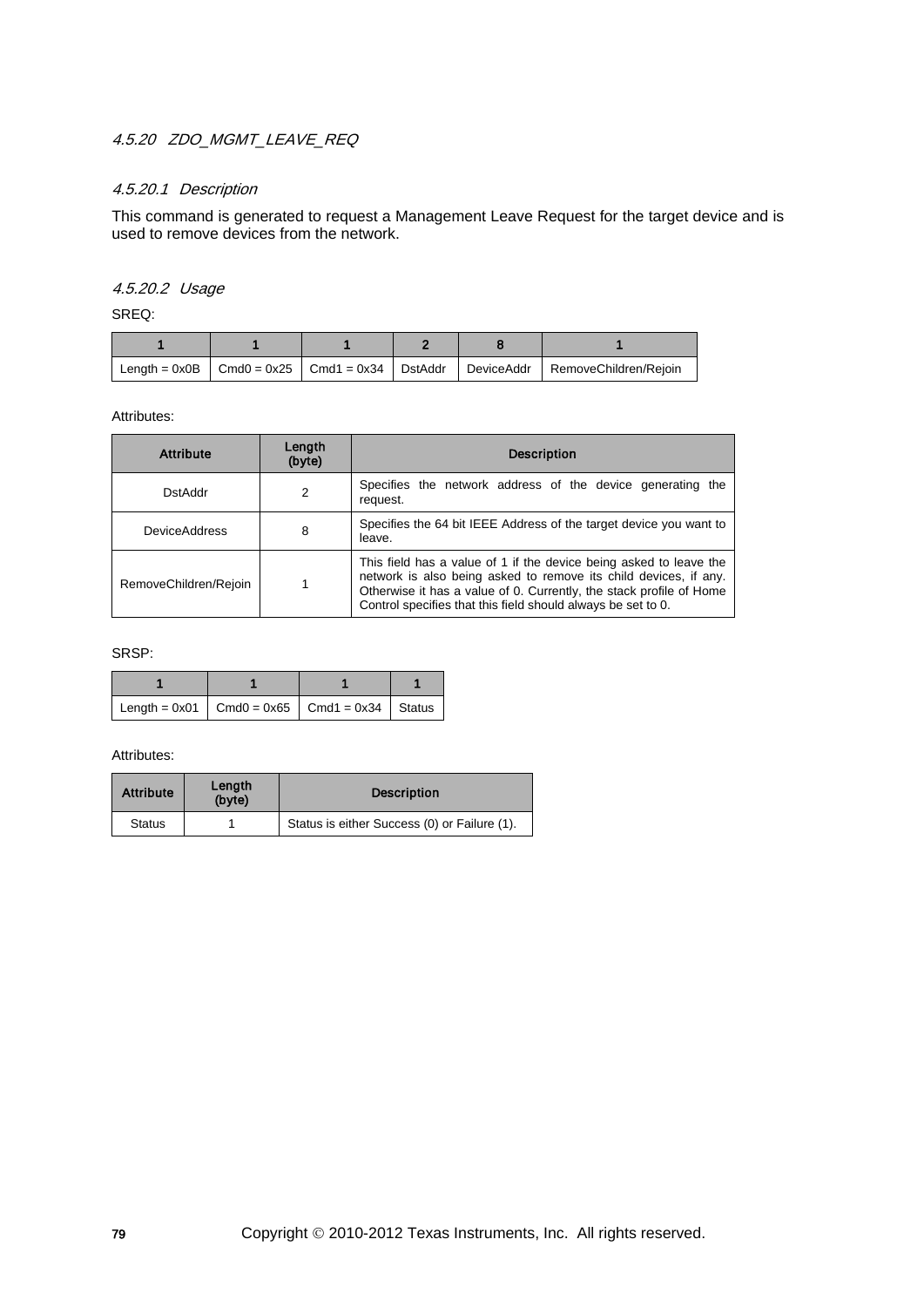## 4.5.21 ZDO\_MGMT\_DIRECT\_JOIN\_REQ

### 4.5.21.1 Description

This command is generated to request the Management Direct Join Request of a designated device.

## 4.5.21.2 Usage

SREQ:

| Length = $0x0B$   Cmd0 = $0x25$   Cmd1 = $0x35$   DstAddr   DeviceAddr   Caplnfo |  |  |  |
|----------------------------------------------------------------------------------|--|--|--|

#### Attributes:

| <b>Attribute</b>     | Length<br>(byte) | <b>Description</b>                                                                                                                                                                                                                                                                                                                                    |  |  |
|----------------------|------------------|-------------------------------------------------------------------------------------------------------------------------------------------------------------------------------------------------------------------------------------------------------------------------------------------------------------------------------------------------------|--|--|
| DstAddr              | 2                | Network address of the device to which the device specified in<br>DeviceAddress is to join.                                                                                                                                                                                                                                                           |  |  |
| <b>DeviceAddress</b> | 8                | The 64 bit IEEE Address of the device you want to be joined to the device<br>at DstAddr.                                                                                                                                                                                                                                                              |  |  |
| CapInfo              |                  | Specifies the operating capabilities of the device being directly joined. Bit<br>weighted values follow:<br>Bit: 0 - Alternate PAN Coordinator<br>1 – Device type: 1- ZigBee Router; 0 – End Device<br>2 - Power Source: 1 Main powered<br>3 - Receiver on when idle<br>$4 -$ Reserved<br>$5 -$ Reserved<br>$6 -$ Security capability<br>7 – Reserved |  |  |

### SRSP:

| Length = 0x01   Cmd0 = 0x65   Cmd1 = 0x35   Status |  |  |
|----------------------------------------------------|--|--|

| <b>Attribute</b> | Length<br>(byte) | <b>Description</b>                           |
|------------------|------------------|----------------------------------------------|
| <b>Status</b>    |                  | Status is either Success (0) or Failure (1). |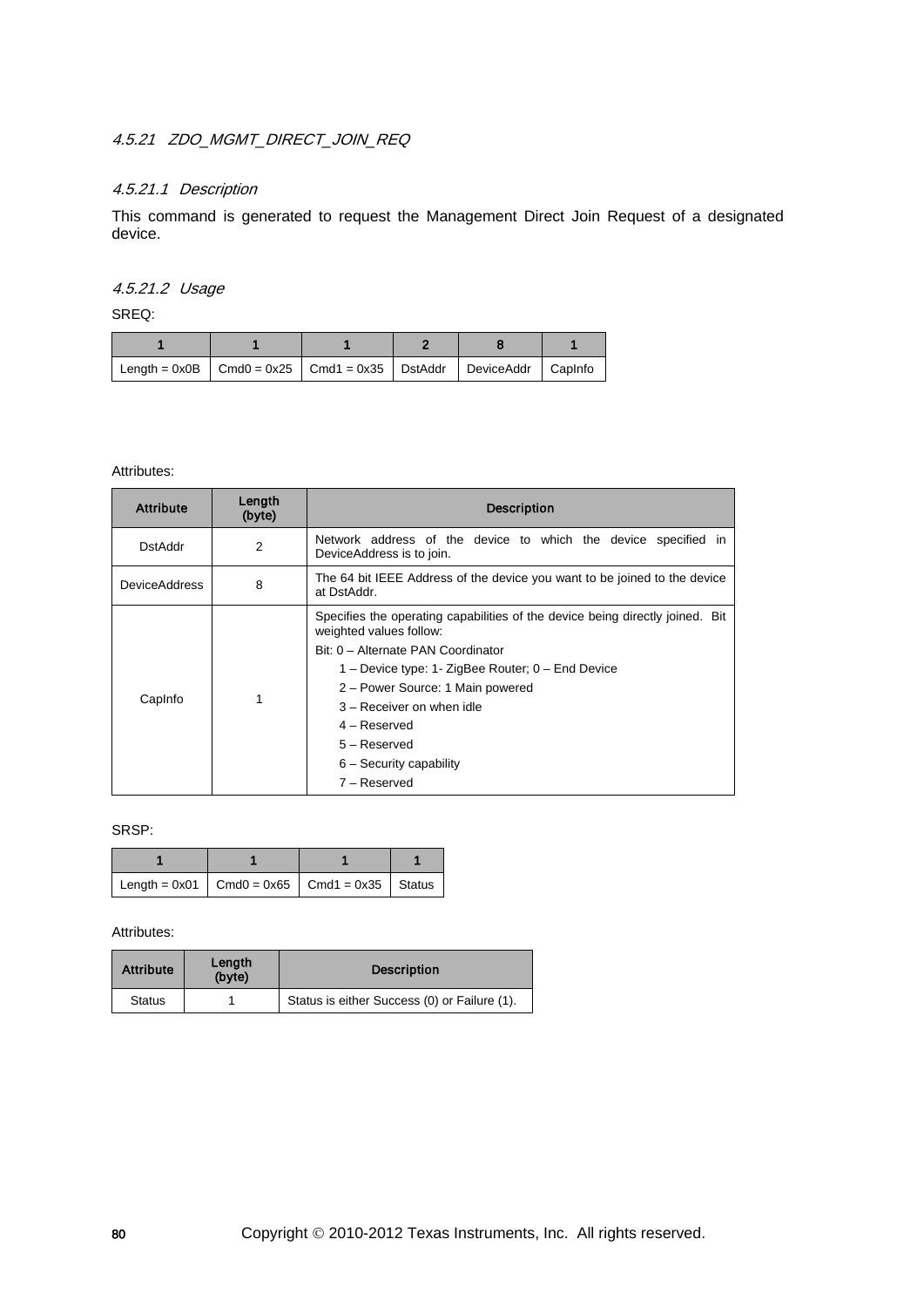## 4.5.22 ZDO\_MGMT\_PERMIT\_JOIN\_REQ

## 4.5.22.1 Description

This command is generated to set the Permit Join for the destination device

## 4.5.22.2 Usage

SREQ:

|  |  | Length = $0x04$   Cmd0 = $0x25$   Cmd1 = $0x36$   DstAddr   Duration   TCSignificance |
|--|--|---------------------------------------------------------------------------------------|

Attributes:

| <b>Attribute</b> | Length<br>(byte) | <b>Description</b>                                                                                                                      |  |
|------------------|------------------|-----------------------------------------------------------------------------------------------------------------------------------------|--|
| <b>DstAddr</b>   | 2                | Specifies the network address of the destination device whose Permit<br>Join information is to be modified.                             |  |
| Duration         |                  | Specifies the duration to permit joining. $0 =$ join disabled. Oxff = join<br>enabled. 0x01-0xfe = number of seconds to permit joining. |  |
| TCSignificance   |                  | Trust Center Significance.                                                                                                              |  |

### SRSP:

| Length = $0x01$   Cmd0 = $0x65$   Cmd1 = $0x36$   Status |  |  |
|----------------------------------------------------------|--|--|

| <b>Attribute</b> | Length<br>(byte) | <b>Description</b>                           |
|------------------|------------------|----------------------------------------------|
| <b>Status</b>    |                  | Status is either Success (0) or Failure (1). |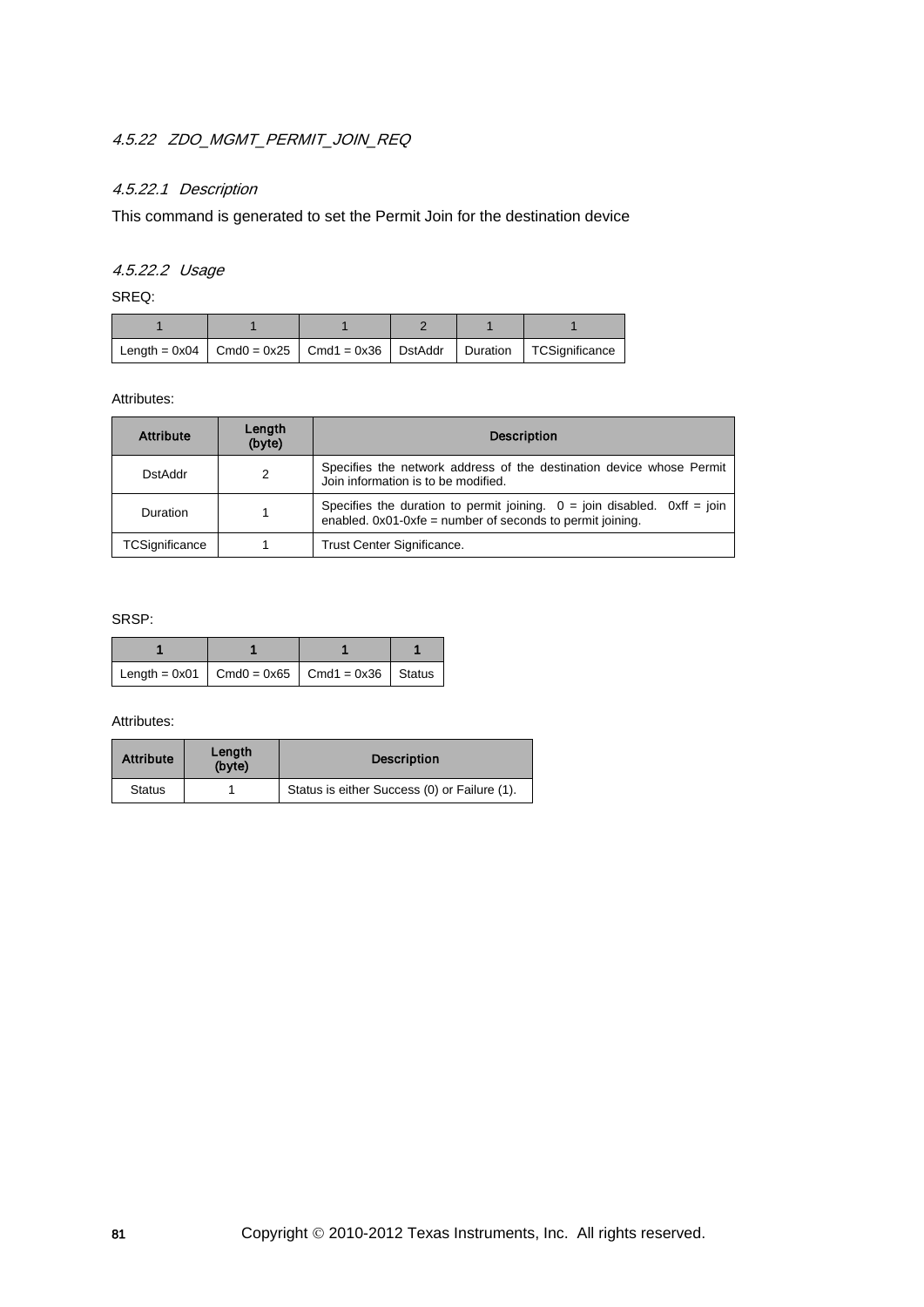## 4.5.23 ZDO MGMT NWK UPDATE REQ

### 4.5.23.1 Description

This command is provided to allow updating of network configuration parameters or to request information from devices on network conditions in the local operating environment. Upon receipt, the remote device shall determine from the contents of the ScanDuration parameter whether this request is an update to the *ChannelMask* and *NwkManagerAddr* parameters, a channel change command, or a request to scan channels and report the results.

### 4.5.23.2 Usage

SREQ:

| Length = $0x0B$   Cmd0 = $0x25$   Cmd1 = $0x37$   DstAddr |  | DstAddrMode ChannelMask |  |
|-----------------------------------------------------------|--|-------------------------|--|

| ScanDuration | ScanCount | NwkManagerAddr |
|--------------|-----------|----------------|

| <b>Attribute</b>   | Length<br>(byte) |                                                                                                                                                                                         |                           | <b>Description</b> |       |                  |  |  |
|--------------------|------------------|-----------------------------------------------------------------------------------------------------------------------------------------------------------------------------------------|---------------------------|--------------------|-------|------------------|--|--|
| <b>DstAddr</b>     | 2                | Short address of the destination device(s). The destination addressing on<br>this primitive can be unicast or broadcast to all devices for which<br>macRxOnWhenIdle=TRUE (i.e., 0xFFFD) |                           |                    |       |                  |  |  |
|                    |                  |                                                                                                                                                                                         | Destination address mode: |                    |       |                  |  |  |
| <b>DstAddrMode</b> | 1                |                                                                                                                                                                                         | Mode                      |                    | Value | Description      |  |  |
|                    |                  |                                                                                                                                                                                         | ADDRESS_16_BIT            |                    | 0x02  | Address 16 bit   |  |  |
|                    |                  |                                                                                                                                                                                         | <b>BROADCAST</b>          |                    | 0x0F  | <b>Broadcast</b> |  |  |
|                    |                  | A bitmap indicating which channels are to be scanned:                                                                                                                                   |                           |                    |       |                  |  |  |
|                    |                  |                                                                                                                                                                                         |                           | Channel            | Value |                  |  |  |
|                    |                  |                                                                                                                                                                                         |                           | <b>NONE</b>        |       | 0x00000000       |  |  |
|                    |                  |                                                                                                                                                                                         |                           | ALL_CHANNELS       |       | 0x07FFF800       |  |  |
|                    |                  |                                                                                                                                                                                         |                           | <b>CHANNEL 11</b>  |       | 0x00000800       |  |  |
|                    |                  |                                                                                                                                                                                         |                           | CHANNEL 12         |       | 0x00001000       |  |  |
| ChannelMask        | $\overline{4}$   |                                                                                                                                                                                         |                           | CHANNEL 13         |       | 0x00002000       |  |  |
|                    |                  |                                                                                                                                                                                         |                           | CHANNEL 14         |       | 0x00004000       |  |  |
|                    |                  |                                                                                                                                                                                         |                           | <b>CHANNEL 15</b>  |       | 0x00008000       |  |  |
|                    |                  |                                                                                                                                                                                         |                           | CHANNEL 16         |       | 0x00010000       |  |  |
|                    |                  |                                                                                                                                                                                         |                           | CHANNEL 17         |       | 0x00020000       |  |  |
|                    |                  |                                                                                                                                                                                         |                           | CHANNEL 18         |       | 0x00040000       |  |  |
|                    |                  |                                                                                                                                                                                         |                           | CHANNEL 19         |       | 0x00080000       |  |  |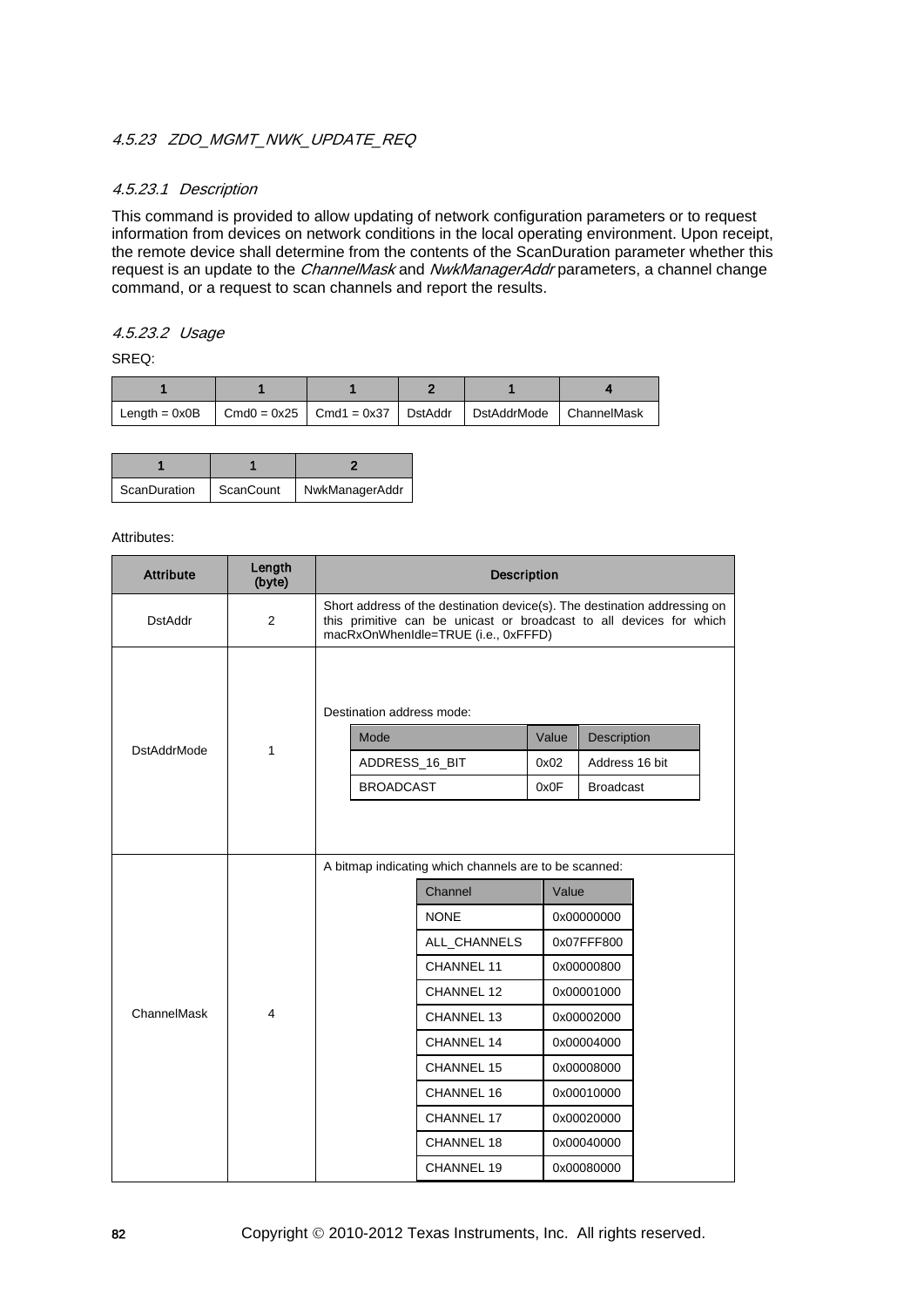|                     |   |                                                                                                                                                                                                       | CHANNEL 20        | 0x00100000 |  |  |
|---------------------|---|-------------------------------------------------------------------------------------------------------------------------------------------------------------------------------------------------------|-------------------|------------|--|--|
|                     |   |                                                                                                                                                                                                       | CHANNEL 21        | 0x00200000 |  |  |
|                     |   |                                                                                                                                                                                                       | CHANNEL 22        | 0x00400000 |  |  |
|                     |   |                                                                                                                                                                                                       | <b>CHANNEL 23</b> | 0x00800000 |  |  |
|                     |   |                                                                                                                                                                                                       | CHANNEL 24        | 0x01000000 |  |  |
|                     |   |                                                                                                                                                                                                       | CHANNEL 25        | 0x02000000 |  |  |
|                     |   |                                                                                                                                                                                                       | CHANNEL 26        | 0x04000000 |  |  |
| <b>ScanDuration</b> |   | Specifies the MAC scan duration. Valid range is 0x00-0x05, 0xFE, or<br>OxFF. The value of the ScanDuration parameter specifies the type of<br>request. See the ZigBee specification for more details. |                   |            |  |  |
| <b>ScanCount</b>    |   | This field represents the number of energy scans to be conducted and<br>reported                                                                                                                      |                   |            |  |  |
| NwkManagerAddr      | 2 | Indicates the NWK address for the device with the Network Manager bit<br>set in its Node Descriptor                                                                                                   |                   |            |  |  |

## SRSP:

| Length = $0x01$   Cmd0 = $0x65$   Cmd1 = $0x37$   Status |  |  |
|----------------------------------------------------------|--|--|

| <b>Attribute</b> | Length<br>(byte) | <b>Description</b>                           |
|------------------|------------------|----------------------------------------------|
| <b>Status</b>    |                  | Status is either Success (0) or Failure (1). |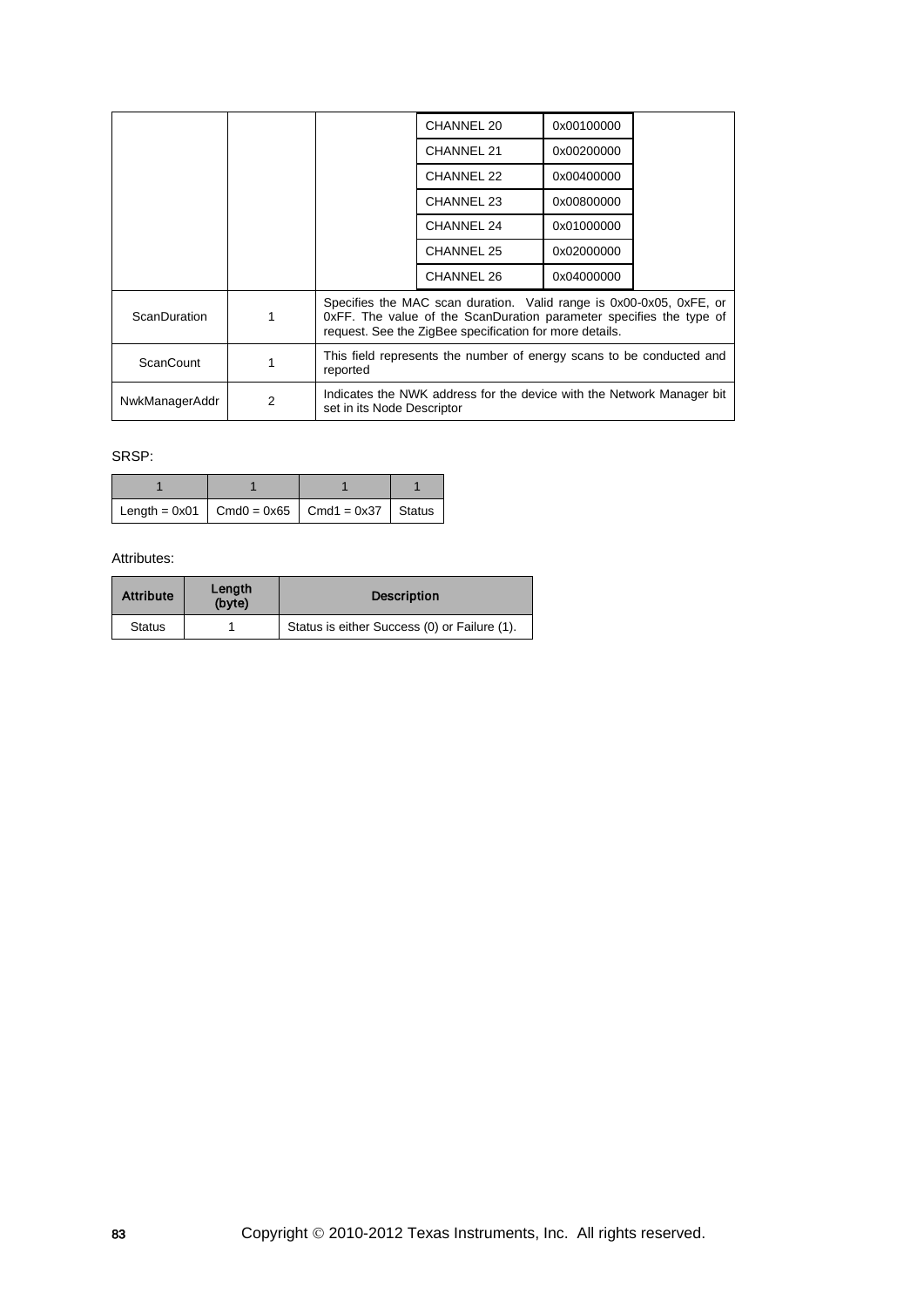## 4.5.24 ZDO\_STARTUP\_FROM\_APP

## 4.5.24.1 Description

This command starts the device in the network.

## 4.5.24.2 Usage

SREQ:

| Length = $0x01$   Cmd0 = $0x25$   Cmd1 = $0x40$   StartDelay |  |  |
|--------------------------------------------------------------|--|--|

### Attributes:

| <b>Attribute</b> | Length<br>(byte) | <b>Description</b>                                                    |
|------------------|------------------|-----------------------------------------------------------------------|
| StartDelay       |                  | Specifies the time delay before the device starts<br>in milliseconds. |

### SRSP:

| Length = $0x01$ Cmd0 = $0x65$ Cmd1 = $0x40$ Status |  |  |
|----------------------------------------------------|--|--|

| <b>Attribute</b> | Length<br>(byte) | <b>Description</b>            |
|------------------|------------------|-------------------------------|
|                  |                  | 0x00 - Restored network state |
| <b>Status</b>    |                  | 0x01 - New network state      |
|                  |                  | 0x02 - Leave and not Started  |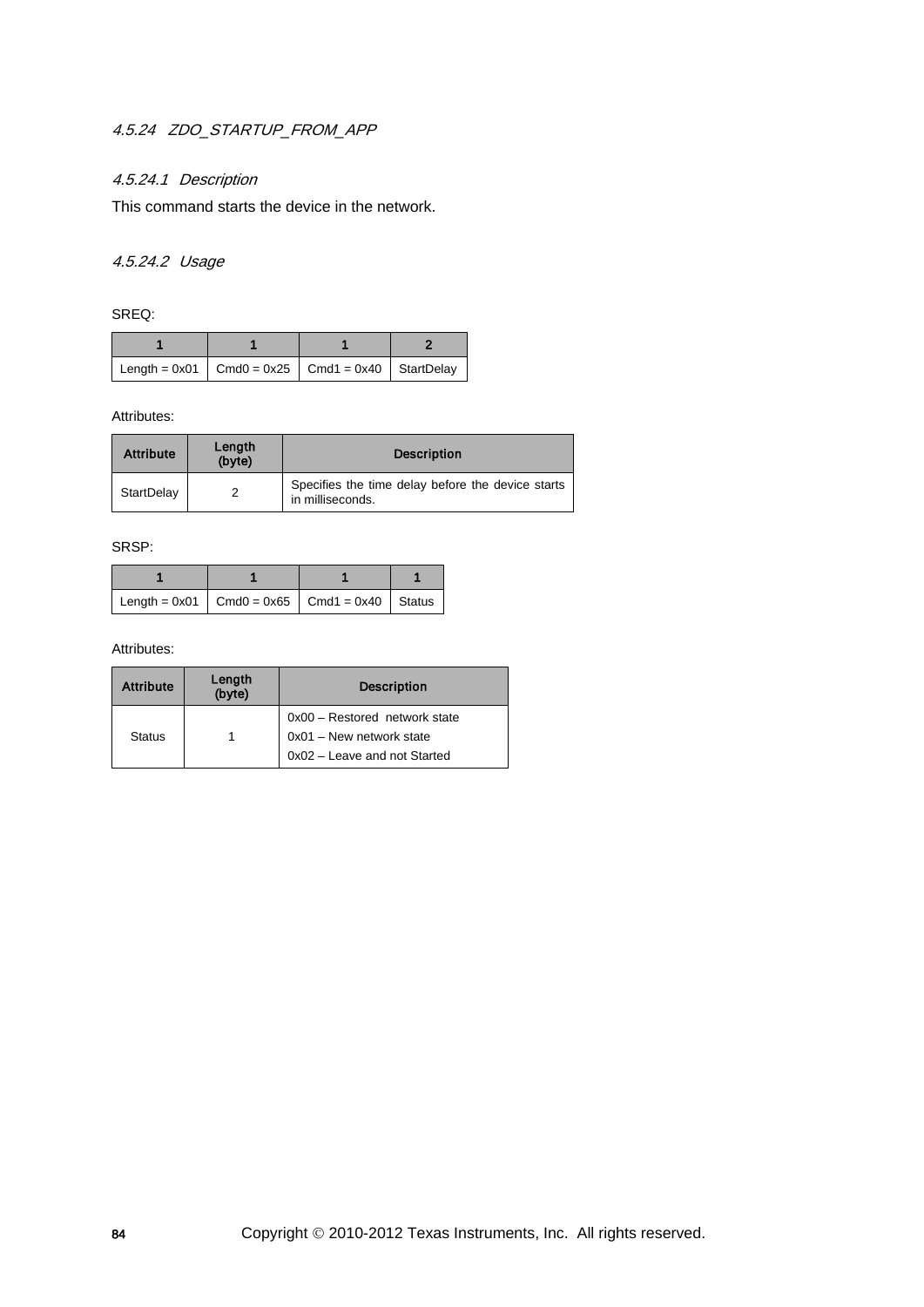## 4.5.25 ZDO AUTO FIND DESTINATION

### 4.5.25.1 Description

This function will issue a Match Descriptor Request for the requested endpoint. This message will generate a broadcast message. Note that there is no response to the host processor for this message. If there is a successful response to the match descriptor request packet, the binding table on the device will be automatically updated.

### 4.5.25.2 Usage

AREQ:

| Length = $0x01$   Cmd0 = $0x45$   Cmd1 = $0x41$   Endpoint |  |  |
|------------------------------------------------------------|--|--|

| <b>Attribute</b> | Lenath<br>(byte) | <b>Description</b>                                                  |
|------------------|------------------|---------------------------------------------------------------------|
| Endpoint         |                  | Specifies which endpoint to issue the Match Descriptor request for. |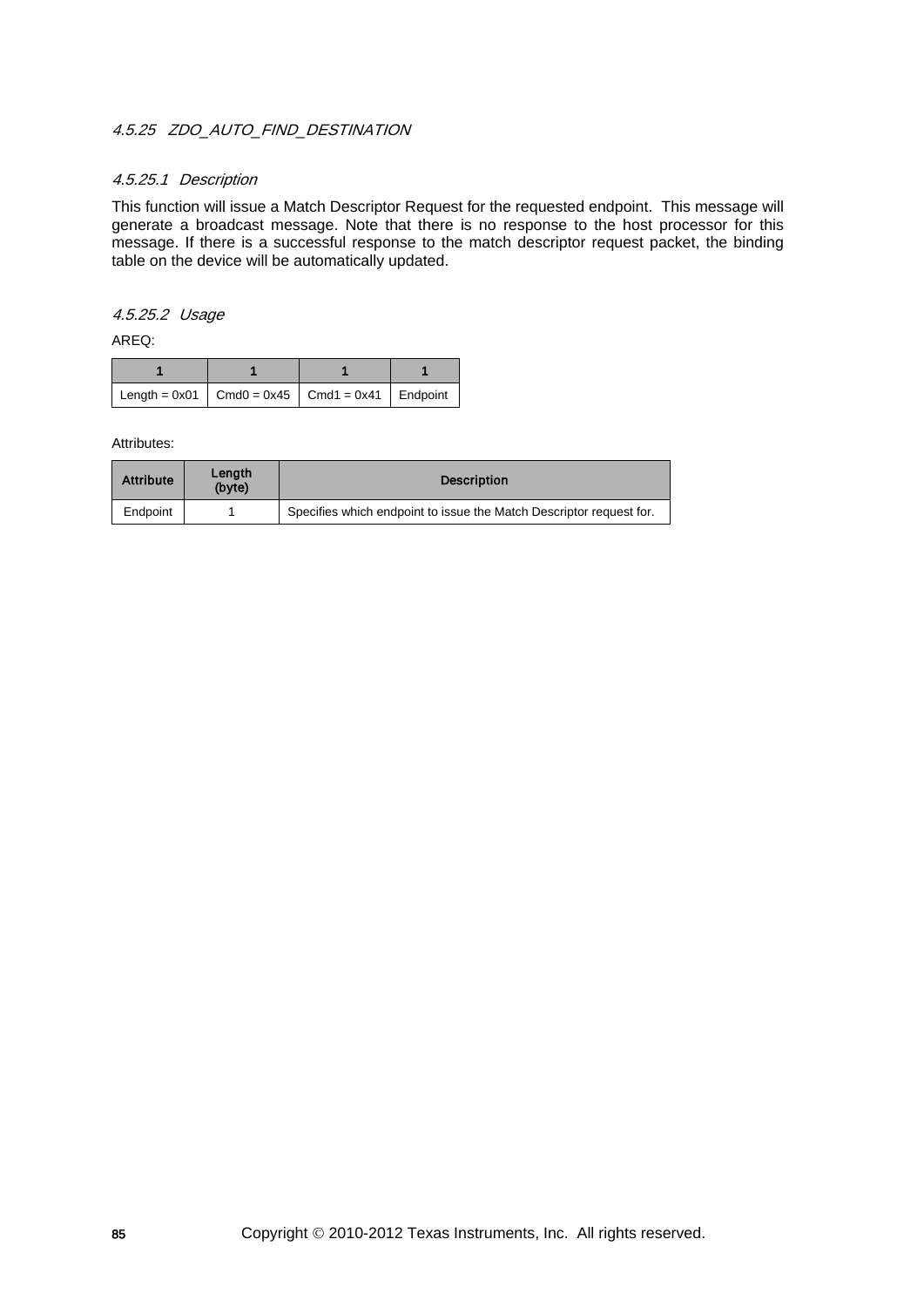## 4.5.26 ZDO\_SET\_LINK\_KEY

## 4.5.26.1 Description

This Command sets the application or trust center link key for a given device.

## 4.5.26.2 Usage

SREQ:

| Length = $0x01$   Cmd0 = $0x25$   Cmd1 = $0x23$   ShortAddr   IEEEaddr   LinkKeyData |  |  |  |
|--------------------------------------------------------------------------------------|--|--|--|

Attributes:

| <b>Attribute</b> | Length<br>(byte) | <b>Description</b>                                      |
|------------------|------------------|---------------------------------------------------------|
| ShortAddr        |                  | Specifies the short address of the device.              |
| <b>IEEEaddr</b>  | 8                | Specifies the extended (IEEE) address of<br>the device. |
| LinkKeyData      | 16               | 128 bit link key data of the device.                    |

SRSP:

| Length = $0x01$   Cmd0 = $0x65$   Cmd1 = $0x23$   Status |  |  |
|----------------------------------------------------------|--|--|

| <b>Attribute</b> | Length<br>(byte) | <b>Description</b>                                                                                   |
|------------------|------------------|------------------------------------------------------------------------------------------------------|
| <b>Status</b>    |                  | $0x00 - Success$<br>0x01 - Fail to add to address manager.<br>0x11 - Security manager key table full |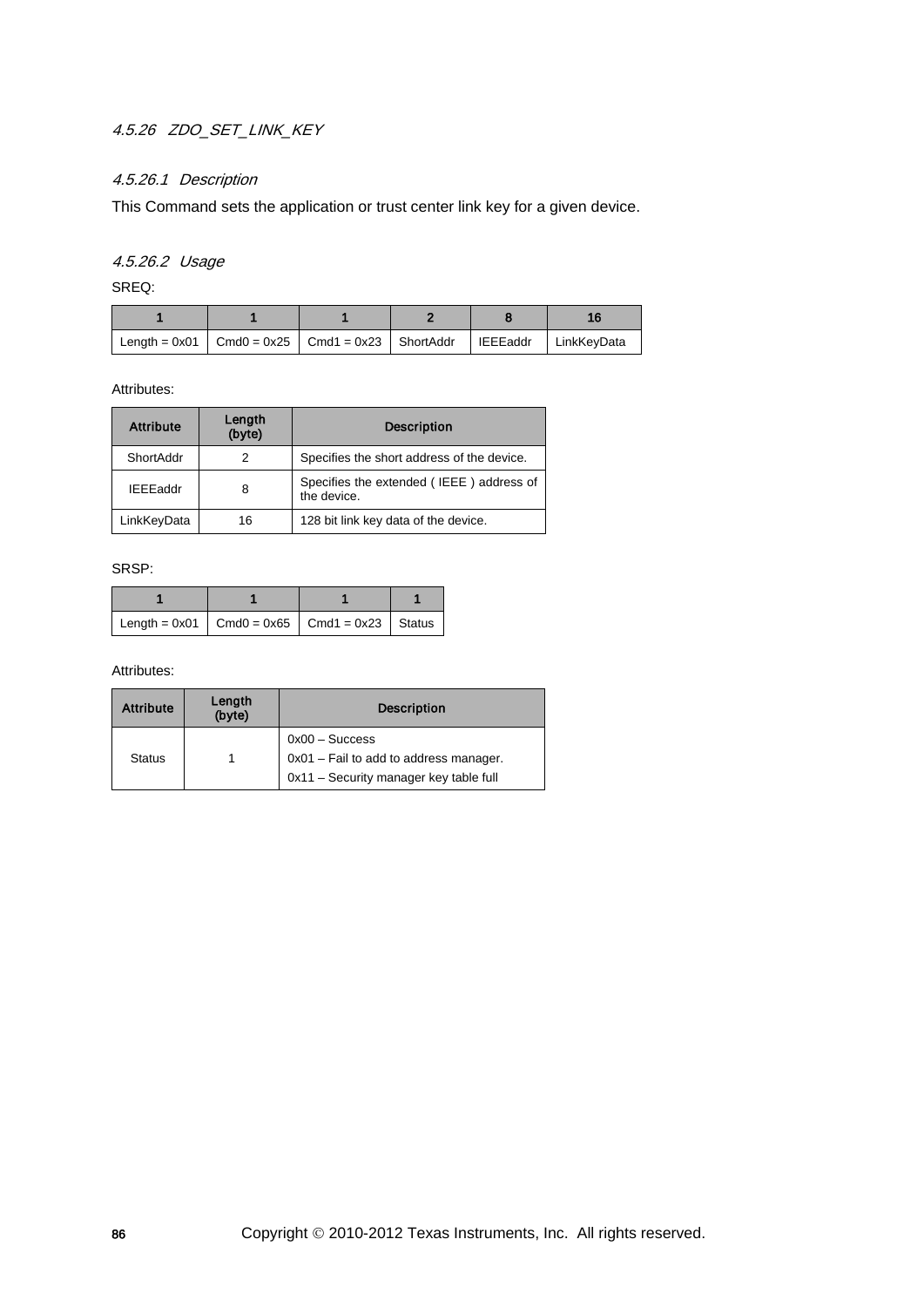# 4.5.27 ZDO\_REMOVE\_LINK\_KEY

## 4.5.27.1 Description

This command removes the application or trust center link key of a given device.

## 4.5.27.2 Usage

SREQ:

| Length = $0x01$ Cmd0 = $0x25$ Cmd1 = $0x24$   IEEEaddr |  |  |
|--------------------------------------------------------|--|--|

Attributes:

| <b>Attribute</b> | Lenath<br>(byte) | <b>Description</b>                                   |
|------------------|------------------|------------------------------------------------------|
| <b>IEEEaddr</b>  |                  | Specifies the extended (IEEE) address of the device. |

SRSP:

| Length = 0x01   Cmd0 = 0x65   Cmd1 = 0x24   Status |  |  |
|----------------------------------------------------|--|--|

| <b>Attribute</b> | Length<br>(byte) | <b>Description</b>                         |
|------------------|------------------|--------------------------------------------|
| <b>Status</b>    |                  | $0x00 -$ Success<br>0xC8 - Unknown device. |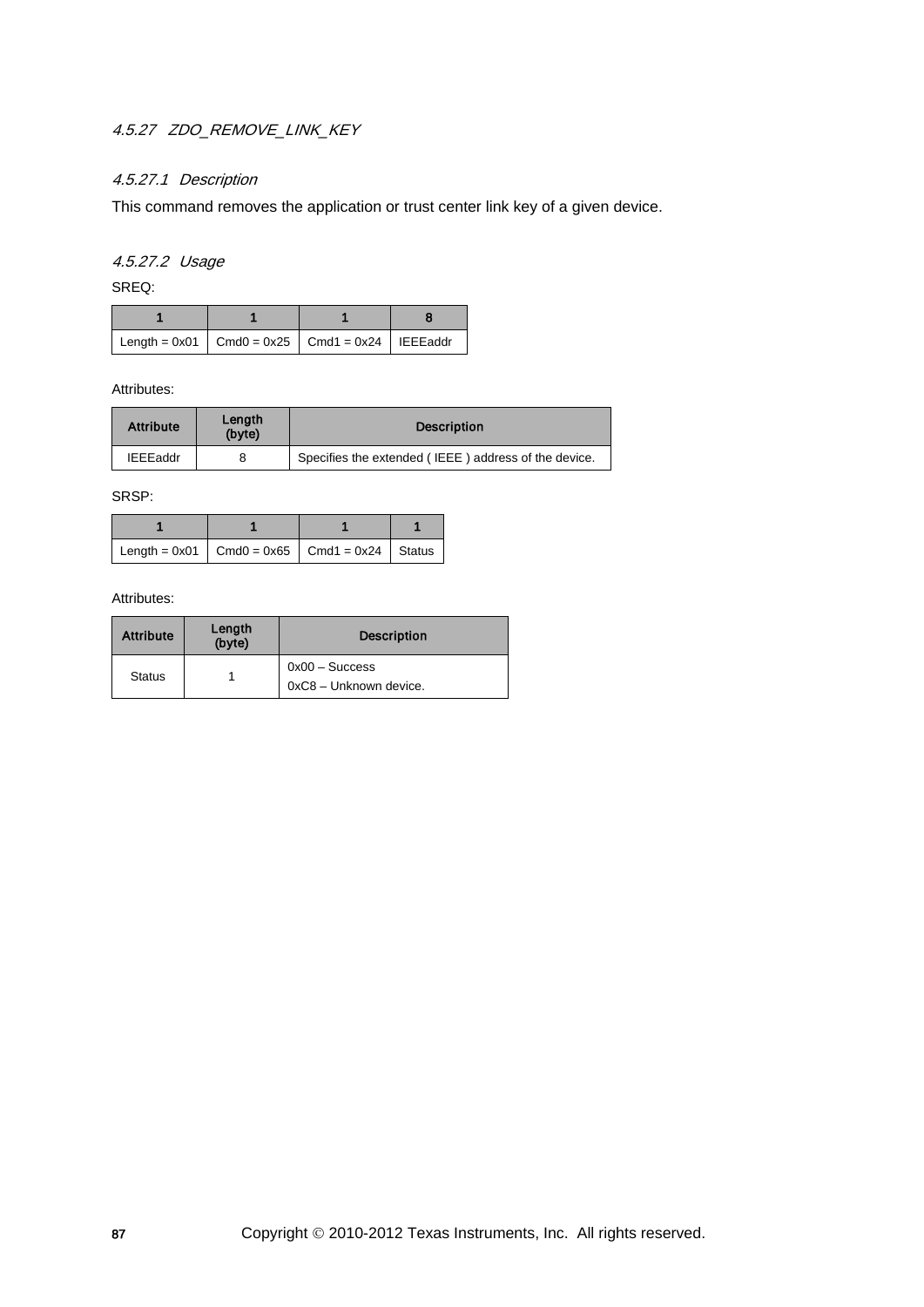## 4.5.28 ZDO\_GET\_LINK\_KEY

## 4.5.28.1 Description

This command retrieves the application or trust center link key of a given device.

## 4.5.28.2 Usage

SREQ:

| Length = $0x08$ Cmd0 = $0x25$ Cmd1 = $0x25$   IEEEaddr |  |  |
|--------------------------------------------------------|--|--|

### Attributes:

| <b>Attribute</b> | Length<br>(byte) | <b>Description</b>                                   |
|------------------|------------------|------------------------------------------------------|
| <b>IEEEaddr</b>  |                  | Specifies the extended (IEEE) address of the device. |

SRSP:

| Length = $0x19$ $\mid$ Cmd0 = $0x65$ $\mid$ Cmd1 = $0x25$ $\mid$ Status $\mid$ IEEEAddr $\mid$ LinkKeyData |  |  |  |
|------------------------------------------------------------------------------------------------------------|--|--|--|

| <b>Attribute</b> | Length<br>(byte) | <b>Description</b>                         |
|------------------|------------------|--------------------------------------------|
| <b>Status</b>    |                  | $0x00 - Success$<br>0xC8 - Unknown device. |
| <b>IEEEAddr</b>  | 8                | <b>IEEE</b> address of the device          |
| LinkKeyData      | 16               | Link key data of the device.               |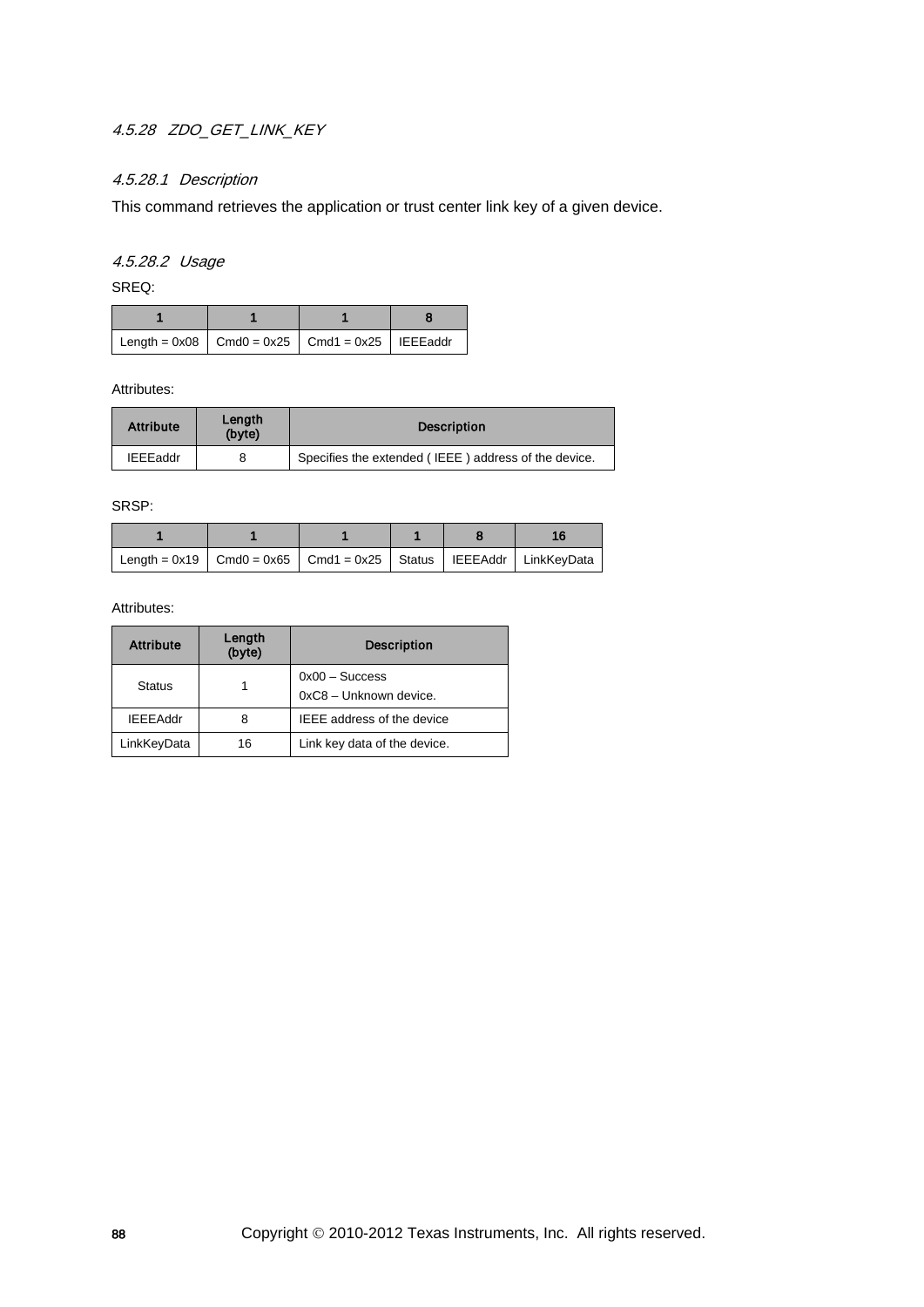## 4.5.29 ZDO\_NWK\_DISCOVERY\_REQ

## 4.5.29.1 Description

This command is used to initiate a network discovery (active scan).

## 4.5.29.2 Usage

SREQ:

|  | $\vert$ Length = 0x05 $\vert$ Cmd0 = 0x25 $\vert$ Cmd1 = 0x26 $\vert$ Scan Channels | Scan Duration |
|--|-------------------------------------------------------------------------------------|---------------|

### Attributes:

| <b>Attribute</b>     | Length<br>(byte) | <b>Description</b>                                    |                   |                                                                     |  |  |
|----------------------|------------------|-------------------------------------------------------|-------------------|---------------------------------------------------------------------|--|--|
|                      |                  | Bit mask for channels to scan. Type: ZIGBEE_CHANNELS. |                   |                                                                     |  |  |
|                      |                  |                                                       | Channel           | Value                                                               |  |  |
|                      |                  |                                                       | <b>NONE</b>       | 0x00000000                                                          |  |  |
|                      |                  |                                                       | ALL CHANNELS      | 0x07FFF800                                                          |  |  |
|                      |                  |                                                       | CHANNEL 11        | 0x00000800                                                          |  |  |
|                      |                  |                                                       | CHANNEL 12        | 0x00001000                                                          |  |  |
|                      |                  |                                                       | CHANNEL 13        | 0x00002000                                                          |  |  |
|                      | $\overline{4}$   |                                                       | CHANNEL 14        | 0x00004000                                                          |  |  |
|                      |                  |                                                       | <b>CHANNEL 15</b> | 0x00008000                                                          |  |  |
| Scan Channels        |                  |                                                       | CHANNEL 16        | 0x00010000                                                          |  |  |
|                      |                  |                                                       | CHANNEL 17        | 0x00020000                                                          |  |  |
|                      |                  |                                                       | CHANNEL 18        | 0x00040000                                                          |  |  |
|                      |                  |                                                       | CHANNEL 19        | 0x00080000                                                          |  |  |
|                      |                  |                                                       | CHANNEL 20        | 0x00100000                                                          |  |  |
|                      |                  |                                                       | CHANNEL 21        | 0x00200000                                                          |  |  |
|                      |                  |                                                       | CHANNEL 22        | 0x00400000                                                          |  |  |
|                      |                  |                                                       | CHANNEL 23        | 0x00800000                                                          |  |  |
|                      |                  |                                                       | CHANNEL 24        | 0x01000000                                                          |  |  |
|                      |                  |                                                       | CHANNEL 25        | 0x02000000                                                          |  |  |
|                      |                  |                                                       | CHANNEL 26        | 0x04000000                                                          |  |  |
| <b>Scan Duration</b> | 1                | channel                                               |                   | A value used to calculate the length of time to spend scanning each |  |  |

### SRSP:

| Length = $0x01$ Cmd0 = $0x65$ Cmd1 = $0x26$ Status |  |  |
|----------------------------------------------------|--|--|

| <b>Attribute</b> | Length<br>(byte) | <b>Description</b>                                                                                                                                                                                                                                                          |
|------------------|------------------|-----------------------------------------------------------------------------------------------------------------------------------------------------------------------------------------------------------------------------------------------------------------------------|
| <b>Status</b>    | 1                | $0x00 - Success$<br>0x02 - Invalid Parameter<br>0xC2 - ZNwkInvalidRequest. if the device is already on a network.<br>User ZDO MGMT NWK DISC REQ instead. Or leave the network<br>first, then initiate the request.<br>0xFC - MAC_SCAN_IN_PROGRESS if a channel change is in |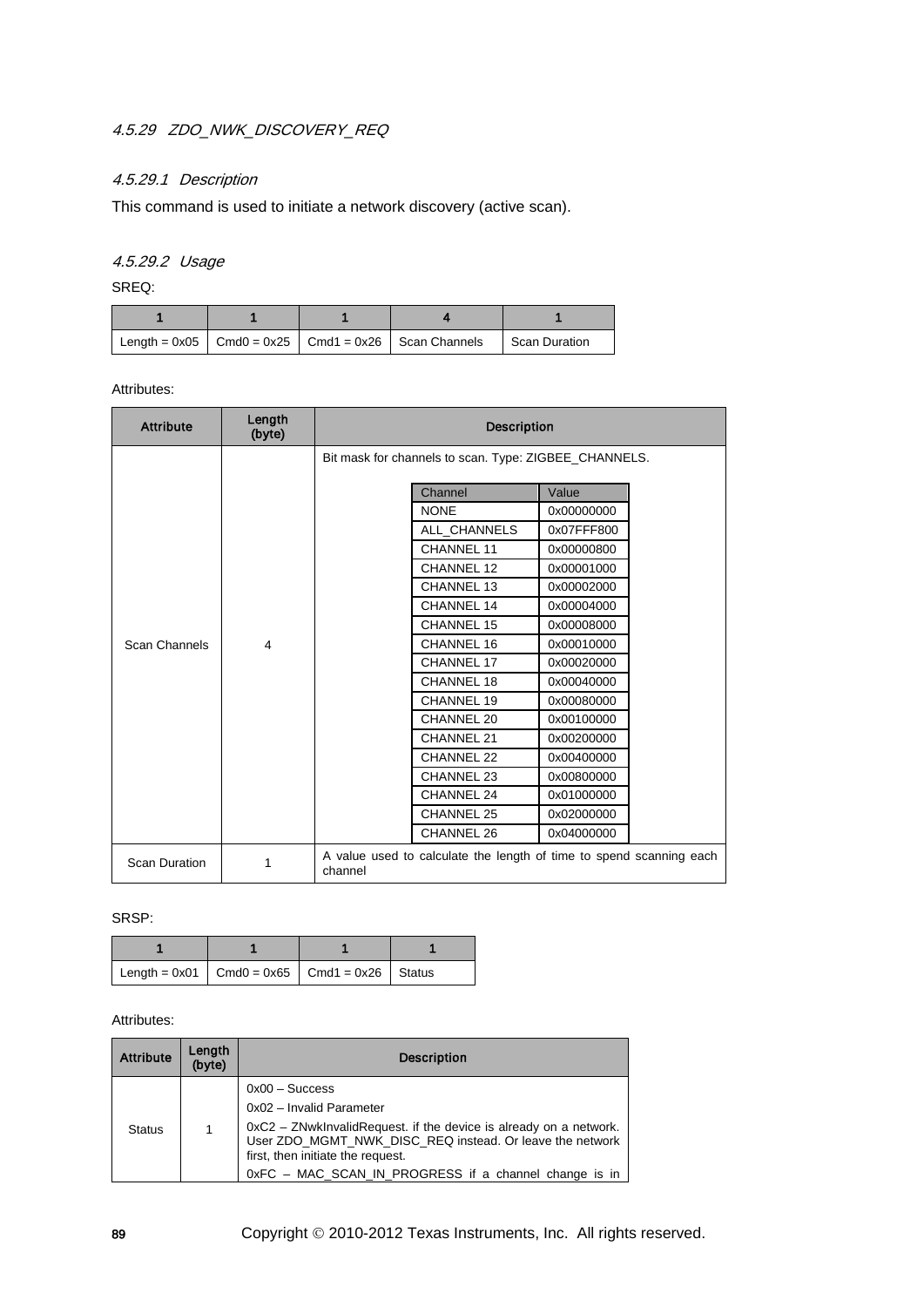| progress.                                                  |
|------------------------------------------------------------|
| 0x1A - MAC_NO_RESOURCE if the operation could not complete |
| because no memory resource were available                  |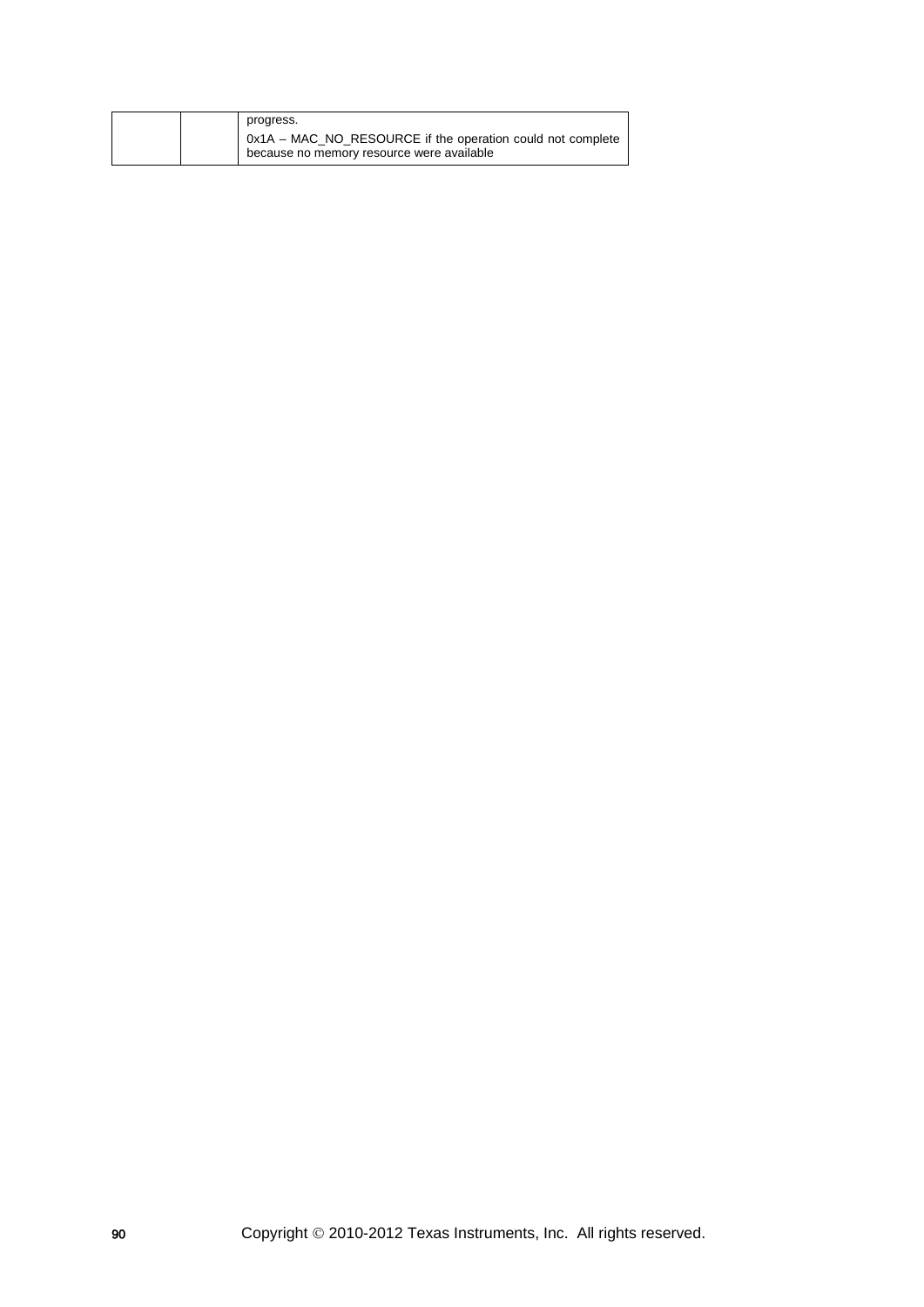## 4.5.30 ZDO\_JOIN\_REQ

## 4.5.30.1 Description

This command is used to request the device to join itself to a parent device on a network.

## 4.5.30.2 Usage

SREQ:

| Length $= 0x0F$ | $Cmd0 = 0x25$        | $Cmd1 = 0x27$ | Logical Channel      | Pan ID |
|-----------------|----------------------|---------------|----------------------|--------|
|                 |                      |               |                      |        |
| Extended Pan ID | <b>Chosen Parent</b> | Parent Depth  | <b>Stack Profile</b> |        |

Attributes:

| <b>Attribute</b>     | Lenath<br>(byte) | <b>Description</b>                                                                 |  |
|----------------------|------------------|------------------------------------------------------------------------------------|--|
| Logical Channel      |                  | Channel where the PAN is located.                                                  |  |
| Pan ID               | 2                | Id of PAN to join                                                                  |  |
| Extended Pan ID      | 8                | 64-bit extended PAN ID (ver. 1.1 only). If not v1.1 or don't<br>care, use all 0xFF |  |
| Chosen Parent        | 2                | Short address of the parent device chosen to join                                  |  |
| Parent Depth         |                  | Depth of the parent                                                                |  |
| <b>Stack Profile</b> |                  | Stack profile of the network to join                                               |  |

SRSP:

| Length = $0x01$ Cmd0 = $0x65$ Cmd1 = $0x27$ Status |  |  |
|----------------------------------------------------|--|--|

| <b>Attribute</b> | Length (byte) | <b>Description</b>                                                                                                   |
|------------------|---------------|----------------------------------------------------------------------------------------------------------------------|
| <b>Status</b>    |               | $0x00 -$ Success                                                                                                     |
|                  |               | 0xC2 – ZNwkInvalidRequest. if device is already<br>on a network. Leave the network first, then try to<br>join again. |
|                  |               | 0xC3 - ZNwkNotPermitted if chosen router is<br>not a valid short address.                                            |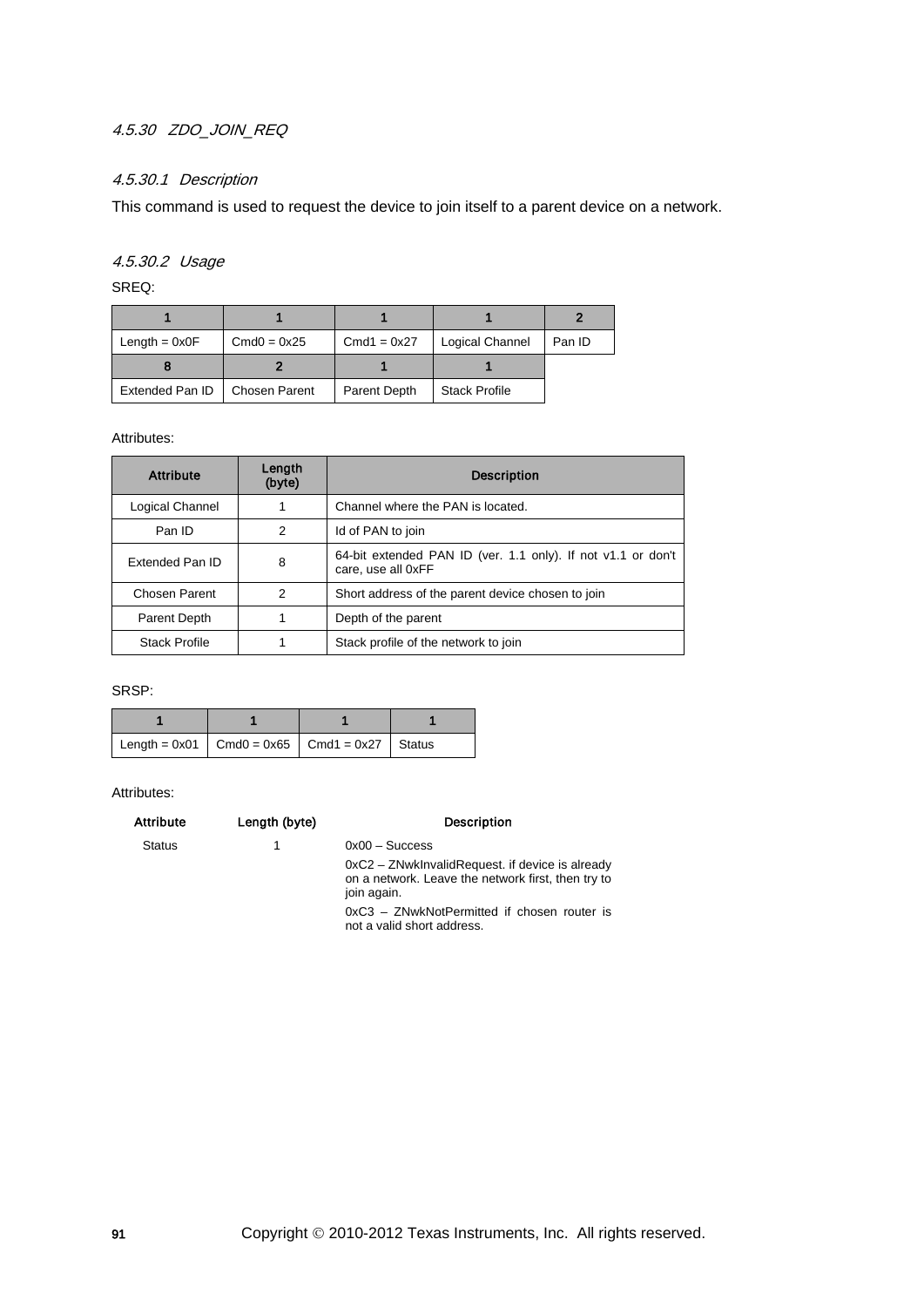## 4.5.31 ZDO\_NWK\_ADDR\_RSP

## 4.5.31.1 Description

This command is issued by the App processor to return the results from a ZDO\_NWK\_ADDR\_REQ, as long as the ZCD\_NV\_ZDO\_DIRECT\_CB configuration item is set to TRUE.

4.5.31.2 Usage

AREQ:

| Length = $0x0D-0x53$ |             | $Cmd0 = 0x45$ $Cmd1 = 0x80$ |              | Status | <b>IEEEAddr</b> | NwkAddr |
|----------------------|-------------|-----------------------------|--------------|--------|-----------------|---------|
|                      |             |                             | $0 - 70$     |        |                 |         |
| StartIndex           | NumAssocDev |                             | AssocDevList |        |                 |         |

| <b>Attribute</b>   | Lenath<br>(byte) | <b>Description</b>                                                                                                                                                                                                            |  |
|--------------------|------------------|-------------------------------------------------------------------------------------------------------------------------------------------------------------------------------------------------------------------------------|--|
| <b>Status</b>      |                  | This field indicates either SUCCESS or FAILURE.                                                                                                                                                                               |  |
| <b>IEEEAddr</b>    | 8                | Specifies the 64 bit IEEE address of source device.                                                                                                                                                                           |  |
| NwkAddr            | 2                | Specifies the short network address of responding device.                                                                                                                                                                     |  |
| StartIndex         |                  | Specifies the starting index into the list of associated devices for this<br>report.                                                                                                                                          |  |
| <b>NumAssocDev</b> |                  | Specifies the number of associated devices.                                                                                                                                                                                   |  |
| AssocDevl ist      | $0 - 70$         | Contains the list of short addresses (2 bytes each) of the associated<br>devices. This list can be a partial list if the entire list doesn't fit into a<br>packet. If it is a partial list, the starting index is StartIndex. |  |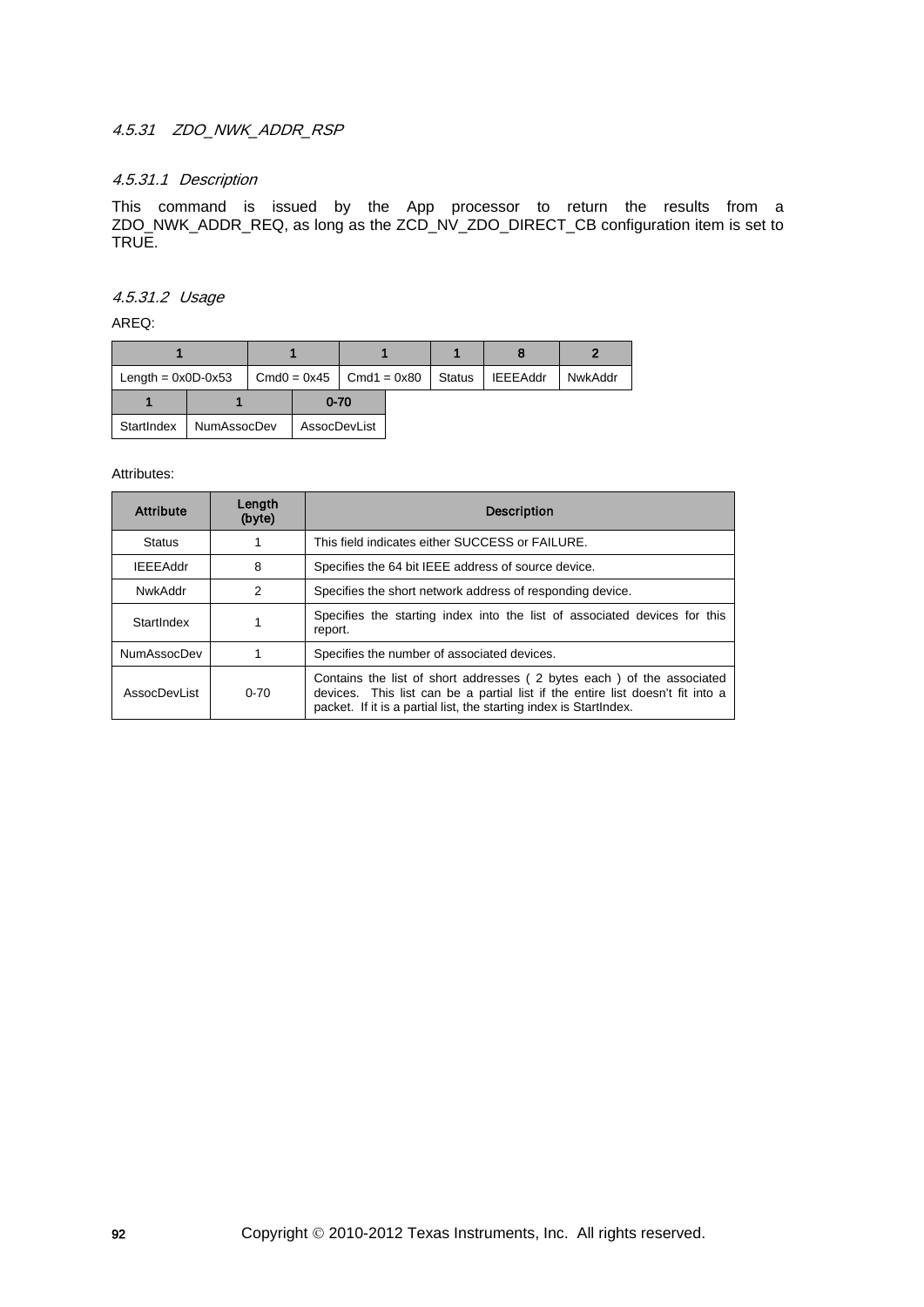## 4.5.32 ZDO IEEE ADDR RSP

## 4.5.32.1 Description

This callback message is in response to the ZDO IEEE Address Request, as long as the ZCD\_NV\_ZDO\_DIRECT\_CB configuration item is set to TRUE.

### 4.5.32.2 Usage

AREQ:

| Length = $0x0D-0x53$ $\vert$ Cmd0 = $0x45$ $\vert$ Cmd1 = $0x81$ $\vert$ Status $\vert$ IEEEAddr |  |  | NwkAddr |
|--------------------------------------------------------------------------------------------------|--|--|---------|

|                          | $0 - 70$     |
|--------------------------|--------------|
| StartIndex   NumAssocDev | AssocDevList |

| <b>Attribute</b>   | Length<br>(byte) | <b>Description</b>                                                                                                                                                                                                         |  |
|--------------------|------------------|----------------------------------------------------------------------------------------------------------------------------------------------------------------------------------------------------------------------------|--|
| <b>Status</b>      |                  | This field indicates either SUCCESS or FAILURE.                                                                                                                                                                            |  |
| <b>IEEEAddr</b>    | 8                | Specifies the 64 bit IEEE address of source device.                                                                                                                                                                        |  |
| NwkAddr            | 2                | Specifies the short network address of responding device.                                                                                                                                                                  |  |
| StartIndex         |                  | Specifies the starting index into the list of associated devices for this<br>report.                                                                                                                                       |  |
| <b>NumAssocDev</b> |                  | Specifies the number of associated devices.                                                                                                                                                                                |  |
| AssocDevList       | $0 - 70$         | Contains the list of short addresses (2 bytes each) for associated<br>devices. This list can be a partial list if the entire list doesn't fit into a<br>packet. If it is a partial list, the starting index is StartIndex. |  |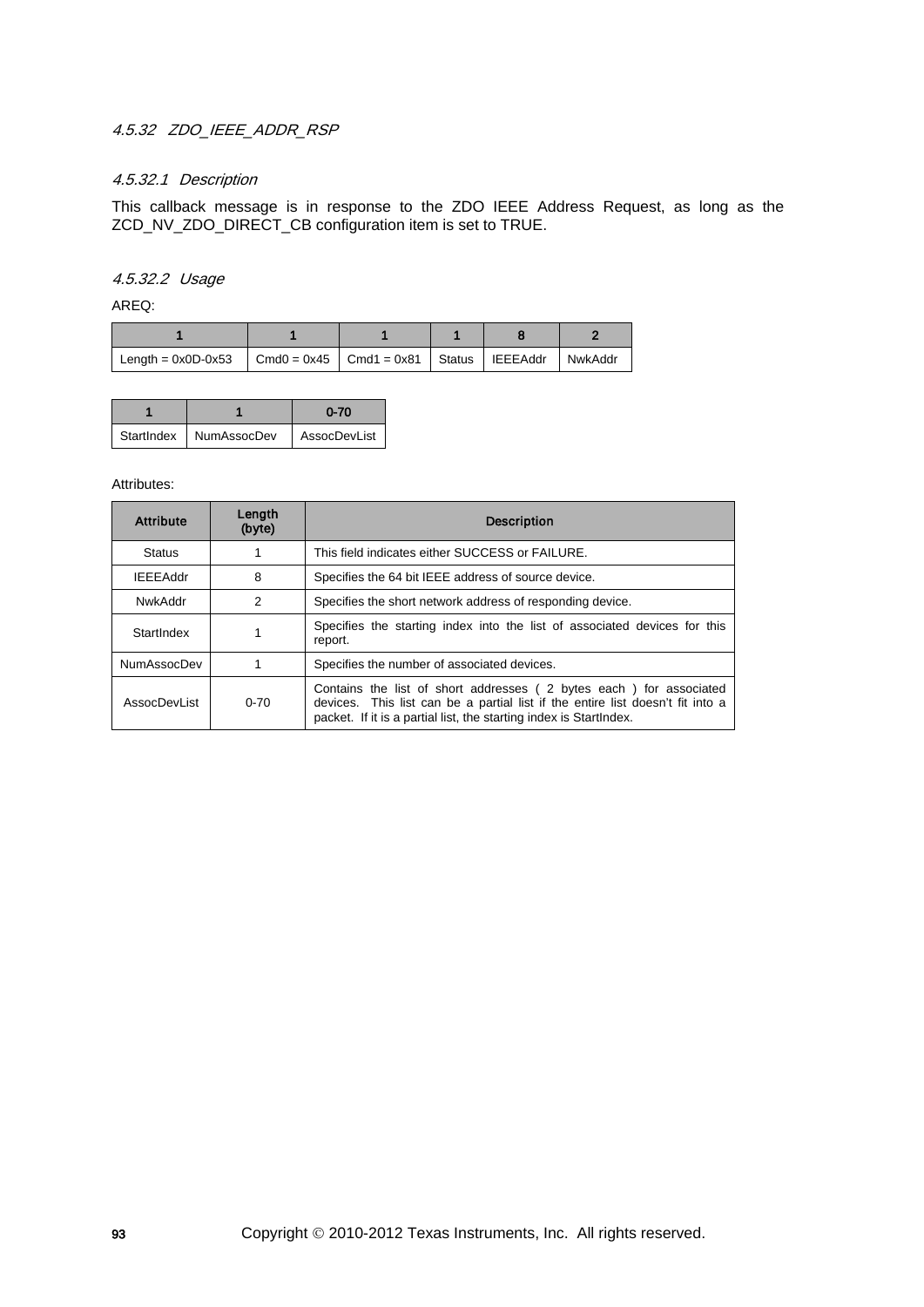## 4.5.33 ZDO\_NODE\_DESC\_RSP

### 4.5.33.1 Description

This callback message is in response to the ZDO Node Descriptor Request, as long as the ZCD\_NV\_ZDO\_DIRECT\_CB configuration item is set to TRUE. See the ZigBee specification for more detailed descriptions for each of the individual fields.

### 4.5.33.2 Usage

AREQ:

| Length = $0x12$   Cmd0 = $0x45$   Cmd1 = $0x82$   SrcAddr   Status   NwkAddr |  |  |  |
|------------------------------------------------------------------------------|--|--|--|

| LogicalType/<br>ComplexDescAvailable/<br>UserDescAvailable | APSFlags/<br>FrequencyBand | MACCapabilityFlags | <b>ManufacturerCode</b> |
|------------------------------------------------------------|----------------------------|--------------------|-------------------------|

| MaxBufferSize | MaxTransferSize | ServerMask | MaxOutTransferSize | <b>DescriptorCapabilities</b> |
|---------------|-----------------|------------|--------------------|-------------------------------|

| <b>Attribute</b>                                              | Length<br>(byte) | <b>Description</b> |                                                                                                  |       |  |                   |   |  |
|---------------------------------------------------------------|------------------|--------------------|--------------------------------------------------------------------------------------------------|-------|--|-------------------|---|--|
| SrcAddr                                                       | 2                |                    | The message's source network address                                                             |       |  |                   |   |  |
| <b>Status</b>                                                 | 1                |                    | This field indicates either SUCCESS or FAILURE                                                   |       |  |                   |   |  |
| <b>NWKAddrOfInterest</b>                                      | 2                |                    | Device's short address of this Node descriptor                                                   |       |  |                   |   |  |
|                                                               |                  |                    | Logical Type: Bit $0-2$ -                                                                        |       |  |                   |   |  |
|                                                               |                  |                    | <b>Description</b>                                                                               | Value |  |                   |   |  |
|                                                               |                  |                    | ZigBee Coordinator                                                                               | 0     |  |                   |   |  |
| LogicalType/                                                  |                  |                    | ZigBee Router                                                                                    | 1     |  |                   |   |  |
| ComplexDescriptorAvailable/<br><b>UserDescriptorAvailable</b> | 1                |                    |                                                                                                  |       |  | ZigBee End Device | 2 |  |
|                                                               |                  |                    | ComplexDescriptorAvailable: Bit 3 - Indicates if<br>complex descriptor is available for the node |       |  |                   |   |  |
|                                                               |                  |                    | UserDescriptorAvailable: Bit 4 - Indicates if user<br>descriptor is available for the node       |       |  |                   |   |  |
|                                                               |                  |                    | Reserved - Bit 5-7 - reserved for future use                                                     |       |  |                   |   |  |
|                                                               | 1                | <b>APS</b>         | APSFlags $-$ Bit 0-4 $-$ Node Flags assigned for                                                 |       |  |                   |   |  |
| APSFlags/FrequencyBand                                        |                  |                    | Node Frequency Band $-$ Bit 5-7 $-$ Identifies node<br>frequency band capabilities               |       |  |                   |   |  |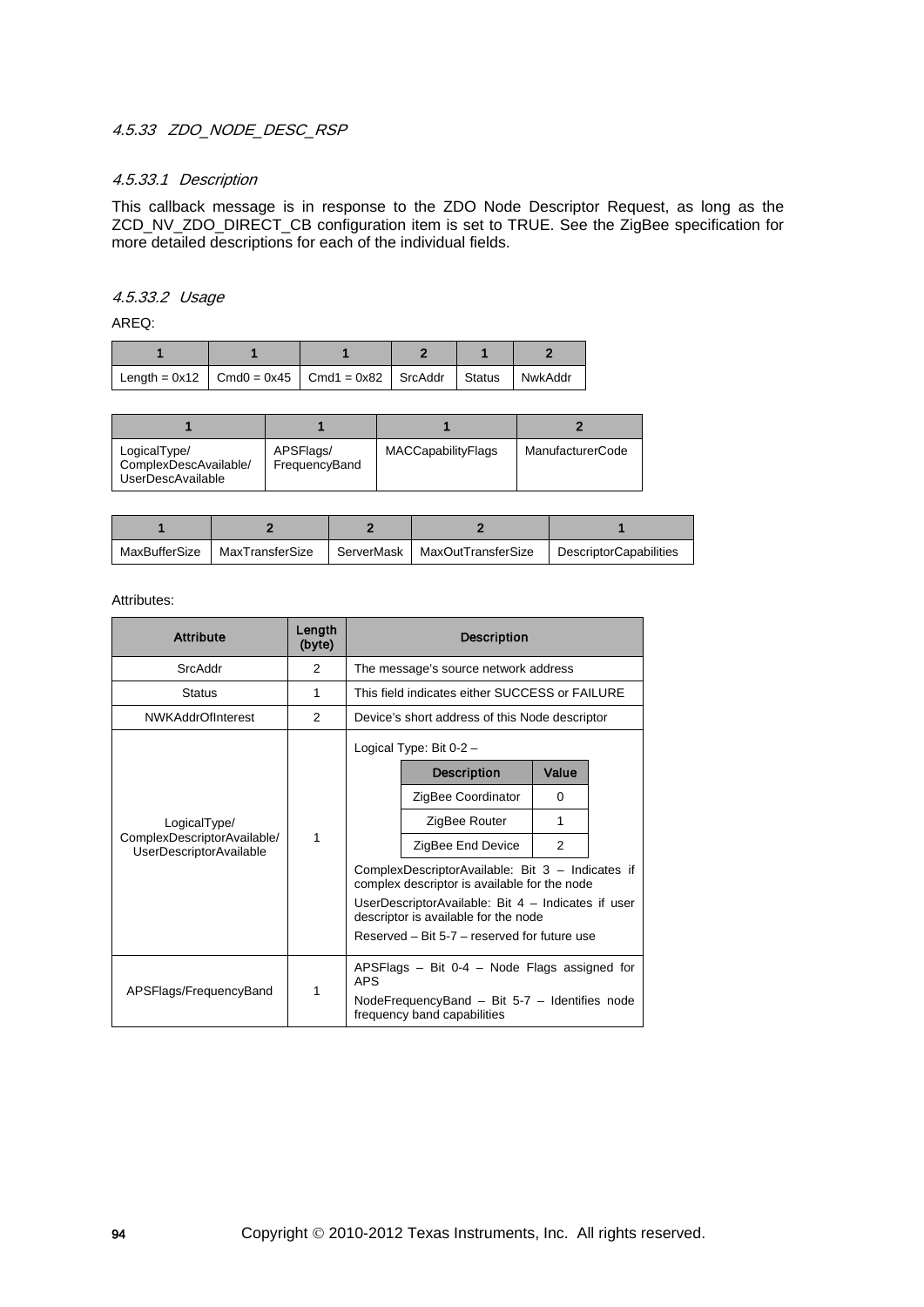|                               |                | Capability flags stored for the MAC                                                                                                                                                       |       |  |
|-------------------------------|----------------|-------------------------------------------------------------------------------------------------------------------------------------------------------------------------------------------|-------|--|
|                               |                | <b>Description</b>                                                                                                                                                                        | Value |  |
|                               |                | CAPINFO_DEVICETYPE_RFD                                                                                                                                                                    | 0x00  |  |
|                               |                | CAPINFO ALTPANCOORD                                                                                                                                                                       | 0x01  |  |
| <b>MacCapabilitiesFlags</b>   | 1              | CAPINFO DEVICETYPE FFD                                                                                                                                                                    | 0x02  |  |
|                               |                | CAPINFO POWER AC                                                                                                                                                                          | 0x04  |  |
|                               |                | CAPINFO RCVR ON IDLE                                                                                                                                                                      | 0x08  |  |
|                               |                | CAPINFO SECURITY CAPABLE                                                                                                                                                                  | 0x40  |  |
|                               |                | CAPINFO ALLOC ADDR                                                                                                                                                                        | 0x80  |  |
| ManufacturerCode              | 2              | Specifies a manufacturer code that is allocated by<br>the ZigBee Alliance, relating to the manufacturer to<br>the device                                                                  |       |  |
| <b>MaxBufferSize</b>          | 1              | Indicates size of maximum NPDU. This field is<br>used as a high level indication for management                                                                                           |       |  |
| MaxInTransferSize             | 2              | Indicates maximum size of Transfer up to 0x7fff<br>(This field is reserved in version 1.0 and shall be<br>set to zero)                                                                    |       |  |
| <b>ServerMask</b>             | $\overline{2}$ | Bit 0 - Primary Trust Center<br>1 - Backup Trust Center<br>2 - Primary Binding Table Cache<br>3 - Backup Binding Table Cache<br>4 - Primary Discovery Cache<br>5 - Backup Discovery Cache |       |  |
| <b>MaxOutTransferSize</b>     | 2              | Indicates maximum size of Transfer up to 0x7fff                                                                                                                                           |       |  |
| <b>DescriptorCapabilities</b> | 1              | Specifies the Descriptor capabilities                                                                                                                                                     |       |  |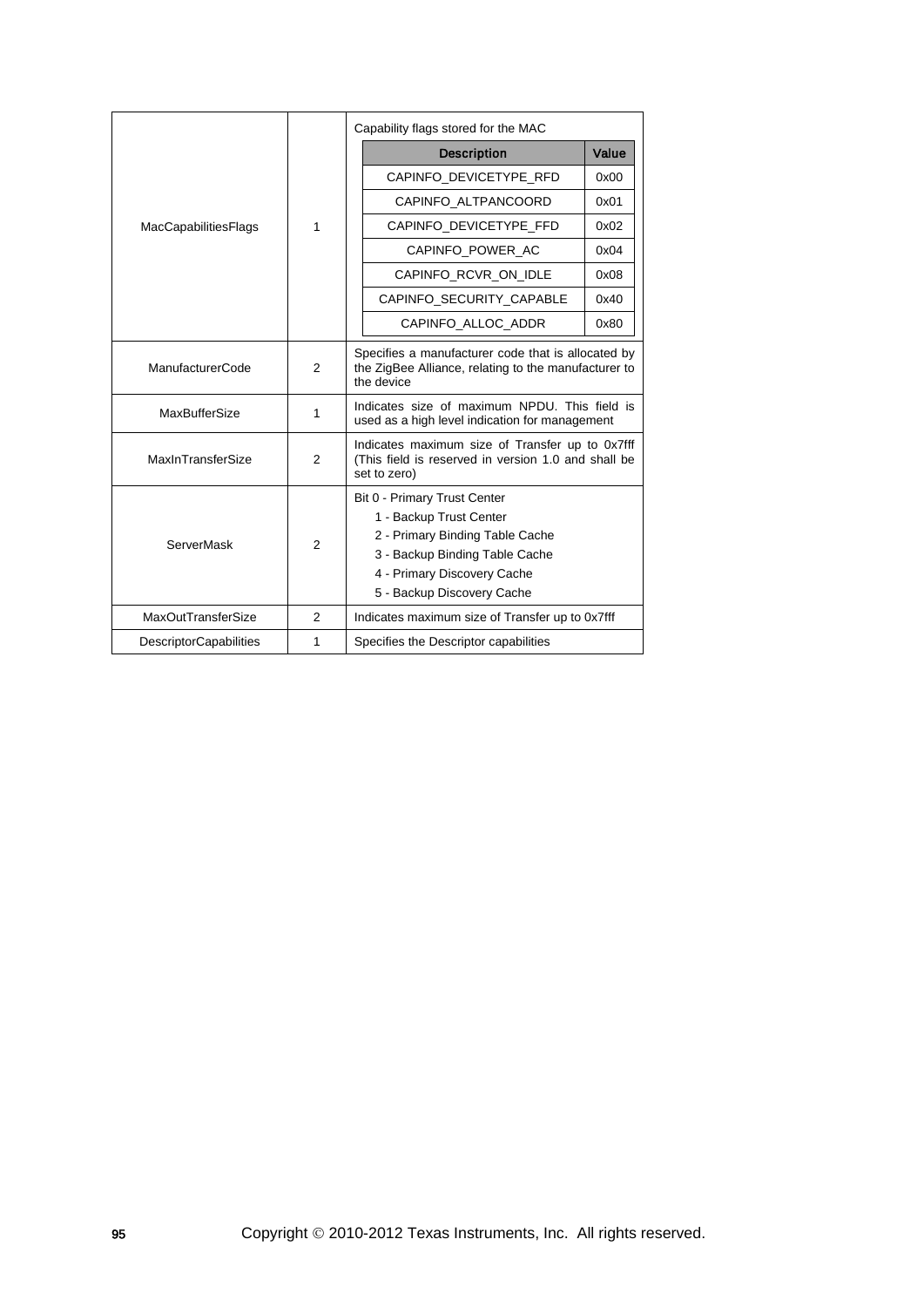## 4.5.34 ZDO\_POWER\_DESC\_RSP

### 4.5.34.1 Description

This callback message is in response to the ZDO Power Descriptor Request, as long as the ZCD\_NV\_ZDO\_DIRECT\_CB configuration item is set to TRUE. See the ZigBee specification for more detailed descriptions for each of the individual fields.

### 4.5.34.2 Usage

AREQ:

| Length = $0x07$ Cmd $0 = 0x45$ | $Cmd1 = 0x83$ | SrcAddr | <b>Status</b> | NwkAddr |
|--------------------------------|---------------|---------|---------------|---------|

| CurrentPowerMode/AvailablePowerSources | CurrentPowerSource/CurrentPowerSourceLevel |
|----------------------------------------|--------------------------------------------|

| <b>Attribute</b>                           | Length<br>(byte) | <b>Description</b>                                                    |
|--------------------------------------------|------------------|-----------------------------------------------------------------------|
| SrcAddr                                    | 2                | Specifies the message's source network address.                       |
| <b>Status</b>                              |                  | This field indicates either SUCCESS or FAILURE.                       |
| <b>NWKAddr</b>                             | 2                | Device short address that this response describes.                    |
| CurrentPowerMode/AvailablePowerSources     |                  | - CurrentPowerMode: bits 3-0<br>- AvailablePowerSources: bits 7-4     |
| CurrentPowerSource/CurrentPowerSourceLevel |                  | - CurrentPowerSource: bits 3-0<br>- CurrentPowerSourceLevel: bits 7-4 |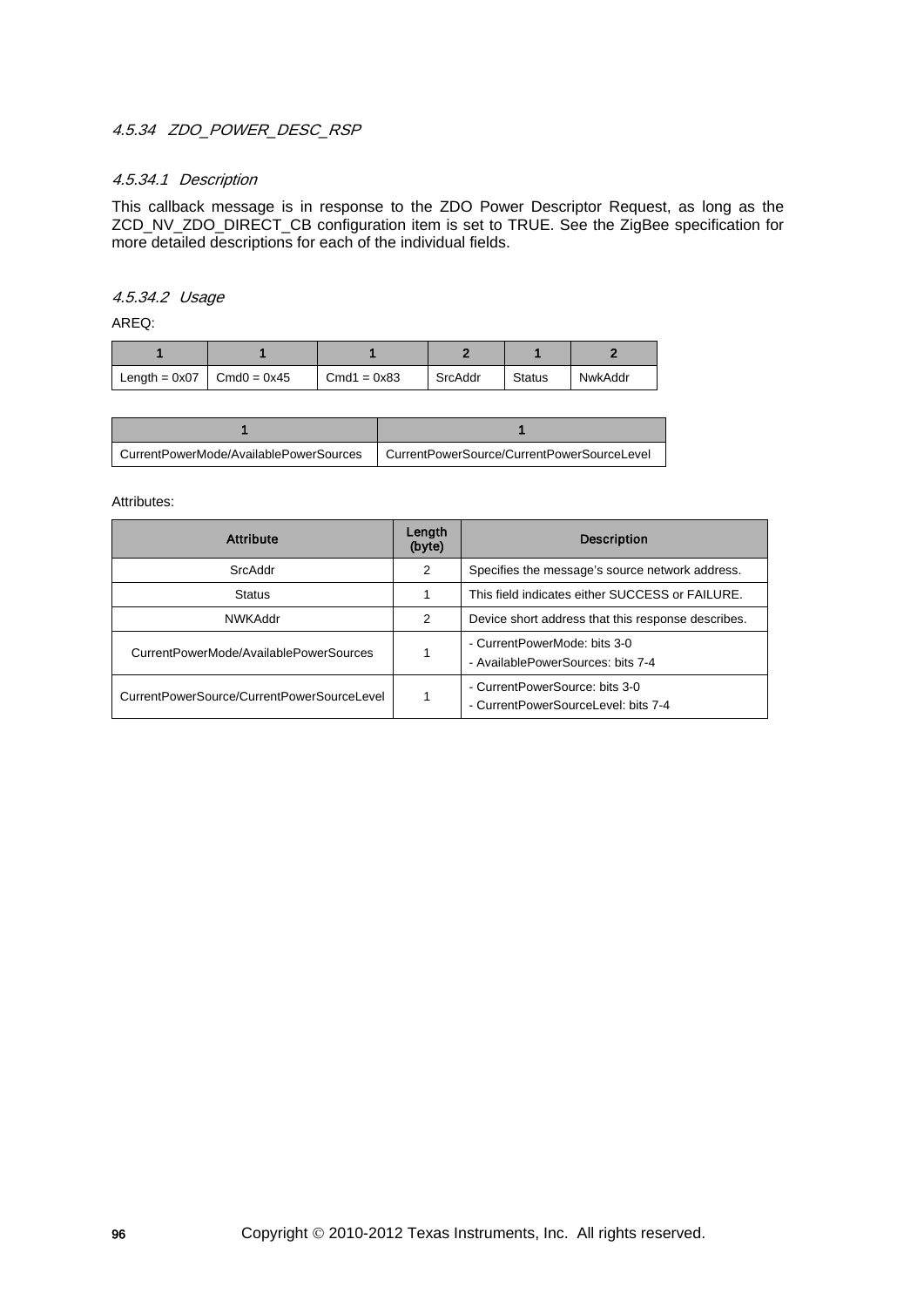## 4.5.35 ZDO\_SIMPLE\_DESC\_RSP

## 4.5.35.1 Description

This callback message is in response to the ZDO Simple Descriptor Request, as long as the ZCD\_NV\_ZDO\_DIRECT\_CB configuration item is set to TRUE.

### 4.5.35.2 Usage

AREQ:

| Length = $0x06-4E$   Cmd0 = $0x45$   Cmd1 = $0x84$   SrcAddr   Status   NwkAddr |  |  | Len |
|---------------------------------------------------------------------------------|--|--|-----|

| Endpoint   ProfileID |  | DeviceID DeviceVersion |  |
|----------------------|--|------------------------|--|

| $0 - 32$ |                                                | $0 - 32$       |  |
|----------|------------------------------------------------|----------------|--|
|          | NumInClusters   InClusterList   NumOutClusters | OutClusterList |  |

| <b>Attribute</b>      | Length<br>(byte) | <b>Description</b>                                                              |  |  |
|-----------------------|------------------|---------------------------------------------------------------------------------|--|--|
| SrcAddr               | 2                | Specifies the message's source network address.                                 |  |  |
| <b>Status</b>         | 1                | This field indicates either SUCCESS or FAILURE.                                 |  |  |
| <b>NWKAddr</b>        | 2                | Specifies Device's short address that this response<br>describes.               |  |  |
| Len                   | 1                | Specifies the length of the simple descriptor                                   |  |  |
| Endpoint              | 1                | Specifies Endpoint of the device                                                |  |  |
| Profileld             | 2                | The profile ID for this endpoint.                                               |  |  |
| DeviceID              | 2                | The Device Description ID for this endpoint.                                    |  |  |
| DeviceVersion         | 1                | Defined as the following format<br>$0 -$ Version 1.00<br>$0x01-0x0F - Reserved$ |  |  |
| <b>NumInClusters</b>  | 1                | The number of input clusters in the InClusterList.                              |  |  |
| <b>InClusterList</b>  | $0 - 32$         | List of input cluster IDs (2 bytes each) supported.                             |  |  |
| <b>NumOutClusters</b> | 1                | The number of output clusters in the OutClusterList.                            |  |  |
| OutClusterList        | $0 - 32$         | List of output cluster IDs (2 bytes each) supported.                            |  |  |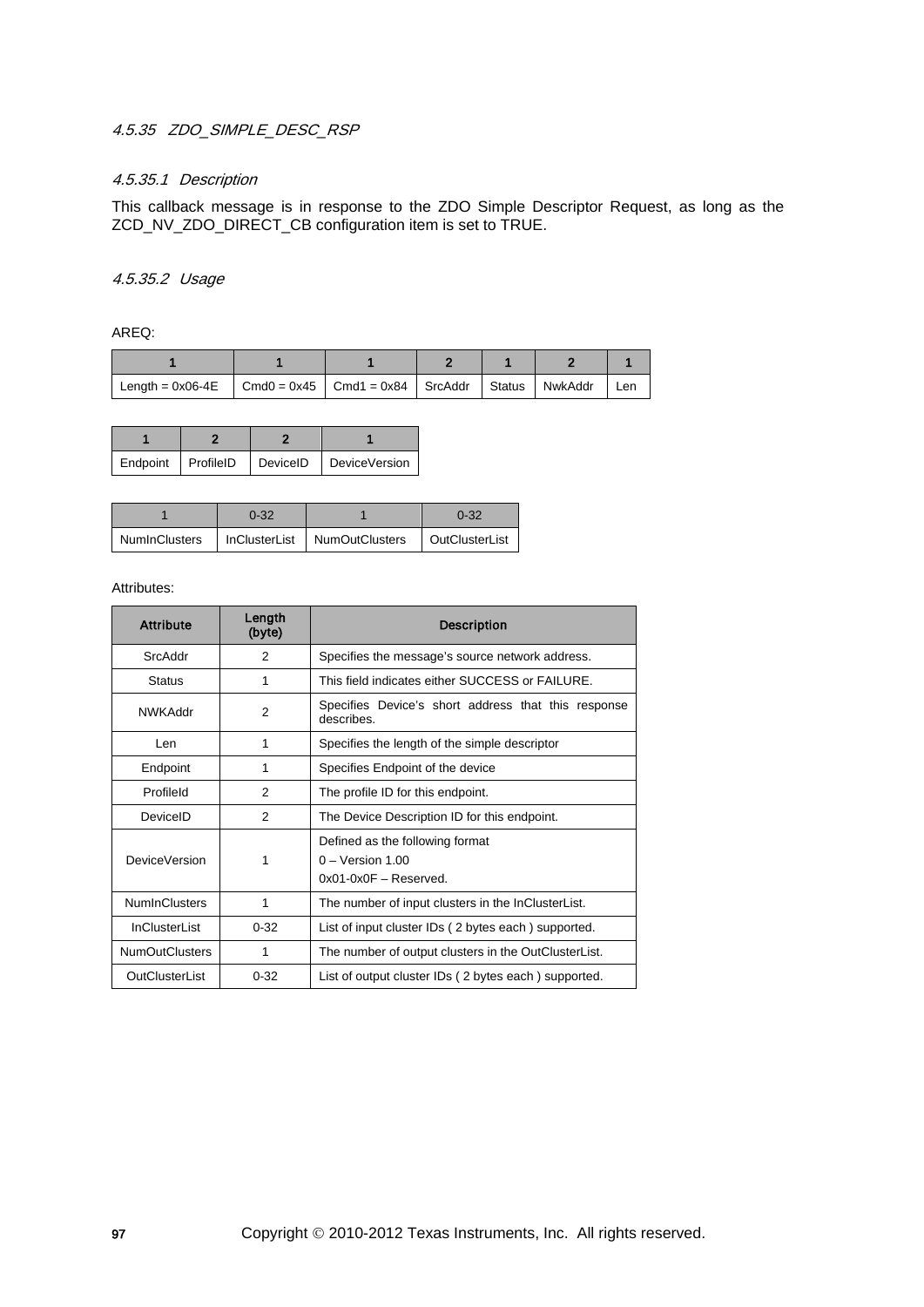## 4.5.36 ZDO\_ACTIVE\_EP\_RSP

### 4.5.36.1 Description

This callback message is in response to the ZDO Active Endpoint Request, as long as the ZCD\_NV\_ZDO\_DIRECT\_CB configuration item is set to TRUE.

## 4.5.36.2 Usage

AREQ:

| Length = $0x06-0x53$ | $\vert$ Cmd0 = 0x45 $\vert$ Cmd1 = 0x85 $\vert$ SrcAddr $\vert$ Status |  | NwkAddr | ActiveEPCount |
|----------------------|------------------------------------------------------------------------|--|---------|---------------|

| $0 - 77$     |
|--------------|
| ActiveEPList |

| <b>Attribute</b> | Length<br>(byte) | <b>Description</b>                                      |
|------------------|------------------|---------------------------------------------------------|
| SrcAddr          | 2                | The message's source network address.                   |
| <b>Status</b>    |                  | This field indicates either SUCCESS or FAILURE.         |
| <b>NWKAddr</b>   | 2                | Device's short address that this response describes.    |
| ActiveEPCount    |                  | Number of active endpoint in the list                   |
| ActiveEPList     | $0 - 77$         | Array of active endpoints (1 byte each) on this device. |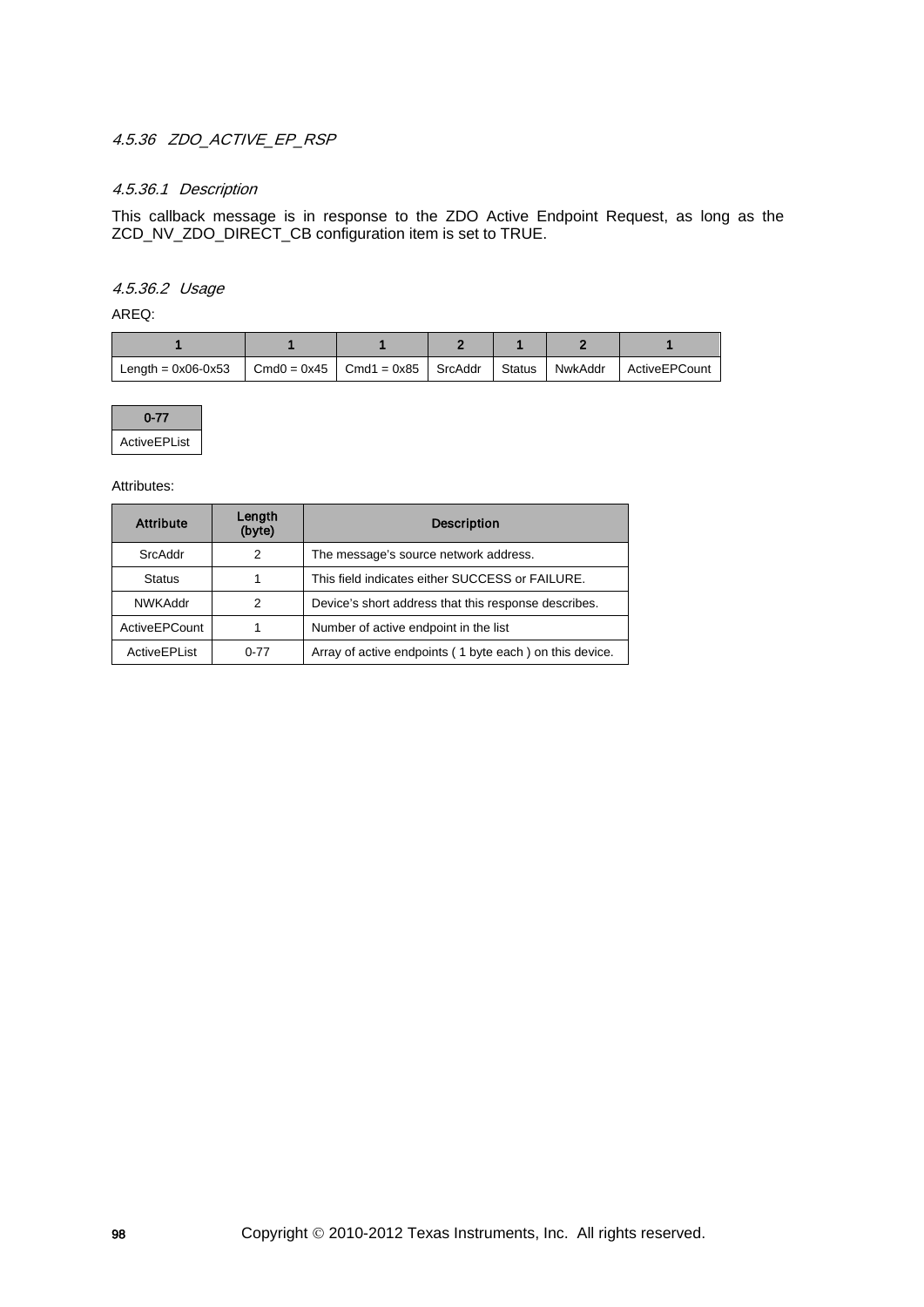## 4.5.37 ZDO MATCH DESC RSP

## 4.5.37.1 Description

This callback message is in response to the ZDO Match Descriptor Request, as long as the ZCD\_NV\_ZDO\_DIRECT\_CB configuration item is set to TRUE.

## 4.5.37.2 Usage

AREQ:

| Length = $0x06-0x53$ | $\vert$ Cmd0 = 0x45 $\vert$ Cmd1 = 0x86 $\vert$ SrcAddr $\vert$ Status |  | NwkAddr | MatchLength |
|----------------------|------------------------------------------------------------------------|--|---------|-------------|



| <b>Attribute</b> | Length<br>(byte) | <b>Description</b>                                                          |
|------------------|------------------|-----------------------------------------------------------------------------|
| SrcAddr          | 2                | The message's source network address.                                       |
| <b>Status</b>    |                  | This field indicates either SUCCESS or FAILURE.                             |
| <b>NWKAddr</b>   | 2                | Device's short address that this response describes.                        |
| MatchLength      |                  | The count of endpoints on the remote device that match the request criteria |
| MatchList        | $0 - 77$         | List of bytes, each represents an 8 bit endpoint                            |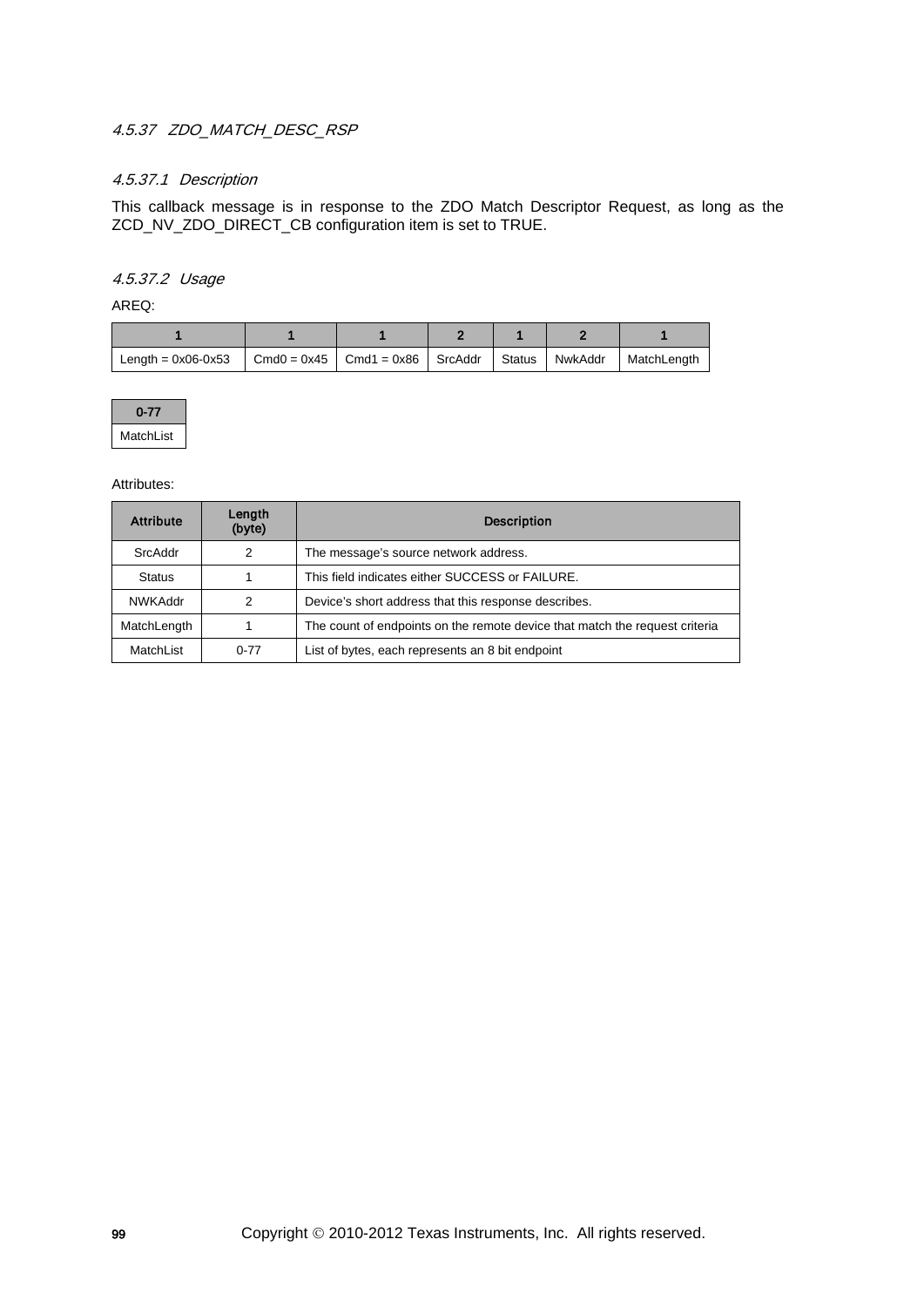## 4.5.38 ZDO\_COMPLEX\_DESC\_RSP

## 4.5.38.1 Description

This callback message is in response to the ZDO Complex Descriptor Request, as long as the ZCD\_NV\_ZDO\_DIRECT\_CB configuration item is set to TRUE.

### 4.5.38.2 Usage

AREQ:

| Length = $0x06-0x53$ | $Cmd0 = 0x45$ | $\vert$ Cmd1 = 0x87 $\vert$ SrcAddr | Status | NwkAddr | ComplexLenath |
|----------------------|---------------|-------------------------------------|--------|---------|---------------|



| <b>Attribute</b>  | Length<br>(byte) | <b>Description</b>                                   |
|-------------------|------------------|------------------------------------------------------|
| SrcAddr           | 2                | The message's source network address.                |
| <b>Status</b>     |                  | This field indicates either SUCCESS or FAILURE.      |
| <b>NWKAddr</b>    | っ                | Device's short address that this response describes. |
| ComplexLength     |                  | Length of the complex descriptor.                    |
| ComplexDescriptor | $0 - 77$         | Array of bytes contains the complex descriptor.      |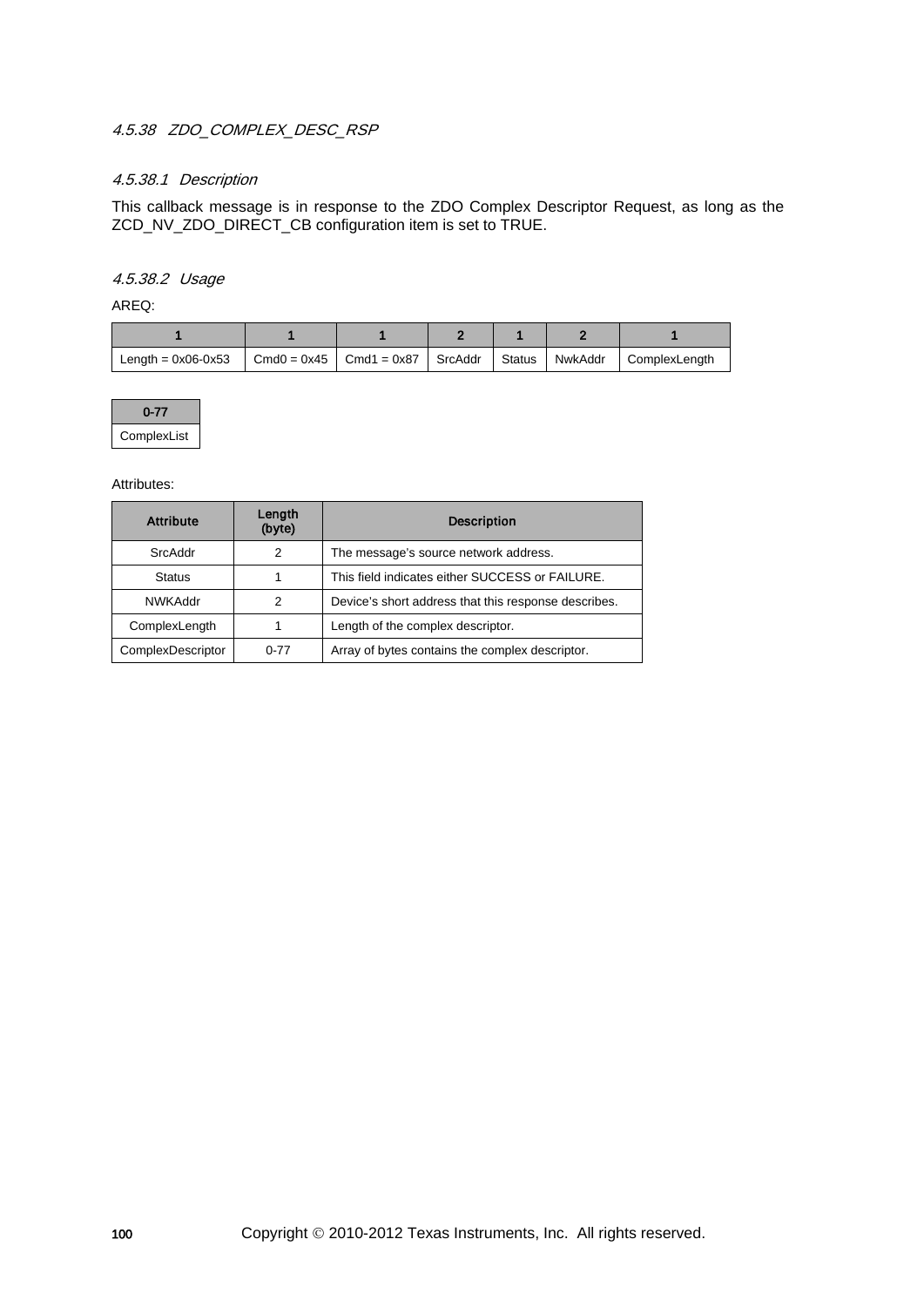## 4.5.39 ZDO\_USER\_DESC\_RSP

## 4.5.39.1 Description

This callback message is in response to the ZDO User Descriptor Request, as long as the ZCD\_NV\_ZDO\_DIRECT\_CB configuration item is set to TRUE.

### 4.5.39.2 Usage

AREQ:

| Length = $0x06-0x16$ | $Cmd0 = 0x45$ Cmd1 = 0x88 SrcAddr | Status | NwkAddr | Len | <b>UserDescriptor</b> |
|----------------------|-----------------------------------|--------|---------|-----|-----------------------|

| <b>Attribute</b>      | Length<br>(byte) | <b>Description</b>                                   |  |
|-----------------------|------------------|------------------------------------------------------|--|
| SrcAddr               | 2                | The message's source network address.                |  |
| <b>Status</b>         |                  | This field indicates either SUCCESS or FAILURE.      |  |
| <b>NWKAddr</b>        | 2                | Device's short address that this response describes. |  |
| <b>UserLength</b>     |                  | Length of the complex descriptor.                    |  |
| <b>UserDescriptor</b> | $0 - 77$         | Array of bytes contains user descriptor.             |  |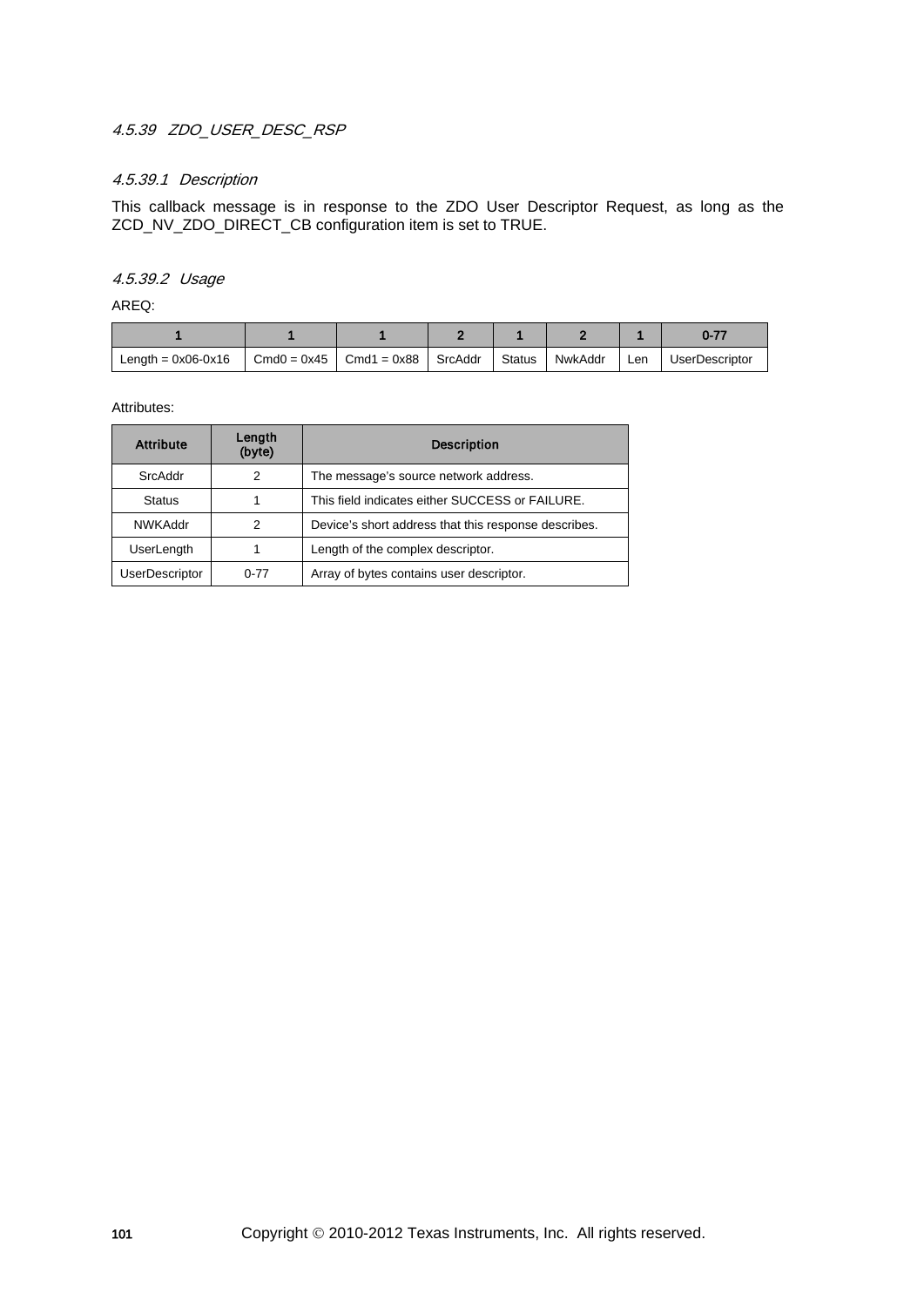## 4.5.40 ZDO\_USER\_DESC\_CONF

## 4.5.40.1 Description

This confirmation notifies the host processor when the device receives a user descriptor.

## 4.5.40.2 Usage

AREQ:

| Length = 0x05   Cmd0 = 0x45   Cmd1 = 0x89   SrcAddr   Status   NwkAddr |  |  |  |
|------------------------------------------------------------------------|--|--|--|

| <b>Attribute</b> | Length<br>(byte) | <b>Description</b>                                   |  |
|------------------|------------------|------------------------------------------------------|--|
| SrcAddr          | 2                | The message's source network address.                |  |
| <b>Status</b>    |                  | This field indicates either SUCCESS or FAILURE.      |  |
| <b>NWKAddr</b>   | 2                | Device's short address that this response describes. |  |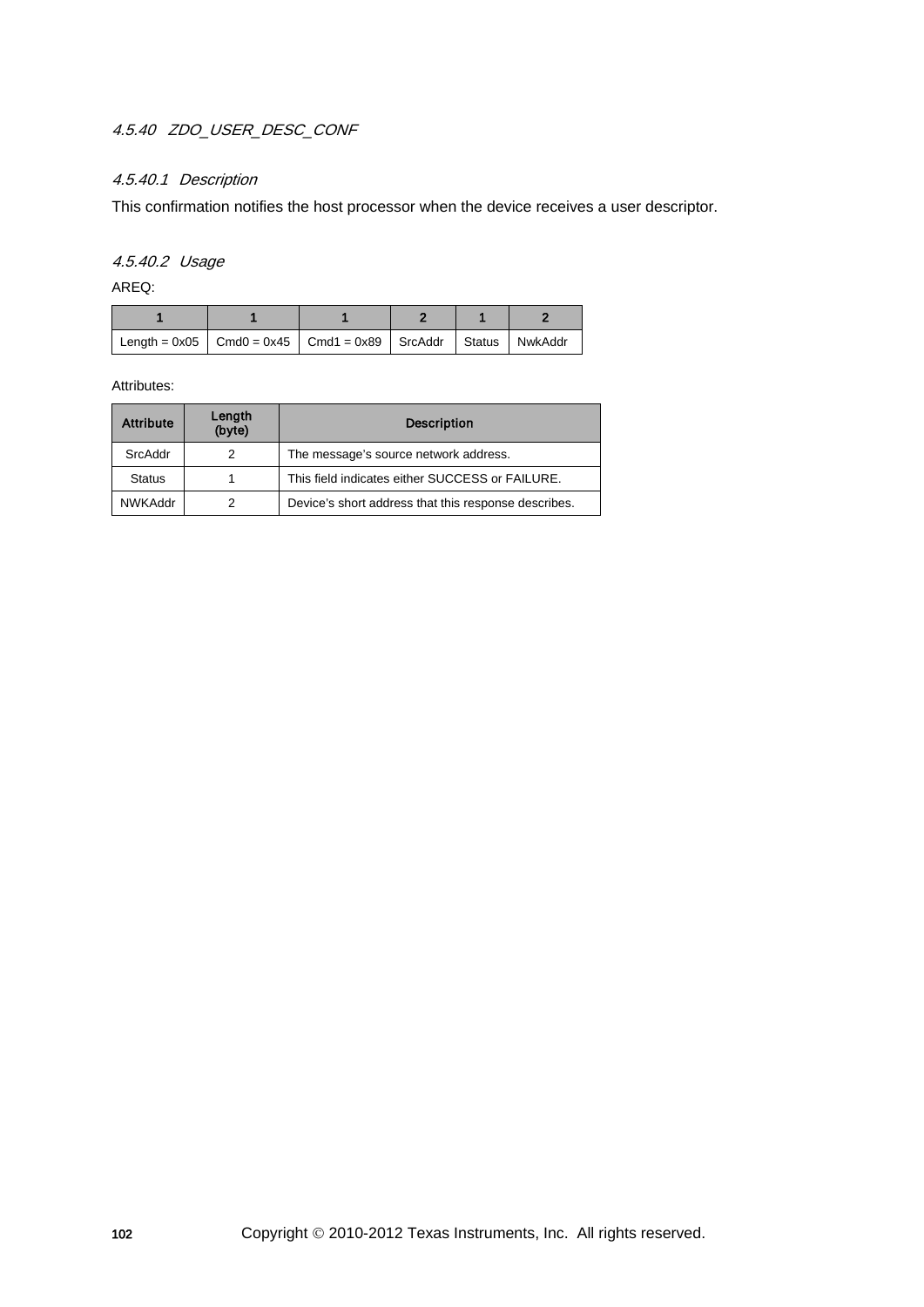## 4.5.41 ZDO\_SERVER\_DISC\_RSP

### 4.5.41.1 Description

This callback message is in response to the ZDO System Service Discovery Request, as long as the ZCD\_NV\_ZDO\_DIRECT\_CB configuration item is set to TRUE. Upon receiving the request, remote devices shall compare the ServerMask parameter to the Server Mask field in their own Node descriptor. If no bits are found to match, no action is taken.

### 4.5.41.2 Usage

AREQ:

| Length = $0x05$ Cmd $0 = 0x45$ | $Cmd1 = 0x8A$ | SrcAddr | <b>Status</b> | ServerMask |
|--------------------------------|---------------|---------|---------------|------------|

| <b>Attribute</b> | Length (byte)       | <b>Description</b>                                                                                                 |                                       |                                                         |   |                            |  |
|------------------|---------------------|--------------------------------------------------------------------------------------------------------------------|---------------------------------------|---------------------------------------------------------|---|----------------------------|--|
| SrcAddr          | 2                   |                                                                                                                    | The message's source network address. |                                                         |   |                            |  |
| <b>Status</b>    |                     |                                                                                                                    |                                       | This field indicates either SUCCESS (0) or FAILURE (1). |   |                            |  |
|                  |                     | Each bit signifies one system server capability of the node.<br>The bit setting is defined in the following table: |                                       |                                                         |   |                            |  |
|                  |                     |                                                                                                                    | <b>Bit Number</b>                     | Assignment                                              |   |                            |  |
|                  | Server<br>2<br>Mask |                                                                                                                    | 0                                     | <b>Primary Trust Center</b>                             |   |                            |  |
|                  |                     |                                                                                                                    | 1                                     | <b>Backup Trust Center</b>                              |   |                            |  |
|                  |                     |                                                                                                                    | 2                                     | <b>Primary Binding Table Cache</b>                      |   |                            |  |
|                  |                     |                                                                                                                    |                                       |                                                         | 3 | Backup Binding Table Cache |  |
|                  |                     |                                                                                                                    | 4                                     | <b>Primary Discovery Cache</b>                          |   |                            |  |
|                  |                     |                                                                                                                    | 5                                     | Backup Discovery Cache                                  |   |                            |  |
|                  |                     |                                                                                                                    | $6 - 15$                              | Reserved                                                |   |                            |  |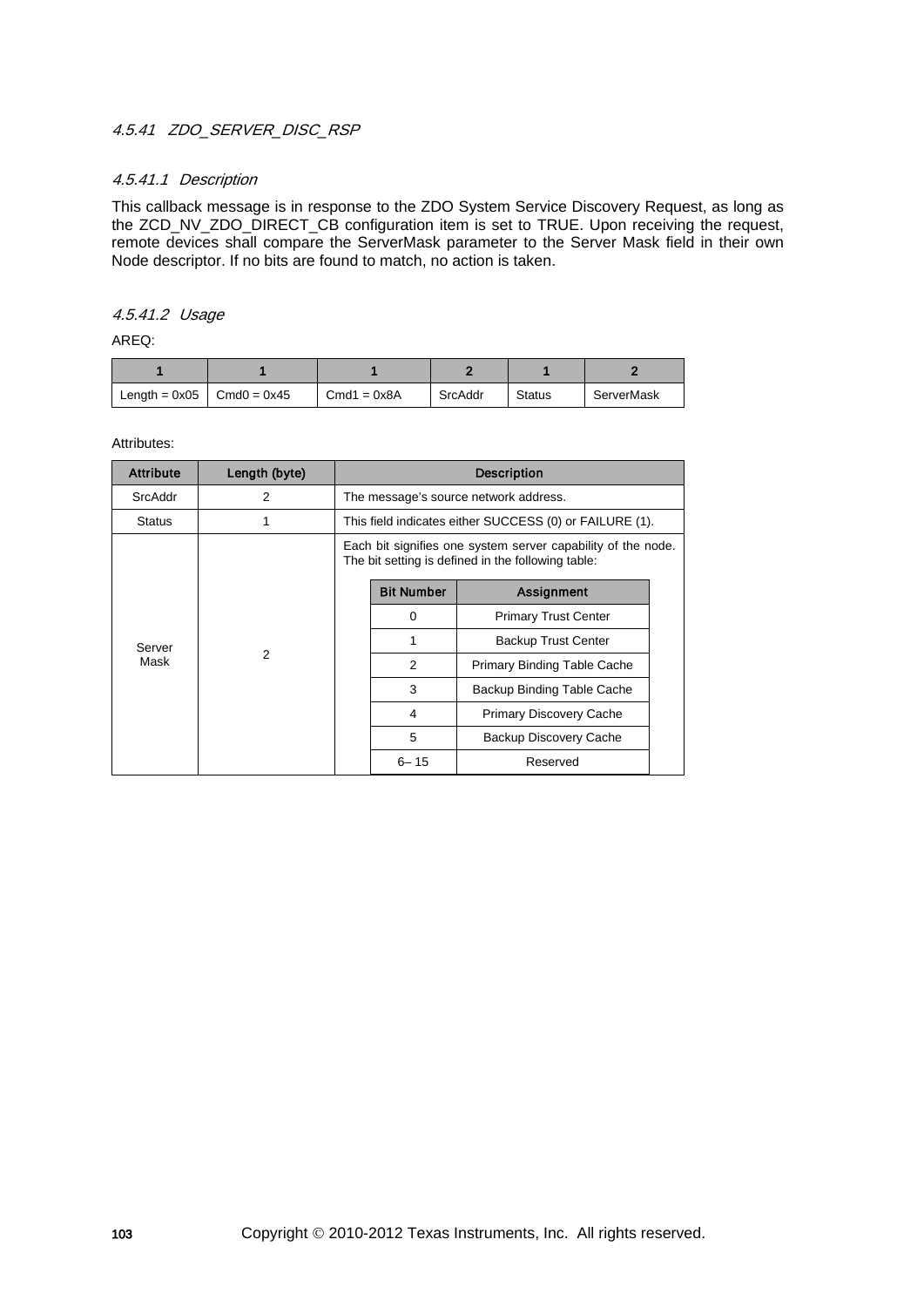## 4.5.42 ZDO END DEVICE BIND RSP

## 4.5.42.1 Description

This callback message is in response to the ZDO End Device Bind Request, as long as the ZCD\_NV\_ZDO\_DIRECT\_CB configuration item is set to TRUE.

### 4.5.42.2 Usage

AREQ:

| Length = $0x03$ Cmd0 = $0x45$ Cmd1 = $0x40$ SrcAddr Status |  |  |  |
|------------------------------------------------------------|--|--|--|

| <b>Attribute</b> | Length (byte) | <b>Description</b>                                      |
|------------------|---------------|---------------------------------------------------------|
| SrcAddr          |               | The message's source network address.                   |
| <b>Status</b>    |               | This field indicates either SUCCESS (0) or FAILURE (1). |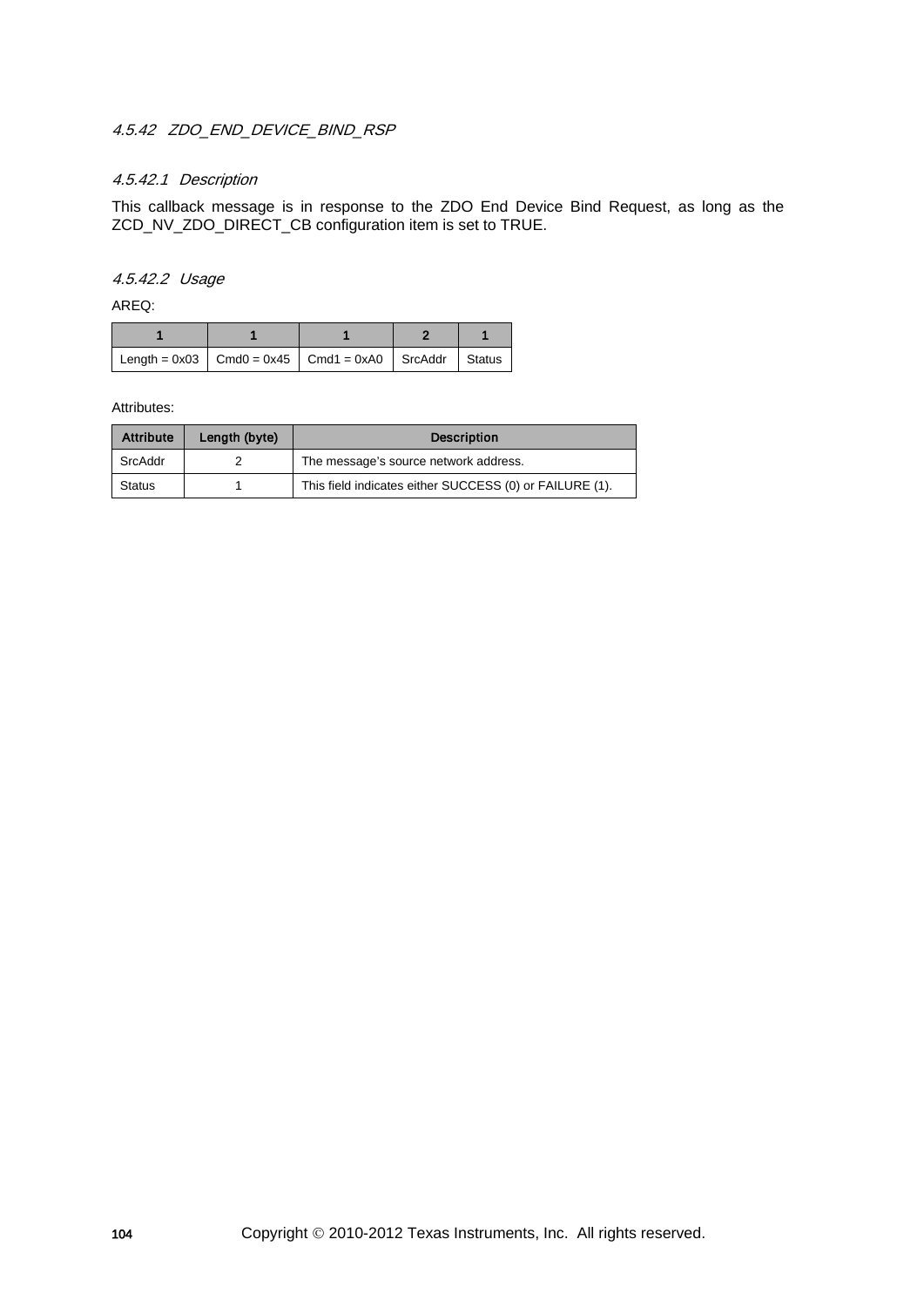## 4.5.43 ZDO\_BIND\_RSP

### 4.5.43.1 Description

This callback message is in response to the ZDO Bind Request, as long as the ZCD\_NV\_ZDO\_DIRECT\_CB configuration item is set to TRUE.

4.5.43.2 Usage

AREQ:

| Length = $0x03$   Cmd0 = $0x45$   Cmd1 = $0xA1$   SrcAddr   Status |  |  |
|--------------------------------------------------------------------|--|--|

| <b>Attribute</b> | Length (byte) | <b>Description</b>                                      |  |
|------------------|---------------|---------------------------------------------------------|--|
| SrcAddr          |               | The message's source network address.                   |  |
| Status           |               | This field indicates either SUCCESS (0) or FAILURE (1). |  |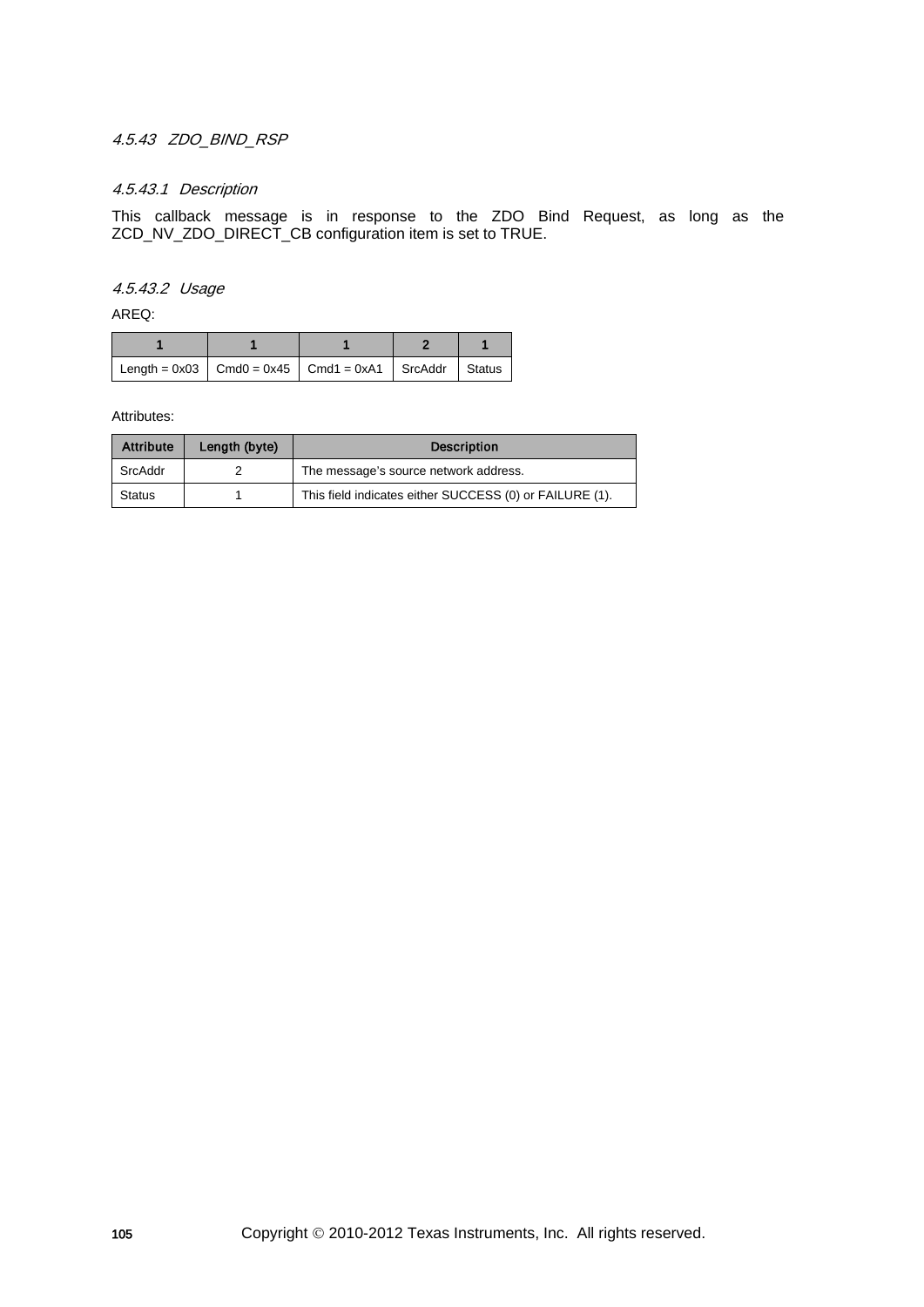## 4.5.44 ZDO\_UNBIND\_RSP

## 4.5.44.1 Description

This callback message is in response to the ZDO Unbind Request, as long as the ZCD\_NV\_ZDO\_DIRECT\_CB configuration item is set to TRUE.

### 4.5.44.2 Usage

AREQ:

| Length = $0x03$ | $Cmd0 = 0x45$ | $Cmd1 = 0xA2$ | SrcAddr | Status |
|-----------------|---------------|---------------|---------|--------|

| <b>Attribute</b> | Length (byte) | <b>Description</b>                                      |
|------------------|---------------|---------------------------------------------------------|
| SrcAddr          |               | The message's source network address.                   |
| <b>Status</b>    |               | This field indicates either SUCCESS (0) or FAILURE (1). |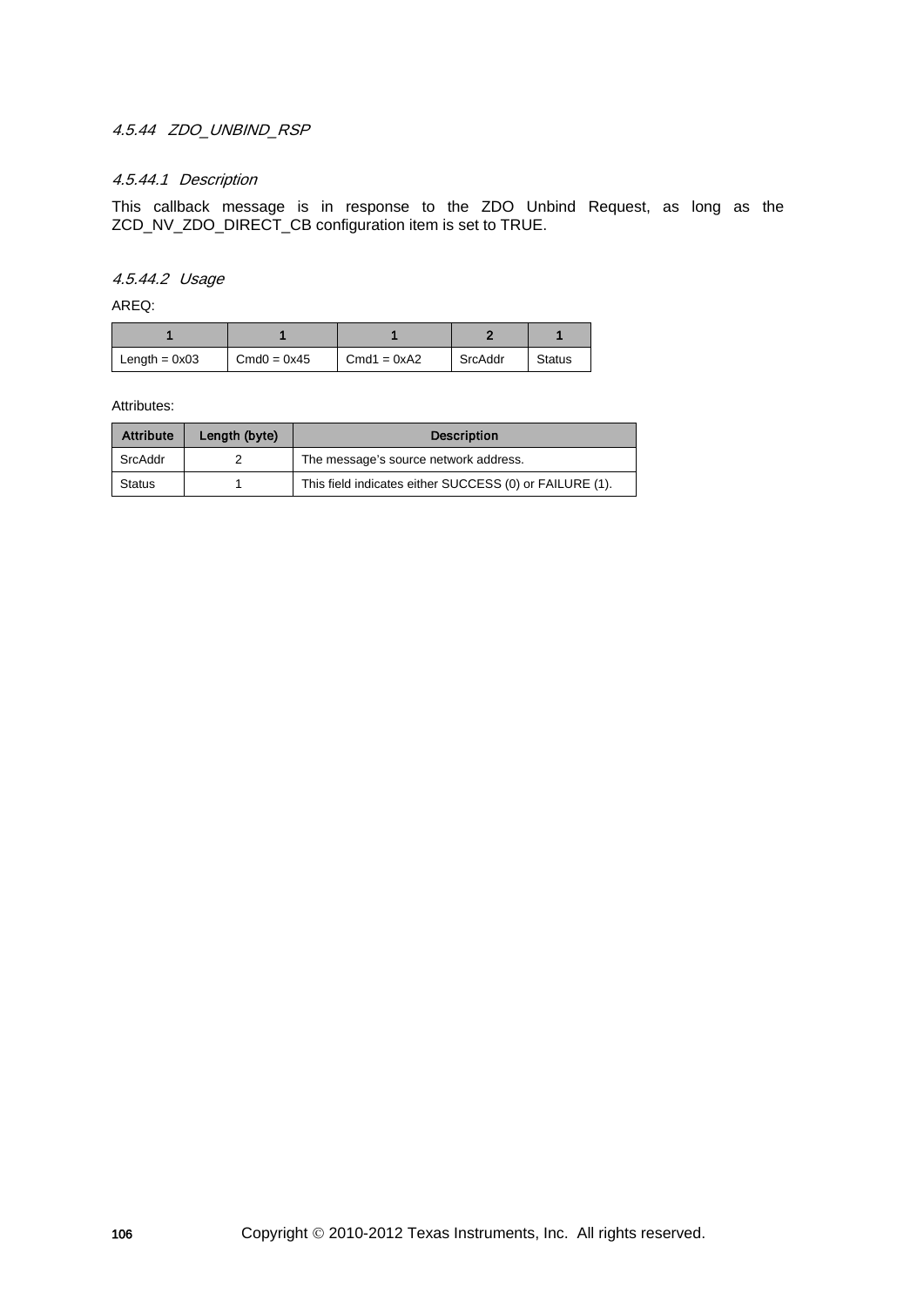## 4.5.45 ZDO MGMT\_NWK\_DISC\_RSP

## 4.5.45.1 Description

This callback message is in response to the ZDO Management Network Discovery Request, as long as the ZCD\_NV\_ZDO\_DIRECT\_CB configuration item is set to TRUE.

### 4.5.45.2 Usage

AREQ:

| Length = $0x06-0x4E$   Cmd0 = $0x45$   Cmd1 = $0xB0$   SrcAddr   Status   NetworkCount   Startlndex |  |  |  |
|-----------------------------------------------------------------------------------------------------|--|--|--|

| $0 - 72$                               |  |  |
|----------------------------------------|--|--|
| NetworkListCount   NetworkList Records |  |  |

| <b>Attribute</b>        | Length<br>(byte) | <b>Description</b>                                                                       |                                   |                                                                                                        |  |  |  |
|-------------------------|------------------|------------------------------------------------------------------------------------------|-----------------------------------|--------------------------------------------------------------------------------------------------------|--|--|--|
| SrcAddr                 | 2                | Source address of the message.                                                           |                                   |                                                                                                        |  |  |  |
| <b>Status</b>           | 1                | This field indicates either SUCCESS or FAILURE.                                          |                                   |                                                                                                        |  |  |  |
| <b>NetworkCount</b>     | 1                | Total number of entries available in the device.                                         |                                   |                                                                                                        |  |  |  |
| StartIndex              | 1                | Where in the total number of entries this response starts.                               |                                   |                                                                                                        |  |  |  |
| <b>NetworkListCount</b> | 1                | Number of entries in this response.                                                      |                                   |                                                                                                        |  |  |  |
|                         |                  | Array of NetworkList items. NetworkListCount contains the number of items in this table: |                                   |                                                                                                        |  |  |  |
|                         | List             | Name                                                                                     | <b>Size</b><br><b>Description</b> |                                                                                                        |  |  |  |
|                         |                  | PAN ID/Extended PAN<br>ID                                                                | 2 bytes                           | PAN ID of the neighbor device                                                                          |  |  |  |
|                         |                  | Logical Channel                                                                          | 1 byte                            | The current logical channel occupied by<br>the network.                                                |  |  |  |
|                         |                  | Stack Profile / ZigBee                                                                   | 1 byte                            | StackProfile: bits 3-0                                                                                 |  |  |  |
| NetworkList             |                  | Version                                                                                  |                                   | ZigBeeVersion: bits 7-4                                                                                |  |  |  |
|                         |                  |                                                                                          |                                   | A ZigBee stack profile identifier indicating<br>the stack profile in use in the discovered<br>network. |  |  |  |
|                         |                  |                                                                                          |                                   | The version of the ZigBee protocol in use<br>in the discovered network.                                |  |  |  |
|                         |                  | Beacon Order / Super                                                                     | 1 byte                            | BeaconOrder: bits 3-0                                                                                  |  |  |  |
|                         |                  | frame Order                                                                              |                                   | SuperframeOrder: bits 7-4                                                                              |  |  |  |
|                         |                  | Permit Joining                                                                           | 1 byte                            | Permit joining flag                                                                                    |  |  |  |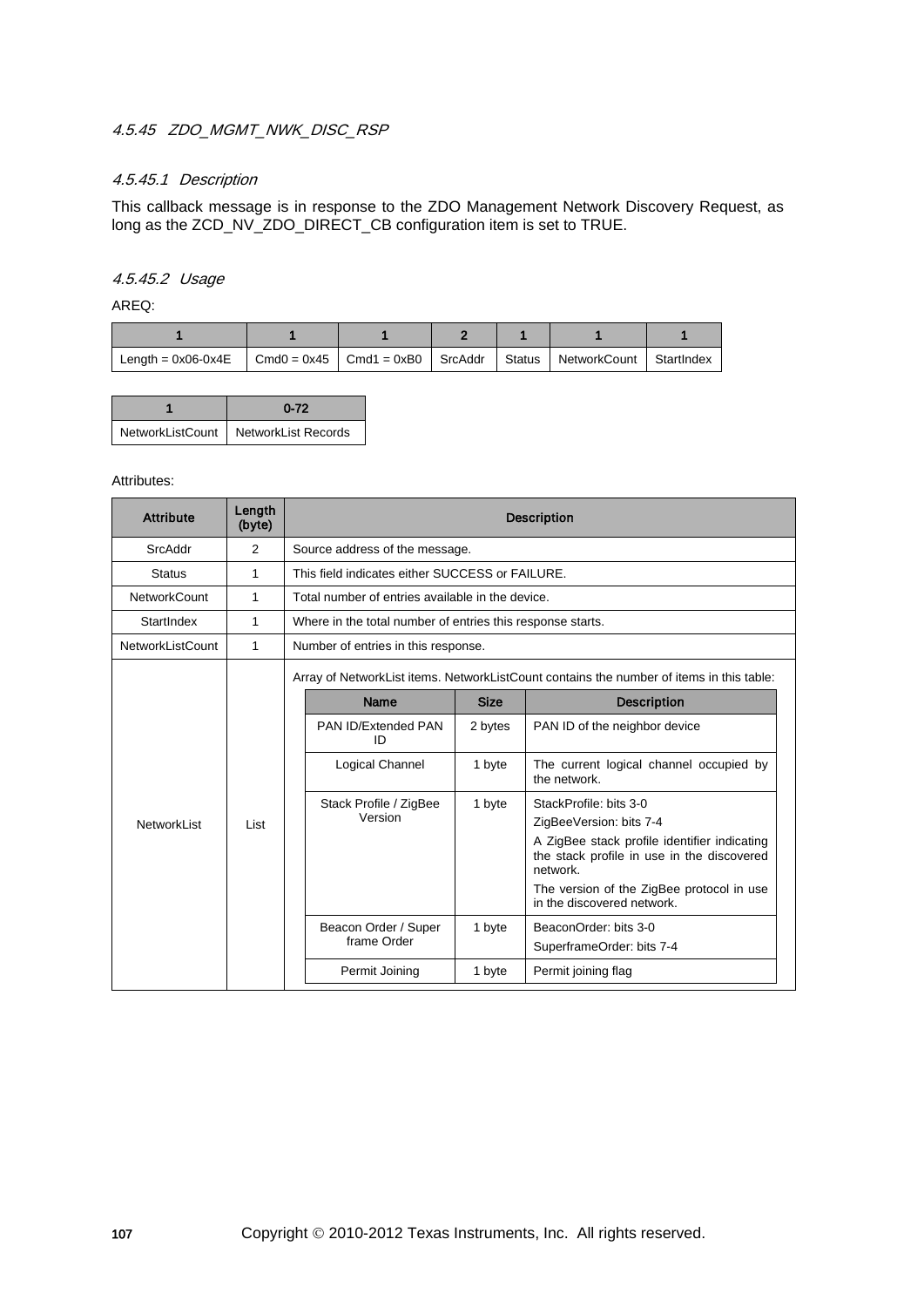## 4.5.46 ZDO MGMT LQI RSP

## 4.5.46.1 Description:

This callback message is in response to the ZDO Management LQI Request, as long as the ZCD\_NV\_ZDO\_DIRECT\_CB configuration item is set to TRUE.

### 4.5.46.2 Usage

AREQ:

| Length = $0x06-0x48$ | $Cmd0 = 0x45$ Cmd1 = 0xB1 SrcAddr | Status | NeighborTableEntries | StartIndex |
|----------------------|-----------------------------------|--------|----------------------|------------|

| $0 - 66$                                          |
|---------------------------------------------------|
| NeighborTableListCount   NeighborTableListRecords |

| <b>Attribute</b>     | Length<br>(byte) | <b>Description</b>                              |                                                                                                 |             |                                                                          |  |  |
|----------------------|------------------|-------------------------------------------------|-------------------------------------------------------------------------------------------------|-------------|--------------------------------------------------------------------------|--|--|
| SrcAddr              | 2                | Source address of the message.                  |                                                                                                 |             |                                                                          |  |  |
| <b>Status</b>        | 1                | This field indicates either SUCCESS or FAILURE. |                                                                                                 |             |                                                                          |  |  |
| NeighborTableEntries | 1                |                                                 | Total number of entries available in the device.                                                |             |                                                                          |  |  |
| StartIndex           | 1                |                                                 | Where in the total number of entries this response starts.                                      |             |                                                                          |  |  |
| NeighborLqiListCount | 1                |                                                 | Number of entries in this response.                                                             |             |                                                                          |  |  |
|                      | Variable         |                                                 | Array of NeighborLqiList items. NeighborLQICount contains the<br>number of items in this table. |             |                                                                          |  |  |
|                      |                  |                                                 | Name                                                                                            | <b>Size</b> | <b>Description</b>                                                       |  |  |
| NeighborLgiList      |                  |                                                 | ExtendedPanID                                                                                   | 8 bytes     | Extended PAN ID of the<br>neighbor device                                |  |  |
|                      |                  |                                                 | <b>ExtendedAddress</b>                                                                          | 8 bytes     | Network extended<br>address                                              |  |  |
|                      |                  |                                                 | <b>NetworkAddress</b>                                                                           | 2 bytes     | Device short address                                                     |  |  |
|                      |                  |                                                 | DeviceType/<br>RxOnWhenIdle/<br>Relationship                                                    | 1 byte      | DeviceType: bits 1-0<br>RxOnWhenIdle: bits 3-2<br>Relationship: bits 6-4 |  |  |
|                      |                  |                                                 | PermitJoining                                                                                   | 1 byte      | PermitJoining: bits 1-0                                                  |  |  |
|                      |                  |                                                 | Depth                                                                                           | 1 byte      |                                                                          |  |  |
|                      |                  |                                                 | LOI                                                                                             | 1 byte      |                                                                          |  |  |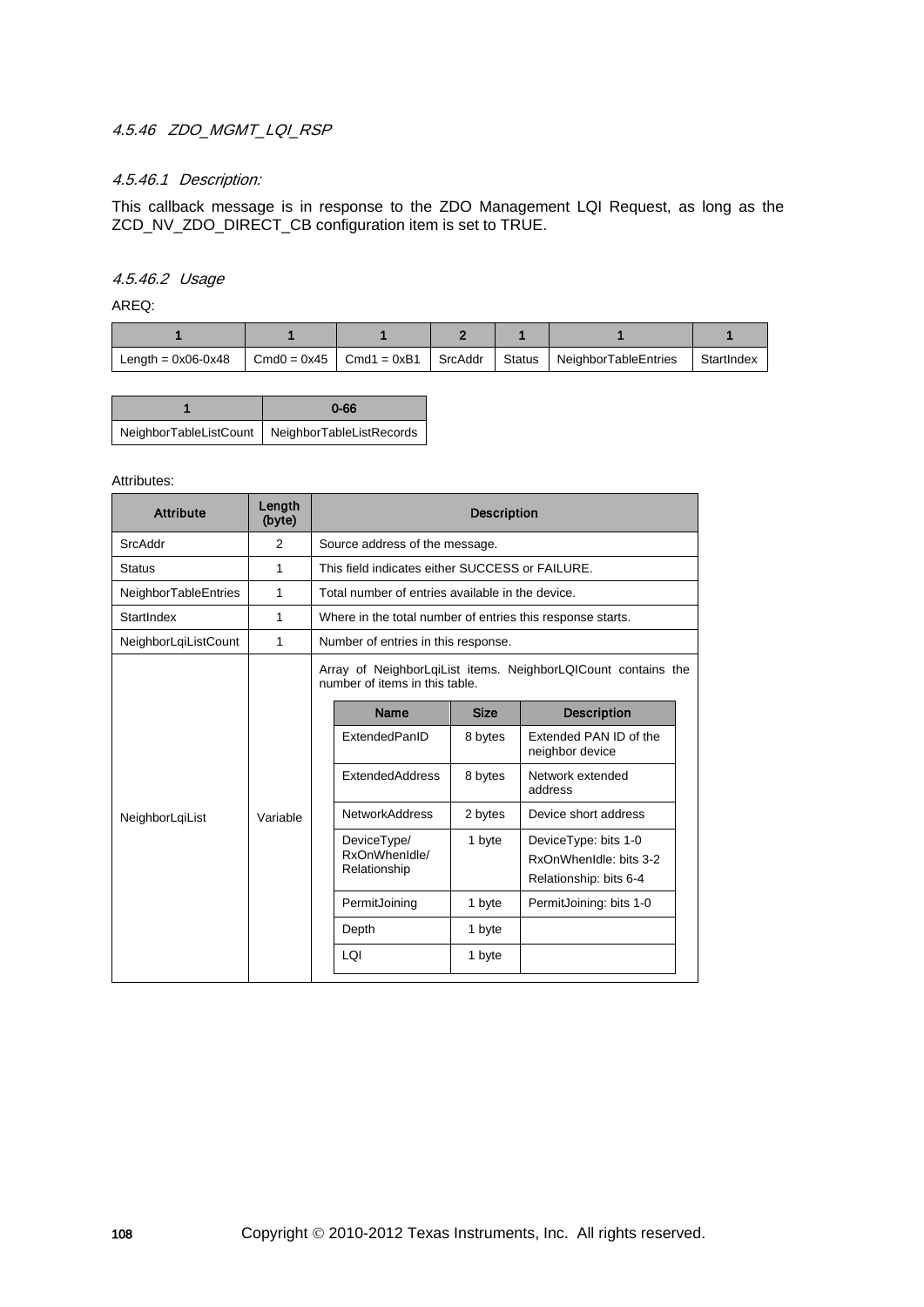# 4.5.47 ZDO MGMT RTG RSP

## 4.5.47.1 Description

This callback message is in response to the ZDO Management Routing Table Request, as long as the ZCD\_NV\_ZDO\_DIRECT\_CB configuration item is set to TRUE.

#### 4.5.47.2 Usage

AREQ:

| Length = $0x06-0x51$ | $Cmd0 = 0x45$ |  | $\vert$ Cmd1 = 0xB2 $\vert$ SrcAddr $\vert$ Status $\vert$ Routing Table Entries | StartIndex |
|----------------------|---------------|--|----------------------------------------------------------------------------------|------------|

| $0 - 75$                                        |  |
|-------------------------------------------------|--|
| RoutingTableListCount   RoutingTableListRecords |  |

| <b>Attribute</b>      | Length<br>(byte) | <b>Description</b>                                                                                                                                                 |  |  |  |  |
|-----------------------|------------------|--------------------------------------------------------------------------------------------------------------------------------------------------------------------|--|--|--|--|
| SrcAddr               | $\mathcal{P}$    | Source address of the message.                                                                                                                                     |  |  |  |  |
| <b>Status</b>         | 1                | This field indicates either SUCCESS or FAILURE.                                                                                                                    |  |  |  |  |
| RoutingTableEntries   | 1                | Total number of entries available in the device.                                                                                                                   |  |  |  |  |
| StartIndex            | 1                | Where in the total number of entries this response starts.                                                                                                         |  |  |  |  |
| RoutingTableListCount | 1                | Number of entries in this response.                                                                                                                                |  |  |  |  |
|                       | variable         | Array of RtgList items. RtgListCount contains the number of<br>items in this table.                                                                                |  |  |  |  |
|                       |                  | <b>Size</b><br><b>Description</b><br>Name                                                                                                                          |  |  |  |  |
|                       |                  | Network destination<br>Destination<br>2 bytes<br>Address<br>address                                                                                                |  |  |  |  |
| RoutingTableList      |                  | <b>Status</b><br>1 byte<br>Route status: bits 2-0<br>0x00 Active<br>0x01 Discovery<br>Underway<br>0x02 Discovery Failed<br>0x03 Inactive<br>$0x04 - 0x07$ Reserved |  |  |  |  |
|                       |                  | Next Hop<br>Next hop network<br>2 bytes<br>address                                                                                                                 |  |  |  |  |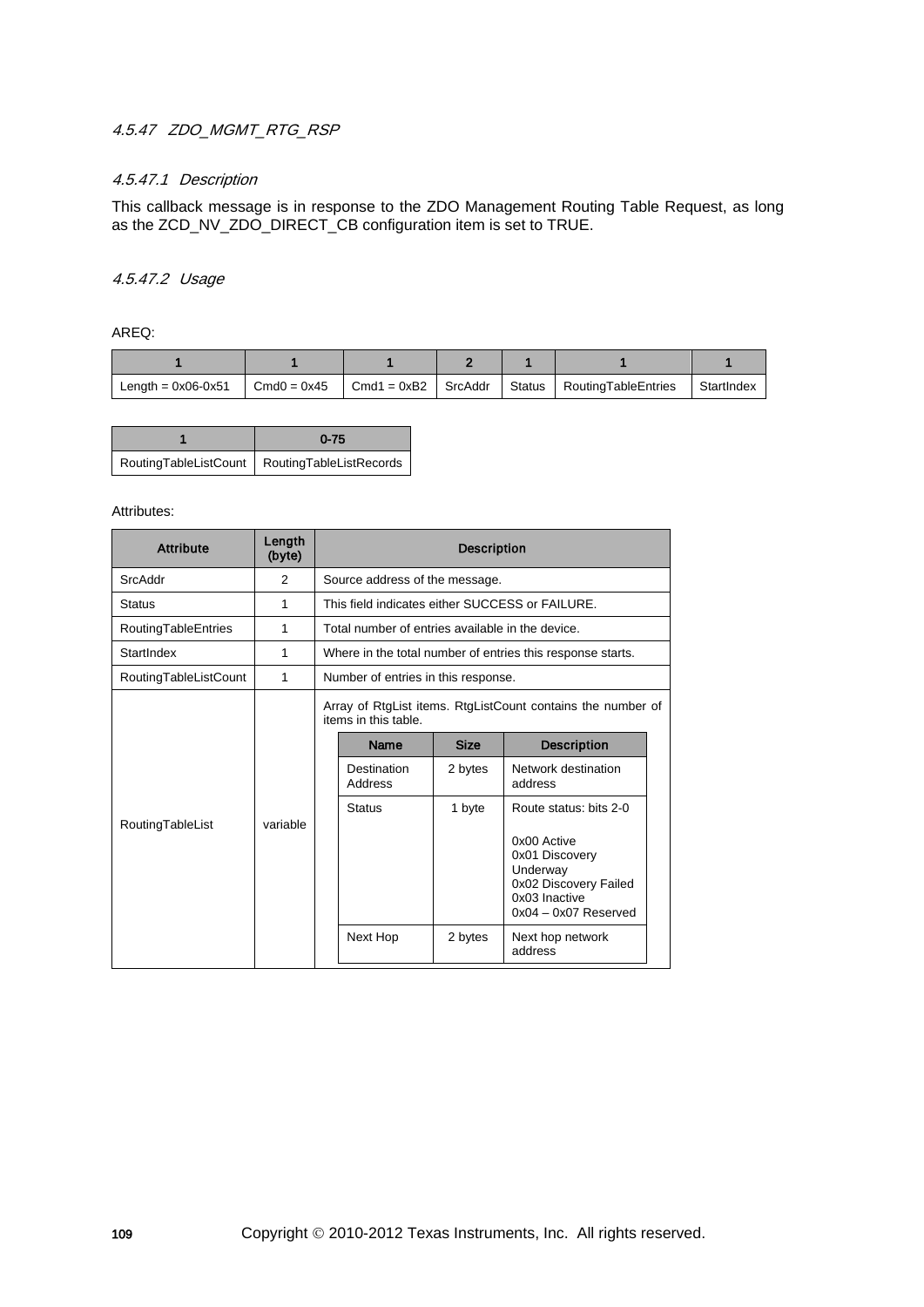# 4.5.48 ZDO MGMT BIND RSP

## 4.5.48.1 Description

This callback message is in response to the ZDO Management Binding Table Request, as long as the ZCD\_NV\_ZDO\_DIRECT\_CB configuration item is set to TRUE.

#### 4.5.48.2 Usage

AREQ:

| Length = $0x06-0x51$ | $Cmd0 = 0x45$ | $Cmd1 = 0xB3$ SrcAddr | Ⅰ Status | BindingTableEntries | StartIndex |
|----------------------|---------------|-----------------------|----------|---------------------|------------|

| $0 - 75$                                        |  |
|-------------------------------------------------|--|
| BindingTableListCount   BindingTableListRecords |  |

| <b>Attribute</b>          | Length<br>(byte) | <b>Description</b>                               |                                                         |                                                                                                                                        |  |  |  |
|---------------------------|------------------|--------------------------------------------------|---------------------------------------------------------|----------------------------------------------------------------------------------------------------------------------------------------|--|--|--|
| SrcAddr                   | 2                | Source address of the message                    |                                                         |                                                                                                                                        |  |  |  |
| <b>Status</b>             | 1                |                                                  | This field indicates either SUCCESS (0) or FAILURE (1). |                                                                                                                                        |  |  |  |
| <b>BindTableEntries</b>   | 1                | Total number of entries available in the device. |                                                         |                                                                                                                                        |  |  |  |
| StartIndex                | 1                |                                                  |                                                         | Where in the total number of entries this response starts.                                                                             |  |  |  |
| <b>BindTableListCount</b> | 1                | Number of entries in this response.              |                                                         |                                                                                                                                        |  |  |  |
|                           | I ist            | this table.<br><b>Name</b>                       | <b>Size</b>                                             | An array of BindList items. BindListCount contains the number of items in<br><b>Description</b>                                        |  |  |  |
|                           |                  | SrcAddr                                          | 8 bytes                                                 | Binding Entry's source IEEE address                                                                                                    |  |  |  |
|                           |                  | SrcEndpoint                                      | 1 byte                                                  | Binding Entry's source endpoint                                                                                                        |  |  |  |
|                           |                  | ClusterID                                        | 1 byte                                                  | Message ID in binding table                                                                                                            |  |  |  |
| <b>BindTablel ist</b>     |                  | <b>DstAddrMode</b>                               | 1 byte                                                  | Address mode for binding entry's<br>destination address                                                                                |  |  |  |
|                           |                  | <b>DstAddr</b>                                   | 8 bytes                                                 | Binding Entry's destination IEEE<br>address                                                                                            |  |  |  |
|                           |                  | <b>DstEndpoint</b>                               | 1 byte                                                  | Binding Entry's destination endpoint.<br>For V1.1, this field is only present when<br>the DestAddrMode is 64-bits extended<br>address. |  |  |  |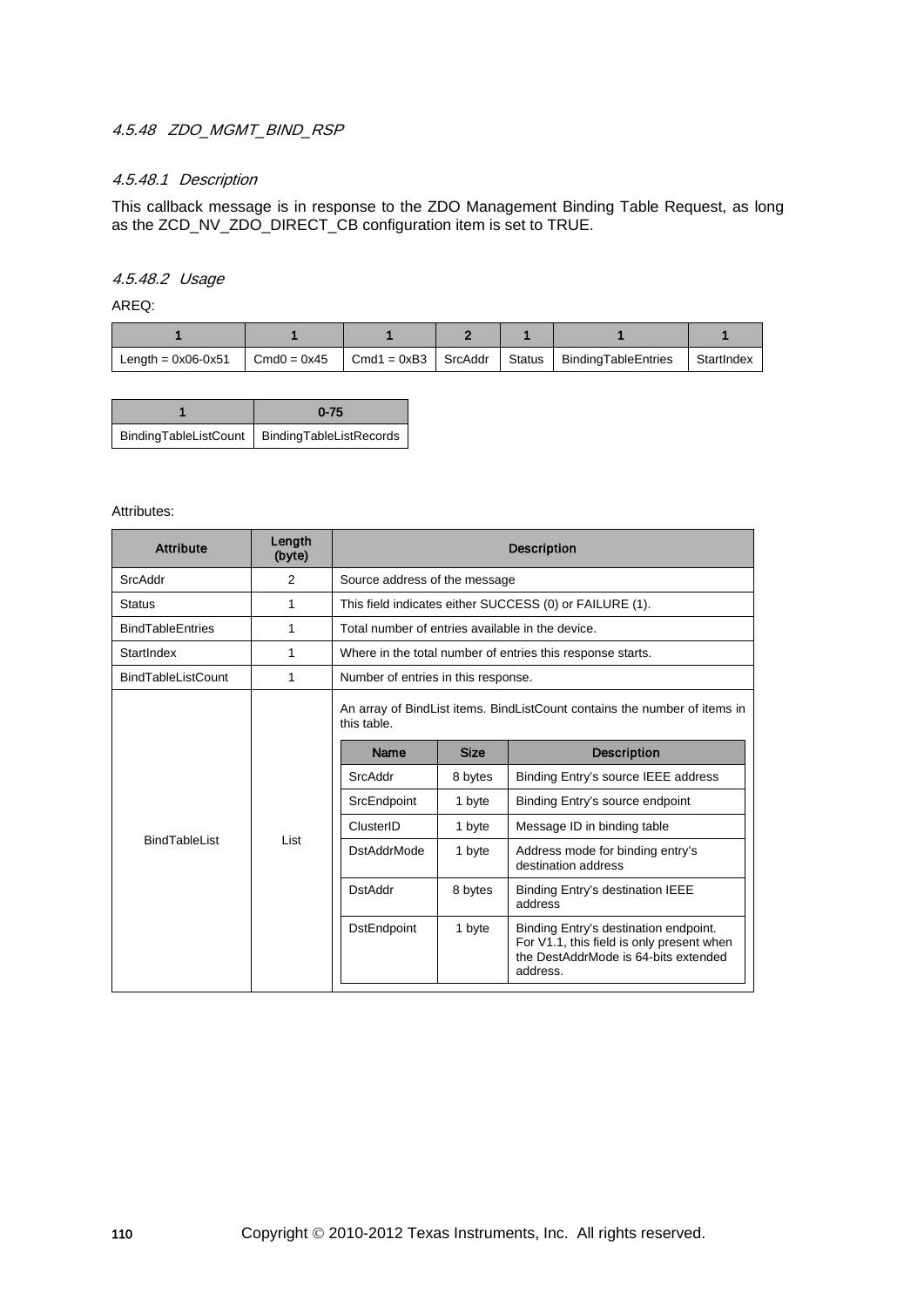## 4.5.49 ZDO MGMT LEAVE RSP

## 4.5.49.1 Description

This callback message is in response to the ZDO Management Leave Request, as long as the ZCD\_NV\_ZDO\_DIRECT\_CB configuration item is set to TRUE.

#### 4.5.49.2 Usage

AREQ:

| Length = $0x03$ Cmd0 = $0x45$ Cmd1 = $0xB4$ SrcAddr Status |  |  |
|------------------------------------------------------------|--|--|

| <b>Attribute</b> | Length<br>(byte) | <b>Description</b>                                      |  |
|------------------|------------------|---------------------------------------------------------|--|
| SrcAddr          |                  | Source address of the message                           |  |
| <b>Status</b>    |                  | This field indicates either SUCCESS (0) or FAILURE (1). |  |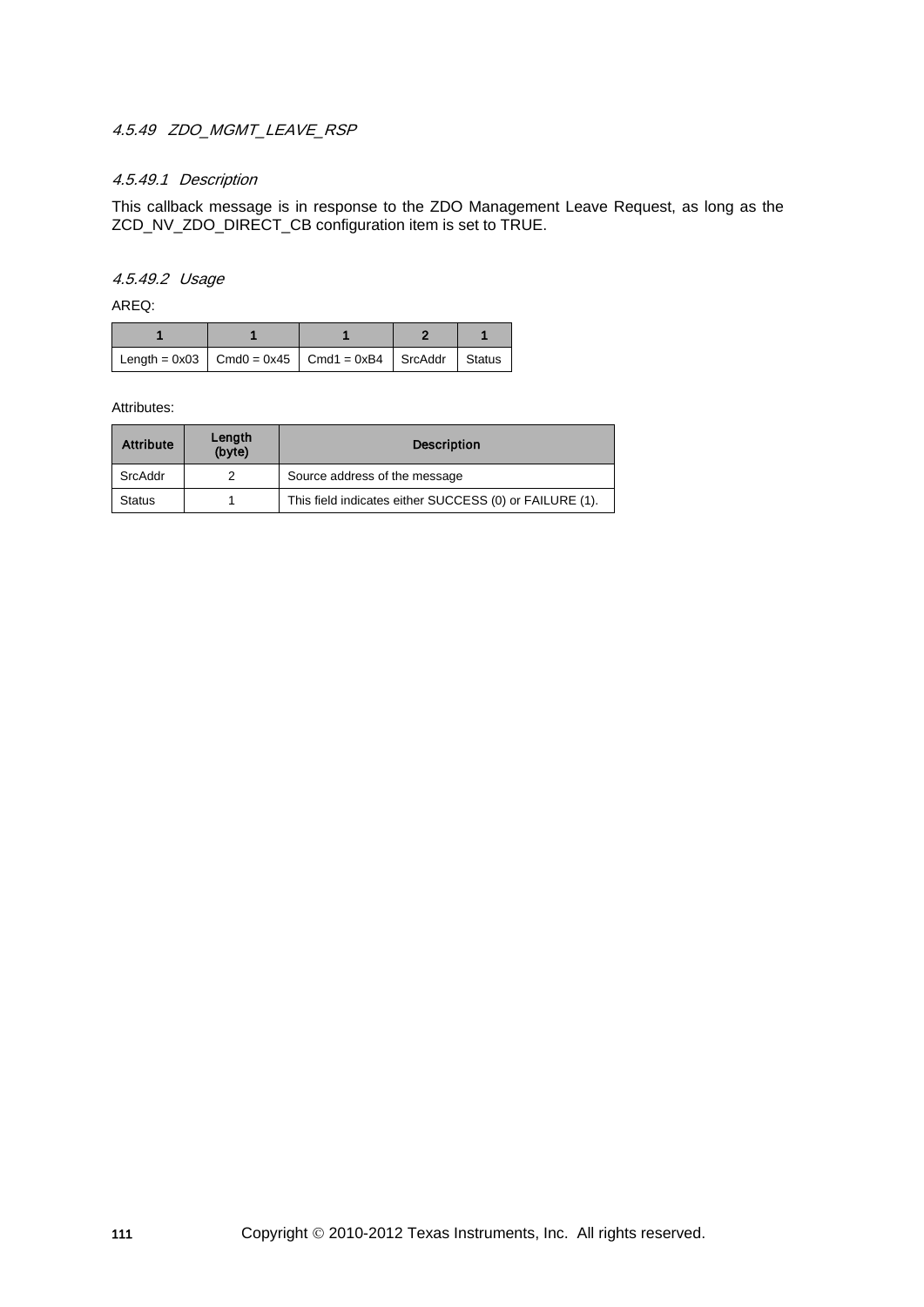## 4.5.50 ZDO MGMT DIRECT JOIN RSP

## 4.5.50.1 Description

This callback message is in response to the ZDO Management Direct Join Request, as long as the ZCD\_NV\_ZDO\_DIRECT\_CB configuration item is set to TRUE.

#### 4.5.50.2 Usage

AREQ:

| Length = $0x03$ Cmd0 = $0x45$ Cmd1 = $0xB5$ SrcAddr Status |  |  |
|------------------------------------------------------------|--|--|

| <b>Attribute</b> | Length<br>(byte) | <b>Description</b>                                      |  |
|------------------|------------------|---------------------------------------------------------|--|
| SrcAddr          |                  | Source address of the message                           |  |
| <b>Status</b>    |                  | This field indicates either SUCCESS (0) or FAILURE (1). |  |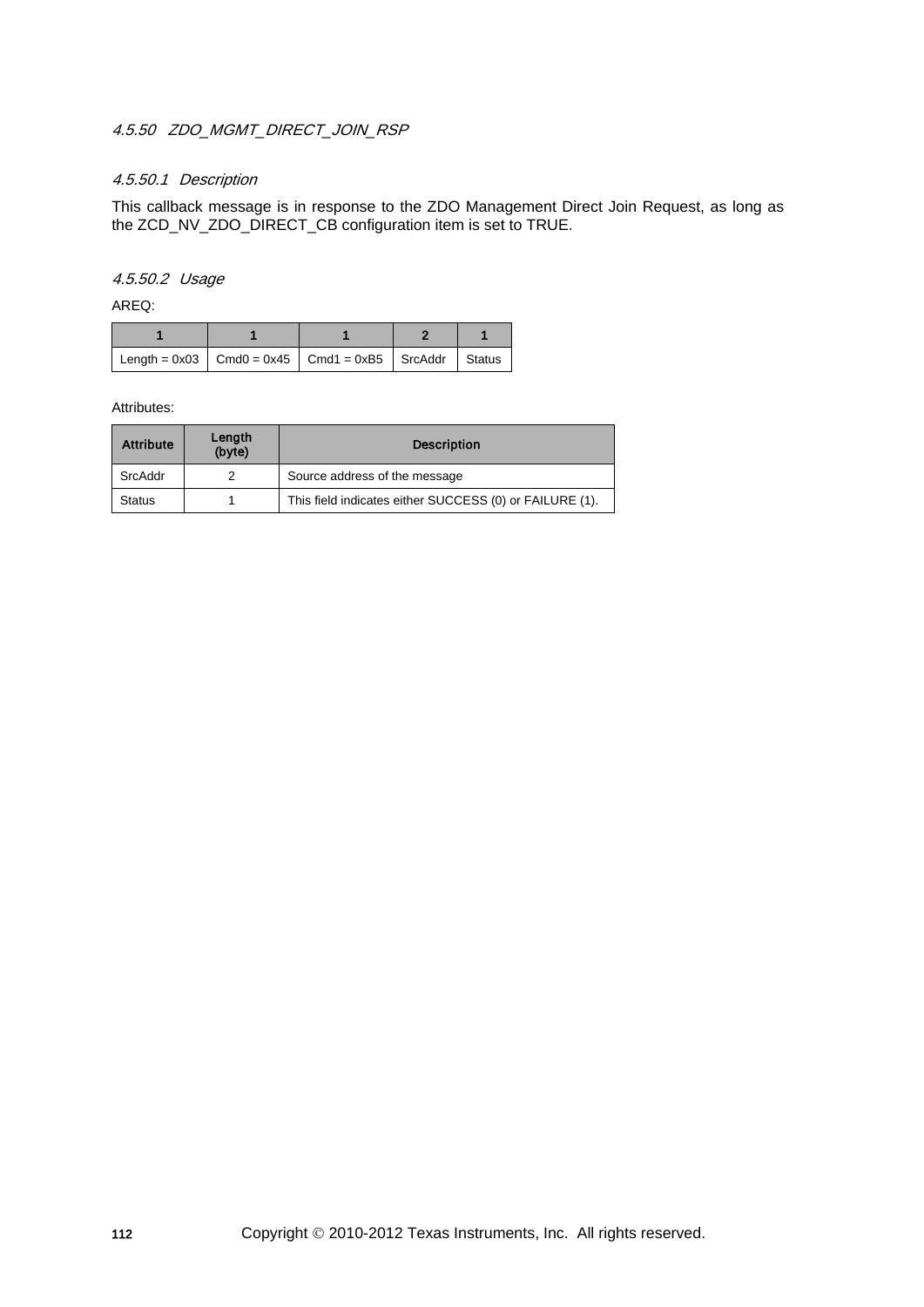## 4.5.51 ZDO MGMT PERMIT JOIN RSP

## 4.5.51.1 Description

This callback message is in response to the ZDO Management Permit Join Request, as long as the ZCD\_NV\_ZDO\_DIRECT\_CB configuration item is set to TRUE.

### 4.5.51.2 Usage

AREQ:

| $\vert$ Length = 0x03 $\vert$ Cmd0 = 0x45 $\vert$ Cmd1 = 0xB6 $\vert$ SrcAddr $\vert$ Status |  |  |
|----------------------------------------------------------------------------------------------|--|--|

| <b>Attribute</b> | Length<br>(byte) | <b>Description</b>                                      |
|------------------|------------------|---------------------------------------------------------|
| SrcAddr          |                  | Source address of the message.                          |
| <b>Status</b>    |                  | This field indicates either SUCCESS (0) or FAILURE (1). |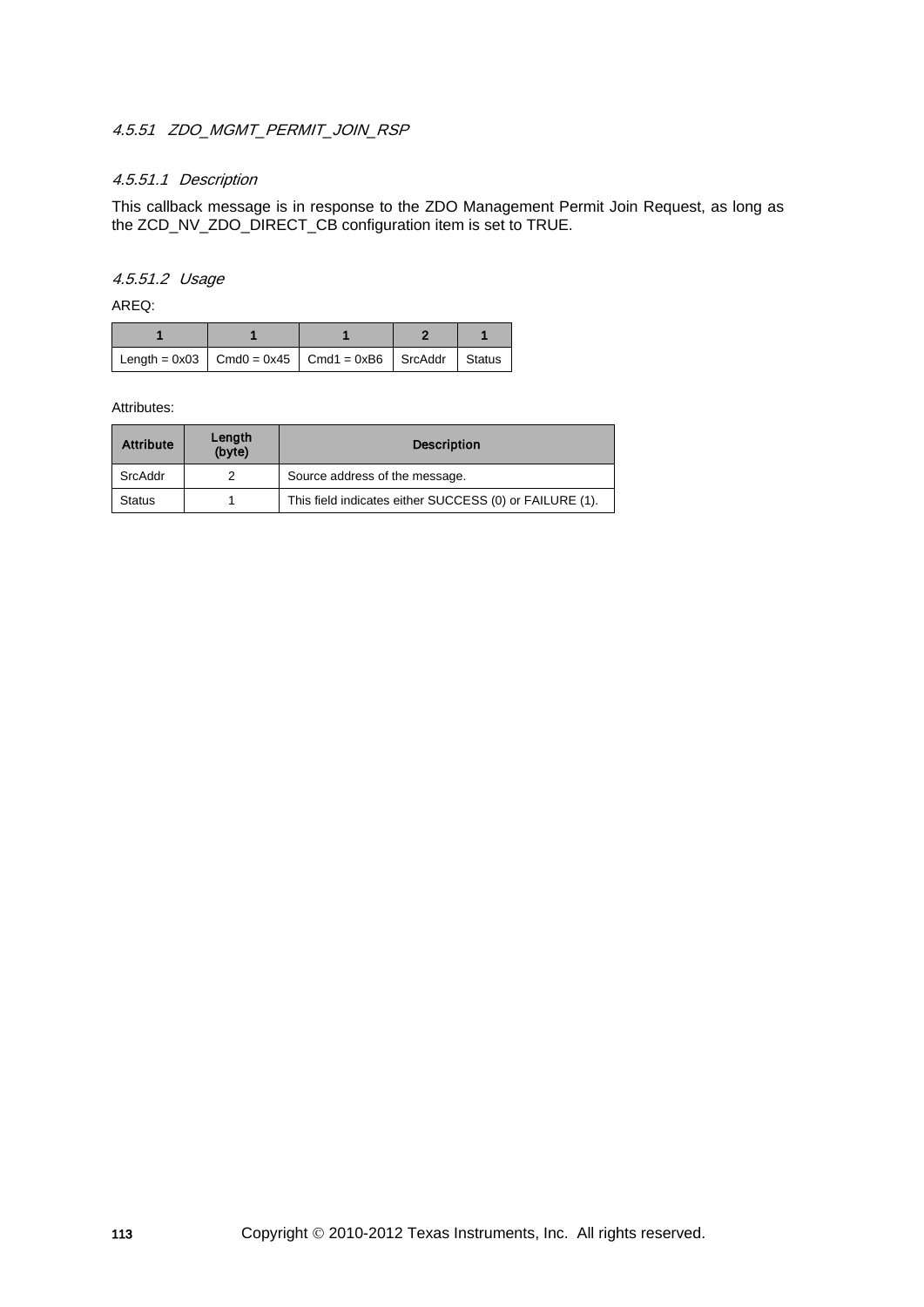# 4.5.52 ZDO\_STATE\_CHANGE\_IND

## 4.5.52.1 Description

This callback message indicates the ZDO state change.

# 4.5.52.2 Usage

AREQ:

| Length = $0x01$ Cmd0 = $0x45$ Cmd1 = $0xC0$ State |  |  |
|---------------------------------------------------|--|--|

| <b>Attribute</b> | Length<br>(byte)  | <b>Description</b> |                                                                                 |                                                  |                                        |  |  |  |  |                 |                                       |  |  |  |  |              |                           |
|------------------|-------------------|--------------------|---------------------------------------------------------------------------------|--------------------------------------------------|----------------------------------------|--|--|--|--|-----------------|---------------------------------------|--|--|--|--|--------------|---------------------------|
|                  |                   |                    | Specifies the changed ZDO state. An enumerated list starting from 0 (DEV_HOLD). |                                                  |                                        |  |  |  |  |                 |                                       |  |  |  |  |              |                           |
|                  |                   |                    | <b>Name</b>                                                                     | <b>Description</b>                               |                                        |  |  |  |  |                 |                                       |  |  |  |  |              |                           |
|                  |                   |                    | DEV HOLD                                                                        | Initialized - not started automatically          |                                        |  |  |  |  |                 |                                       |  |  |  |  |              |                           |
|                  |                   |                    | DEV INIT                                                                        | Initialized - not connected to anything          |                                        |  |  |  |  |                 |                                       |  |  |  |  |              |                           |
|                  | 1<br><b>State</b> |                    |                                                                                 |                                                  |                                        |  |  |  |  |                 |                                       |  |  |  |  | DEV NWK DISC | Discovering PAN's to join |
|                  |                   |                    |                                                                                 |                                                  |                                        |  |  |  |  | DEV_NWK_JOINING | Joining a PAN                         |  |  |  |  |              |                           |
|                  |                   |                    |                                                                                 |                                                  |                                        |  |  |  |  | DEV_NWK_REJOIN  | ReJoining a PAN, only for end devices |  |  |  |  |              |                           |
|                  |                   |                    | DEV END DEVICE UNAUTH                                                           | Joined but not yet authenticated by trust center |                                        |  |  |  |  |                 |                                       |  |  |  |  |              |                           |
|                  |                   |                    | DEV END DEVICE                                                                  |                                                  | Started as device after authentication |  |  |  |  |                 |                                       |  |  |  |  |              |                           |
|                  |                   |                    | DEV ROUTER                                                                      | Device joined, authenticated and is a router     |                                        |  |  |  |  |                 |                                       |  |  |  |  |              |                           |
|                  |                   | DEV_COORD_STARTING |                                                                                 | Starting as Zigbee Coordinator                   |                                        |  |  |  |  |                 |                                       |  |  |  |  |              |                           |
|                  |                   | DEV ZB COORD       |                                                                                 | Started as Zigbee Coordinator                    |                                        |  |  |  |  |                 |                                       |  |  |  |  |              |                           |
|                  |                   |                    | DEV NWK ORPHAN                                                                  | Device has lost information about its parent     |                                        |  |  |  |  |                 |                                       |  |  |  |  |              |                           |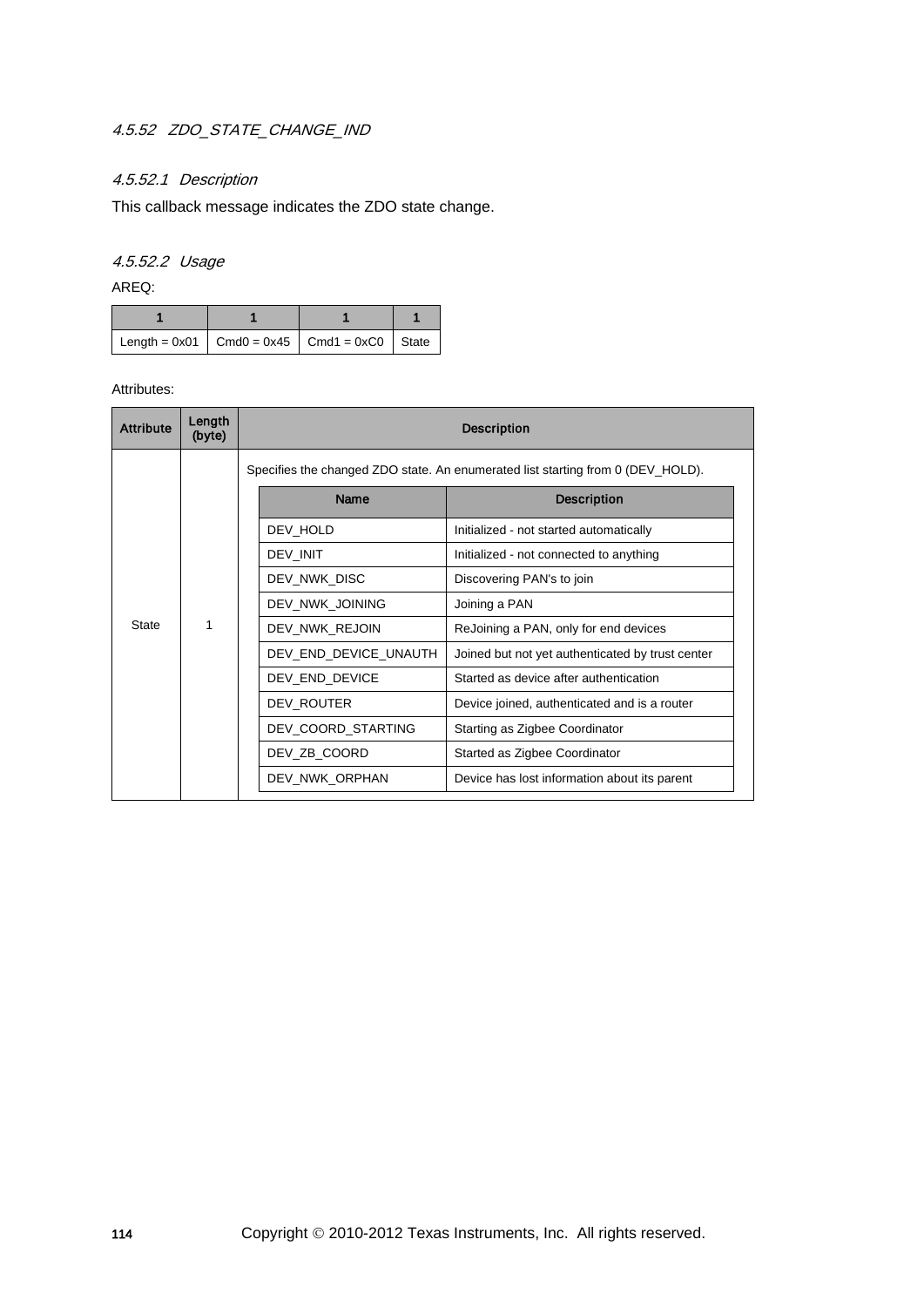## 4.5.53 ZDO END DEVICE ANNCE IND

#### 4.5.53.1 Description

This callback indicates the ZDO End Device Announce, as long as the ZCD\_NV\_ZDO\_DIRECT\_CB configuration item is set to TRUE. This can be caused by another device sending out the END\_DEVICE\_ANNCE message to the network.

### 4.5.53.2 Usage

AREQ:

| Length = $0x0D$   Cmd0 = $0x45$   Cmd1 = $0xC1$   SrcAddr   NwkAddr |  |  | <b>IEEEAddr</b> | <b>Capabilites</b> |
|---------------------------------------------------------------------|--|--|-----------------|--------------------|

| <b>Attribute</b> | Length<br>(byte) | <b>Description</b>                                                                                                                                                                                                                                                                       |  |
|------------------|------------------|------------------------------------------------------------------------------------------------------------------------------------------------------------------------------------------------------------------------------------------------------------------------------------------|--|
| SrcAddr          | 2                | Source address of the message.                                                                                                                                                                                                                                                           |  |
| NwkAddr          | 2                | Specifies the device's short address.                                                                                                                                                                                                                                                    |  |
| <b>IEEEAddr</b>  | 8                | Specifies the 64 bit IEEE address of source device.                                                                                                                                                                                                                                      |  |
| Capabilites      |                  | Specifies the MAC capabilities of the device.<br>Bit: 0 - Alternate PAN Coordinator<br>1 - Device type: 1- ZigBee Router; 0 - End Device<br>2 – Power Source: 1 Main powered<br>3 - Receiver on when idle<br>$4 -$ Reserved<br>5 – Reserved<br>$6 -$ Security capability<br>7 – Reserved |  |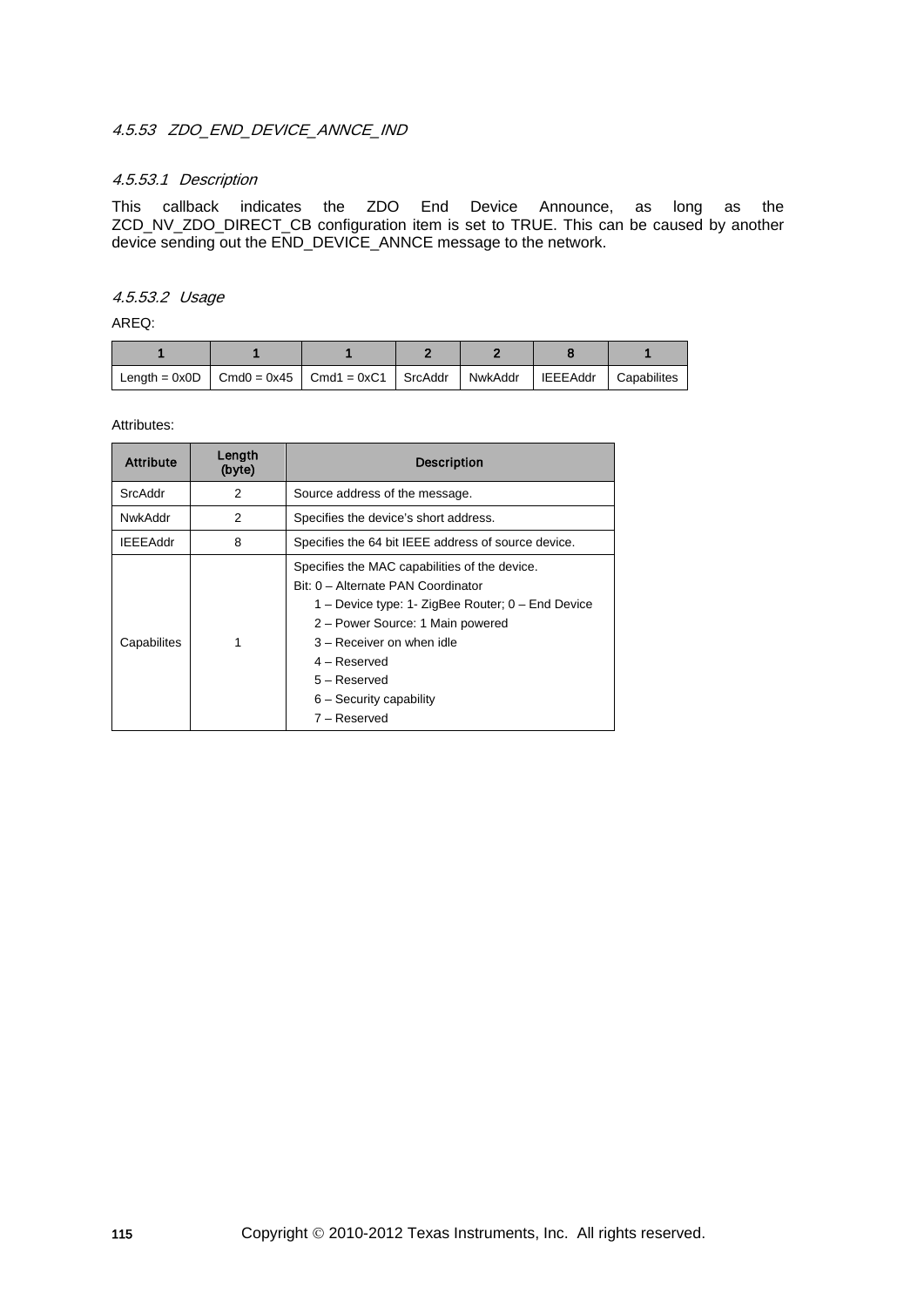# 4.5.54 ZDO\_MATCH\_DESC\_RSP\_SENT

## 4.5.54.1 Description

This callback indicates that Match Descriptor Response has been sent.

## 4.5.54.2 Usage

AREQ:

| Length = $0x04-0x44$ | $\vert$ Cmd0 = 0x45 $\vert$ Cmd1 = 0xC2 $\vert$ NwkAddr |  |
|----------------------|---------------------------------------------------------|--|

|               | $0 - 32$ |                                | $0 - 32$       |
|---------------|----------|--------------------------------|----------------|
| NumInClusters |          | InClusterList   NumOutClusters | OutClusterList |

| <b>Attribute</b>      | Length<br>(byte) | <b>Description</b>                                      |
|-----------------------|------------------|---------------------------------------------------------|
| NwkAddr               | 2                | Specifies the device's short address                    |
| <b>NumInClusters</b>  |                  | The number of input clusters in the InClusterList.      |
| <b>InClusterList</b>  | $0 - 32$         | List of input cluster IDs (2 bytes each) that matched.  |
| <b>NumOutClusters</b> |                  | The number of output clusters in the OutClusterList.    |
| OutClusterList        | $0 - 32$         | List of output cluster IDs (2 bytes each) that matched. |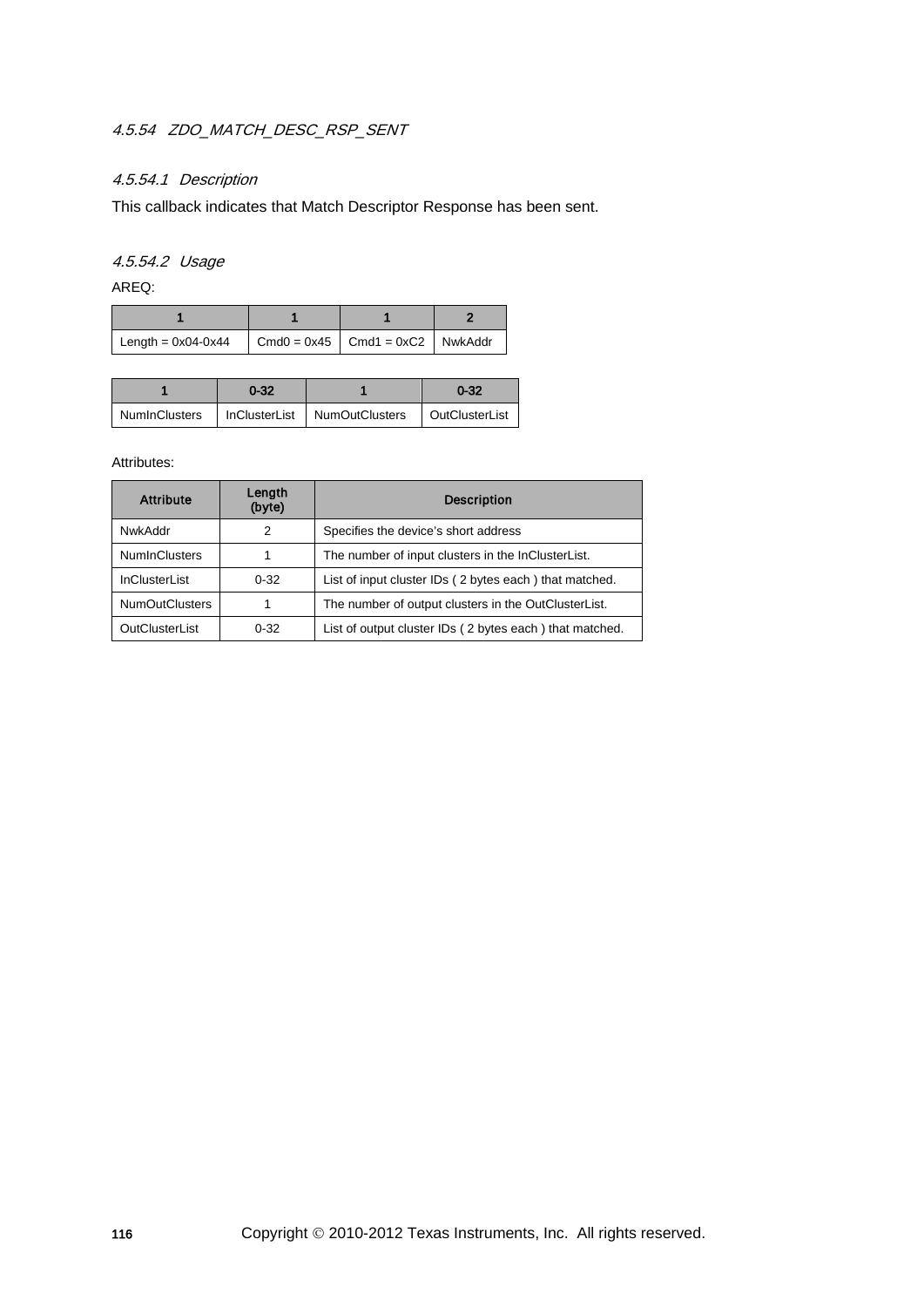# 4.5.55 ZDO\_STATUS\_ERROR\_RSP

## 4.5.55.1 Description

This message is the default message for error status.

4.5.55.2 Usage

AREQ:

| Length = $0x04-0x44$ $\vert$ Cmd0 = $0x45$ $\vert$ Cmd1 = $0xC3$ $\vert$ SrcAddr |  |  | <b>Status</b> |
|----------------------------------------------------------------------------------|--|--|---------------|

| <b>Attribute</b> | Length<br>(byte) | <b>Description</b>                                      |
|------------------|------------------|---------------------------------------------------------|
| SrcAddr          |                  | Source address of the message                           |
| <b>Status</b>    |                  | This field indicates either SUCCESS (0) or FAILURE (1). |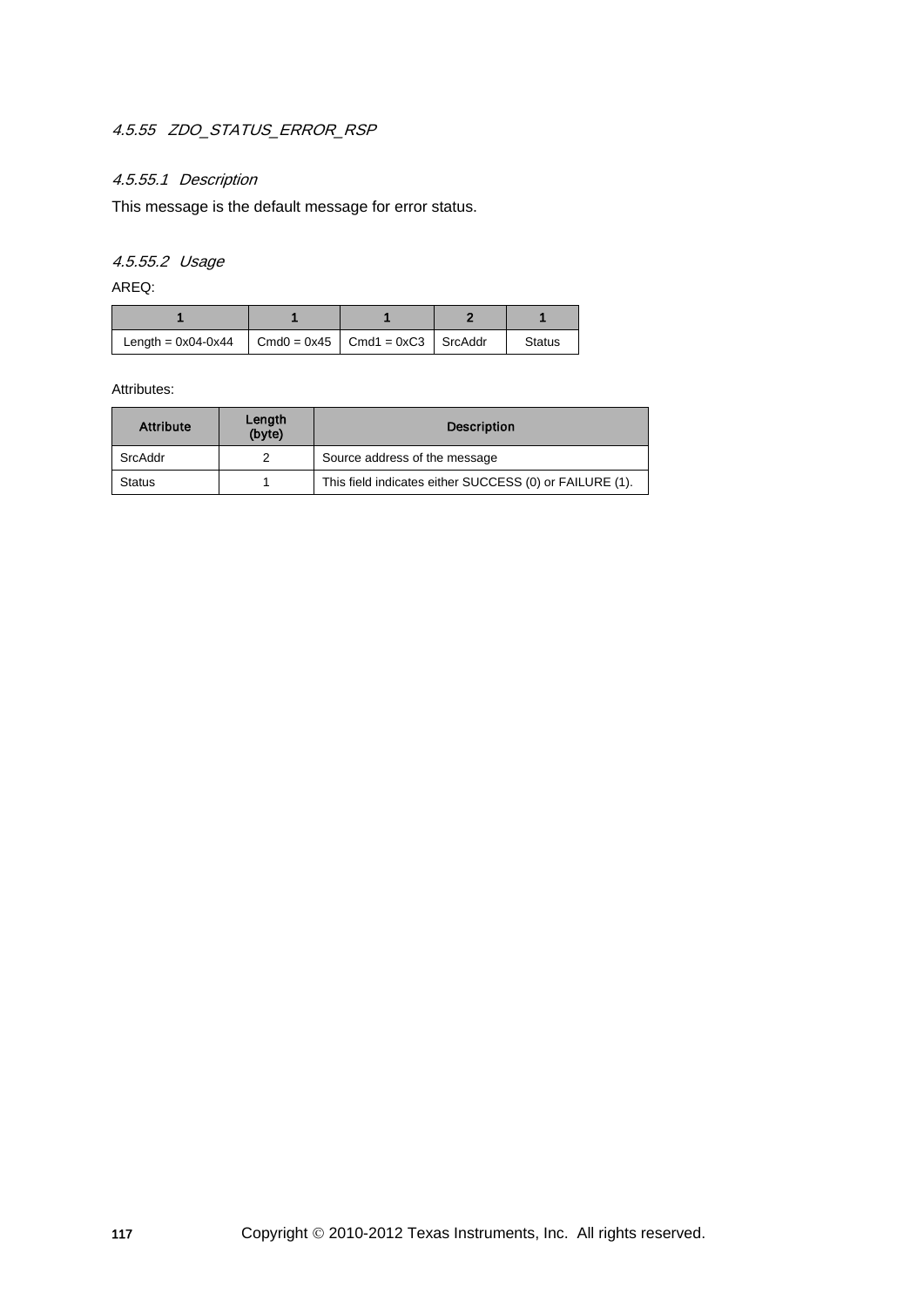# 4.5.56 ZDO\_SRC\_RTG\_IND

## 4.5.56.1 Description

This message is an indication to inform host device of receipt of a source route to a given device.

## 4.5.56.2 Usage

AREQ:

|                      |                                                         |                            | 2٨ |
|----------------------|---------------------------------------------------------|----------------------------|----|
| Length = $0x04-0x44$ | $\vert$ Cmd0 = 0x45 $\vert$ Cmd1 = 0xC4 $\vert$ dstAddr | Relay Count (N) Relay List |    |

| <b>Attribute</b>   | Length<br>(byte) | <b>Description</b>                                                                                                                       |  |  |
|--------------------|------------------|------------------------------------------------------------------------------------------------------------------------------------------|--|--|
| <b>DstAddr</b>     | 2                | Destination of the source route                                                                                                          |  |  |
| <b>Relay Count</b> | 1                | This field indicates number of devices in the relay list of the source route.                                                            |  |  |
| Relay List         | 2N               | This field contains the list of devices in the relay list of the source route. It<br>includes a two bytes short address for each device. |  |  |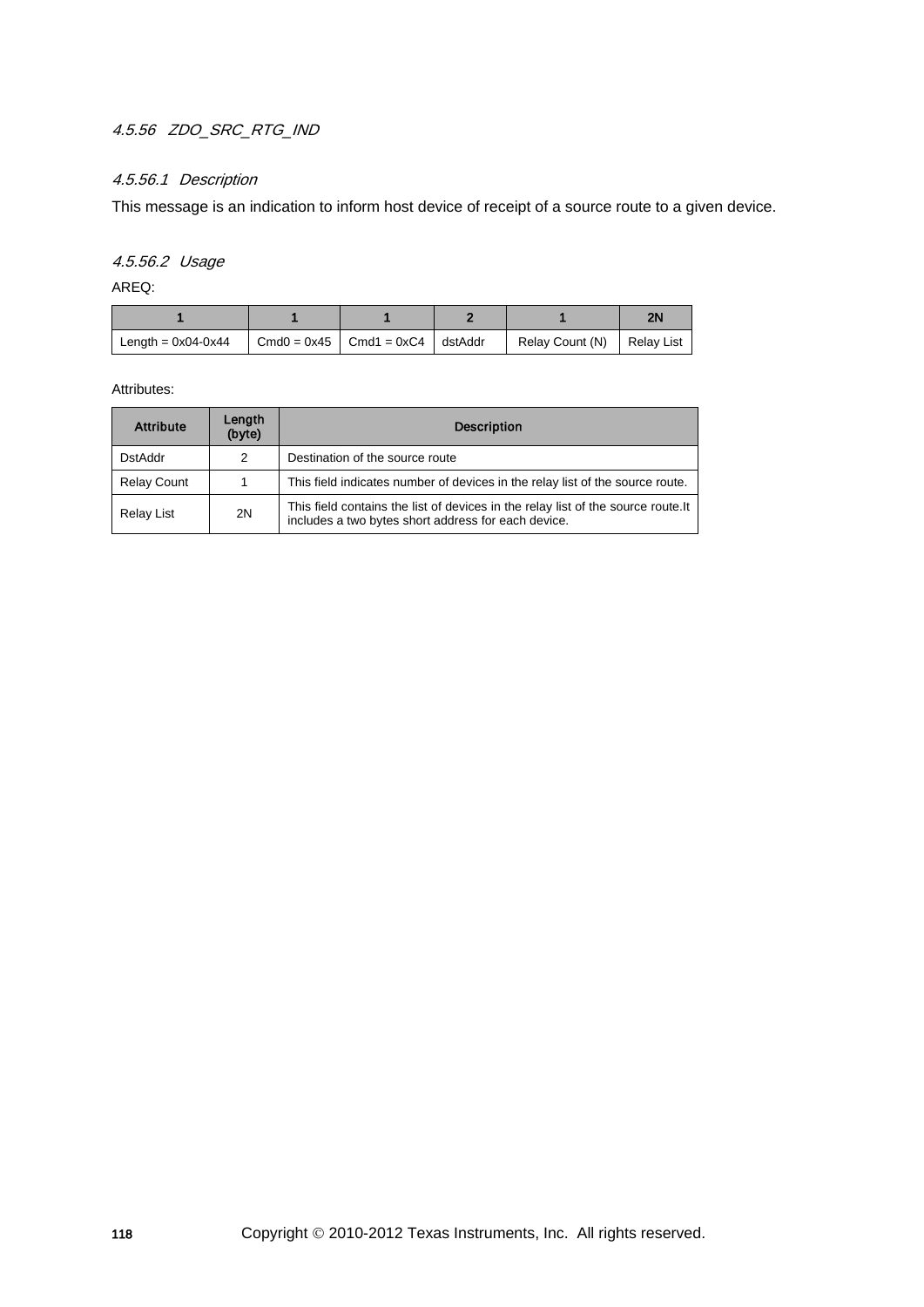# 4.5.57 ZDO\_LEAVE\_IND

## 4.5.57.1 Description

This message is an indication to inform the host of a device leaving the network.

## 4.5.57.2 Usage

AREQ:

| $Lenath=0x0D$ | $Cmd0=0x45$ | $Cmd1=0xC9$ | I SrcAddr | ExtAddr | Request | Remove | Reioin |
|---------------|-------------|-------------|-----------|---------|---------|--------|--------|

| <b>Attribute</b> | Length<br>(byte) | <b>Description</b>                                                |
|------------------|------------------|-------------------------------------------------------------------|
| SrcAddr          | 2                | Short address (LSB-MSB) of the source of the leave indication.    |
| ExtAddr          | 8                | Extended address (LSB-MSB) of the source of the leave indication. |
| Request          |                  | Boolean, $TRUE = request$ , $FALSE = indication$ .                |
| Remove           |                  | Boolean, TRUE = remove children.                                  |
| Rejoin           |                  | Boolean, TRUE = rejoin.                                           |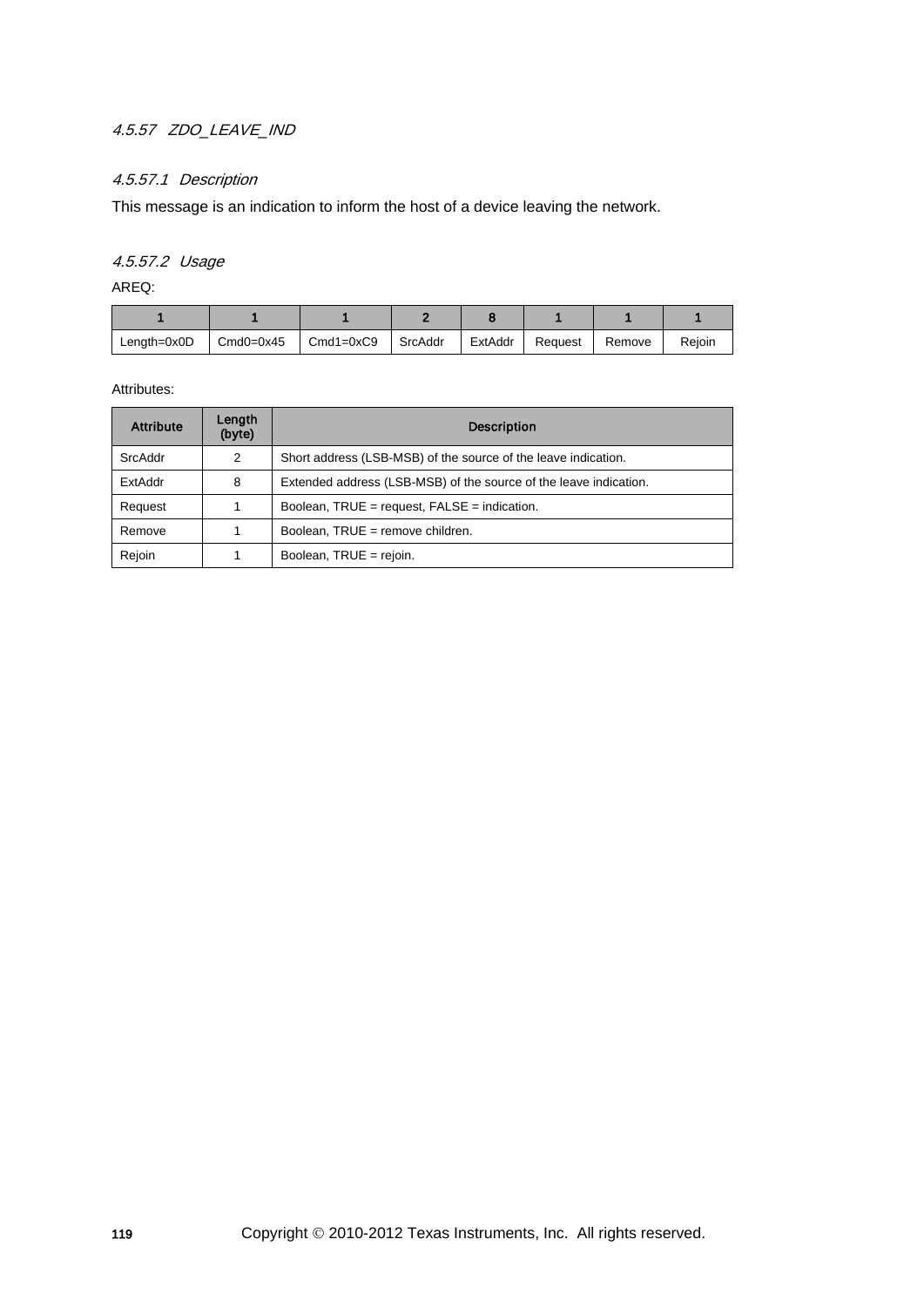### 4.5.58 ZDO\_ MSG\_CB\_REGISTER

#### 4.5.58.1 Description

This command registers for a ZDO callback and used in conjunction with the configuration item ZCD\_NV\_ZDO\_DIRECT\_CB. It performs a proxy call to the ZDO\_RegisterForZDOMsg() function within the ZNP.

#### 4.5.58.2 Usage

SREQ:

|  | Length = $0x02$   Cmd0 = $0x25$   Cmd1 = $0x3E$   ClusterID |  |
|--|-------------------------------------------------------------|--|

Attributes:

| <b>Attribute</b> | Lenath<br>(byte) | <b>Description</b>                                                |
|------------------|------------------|-------------------------------------------------------------------|
| ClusterID        |                  | Specifies the ZDO Cluster Id for which to receive a ZDO callback. |

SRSP:

|  | Length = $0x01$   Cmd0 = $0x65$   Cmd1 = $0x3E$   Status |  |
|--|----------------------------------------------------------|--|

| <b>Attribute</b> | Length<br>(byte) | <b>Description</b>                                                                                                                                                                  |
|------------------|------------------|-------------------------------------------------------------------------------------------------------------------------------------------------------------------------------------|
| <b>Status</b>    |                  | Return value of the call to ZDO_RegisterForZDOMsg().<br>ZSuccess (0x00) if successful, ZMemError (0x10)<br>indicating failure to allocate memory for this callback<br>registration. |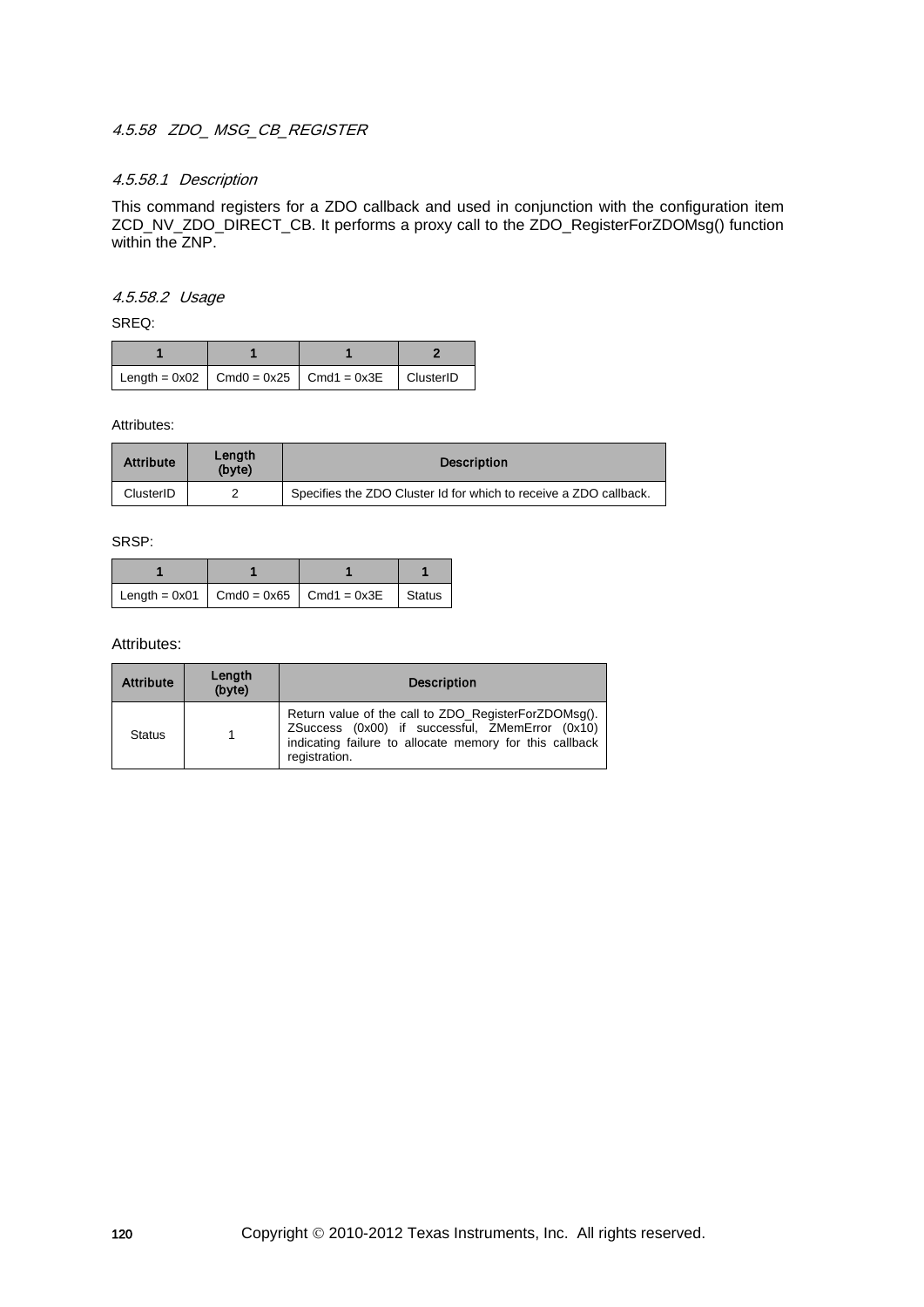# 4.5.59 ZDO\_ MSG\_CB\_REMOVE

#### 4.5.59.1 Description

This command removes a registration for a ZDO callback and used in conjunction with the configuration item ZCD\_NV\_ZDO\_DIRECT\_CB. It performs a proxy call to the ZDO\_RemoveRegisteredCB() function within the ZNP.

#### 4.5.59.2 Usage

SREQ:

|  | Length = $0x02$   Cmd0 = $0x25$   Cmd1 = $0x3F$   ClusterID |  |
|--|-------------------------------------------------------------|--|

Attributes:

| <b>Attribute</b> | Lenath<br>(byte) | <b>Description</b>                                                |
|------------------|------------------|-------------------------------------------------------------------|
| ClusterID        | ◠                | Specifies the ZDO Cluster Id for which to receive a ZDO callback. |

SRSP:

|  | Length = $0x01$ Cmd0 = $0x65$ Cmd1 = $0x3F$ Status |  |
|--|----------------------------------------------------|--|

| <b>Attribute</b> | Length<br>(byte) | <b>Description</b>                                                                                                                                 |
|------------------|------------------|----------------------------------------------------------------------------------------------------------------------------------------------------|
| <b>Status</b>    | 1                | Return value of the call to ZDO_RemoveRegisteredCB ().<br>ZSuccess (0x00) if successful, ZFailure (0x01) if registered<br>callback does not exist. |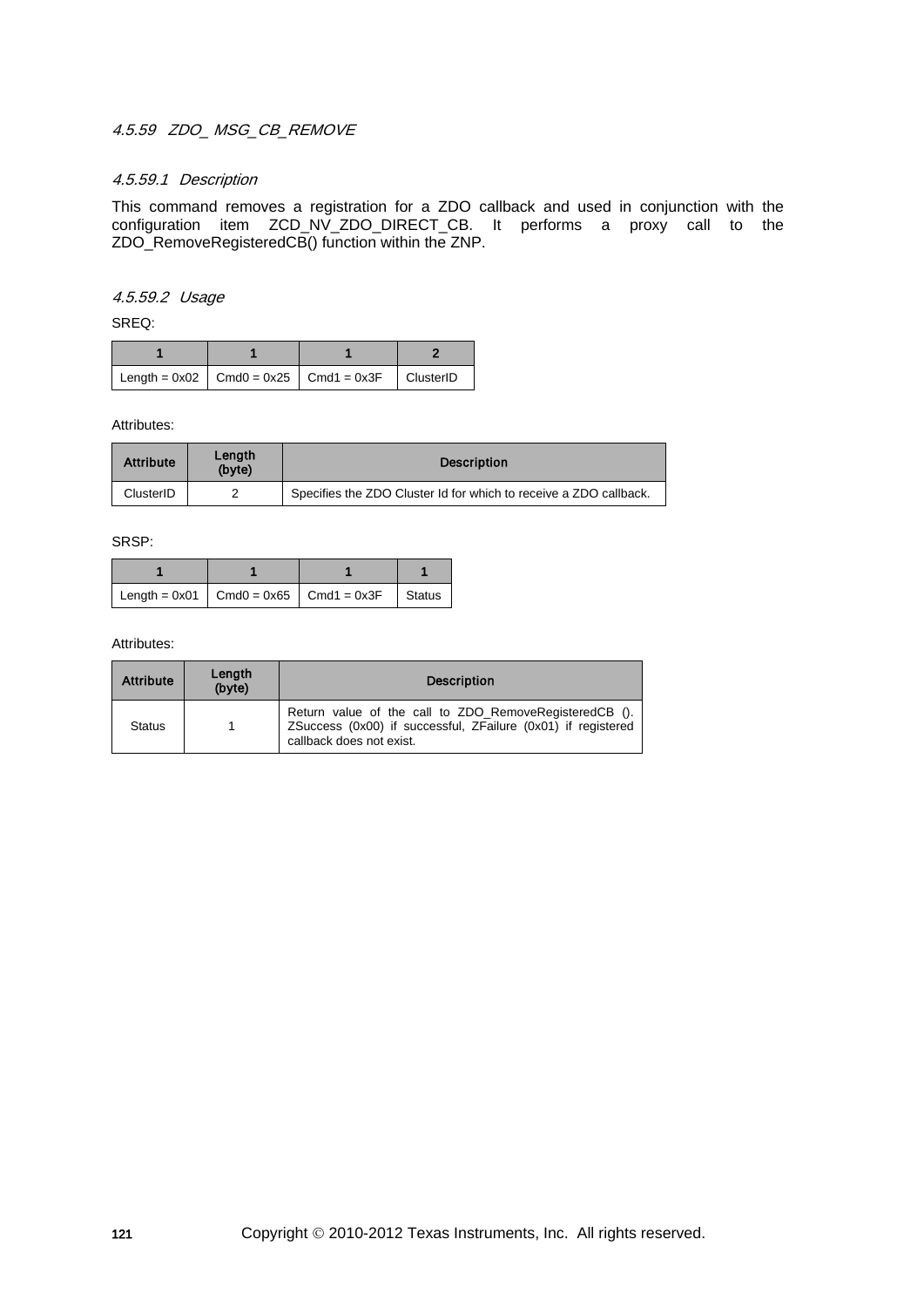#### 4.5.60 ZDO\_ MSG\_CB\_INCOMING

#### 4.5.60.1 Description

This message is a ZDO callback for a cluster ID that the host requested to receive with a ZDO\_MSG\_CB\_REGISTER command. It is used in conjunction with the configuration item ZCD\_NV\_ZDO\_DIRECT\_CB. The format of the Data field maps directly to the format of each cluster ID response as specified in the ZigBee specification. It is up to the host processor to parse this data payload and process accordingly.

#### 4.5.60.2 Usage

AREQ:

| Length = $0x09-0x6C$ | $Cmd0 = 0x45$ | $Cmd1 = 0xFF$ | SrcAddr | WasBroadcast | ClusterID |
|----------------------|---------------|---------------|---------|--------------|-----------|

|             |        |            | $0 - 99$ |
|-------------|--------|------------|----------|
| SecurityUse | SegNum | MacDstAddr | Data     |

| <b>Attribute</b> | Length (byte) | <b>Description</b>                                                                                                                                                     |
|------------------|---------------|------------------------------------------------------------------------------------------------------------------------------------------------------------------------|
| SrcAddr          | 2             | Short address (LSB-MSB) of the source of the ZDO message.                                                                                                              |
| WasBroadcast     |               | This field indicates whether or not this ZDO message was broadcast.                                                                                                    |
| ClusterID        | 2             | The ZDO Cluster Id of this message.                                                                                                                                    |
| SecurityUse      |               | $N/A$ – not used.                                                                                                                                                      |
| SegNum           |               | The sequence number of this ZDO message.                                                                                                                               |
| MacDstAddr       | 2             | The MAC destination short address (LSB-MSB) of the ZDO message.                                                                                                        |
| Data             | $0 - 99$      | The data that corresponds to the Cluster Id of the message. Without<br>any security (99 bytes), with NWK security (81 bytes), with NWK and<br>APS security (64 bytes). |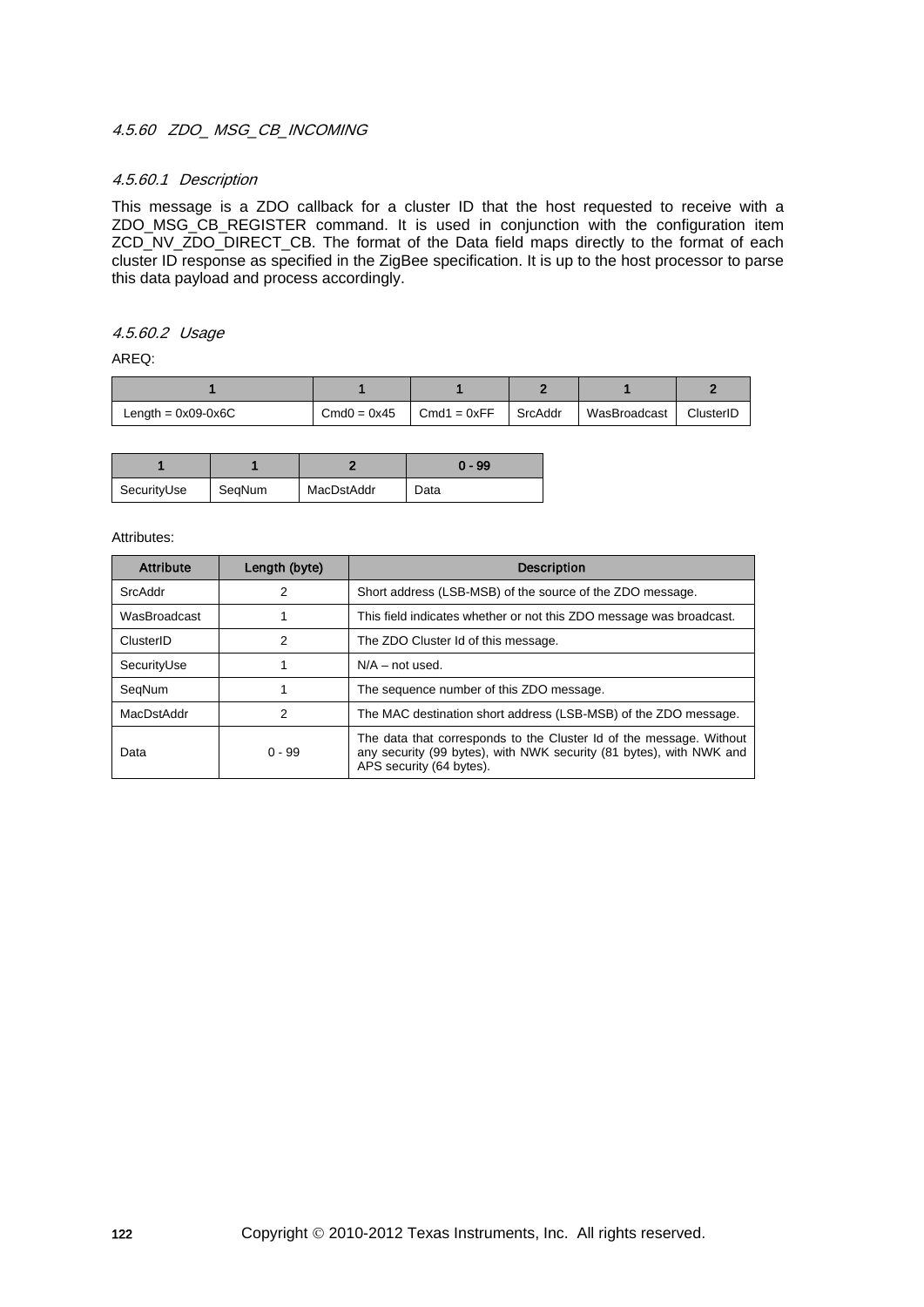# 4.6 UTIL Interface

# 4.6.1 UTIL\_DATA\_REQ

# 4.6.1.1 Description

This command is used to send a one shot MAC MLME Poll Request (or data request).

## 4.6.1.2 Usage

SREQ:

|  | Length = $0x01$   Cmd0 = $0x27$   Cmd1 = $0x11$   SecurityUse |  |
|--|---------------------------------------------------------------|--|

Attributes:

| <b>Attribute</b> | Length<br>(byte) | <b>Description</b>                                  |
|------------------|------------------|-----------------------------------------------------|
| SecurityUse      |                  | TRUE to request MAC security, but not used for now. |

SRSP:

|  | Length = $0x01$ Cmd0 = $0x67$ Cmd1 = $0x11$ Status |  |
|--|----------------------------------------------------|--|

| <b>Attribute</b> | Length<br>(byte) | <b>Description</b>                                                            |
|------------------|------------------|-------------------------------------------------------------------------------|
| <b>Status</b>    |                  | A MAC status value from ZComDef.h, but only ZMacSuccess<br>for now $(0x00)$ . |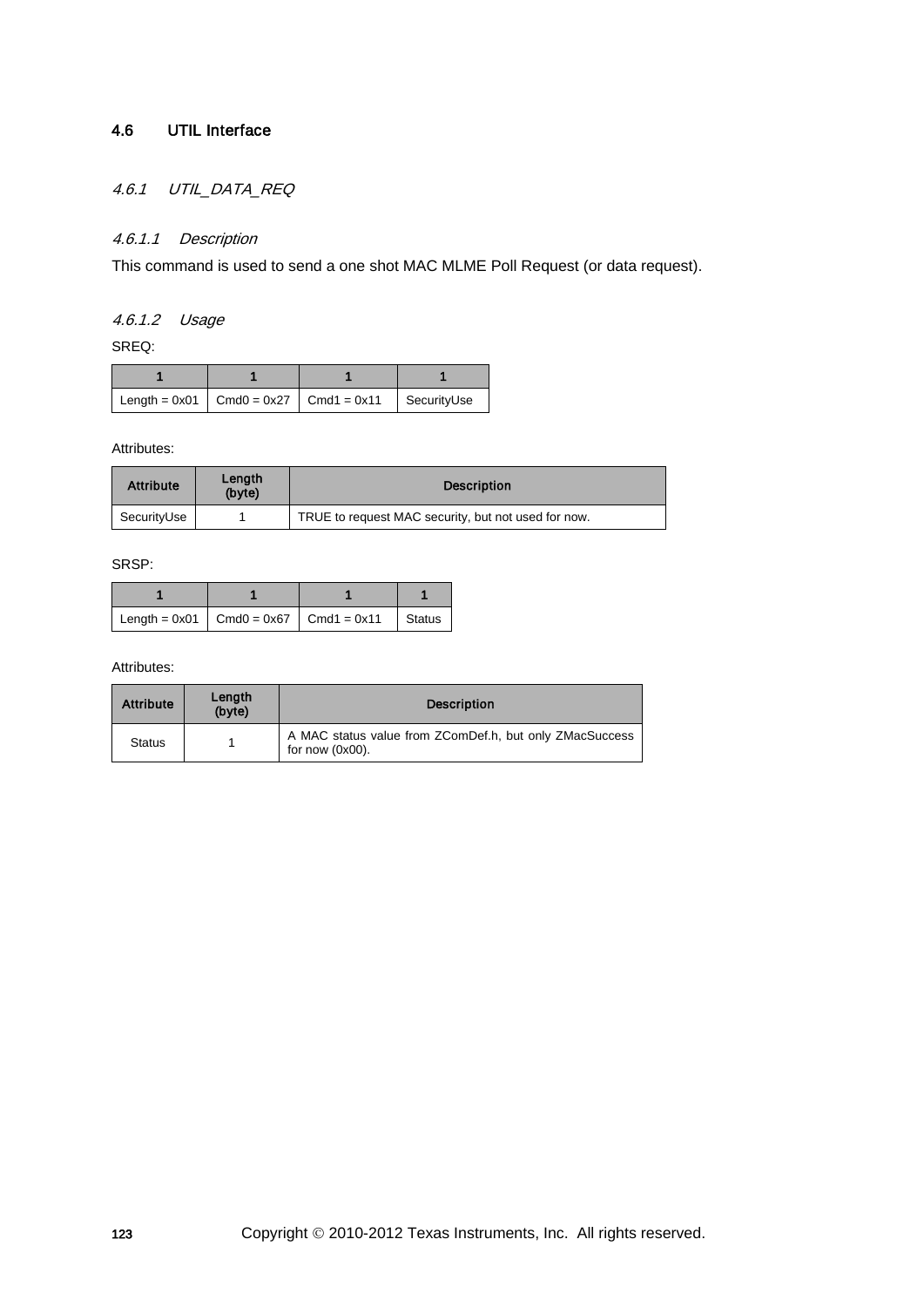## 4.6.2 UTIL ADDRMGR\_EXT\_ADDR\_LOOKUP

#### 4.6.2.1 Description

This command is a proxy call to the AddrMgrEntryLookupExt() function. This function takes in the Extended address of the device of interest and returns its Network address. The device of interest must either be a parent or child, or have established a binding or application link key.

## 4.6.2.2 Usage

SREQ:

| $Length = 0x08$ | $Cmd0 = 0x27$ | $Cmd1 = 0x40$ | ExtAddr |
|-----------------|---------------|---------------|---------|

Attributes:

| <b>Attribute</b> | Length<br>(byte) | <b>Description</b>                                                                  |
|------------------|------------------|-------------------------------------------------------------------------------------|
| ExtAddr          | 8                | Extended Address (LSB-MSB) of the device for which to lookup<br>the Network Address |

SRSP:

|  | $\vert$ Length = 0x02 $\vert$ Cmd0 = 0x67 $\vert$ Cmd1 = 0x40 $\vert$ NwkAddr $\vert$ |  |
|--|---------------------------------------------------------------------------------------|--|

| <b>Attribute</b> | Length<br>(byte) | <b>Description</b>                                                                                                      |
|------------------|------------------|-------------------------------------------------------------------------------------------------------------------------|
| NwkAddr          |                  | Network Address (LSB-MSB) of the device that corresponds to<br>the Extended Address sent as a parameter in the request. |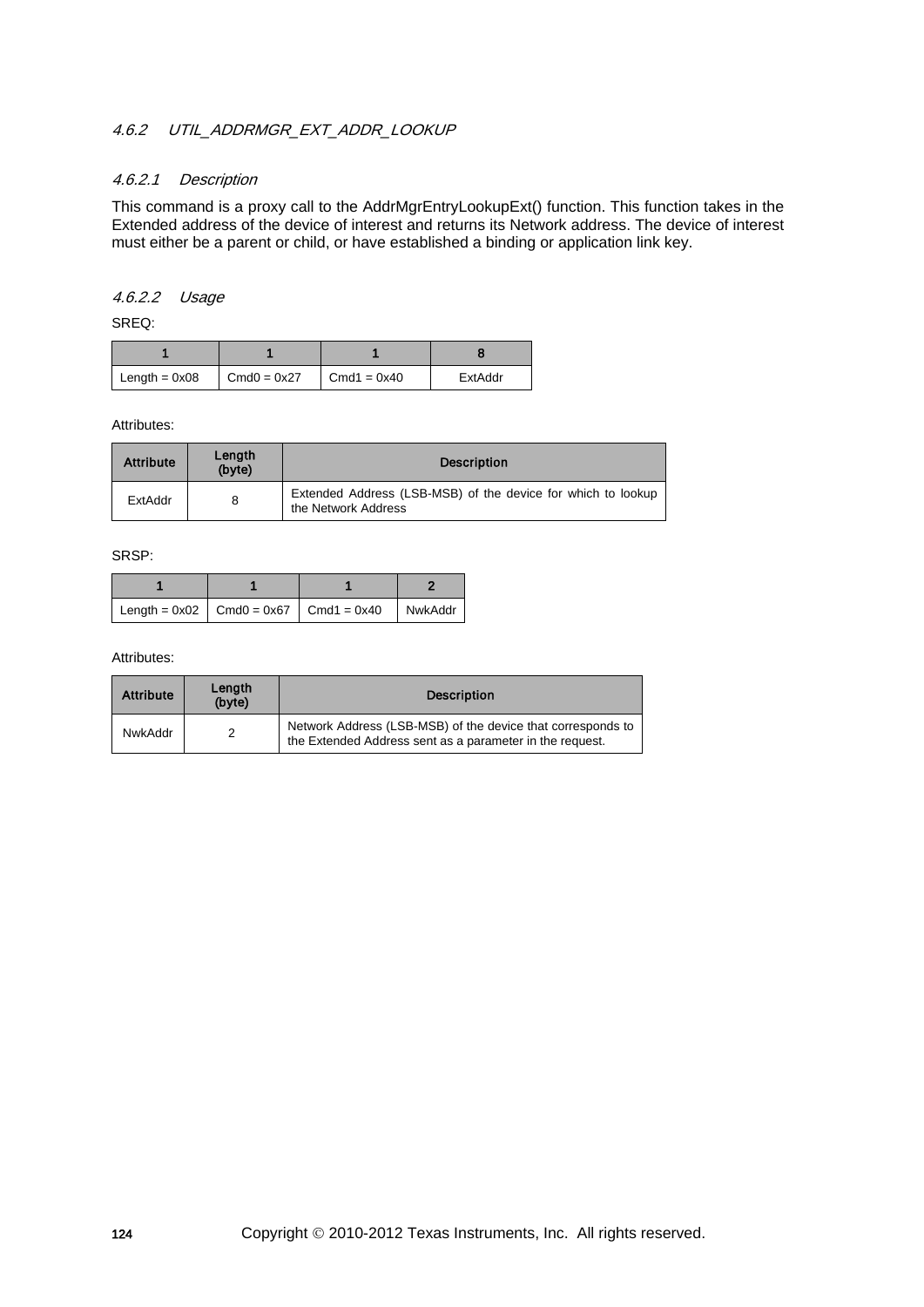### 4.6.3 UTIL ADDRMGR\_NWK\_ADDR\_LOOKUP

### 4.6.3.1 Description

This command is a proxy call to the AddrMgrEntryLookupNwk() function. This function takes in the Network address of the device of interest and returns its Extended address. The device of interest must either be a parent or child, or have established a binding or application link key.

### 4.6.3.2 Usage

SREQ:

| Length = $0x02$ | $Cmd0 = 0x27$ | $\blacksquare$ Cmd1 = 0x41 | NwkAddr |
|-----------------|---------------|----------------------------|---------|

Attributes:

| <b>Attribute</b> | Length<br>(byte) | <b>Description</b>                                                                         |
|------------------|------------------|--------------------------------------------------------------------------------------------|
| NwkAddr          | っ                | Network Address (LSB-MSB) of the device for which to lookup the<br><b>Extended Address</b> |

SRSP:

|  | $\vert$ Length = 0x08 $\vert$ Cmd0 = 0x67 $\vert$ Cmd1 = 0x41 $\vert$ ExtAddr |  |
|--|-------------------------------------------------------------------------------|--|

| <b>Attribute</b> | Length<br>(byte) | <b>Description</b>                                                                                                      |
|------------------|------------------|-------------------------------------------------------------------------------------------------------------------------|
| ExtAddr          |                  | Extended Address (LSB-MSB) of the device that corresponds<br>to the Network Address sent as a parameter in the request. |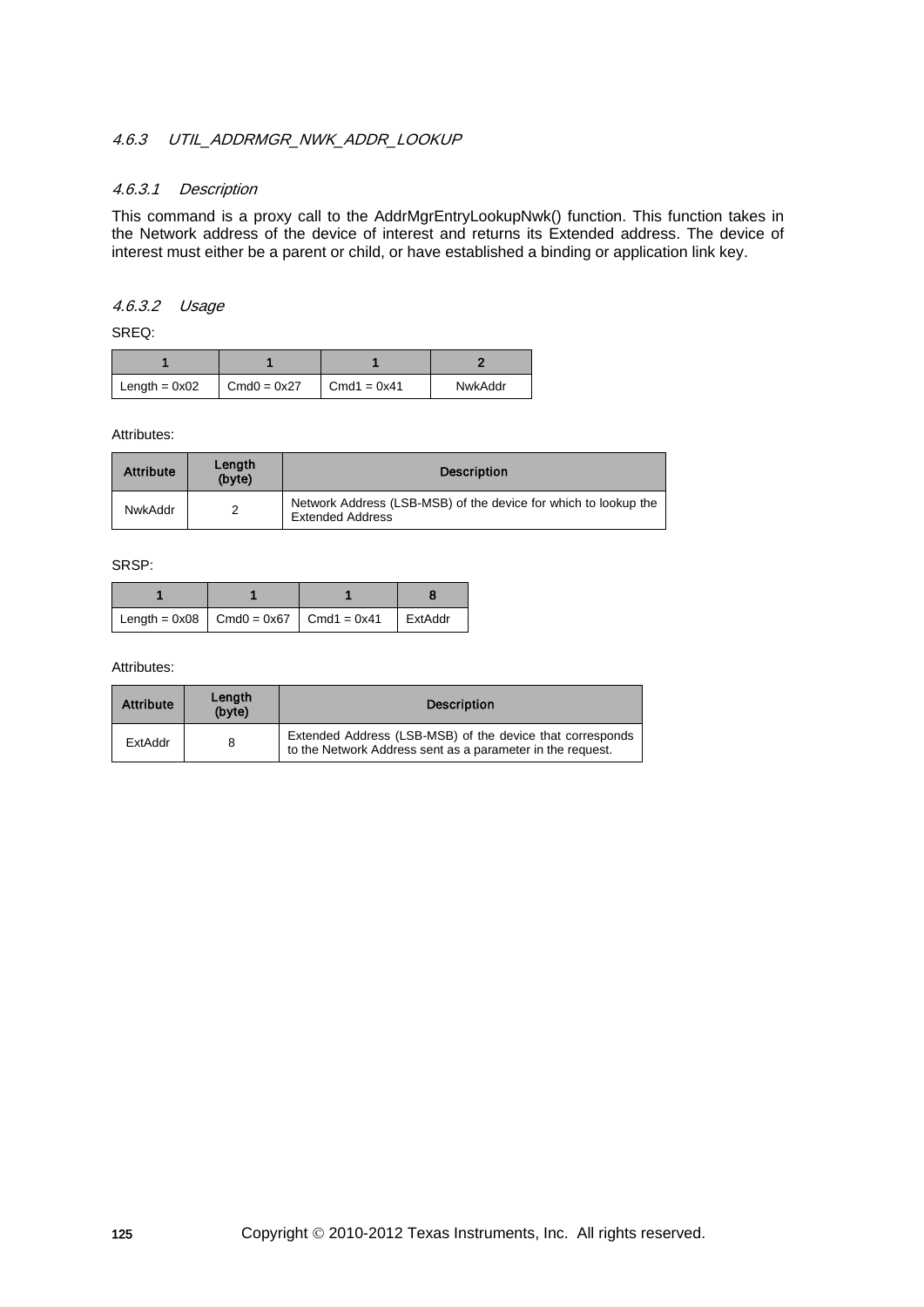# 4.6.4 UTIL\_APSME\_LINK\_KEY\_DATA\_GET

# 4.6.4.1 Description

This command retrieves APS link security key, TX, and RX frame counters.

# 4.6.4.2 Usage

SREQ:

| Length = $0x08$ | $Cmd0 = 0x27$ | $Cmd1 = 0x44$ | ExtAddr |
|-----------------|---------------|---------------|---------|

Attributes:

| <b>Attribute</b> | Lenath<br>(byte) | <b>Description</b>                                                   |
|------------------|------------------|----------------------------------------------------------------------|
| ExtAddr          |                  | The extended address for which to get the application link key data. |

SRSP:

|  | Length = $0x19$   Cmd0 = $0x67$   Cmd1 = $0x44$   Status   SecKey   TxFrmCntr   RxFrmCntr |  |  |
|--|-------------------------------------------------------------------------------------------|--|--|

| <b>Attribute</b> | Length<br>(byte) | <b>Description</b>                                                                                               |                                                                                          |  |
|------------------|------------------|------------------------------------------------------------------------------------------------------------------|------------------------------------------------------------------------------------------|--|
|                  |                  | Status returned by the proxy call to APSME_LinkKeyNvIdGet(). Valid status return<br>values are enumerated below: |                                                                                          |  |
| <b>Status</b>    | 1                | Value                                                                                                            | <b>Description</b>                                                                       |  |
|                  |                  | 0x00                                                                                                             | Success - Link key data exists                                                           |  |
|                  |                  | 0xC8                                                                                                             | Unknown device $-$ A device record with the passed-in<br>extended address does not exist |  |
| SecKey           | 16               | On Success, the link key data looked up; otherwise N/A                                                           |                                                                                          |  |
| TxFrmCntr        | 4                | On Success, the APS Tx frame counter; otherwise N/A                                                              |                                                                                          |  |
|                  |                  |                                                                                                                  |                                                                                          |  |
| <b>RxFrmCntr</b> | 4                | On Success, the APS Rx frame counter; otherwise N/A                                                              |                                                                                          |  |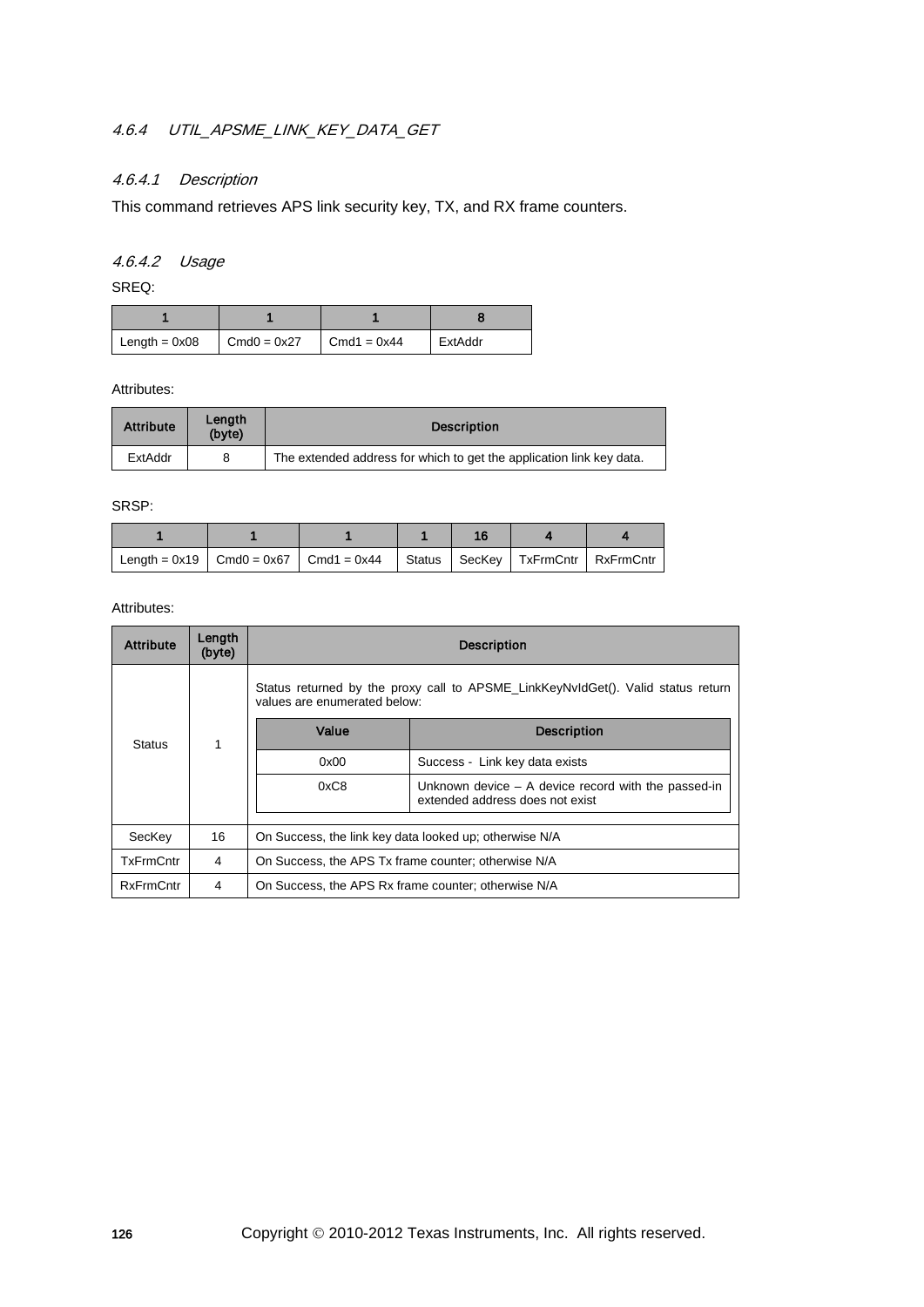# 4.6.5 UTIL APSME LINK KEY NV ID GET

#### 4.6.5.1 Description

This command is a proxy call to the APSME\_LinkKeyNvIdGet() function. It returns the NV ID code corresponding to a device with the specified extended address.

#### 4.6.5.2 Usage

SREQ:

| $\mathsf{Length} = 0 \times 08$ | $Cmd0 = 0x27$ | $Cmd1 = 0x45$ | ExtAddr |
|---------------------------------|---------------|---------------|---------|

Attributes:

| <b>Attribute</b> | Length<br>(byte) | <b>Description</b>                                        |
|------------------|------------------|-----------------------------------------------------------|
| ExtAddr          | 8                | The extended address for which to get the link key NV ID. |

SRSP:

| Length = $0x03$ Cmd $0 = 0x67$ | $Cmd1 = 0x45$ | Status | LinkKeyNvId |
|--------------------------------|---------------|--------|-------------|

| <b>Attribute</b> | Length<br>(byte) | <b>Description</b>                                                                       |                                                                                    |  |
|------------------|------------------|------------------------------------------------------------------------------------------|------------------------------------------------------------------------------------|--|
|                  |                  | enumerated below:                                                                        | Status of the proxy call to APSME LinkKeyNvIdGet(). Valid status return values are |  |
| Status           |                  | Value                                                                                    | <b>Description</b>                                                                 |  |
|                  |                  | 0x00                                                                                     | Success - Link key data exists                                                     |  |
|                  | 0xC8             | Unknown device $-$ A device record with the passed-in<br>extended address does not exist |                                                                                    |  |
| LinkKeyNvId      | 2                | On Success, the NV ID code for the link key, otherwise 0xFFFF                            |                                                                                    |  |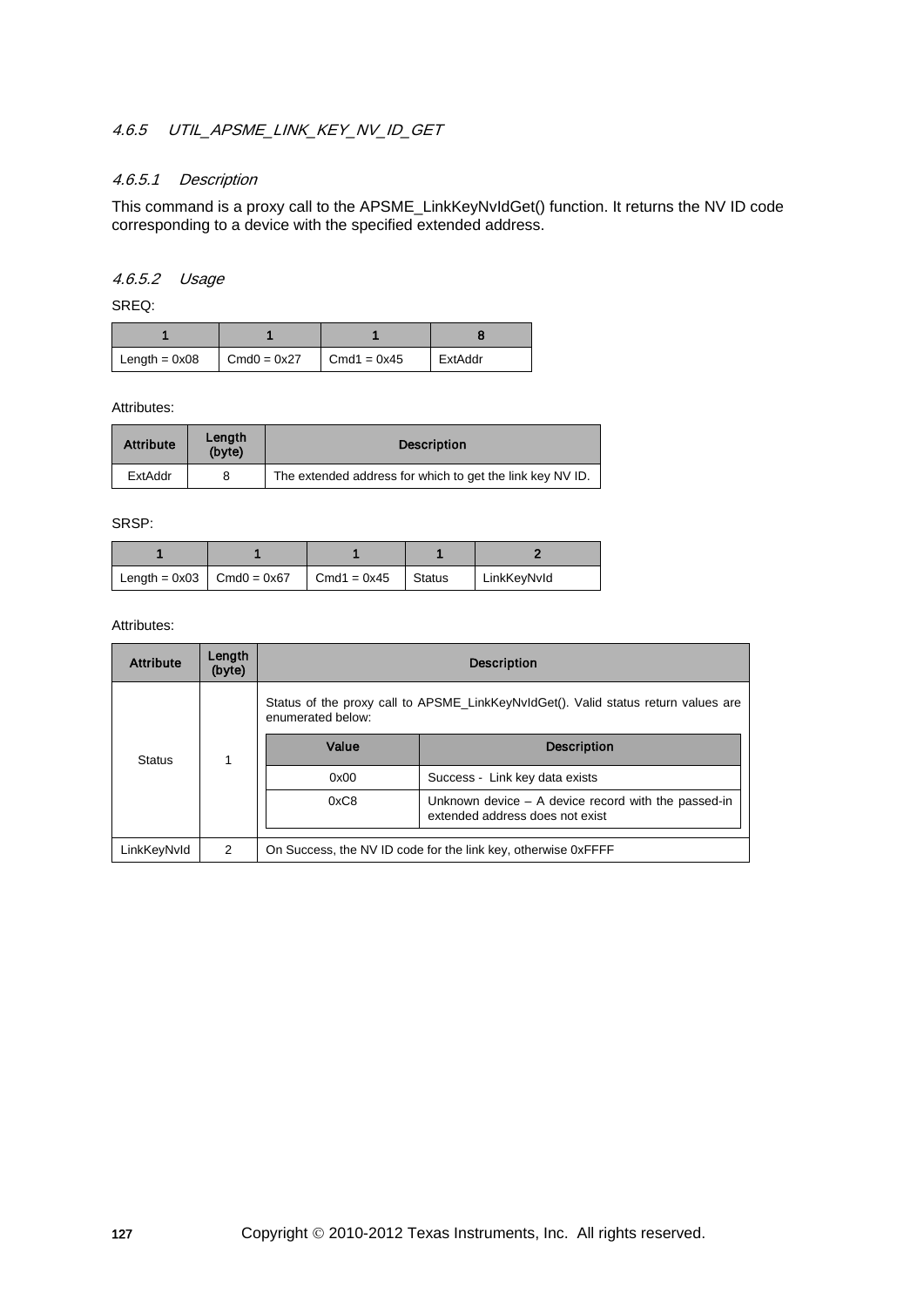# 4.6.6 UTIL APSME REQUEST KEY CMD

#### 4.6.6.1 Description

This command is used to send a request key to the Trust Center from an originator device who wants to exchange messages with a partner device.

#### 4.6.6.2 Usage

SREQ:

| $\vert$ Length = 0x02 $\vert$ Cmd0 = 0x27 $\vert$ Cmd1 = 0x4B |  | <b>PartnerAddr</b> |
|---------------------------------------------------------------|--|--------------------|

Attributes:

| <b>Attribute</b> | Length<br>(byte) | <b>Description</b>                                                                                      |
|------------------|------------------|---------------------------------------------------------------------------------------------------------|
| PartnerAddr      | 8                | Specifies the extended address of the partner device the<br>originator wants to exchange messages with. |

SRSP:

| Length = $0x01$ Cmd0 = $0x67$ Cmd1 = $0x4B$ |  | <b>Status</b> |
|---------------------------------------------|--|---------------|

| <b>Attribute</b> | Length<br>(byte) | <b>Description</b> |                    |  |
|------------------|------------------|--------------------|--------------------|--|
|                  |                  | Value              | <b>Description</b> |  |
| <b>Status</b>    |                  | 0x00               | <b>Success</b>     |  |
|                  |                  | 0x01               | Failure            |  |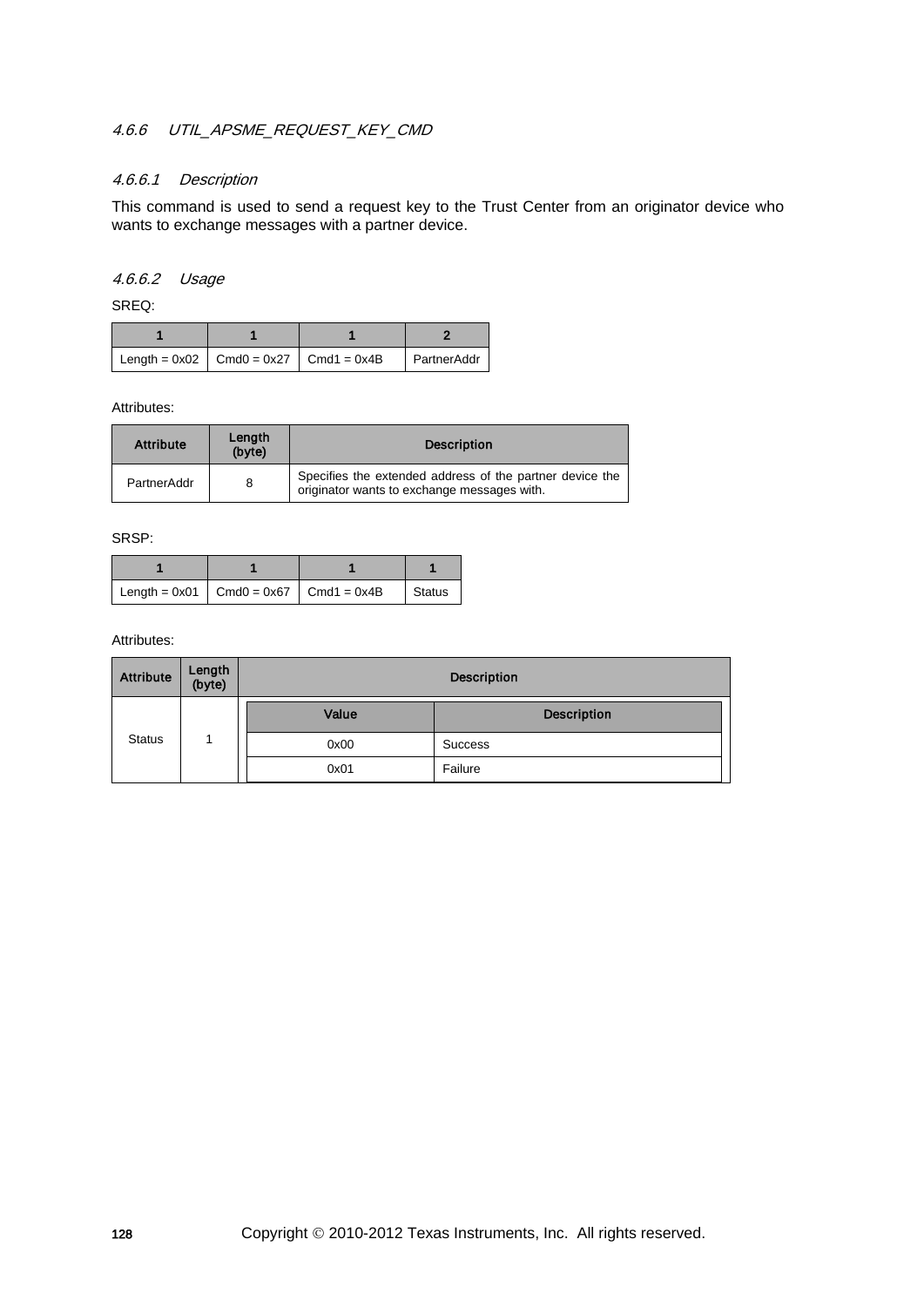## 4.6.7 UTIL\_ASSOC\_COUNT

## 4.6.7.1 Description

This command is a proxy call to the AssocCount() function. It returns the number of entries in the associated device list within the parameters values of StartRelation and EndRelation.

### 4.6.7.2 Usage

SREQ:

| Length = $0x02$ | $Cmd0 = 0x27$ | $Cmd1 = 0x48$ | StartRelation | EndRelation |
|-----------------|---------------|---------------|---------------|-------------|

Attributes:

| <b>Attribute</b>     | Length<br>(byte) | <b>Description</b>                                                      |                                                                                   |  |  |  |
|----------------------|------------------|-------------------------------------------------------------------------|-----------------------------------------------------------------------------------|--|--|--|
|                      |                  |                                                                         | The node relation at which to start counting. Valid node relations are show below |  |  |  |
|                      |                  | Value                                                                   | <b>Description</b>                                                                |  |  |  |
|                      |                  | $\mathbf 0$                                                             | Parent                                                                            |  |  |  |
|                      |                  |                                                                         | Child RFD                                                                         |  |  |  |
| <b>StartRelation</b> | 1                | 2                                                                       | Child RFD that has the RxOnWhenIdle MAC<br>capability flag set                    |  |  |  |
|                      |                  | 3                                                                       | Child FFD                                                                         |  |  |  |
|                      |                  | 4                                                                       | Child FFD that has the RxOnWhenIdle MAC<br>capability flag set                    |  |  |  |
|                      |                  | 5                                                                       | Neighbor                                                                          |  |  |  |
|                      |                  | 6                                                                       | Other                                                                             |  |  |  |
| EndRelation          | 1                | Same as Start Relation, but the node relation at which to stop counting |                                                                                   |  |  |  |

SRSP:

|  | $\vert$ Length = 0x02 $\vert$ Cmd0 = 0x67 $\vert$ Cmd1 = 0x48 $\vert$ Count |  |
|--|-----------------------------------------------------------------------------|--|

| <b>Attribute</b> | Length<br>(byte) | <b>Description</b>                                                                                               |
|------------------|------------------|------------------------------------------------------------------------------------------------------------------|
| Count            |                  | Number of entries in the associated device list within the<br>parameters values of StartRelation and EndRelation |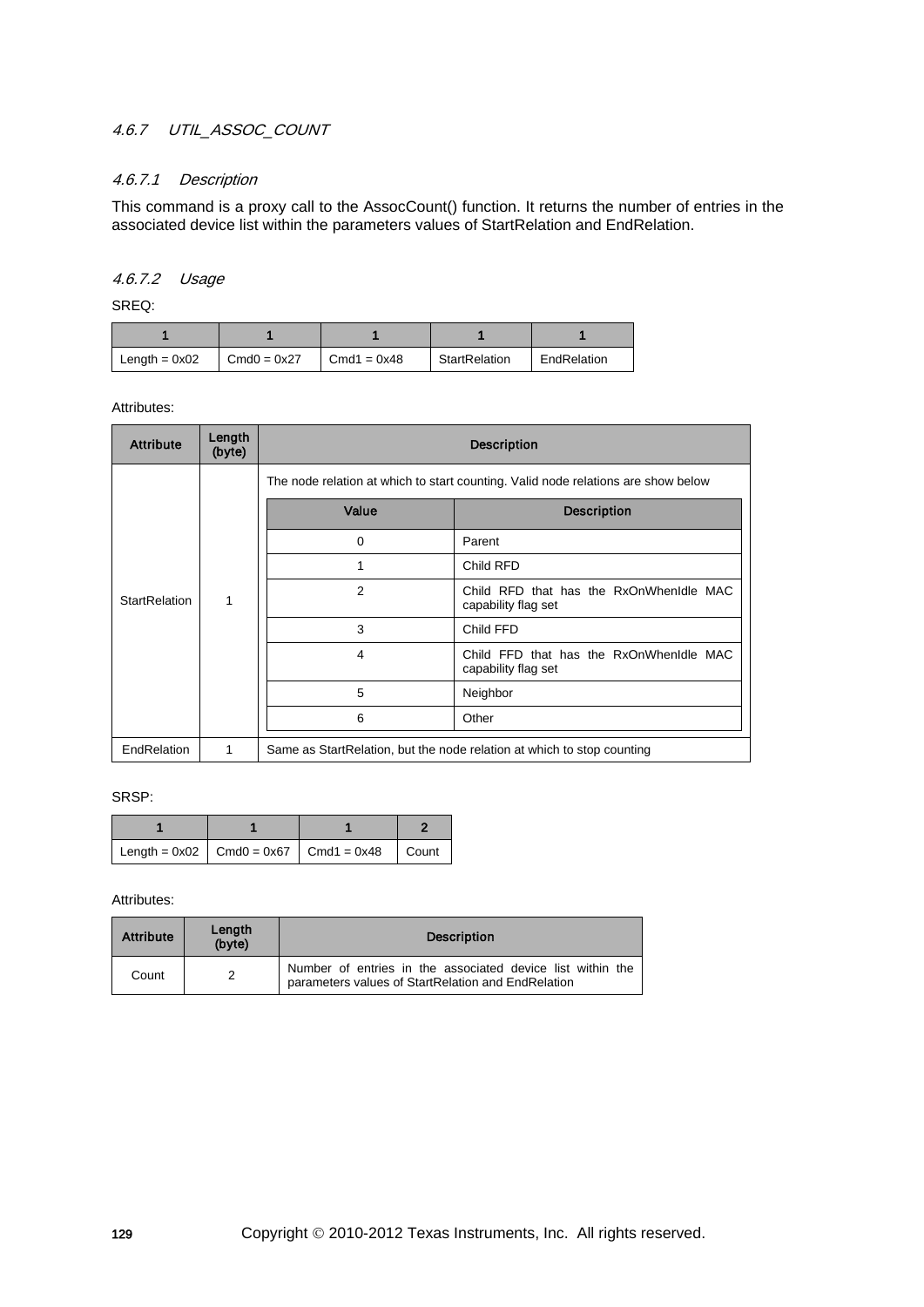# 4.6.8 UTIL\_ASSOC\_FIND\_DEVICE

# 4.6.8.1 Description

This command is a proxy call to the AssocFindDevice() function.

# 4.6.8.2 Usage

SREQ:

| Length = $0x01$ | $Cmd0 = 0x27$ | $Cmd1 = 0x49$ | Number |
|-----------------|---------------|---------------|--------|

Attributes:

| <b>Attribute</b> | Length<br>(byte) | <b>Description</b>                             |  |
|------------------|------------------|------------------------------------------------|--|
| Number           |                  | Nth active entry in the associated device list |  |

SRSP:

|  |                                                                              | 18. |
|--|------------------------------------------------------------------------------|-----|
|  | $\vert$ Length = 0x12 $\vert$ Cmd0 = 0x67 $\vert$ Cmd1 = 0x49 $\vert$ Device |     |

| <b>Attribute</b> | Length<br>(byte) | <b>Description</b>             |                  |                                                                                                                                                                         |                                                                 |  |   |                                                                   |
|------------------|------------------|--------------------------------|------------------|-------------------------------------------------------------------------------------------------------------------------------------------------------------------------|-----------------------------------------------------------------|--|---|-------------------------------------------------------------------|
|                  |                  | failure.                       |                  | The packed (LSB-MSB) associated_devices_t structure returned by the proxy call to<br>AssocFindDevice().The device short address is set to INVALID NODE ADDR to indicate |                                                                 |  |   |                                                                   |
|                  |                  | <b>Name</b>                    | Length<br>(byte) | <b>Description</b>                                                                                                                                                      |                                                                 |  |   |                                                                   |
|                  |                  | shortAddr                      | $\overline{2}$   | Short address of the associated device                                                                                                                                  |                                                                 |  |   |                                                                   |
|                  |                  | addrldx                        | $\overline{2}$   | Index from the address manager                                                                                                                                          |                                                                 |  |   |                                                                   |
|                  |                  | nodeRelation                   | 1                | Relation to this node, see enumeration of values<br>in description for UTIL ASSOC COUNT                                                                                 |                                                                 |  |   |                                                                   |
|                  |                  |                                |                  |                                                                                                                                                                         | devStatus                                                       |  | 1 | Device state enumerated in descripton for<br>ZDO STATE CHANGE IND |
| Device           | 18               | assocCnt                       | 1                | Number of times this associated device list entry<br>was added or updated                                                                                               |                                                                 |  |   |                                                                   |
|                  |                  |                                | age              | 1                                                                                                                                                                       | Number of nwk link status periods since the last<br>link status |  |   |                                                                   |
|                  |                  | txCounter                      | 1                | Counter of transmission successes/failures                                                                                                                              |                                                                 |  |   |                                                                   |
|                  |                  | txCost<br>rxLqi<br>inKeySeqNum | 1                | Average of sending rssi values if link status is<br>enabled                                                                                                             |                                                                 |  |   |                                                                   |
|                  |                  |                                |                  | 1                                                                                                                                                                       | Average of received rssi values                                 |  |   |                                                                   |
|                  |                  |                                |                  | 1                                                                                                                                                                       | NWK key sequence number                                         |  |   |                                                                   |
|                  |                  | inFrmCntr                      | 4                | NWK key incoming frame counter                                                                                                                                          |                                                                 |  |   |                                                                   |
|                  |                  | txFailure                      | 2                | Higher values indicate more failures                                                                                                                                    |                                                                 |  |   |                                                                   |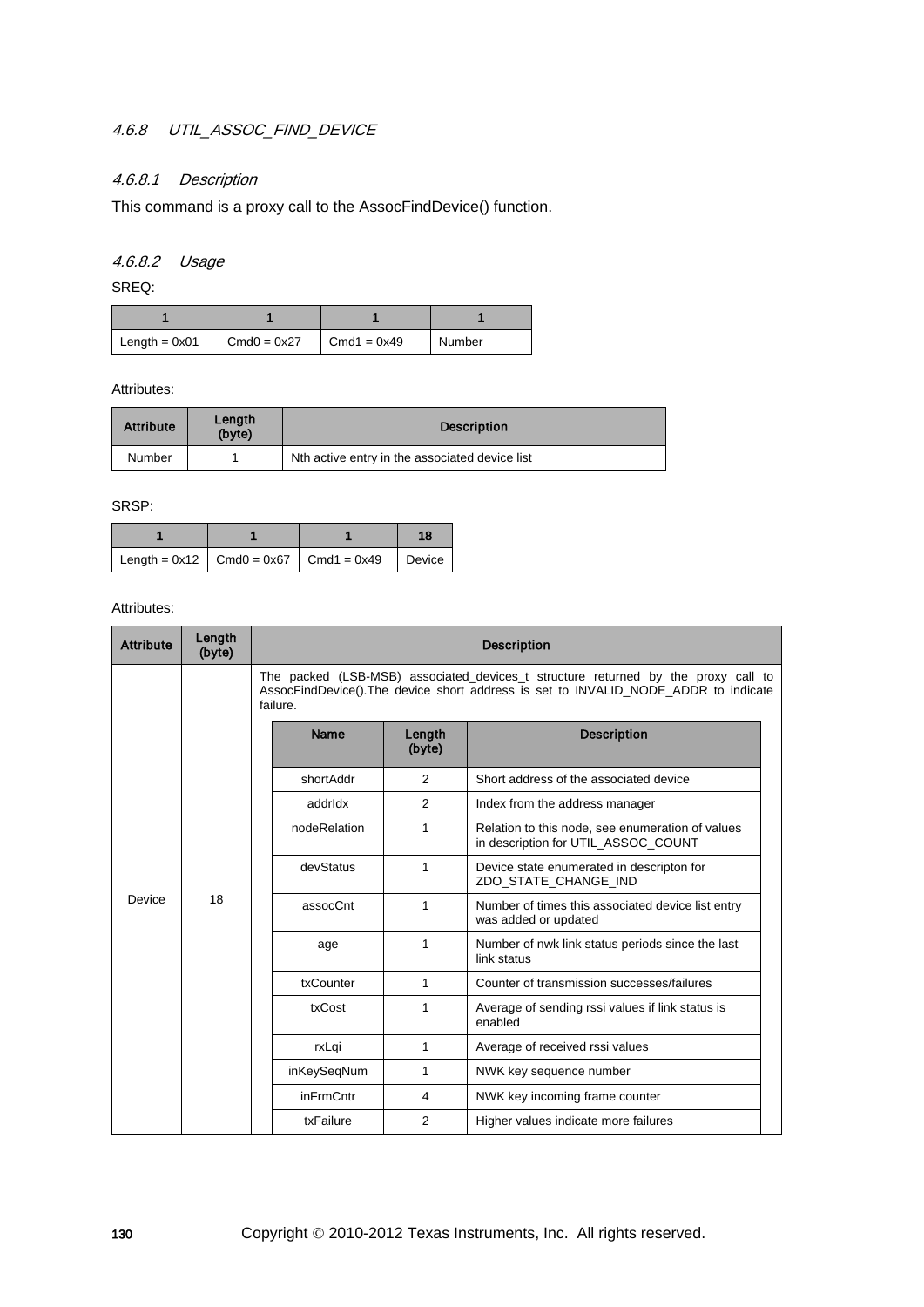# 4.6.9 UTIL\_ZCL\_KEY\_EST\_INIT\_EST

#### 4.6.9.1 Description

This command is a proxy call to the zclGeneral\_KeyEstablish\_InitiateKeyEstablishment(). This command is typically used by ZigBee Smart Energy applications to initiate the Certificate Based Key Establishment (CBKE) procedure in order to establish an application key with a partner device, typically a ZigBee Smart Energy ESI (Energy Service Interface).

#### 4.6.9.2 Usage

SREQ:

| Length = $0x0C$ | $Cmd0 = 0x27$ | $Cmd1 = 0x80$ | TaskId | SeaNum | EndPoint | AddrMode | Addr |
|-----------------|---------------|---------------|--------|--------|----------|----------|------|

Attributes:

| <b>Attribute</b> | Length<br>(byte) | <b>Description</b>                                                                                                                                        |                                 |  |  |
|------------------|------------------|-----------------------------------------------------------------------------------------------------------------------------------------------------------|---------------------------------|--|--|
| TaskId           |                  | The OSAL TaskId making the request – write a don't care value for non OSAL based<br>host processor applications                                           |                                 |  |  |
| SeqNum           | 1                | The sequence number of the request                                                                                                                        |                                 |  |  |
| EndPoint         |                  | The destination endpoint on the partner device that implements the key establishment<br>cluster. This is typically discovered by using ZDO MATCH DESC REQ |                                 |  |  |
|                  |                  | The address mode to the partner                                                                                                                           |                                 |  |  |
| AddrMode         |                  | Value                                                                                                                                                     | <b>Description</b>              |  |  |
|                  |                  | 0x02                                                                                                                                                      | Use the 2-byte network address  |  |  |
|                  |                  | 0x03                                                                                                                                                      | Use the 8-byte extended address |  |  |
| Addr             | 2 or 8           | If AddrMode is afAddr64Bit, the 8-byte extended address of the partner, otherwise the<br>2-byte network address of the partner                            |                                 |  |  |

SRSP:

|  | Length = $0x01$ Cmd0 = $0x67$ Cmd1 = $0x80$ Status |  |
|--|----------------------------------------------------|--|

| <b>Attribute</b> | Length<br>(byte) | <b>Description</b> |                                                                                          |  |
|------------------|------------------|--------------------|------------------------------------------------------------------------------------------|--|
|                  |                  | Value              | <b>Description</b>                                                                       |  |
| <b>Status</b>    |                  | 0x00               | Success $-$ a call to<br>zclGeneral_KeyEstablish_InitiateKeyEstablishment<br>was made    |  |
|                  |                  | 0x01               | Failure - Exceeded maximum number of key<br>establishment entries (default setting is 2) |  |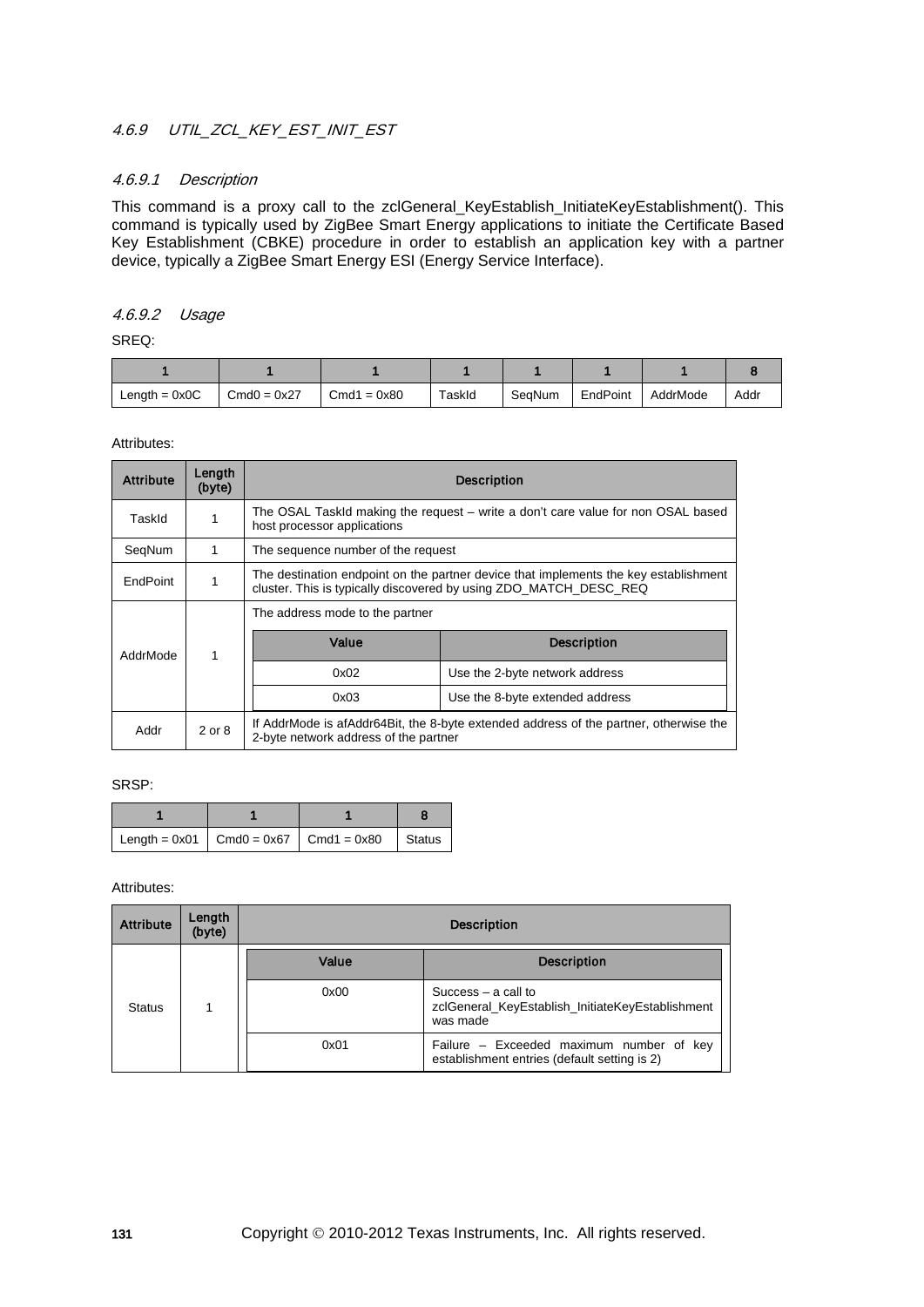# 4.6.10 UTIL ZCL KEY EST SIGN

## 4.6.10.1 Description

This command is a proxy call to zclGeneral\_KeyEstablishment\_ECDSASign(). This function is used to create an ECDSA signature of a message digest.

# 4.6.10.2 Usage

SREQ:

| $Length = 0x0C$ | $Cmd0 = 0x27$ | $Cmd1 = 0x81$ | InputLen | Input |
|-----------------|---------------|---------------|----------|-------|

Attributes:

| <b>Attribute</b> | Length<br>(byte) | <b>Description</b>           |
|------------------|------------------|------------------------------|
| InputLen         |                  | The length of the input data |
| Input            | InputLen         | The input data               |

SRSP:

| Length = 0x2B | $Cmd0 = 0x67$ | $Cmd1 = 0x81$ | <b>Status</b> | Kev |
|---------------|---------------|---------------|---------------|-----|

| <b>Attribute</b> | Length<br>(byte) | <b>Description</b>        |                    |  |
|------------------|------------------|---------------------------|--------------------|--|
|                  |                  | Value                     | <b>Description</b> |  |
| <b>Status</b>    | 1                | 0x00                      | <b>Success</b>     |  |
|                  |                  | 0x01                      | Failure            |  |
| Key              | 42               | The output key on success |                    |  |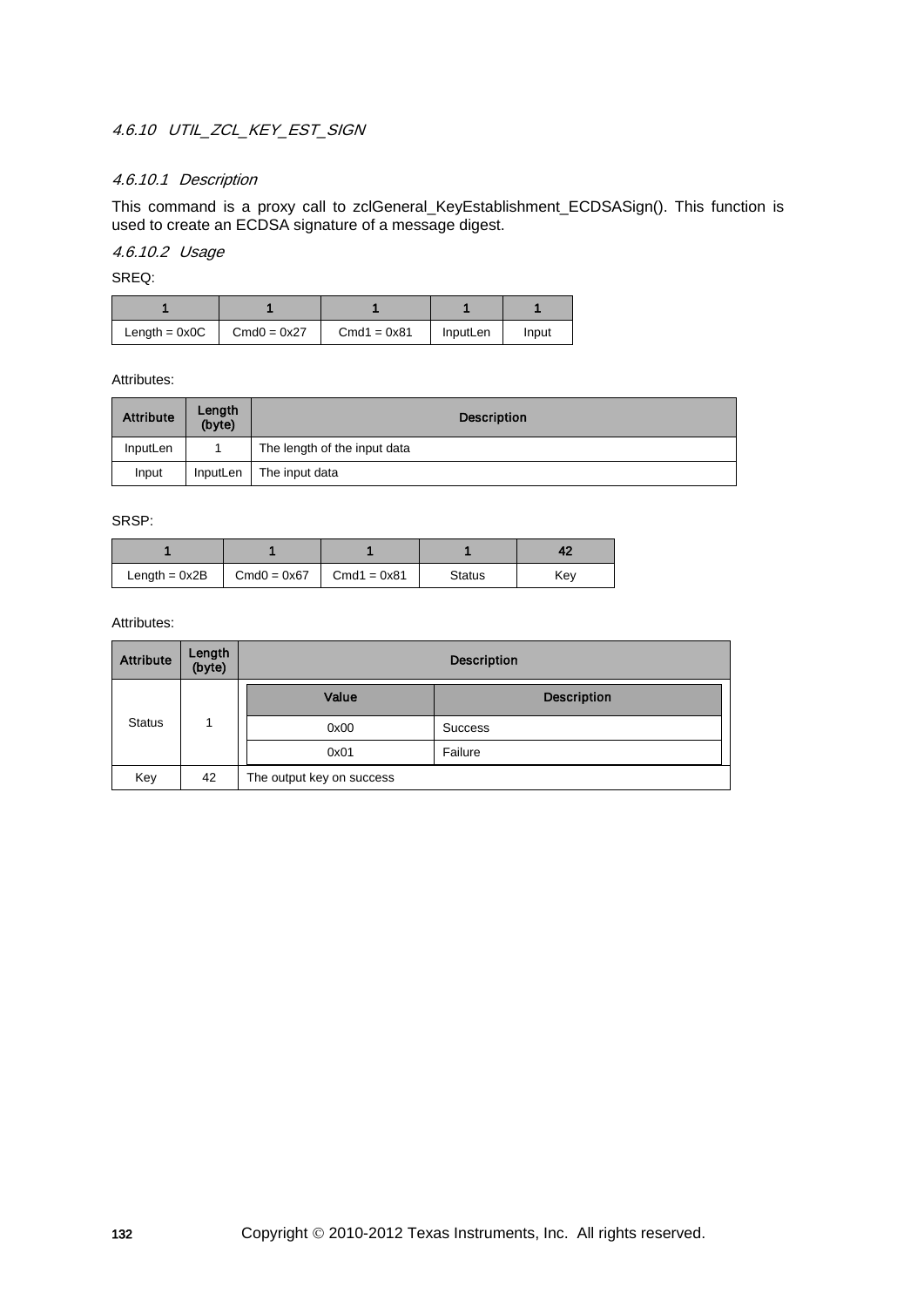# 4.6.11 UTIL ZCL KEY ESTABLISH IND

## 4.6.11.1 Description

This is the indication of the successful completion or premature termination of the key establishment procedure.

### 4.6.11.2 Usage

AREQ:

| Length $= 0x06$ | $Cmd0 = 0x47$ | $Cmd1 = 0xE1$ | TaskId | Event | <b>Status</b> | WaitTime | Suite |
|-----------------|---------------|---------------|--------|-------|---------------|----------|-------|

| <b>Attribute</b> | Length<br>(byte) | <b>Description</b>                                                                                                                                           |       |                          |      |              |  |
|------------------|------------------|--------------------------------------------------------------------------------------------------------------------------------------------------------------|-------|--------------------------|------|--------------|--|
| TaskId           | 1                | The OSAL TaskId registered to receive this indication (see UTIL_ZCL_KEY_EST_INT_EST).<br>For non OSAL based host processor applications this is a don't care |       |                          |      |              |  |
| Event            | 1                | The OSAL message event. For non OSAL based host processor applications this is a don't<br>care                                                               |       |                          |      |              |  |
|                  |                  | Status according to definitions in the ZigBee Smart Energy specification:                                                                                    |       |                          |      |              |  |
|                  |                  |                                                                                                                                                              | Value | <b>Description</b>       |      |              |  |
|                  |                  |                                                                                                                                                              | 0x00  | <b>Success</b>           |      |              |  |
| <b>Status</b>    | 1                |                                                                                                                                                              | 0x01  | Unknown Issuer           |      |              |  |
|                  |                  |                                                                                                                                                              | 0x02  | <b>Bad Key Confirm</b>   |      |              |  |
|                  |                  |                                                                                                                                                              | 0x03  | <b>Bad Message</b>       |      |              |  |
|                  |                  |                                                                                                                                                              |       |                          | 0x04 | No Resources |  |
|                  |                  |                                                                                                                                                              | 0x05  | <b>Unsupported Suite</b> |      |              |  |
| WaitTime         | 1                | The wait time – consult the ZigBee Smart Energy specification for details                                                                                    |       |                          |      |              |  |
| Suite            | 2                | The key establishment suite – consult the ZigBee Smart Energy specficiation for details                                                                      |       |                          |      |              |  |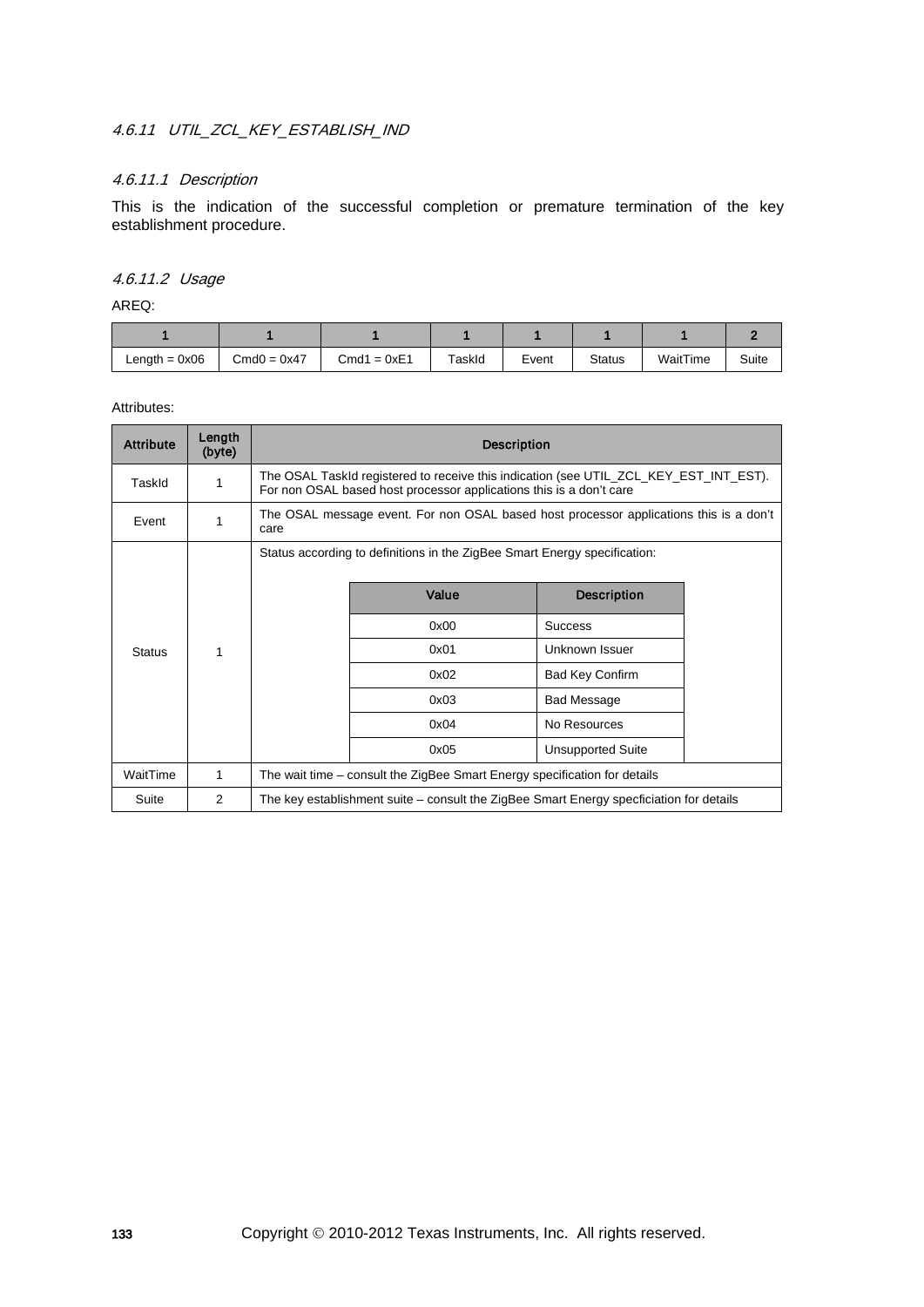# 4.6.12 UTIL TEST LOOPBACK

### 4.6.12.1 Description

This command is used by the application processor to test the physical interface to the CC2530- ZNP.

4.6.12.2 Usage

SREQ:

|                   |               |               | variable  |
|-------------------|---------------|---------------|-----------|
| Length = variable | $CmdO = 0x27$ | $Cmd1 = 0x10$ | Test data |

Test data – variable length bytes – this data will be returned by CC2530-ZNP in the response.

SRSP:

|                   |               |               | variable  |
|-------------------|---------------|---------------|-----------|
| Length = variable | $CmdO = 0x67$ | $Cmd1 = 0x10$ | Test data |

Test data – variable length bytes – the Test data from the request is returned.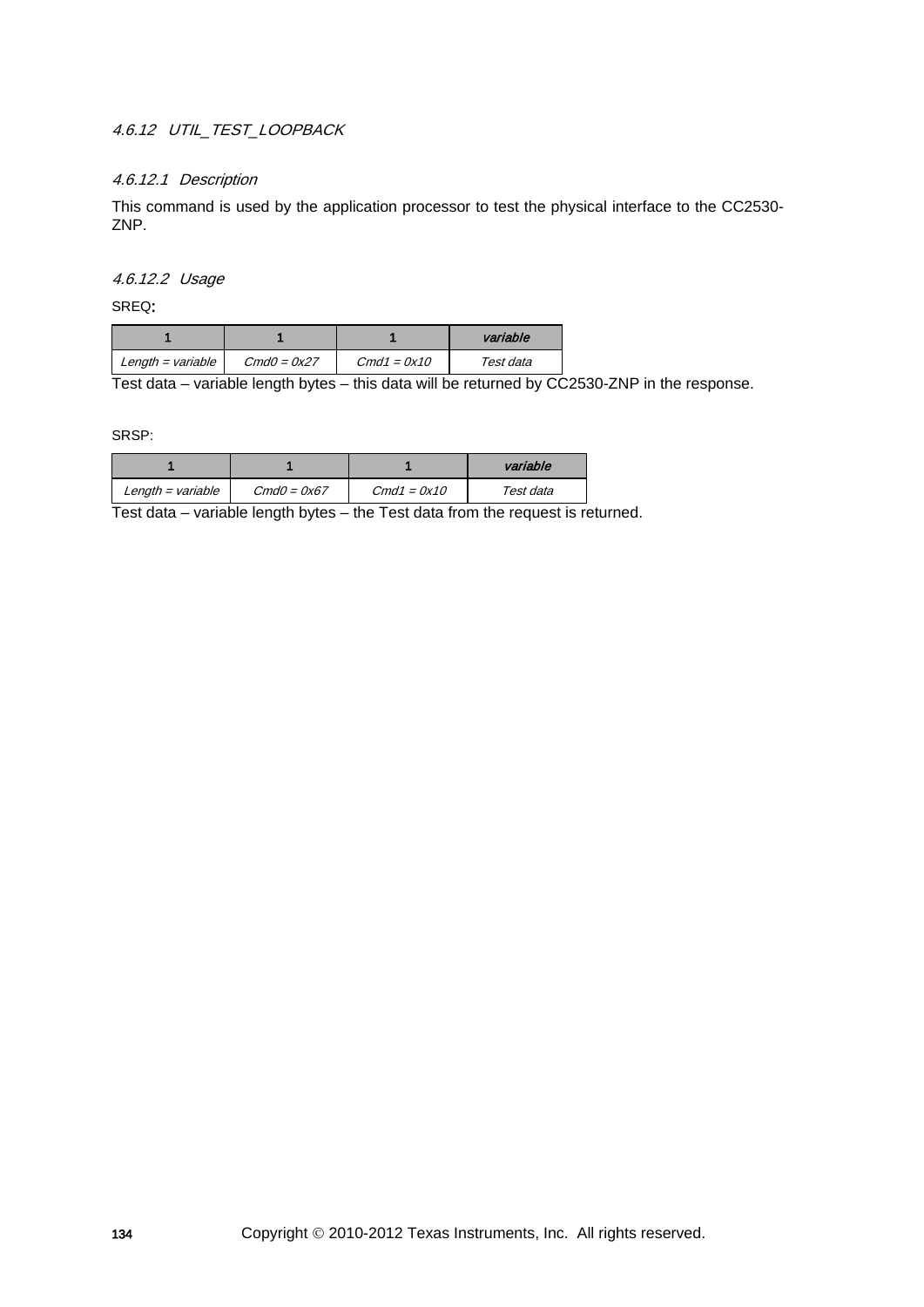# 4.7 Return Values

The status parameter that is returned from the CC2530-ZNP device may take one of the following values:

| Name                     | Value |
|--------------------------|-------|
| <b>ZSuccess</b>          | 0x00  |
| <b>ZFailure</b>          | 0x01  |
| ZInvalidParameter        | 0x02  |
| NV_ITEM_UNINIT           | 0x09  |
| NV_OPER_FAILED           | 0x0a  |
| NV_BAD_ITEM_LEN          | OxOc  |
| ZMemError                | 0x10  |
| <b>ZBufferFull</b>       | 0x11  |
| ZUnsupportedMode         | 0x12  |
| ZMacMemError             | 0x13  |
| zdolnvalidRequestType    | 0x80  |
| zdolnvalidEndpoint       | 0x82  |
| zdoUnsupported           | 0x84  |
| zdoTimeout               | 0x85  |
| zdoNoMatch               | 0x86  |
| zdoTableFull             | 0x87  |
| zdoNoBindEntry           | 0x88  |
| ZSecNoKey                | 0xa1  |
| ZSecMaxFrmCount          | ОхаЗ  |
| ZApsFail                 | Oxb1  |
| ZApsTableFull            | 0xb2  |
| ZApsIllegalRequest       | 0xb3  |
| ZApsInvalidBinding       | 0xb4  |
| ZApsUnsupportedAttrib    | 0xb5  |
| ZApsNotSupported         | 0xb6  |
| ZApsNoAck                | 0xb7  |
| ZApsDuplicateEntry       | 0xb8  |
| ZApsNoBoundDevice        | 0xb9  |
| ZNwkInvalidParam         | Oxc1  |
| ZNwkInvalidRequest       | 0xc2  |
| <b>ZNwkNotPermitted</b>  | 0хс3  |
| ZNwkStartupFailure       | 0xc4  |
| ZNwkTableFull            | Oxc7  |
| ZNwkUnknownDevice        | OxcB  |
| ZNwkUnsupportedAttribute | 0хс9  |
| <b>ZNwkNoNetworks</b>    | Охса  |
| ZNwkLeaveUnconfirmed     | Oxcb  |
| ZNwkNoAck                | Охсс  |
| ZNwkNoRoute              | 0xcd  |
| ZMacNoACK                | 0xe9  |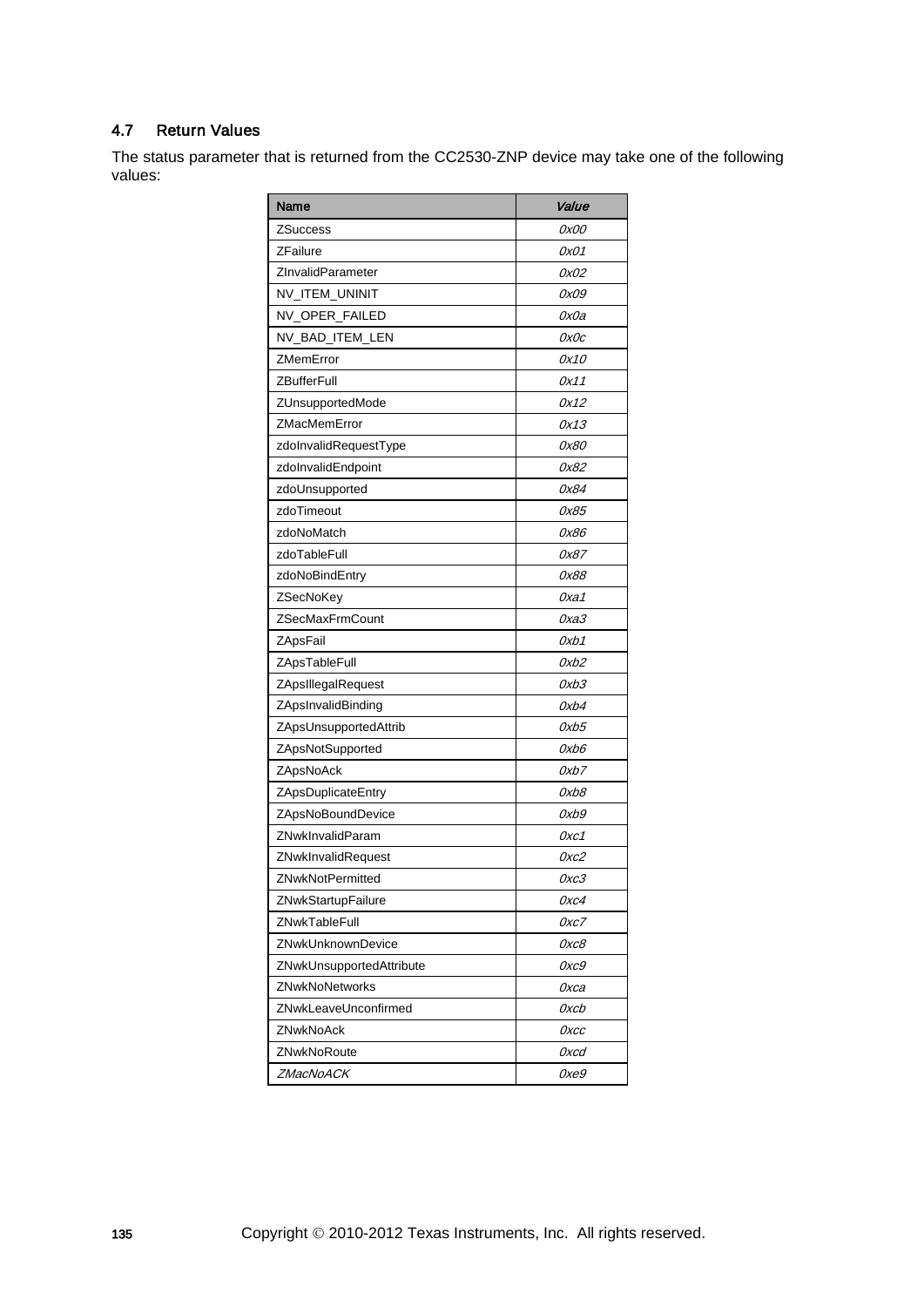# 5 General Information

## 5.1 Document History

| <b>Revision</b> | Date       | <b>Description/Changes</b>                                                                                                                                                                                                  |
|-----------------|------------|-----------------------------------------------------------------------------------------------------------------------------------------------------------------------------------------------------------------------------|
| 1.0             | 2010-01-17 | Initial version                                                                                                                                                                                                             |
| 1.1             | 2010-07-26 | Updated for ZStack 2.3.1 release                                                                                                                                                                                            |
| 1.2             | 2010-12-01 | Removed SYS RF TEST command, added section 4.2.4.11                                                                                                                                                                         |
| 1.3             | 2011-07-16 | Added commands:<br>AF APSF CONFIG SET<br>SYS GET TIME<br>SYS SET TIME<br>SYS OSAL NV ITEM INIT<br>SYS_OSAL_NV_ITEM_DELETE<br>SYS OSAL NV ITEM LENGTH<br>UTIL APSME REQUEST KEY CMD<br>ZDO JOIN REQ<br>ZDO NWK DISCOVERY REQ |
| 1.4             | 2012-03-10 | Added callback:<br>ZDO LEAVE IND<br>Added commands:<br>SYS SET TX POWER<br>UTIL ADDRMGR EXT ADDR LOOKUP                                                                                                                     |

#### Table 1: Document History

# 6 Address Information

Texas Instruments Norway AS Gaustadalléen 21 N-0349 Oslo NORWAY Tel: +47 22 95 85 44 Fax: +47 22 95 85 46 Web site:<http://www.ti.com/lpw>

# 7 TI Worldwide Technical Support

# Internet

TI Semiconductor Product Information Center Home Page: [support.ti.com](http://focus.ti.com/general/docs/dsnsuprt.tsp) TI Semiconductor KnowledgeBase Home Page: [support.ti.com/sc/knowledgebase](http://www-k.ext.ti.com/sc/technical-support/knowledgebase.htm)

# Product Information Centers

### **Americas**

| Phone:          | +1(972) 644-5580                   |
|-----------------|------------------------------------|
| Fax:            | +1(972) 927-6377                   |
| Internet/Email: | support.ti.com/sc/pic/americas.htm |

## Europe, Middle East and Africa

### Phone:

| Belgium (English) | +32 (0) 27 45 54 32   |
|-------------------|-----------------------|
| Finland (English) | +358 (0) 9 25173948   |
| France            | +33 (0) 1 30 70 11 64 |
| Germany           | +49 (0) 8161 80 33 11 |
|                   |                       |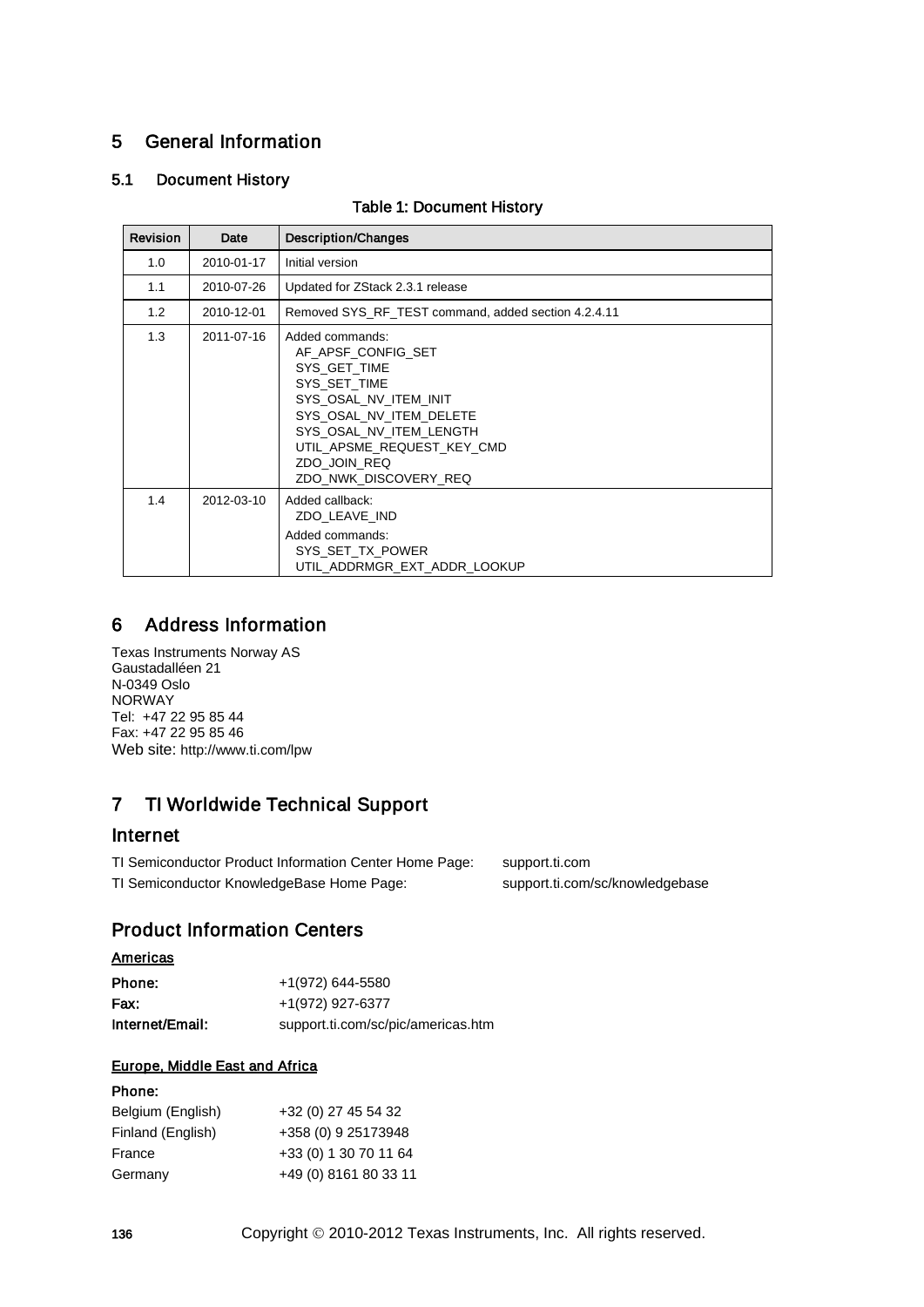| Israel (English)<br>Italy<br>Netherlands (English)<br>Russia<br>Spain<br>Sweden (English)<br>United Kingdom | 180 949 0107<br>800 79 11 37<br>+31 (0) 546 87 95 45<br>+7 (0) 95 363 4824<br>+34 902 35 40 28<br>+46 (0) 8587 555 22<br>+44 (0) 1604 66 33 99 |                                  |  |
|-------------------------------------------------------------------------------------------------------------|------------------------------------------------------------------------------------------------------------------------------------------------|----------------------------------|--|
| Fax:                                                                                                        | +49 (0) 8161 80 2045                                                                                                                           |                                  |  |
| Internet:                                                                                                   | support.ti.com/sc/pic/euro.htm                                                                                                                 |                                  |  |
| <u>Japan</u>                                                                                                |                                                                                                                                                |                                  |  |
| Fax                                                                                                         | International                                                                                                                                  | +81-3-3344-5317                  |  |
|                                                                                                             | Domestic                                                                                                                                       | 0120-81-0036                     |  |
| Internet/Email                                                                                              | International                                                                                                                                  | support.ti.com/sc/pic/japan.htm  |  |
|                                                                                                             | Domestic                                                                                                                                       | www.tij.co.jp/pic                |  |
| Asia                                                                                                        |                                                                                                                                                |                                  |  |
| <b>Phone</b>                                                                                                | International                                                                                                                                  | +886-2-23786800                  |  |
|                                                                                                             | Domestic                                                                                                                                       | <b>Toll-Free Number</b>          |  |
|                                                                                                             | Australia                                                                                                                                      | 1-800-999-084                    |  |
|                                                                                                             | China                                                                                                                                          | 800-820-8682                     |  |
|                                                                                                             | Hong Kon                                                                                                                                       | 800-96-5941                      |  |
|                                                                                                             | India                                                                                                                                          | +91-80-51381665 (Toll)           |  |
|                                                                                                             | Indonesia                                                                                                                                      | 001-803-8861-1006                |  |
|                                                                                                             | Korea                                                                                                                                          | 080-551-2804                     |  |
|                                                                                                             | Malaysia                                                                                                                                       | 1-800-80-3973                    |  |
|                                                                                                             | New Zealand                                                                                                                                    | 0800-446-934                     |  |
|                                                                                                             | Philippines                                                                                                                                    | 1-800-765-7404                   |  |
|                                                                                                             | Singapore                                                                                                                                      | 800-886-1028                     |  |
|                                                                                                             | Taiwan                                                                                                                                         | 0800-006800                      |  |
|                                                                                                             | Thailand                                                                                                                                       | 001-800-886-0010                 |  |
| Fax                                                                                                         |                                                                                                                                                | +886-2-2378-6808                 |  |
| Email                                                                                                       |                                                                                                                                                | tiasia@ti.com or ti-china@ti.com |  |
| Internet                                                                                                    |                                                                                                                                                | support.ti.com/sc/pic/asia.htm   |  |